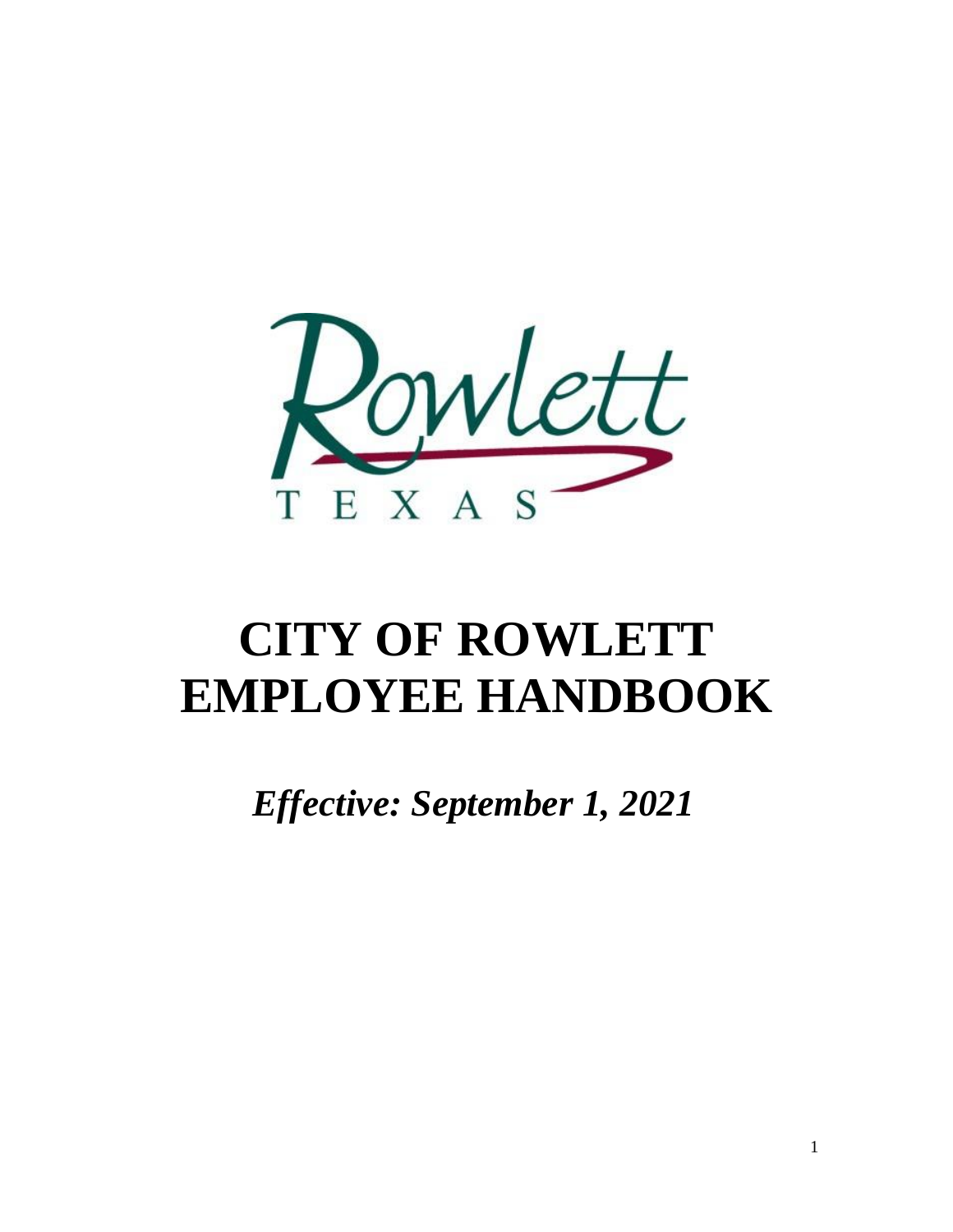# **INTRODUCTION**

Welcome to the City of Rowlett. Here is a copy of the Employee Handbook (hereon referred to as "Handbook"). This is the Handbook approved by the City Manager. It covers information you will need to know, and it should answer many of your questions. While all questions cannot be answered by a Handbook, ours is flexible enough to address specific questions and situations you may encounter during your employment. Most of the policies are easy to read and understand. Others may seem very formal. So, please talk to your supervisor, department director, or Human Resources if you would like clarification on any of the policies.

#### **What is CORE life 360?**

CORE life 360 stands for City of Rowlett Employee life 360. It is a model to develop well rounded employees who are able to give their very best over their career.

CORE life 360 is a declaration that Rowlett employees are our most valuable assets. Without you, we cannot accomplish our mission and make a difference in the lives of our citizens. We don't

build or sell merchandise. Instead, we serve. That is our CORE product! That is our purpose!

> **SERVICE** *I am here to serve! That is my purpose.* This means that I am the face of Rowlett to my customer; I advocate for the customer to meet their needs; I communicate with my customer to keep them informed because they have a right to know; and I take the initiative to look for solutions that may be necessary to solve unique problems.

> **GROWTH** *Training and development sharpen my skills for today and shapes my future for tomorrow.*  This means that I will take training seriously to improve my skills for today and better prepare me for future role(s) with the City of Rowlett.



# **WELLNESS**

*My physical and mental health makes a real difference in my ability to serve!*

This means that I will take care of myself so that I am able to serve; I participate in wellness activities to live a healthy lifestyle because it is important to me; and I take an active interest in my own medical health because it is my future.

#### **RESULTS**

*I perform my job to the best of my abilities! I own it! It's my job!* This means that I take pride in working for Rowlett; I perform well because how well I do my job matters to my customers; and I am accountable for my actions.

Follow these core values and we will all be successful every day making the City of Rowlett both a great place to live, and a great place to work! Welcome to the Rowlett Team!

Sincerely,

Brian Funderburk, City Manager

2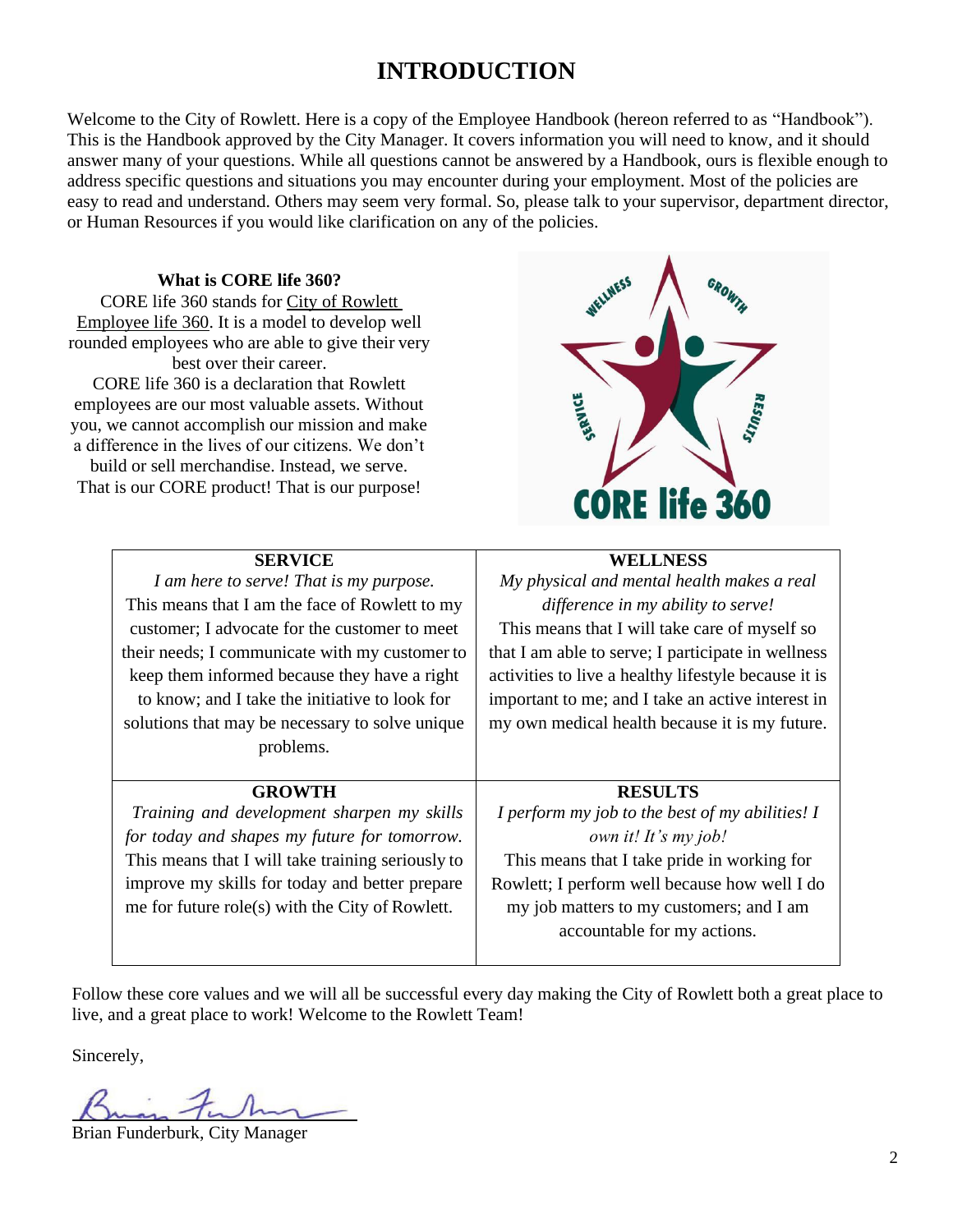#### TABLE OF CONTENTS

|      | <b>CHAPTER 1: GENERAL GUIDELINES</b>                | 7                |
|------|-----------------------------------------------------|------------------|
| 1.0  | <b>PURPOSE</b>                                      | $\boldsymbol{7}$ |
| 1.1  | <b>AUTHORITY</b>                                    | $\tau$           |
| 1.2  | <b>AMENDMENT PROCESS</b>                            | $8\,$            |
| 1.3  | NON-DISCRIMINATION                                  | 8                |
|      | <b>CHAPTER 2: CONDITIONS OF EMPLOYMENT</b>          | 9                |
| 2.0  | <b>CODE OF ETHICS</b>                               | 9                |
| 2.1  | <b>CONFLICT OF INTEREST</b>                         | 10               |
| 2.2  | <b>NEPOTISM</b>                                     | 10               |
| 2.3  | INTERPERSONAL RELATIONSHIPS AND FRATERNIZATION      | 11               |
| 2.4  | PHYSICAL FITNESS/MENTAL HEALTH                      | 12               |
| 2.5  | RESIDENCY REQUIREMENT/CURRENT ADDRESS               | 13               |
| 2.6  | <b>OUTSIDE EMPLOYMENT</b>                           | 13               |
|      | <b>CHAPTER 3: EMPLOYEE RECORDS</b>                  | 15               |
| 3.0  | <b>PURPOSE</b>                                      | 15               |
| 3.1  | PERSONNEL FILES                                     | 15               |
| 3.2  | <b>ACCESS TO PERSONNEL FILES</b>                    | 16               |
| 3.3  | DISPUTED INFORMATION                                | 17               |
| 3.4  | <b>RECORDS RETENTION</b>                            | 17               |
|      | CHAPTER 4: EMPLOYEE INTRODUCTORY PERIOD             | 18               |
| 4.0  | <b>PURPOSE</b>                                      | 18               |
| 4.1  | LENGTH OF EMPLOYEE INTRODUCTORY PERIOD              | 18               |
| 4.2  | PERFORMANCE FEEDBACK DURING INTRODUCTORY PERIOD     | 18               |
| 4.3  | CONCLUSION OF INTRODUCTORY PERIOD                   | 18               |
| 4.4  | <b>INTRODUCTORY PERIOD EXCLUSIONS</b>               | 19               |
| 4.5  | <b>APPEALS</b>                                      | 19               |
|      | <b>CHAPTER 5: REDUCTION IN FORCE</b>                | 20               |
| 5.0  | <b>POLICY</b>                                       | 20               |
| 5.1  | <b>GUIDELINES</b>                                   | 20               |
|      | <b>CHAPTER 6: COMPENSATION</b>                      | 21               |
| 6.0  | <b>DEFINITIONS</b>                                  | 21               |
| 6.1  | <b>OVERTIME</b>                                     | 21               |
| 6.2  | <b>COMPENSATORY TIME</b>                            | 22               |
| 6.3  | <b>ON-CALL/CALLBACKS</b>                            | 22               |
| 6.4  | <b>ADVANCE PAY</b>                                  | 23               |
| 6.5  | DEFERRED COMPENSATION                               | 23               |
| 6.6  | <b>CONFERENCES AND TRAINING</b>                     | 23               |
| 6.7  | <b>COMPENSABLE TRAVEL TIME</b>                      | 23               |
| 6.8  | <b>OUT OF CLASS PAY</b>                             | 24               |
| 6.9  | RELOCATION EXPENSE REIMBURSEMENT                    | 24               |
| 6.10 | LOCAL DISASTER AND MUNICIPAL EMERGENCY COMPENSATION | 25               |
| 6.11 | DISASTER DEPLOYMENT COMPENSATION                    | 28               |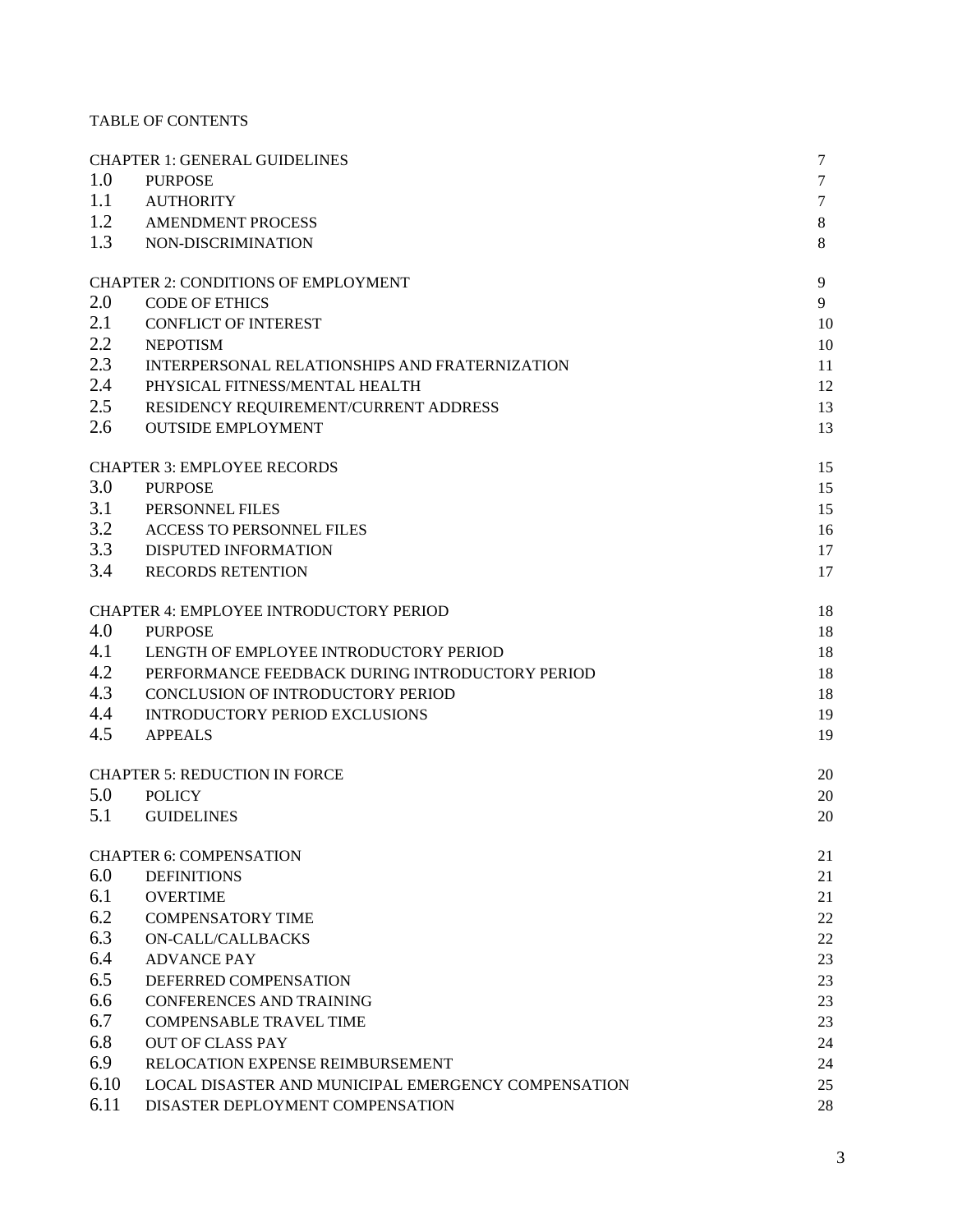| 6.12 | EMPLOYEE REFERRAL PROGRAM                  | 28 |
|------|--------------------------------------------|----|
|      | <b>CHAPTER 7: BENEFITS</b>                 | 29 |
| 7.0  | <b>POLICY</b>                              | 29 |
| 7.1  | <b>HOLIDAYS</b>                            | 29 |
| 7.2  | EMPLOYEE ASSISTANCE PROGRAM                | 31 |
| 7.3  | <b>INSURANCE</b>                           | 32 |
| 7.4  | <b>COBRA</b>                               | 32 |
| 7.5  | <b>LONGEVITY PAY</b>                       | 33 |
| 7.6  | <b>SERVICE AWARDS</b>                      | 33 |
| 7.7  | <b>DIRECT DEPOSIT</b>                      | 33 |
|      |                                            |    |
|      | <b>CHAPTER 8: LEAVE</b>                    | 34 |
| 8.0  | <b>POLICY</b>                              | 34 |
| 8.1  | <b>VACATION LEAVE</b>                      | 34 |
| 8.2  | <b>SICK LEAVE</b>                          | 36 |
| 8.3  | CATASTROPHIC LEAVE SHARING PROGRAM         | 39 |
| 8.4  | MILITARY LEAVE AND REEMPLOYMENT            | 40 |
| 8.5  | <b>COURT LEAVE</b>                         | 42 |
| 8.6  | <b>LEAVE WITHOUT PAY</b>                   | 42 |
| 8.7  | BEREAVEMENT/FUNERAL LEAVE                  | 43 |
| 8.8  | <b>EMERGENCY LEAVE</b>                     | 43 |
| 8.9  | <b>ADMINISTRATIVE LEAVE</b>                | 43 |
|      |                                            |    |
|      | <b>CHAPTER 9: FAMILY AND MEDICAL LEAVE</b> | 44 |
| 9.0  | <b>ELIGIBILITY</b>                         | 44 |
| 9.1  | <b>DESIGNATION</b>                         | 44 |
| 9.2  | <b>FMLA DESIGNATION SCENARIOS</b>          | 44 |
| 9.3  | MILITARY FAMILY LEAVE ENTITLEMENT          | 45 |
| 9.4  | <b>MEDICAL CERTIFICATION</b>               | 45 |
| 9.5  | <b>EXTENDED MEDICAL LEAVE</b>              | 46 |
| 9.6  | <b>RETURN TO WORK</b>                      | 46 |
| 9.7  | <b>USE OF PAID LEAVE</b>                   | 46 |
| 9.8  | <b>CONTINUATION OF INSURANCE BENEFITS</b>  | 47 |
|      | <b>CHAPTER 10: WORKERS' COMPENSATION</b>   | 48 |
| 10.0 | <b>POLICY</b>                              | 48 |
| 10.1 | <b>MODIFIED DUTY</b>                       | 48 |
| 10.2 | RETURN TO FULL DUTY                        | 49 |
| 10.3 | <b>TERMINATION</b>                         | 49 |
| 10.4 | SALARY CONTINUATION PAYMENTS               | 49 |
|      |                                            |    |
|      | <b>CHAPTER 11: STANDARD OF CONDUCT</b>     | 52 |
| 11.0 | UNACCEPTABLE CONDUCT                       | 52 |
| 11.1 | POLITICAL ACTIVITY                         | 54 |
| 11.2 | <b>CARRYING OF FIREARMS</b>                | 54 |
| 11.3 | <b>CRIMINAL ACTIVITY</b>                   | 55 |
| 11.4 | <b>TATTOOS</b>                             | 55 |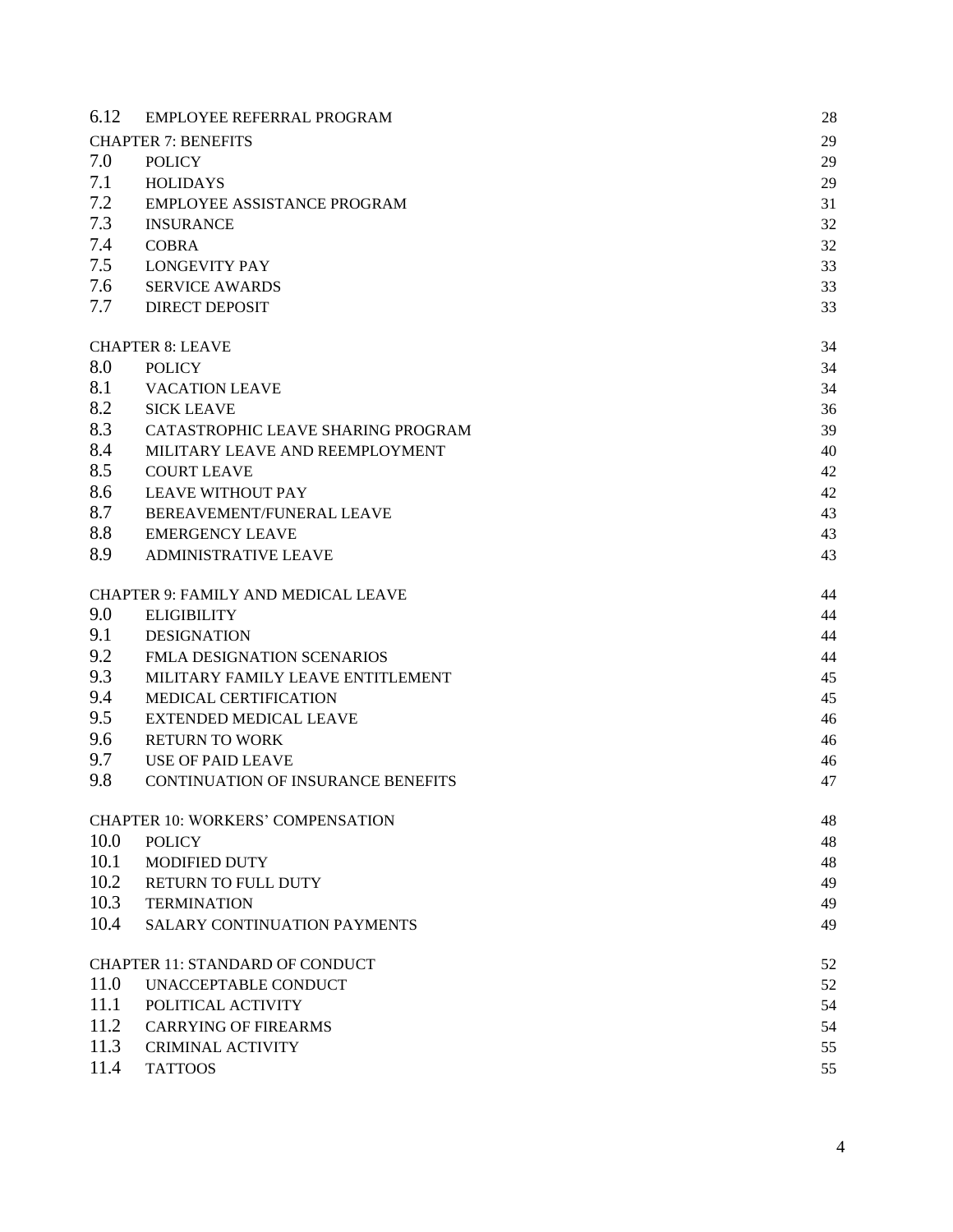|      | <b>CHAPTER 12: HARASSMENT-FREE WORKPLACE</b> | 56 |
|------|----------------------------------------------|----|
| 12.0 | <b>POLICY</b>                                | 56 |
| 12.1 | <b>DEFINITIONS</b>                           | 56 |
| 12.2 | <b>ADMINISTRATIVE PROCEDURES</b>             | 57 |
|      | <b>CHAPTER 13: DRUG FREE WORKPLACE</b>       | 58 |
| 13.0 | <b>PURPOSE</b>                               | 58 |
| 13.1 | <b>POLICY</b>                                | 58 |
| 13.2 | <b>TESTING</b>                               | 59 |
| 13.3 | <b>NOTIFICATION</b>                          | 60 |
| 13.4 | OVER-THE-COUNTER/PRESCRIPTION DRUGS          | 60 |
| 13.5 | <b>REHABILITATION</b>                        | 60 |
| 13.6 | <b>REFUSAL</b>                               | 60 |
| 13.7 | <b>POSITIVE RESULTS</b>                      | 60 |
|      | <b>CHAPTER 14: PERFORMANCE MANAGEMENT</b>    | 62 |
| 14.0 | <b>PURPOSE</b>                               | 62 |
| 14.1 | <b>CORRECTIVE ACTION</b>                     | 62 |
| 14.2 | PRE-DISCIPLINARY CONFERENCE                  | 64 |
|      | <b>CHAPTER 15: APPEALS AND GRIEVANCES</b>    | 65 |
| 15.0 | <b>POLICY</b>                                | 65 |
|      | 15.1 EMPLOYEE APPEALS                        | 65 |
| 15.2 | <b>EMPLOYEE GRIEVANCES</b>                   | 67 |
|      | <b>CHAPTER 16: SEPARATION OF EMPLOYMENT</b>  | 68 |
| 16.0 | INVOLUNTARY SEPARATION OF EMPLOYMENT         | 68 |
| 16.1 | <b>RESIGNATION</b>                           | 68 |
| 16.2 | <b>INCAPACITY</b>                            | 69 |
|      | <b>CHAPTER 17: VEHICLE USE</b>               | 70 |
| 17.0 | <b>POLICY</b>                                | 70 |
| 17.1 | OFFICIAL BUSINESS                            | 70 |
| 17.2 | OPERATOR STANDARDS                           | 70 |
| 17.3 | <b>INSURANCE</b>                             | 71 |
| 17.4 | <b>REPORTING CITATIONS</b>                   | 72 |
| 17.5 | <b>ACCIDENT PROCEDURES</b>                   | 72 |
| 17.6 | TAKE HOME A VEHICLES                         | 72 |
| 17.7 | <b>VEHICLE ALLOWANCE</b>                     | 72 |
|      | <b>CHAPTER 18: TOBACCO FREE WORKPLACE</b>    | 73 |
| 18.0 | <b>PURPOSE</b>                               | 73 |
| 18.1 | <b>POLICY</b>                                | 73 |
| 18.2 | <b>EXCLUSIONS</b>                            | 73 |
|      | <b>CHAPTER 19: RISK MANAGEMENT</b>           | 74 |
| 19.0 | <b>PURPOSE</b>                               | 74 |
| 19.1 | SAFETY RESPONSIBILITIES                      | 74 |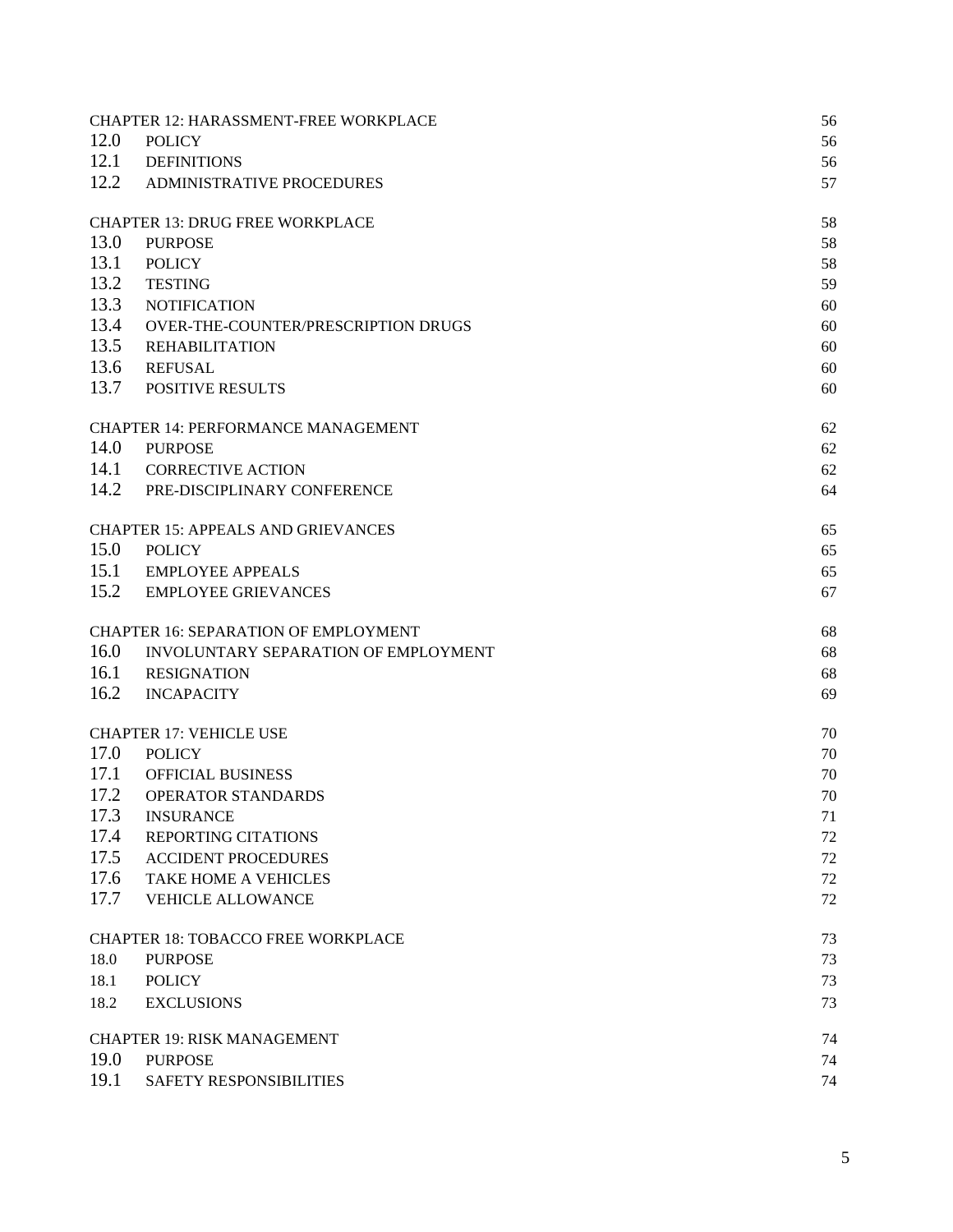| 19.2  | ACCIDENT/INCIDENT ANALYSIS                            | 75 |
|-------|-------------------------------------------------------|----|
| 19.3  | SAFETY AUDIT/INSPECTION                               | 75 |
| 19.4  | POST-INCIDENT REVIEW TEAM                             | 75 |
|       | <b>CHAPTER 20: TRAVEL</b>                             | 76 |
| 20.0  | <b>PURPOSE</b>                                        | 76 |
| 20.1  | <b>POLICY</b>                                         | 76 |
| 20.2  | <b>TRAVEL/TRAINING</b>                                | 76 |
| 20.3  | ACCOUNTABILITY FOR TRAVEL EXPENSES                    | 76 |
| 20.4  | <b>TRAVEL PAY ADVANCES</b>                            | 76 |
| 20.5  | <b>TRANSPORTATION REIMBURSABLES</b>                   | 77 |
| 20.6  | OTHER RELATED EXPENSES                                | 78 |
| 20.7  | <b>TIPS</b>                                           | 79 |
| 20.8  | <b>PARKING FEES</b>                                   | 79 |
| 20.9  | MISCELLANEOUS CHARGES                                 | 80 |
| 20.10 | <b>TAXES</b>                                          | 80 |
| 20.11 | REPORTING EXPENSES AND REQUESTING REIMBURSEMENT       | 80 |
|       | <b>CHAPTER 21: WIRELESS COMMUNICATIONS</b>            | 81 |
| 21.0  | <b>PURPOSE</b>                                        | 81 |
| 21.1  | <b>POLICY</b>                                         | 81 |
| 21.2  | PERSONAL USE                                          | 81 |
| 21.3  | <b>EMPLOYEE RESPONSIBILITY</b>                        | 82 |
|       | CHAPTER 22: INFORMATION TECHNOLOGY                    | 83 |
| 22.0  | <b>POLICY</b>                                         | 83 |
| 22.1  | <b>PRIVACY</b>                                        | 83 |
| 22.2  | <b>HARDWARE</b>                                       | 83 |
| 22.3  | <b>SOFTWARE</b>                                       | 83 |
| 22.4  | <b>ELECTRONIC MAIL</b>                                | 83 |
| 22.5  | <b>INTERNET</b>                                       | 83 |
| 22.6  | <b>PASSWORDS</b>                                      | 84 |
| 22.7  | <b>VIRUS PROTECTION</b>                               | 84 |
| 22.8  | STATE-MANDATED PROCEDURES                             | 84 |
|       | <b>CHAPTER 23: HUMAN RESOURCES EMPLOYMENT PROCESS</b> | 85 |
| 23.0  | <b>PURPOSE</b>                                        | 85 |
| 23.1  | <b>POLICY</b>                                         | 85 |
| 23.2  | <b>POSTING VACANT POSITIONS</b>                       | 85 |
| 23.3  | FILLING RECURRING SEASONAL POSITIONS                  | 85 |
| 23.4  | APPLICANT SCREENING                                   | 86 |
| 23.5  | <b>SELECTION PROCEDURES</b>                           | 86 |
| 23.6  | <b>DISCUSSION OF SALARY</b>                           | 87 |
| 23.7  | NEW EMPLOYEE ONBOARDING                               | 87 |
|       | CHAPTER 24: INCLEMENT WEATHER                         | 88 |
| 24.1  | <b>POLICY</b>                                         | 88 |
| 24.2  | <b>PROCEDURE</b>                                      | 88 |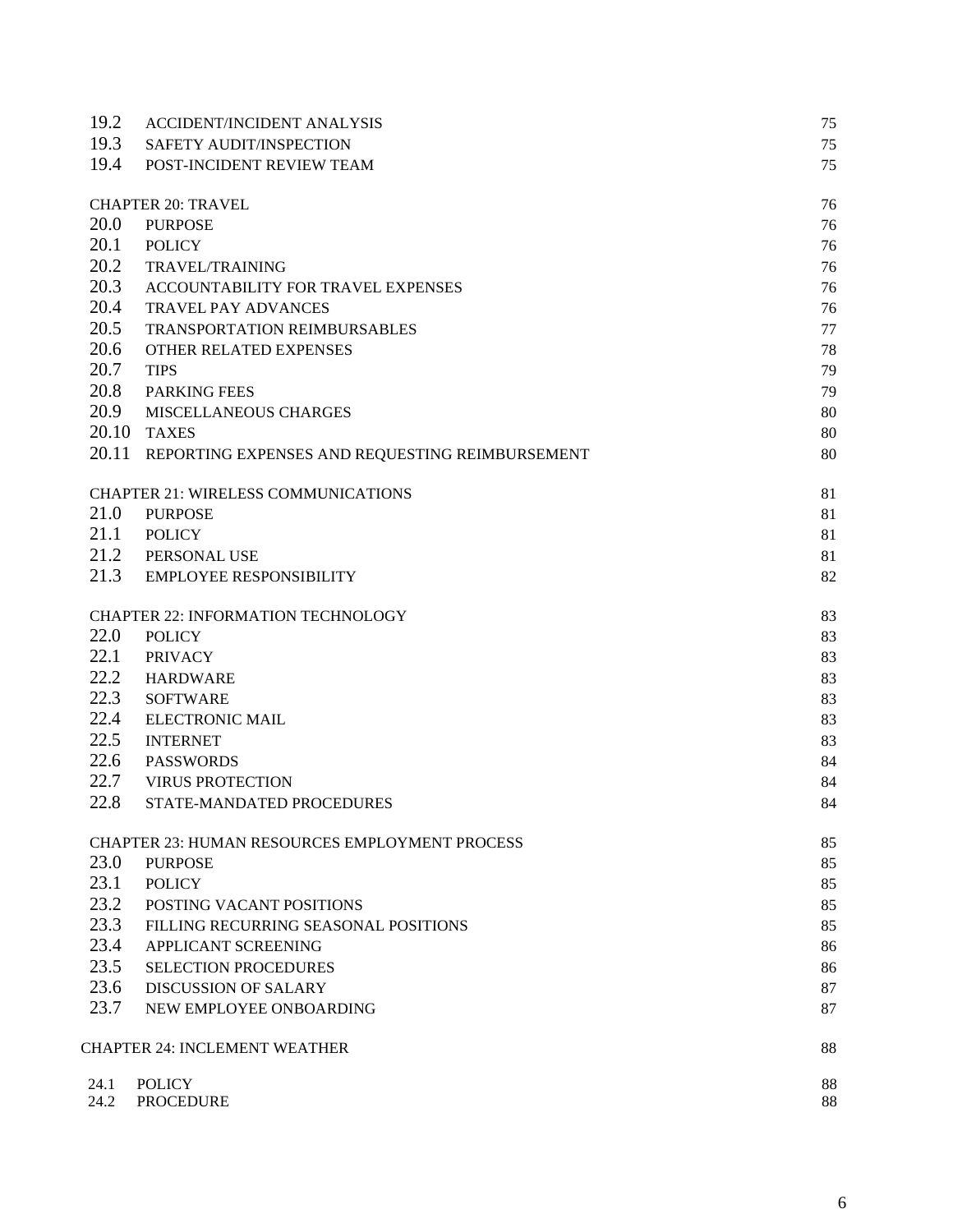# **CHAPTER 1 GENERAL GUIDELINES**

#### <span id="page-6-1"></span><span id="page-6-0"></span>**1.0 PURPOSE**

This Handbook has been prepared for the purpose of providing information and setting guidelines. Consistent and fair application of policy is essential to any efficient organization. The purpose of this Handbook is to provide a foundational set of guidelines for managers, supervisors and employees. Clearly, no written Handbook will provide 100% resolution to every scenario. However, a well-written policy provides the framework that outlines the City's standard for a wide array of personnel issues. In no way does this Handbook establish a contract between the City of Rowlett and its employees. Employment by the City is **at-will** and may be ended by the City or the employee at any time for any reason.

Statements of specific grounds for termination set forth in this manual or in any other City documents are examples only, are not all-inclusive lists, and are not intended to restrict the City's right to terminate **at-will**. The stated grounds and procedures for disciplinary action and termination provide opportunities, not rights, to employees to ensure that disciplinary action or an involuntary separation from employment is done fairly and evenly and to minimize the possibility of incorrect decisions. They exist for the benefit of the City as an organization, not as rights conferred to employees.

This Handbook applies to all employees unless superseded by the state and federal constitutions, state and federal legislation and/or regulations, City Charter, and City of Rowlett Code of Ordinances. Failure to comply with these policies may be cause for appropriate corrective action. All City employees are charged with being familiar with the provisions of this Handbook.

# <span id="page-6-2"></span>**1.1 AUTHORITY**

With the exception of matters reserved to the City Council, the City Manager may modify provisions of this Handbook within the law to the extent deemed necessary in order to more effectively and efficiently promote the interests of the City and its employees. Each Department Director is responsible for enforcing the provisions of these polices. These policies may also be supplemented by Department Directors, although Departmental policies will not be less restrictive than those contained in this Employee Handbook. In all instances where City Policy and Departmental guidelines come into conflict, provisions of the Handbook take precedence.

The Director of Human Resources is authorized and directed to interpret, develop and implement necessary procedures for the efficient administration of these policies including but not limited to:

- A. Employee Relations/Equal Employment Opportunity
- B. Compensation and Benefits
- C. Performance Appraisals and Employee Feedback
- D. Policy/Standards Enforcement and Discipline
- E. Employee Hiring and Job Description Development
- F. Personnel Records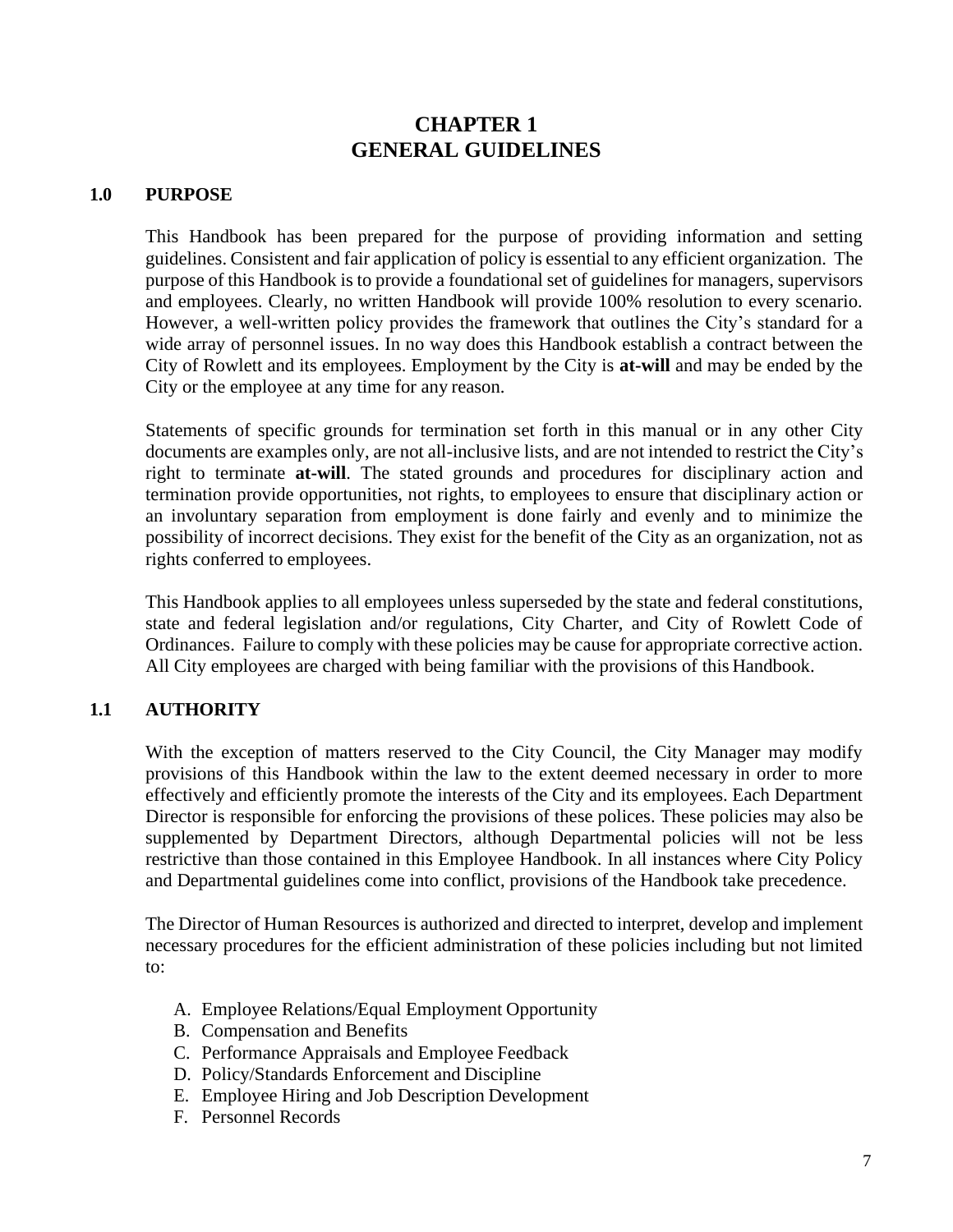- G. Training and Career Development
- H. Health, Safety and Risk Management

#### <span id="page-7-0"></span>**1.2 AMENDMENT PROCESS**

Suggestions for proposed amendments are welcomed at any time from any employee. These suggestions may be submitted in writing to the City Manager or Human Resources Department for consideration. Any amendments to these policies will be approved by the City Manager, unless specified as requiring City Council approval.

#### **1.3 NON-DISCRIMINATION**

The provisions of this policy will be applied equally to all employees, applicants, contractors, volunteers and any other personnel category without regard to age, race, color, religion, gender, national origin, handicap or disability, military service, or status as a Vietnam era, special disabled or other veteran who served on active duty during a war campaign in accordance with federal laws. In addition, the City of Rowlett will comply with all applicable State of Texas laws governing nondiscrimination in employment. This policy applies to all terms and conditions of employment, including, but not limited to, hiring, placement, promotion, demotion, discipline, termination, layoff, recall, transfer, leave of absence, compensation and training.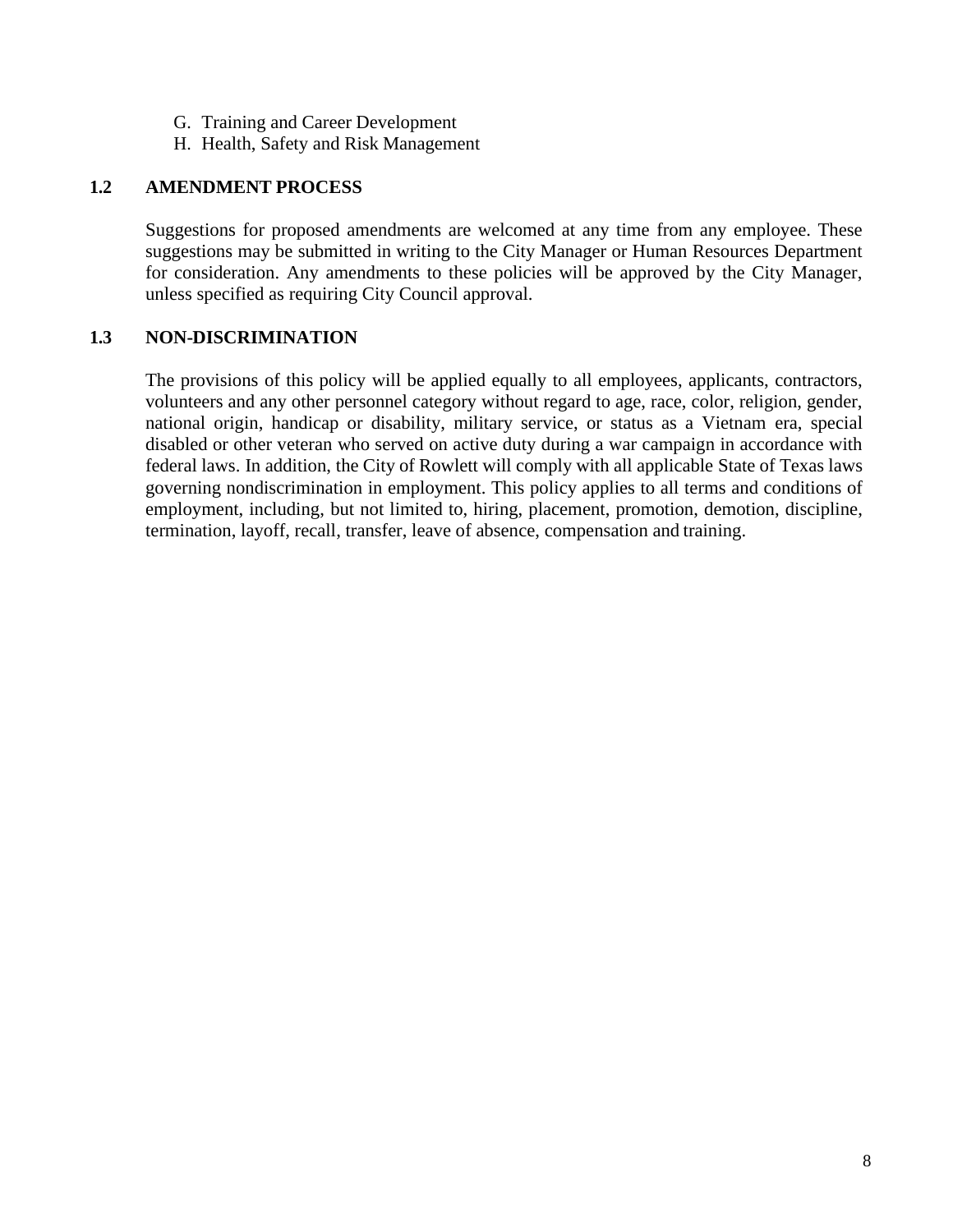# **CHAPTER 2 CONDITIONS OF EMPLOYMENT**

# <span id="page-8-0"></span>**2.0 CODE OF ETHICS**

It shall be the duty of all City employees to comply with statutes of the State of Texas, Rowlett City Charter Section 3.21 and City of Rowlett Code of Ordinance Section 2-473 with respect to the proper and appropriate conduct of their position. Mindful of City goals and objectives, each city employee:

**A.** Interference and influence.

- 1. Shall not receive any additional salary, benefits, or reimbursement for expenses for duties performed.
- 2. Shall never act or be influenced in a manner that is inconsistent with the employee's lawful authority or their official capacity.
- 3. Shall never take direction from any elected official other than as provided in the Home Rule Charter.
- **B.** Political activity
	- 1. Shall not engage in any political activity while on duty or in a uniform, or use their official capacity to influence, interfere with or affect the results of an election in accordance with the political activity provisions of the City of Rowlett Personnel Policies.
- **C.** Conflict of interest
	- 1. Shall not use City property, facilities, or resources for private or personal gain for themselves, their family or other parties.
	- 2. Shall not use confidential information for their personal gain or benefit or that of their family or other parties.
	- 3. Shall not grant any special consideration or treatment to any citizen beyond that which is available to every other citizen.
- **D.** Acceptance of gifts.
	- 1. Shall not intentionally solicit or accept, for the performance of any city service or duty, anything of value including, but not limited to, any gifts, loan, favor, or service, given for the purpose of influencing them in discharge of official duties. In no event shall any employee accept any gift or gratuity from a vendor, independent contractor or person conducting business with the city, except as provided in subsection b. hereof.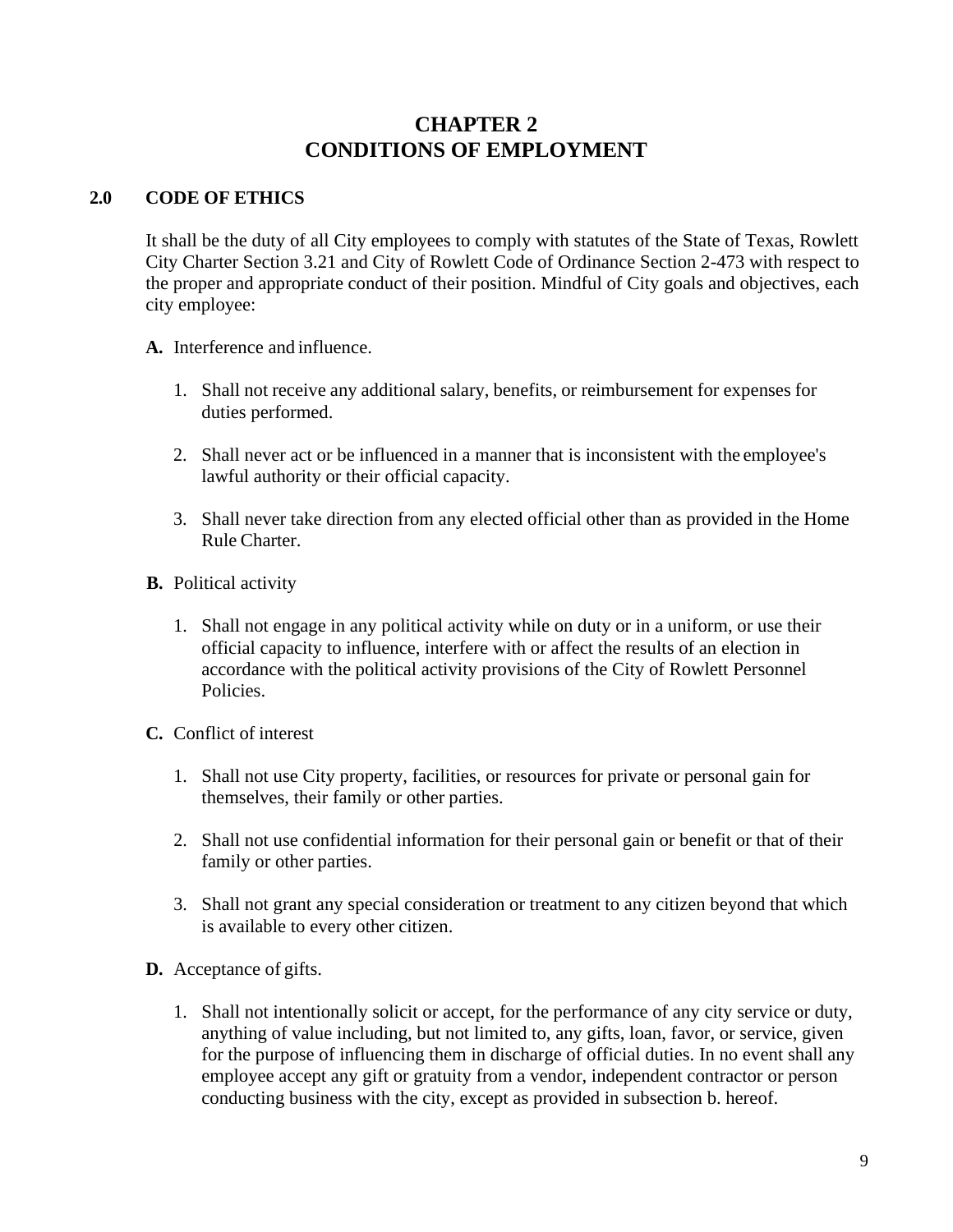2. Shall not accept payment for a lunch nor accept products from a vendor or other such person in amount that exceeds \$25.00.

# <span id="page-9-0"></span>**2.1 CONFLICT OF INTEREST**

- **A.** Employees must avoid and/or resolve all actual or perceived conflicts of interest. No employee should personally profit directly or indirectly or have any monetary interest in any exchange, purchase, or sale of property, goods, or services with the City outside the scope of their official position. No employee should accept any free or preferred services, benefits or concessions from any person or company doing business with the City.
- **B.** No employee will represent a group nor appear in front of the City Council or any other City department, agency, commission or board on a matter related to their official duties, except in their official capacity. This does not, however, prohibit an employee from expressing his/her personal views or opinions as an individual citizen of Rowlett in front of the Council.
- **C.** Employees will avoid any action or conduct that could create the appearance of:
	- 1. Using public office for private gain.
	- 2. Giving preferential treatment to any organization or person.
	- 3. Losing complete independence or impartiality of action.
	- 4. Making a government decision outside of official channels; or
	- 5. Public loss of confidence in the integrity of government.

# **2.2 NEPOTISM**

- **A.** In accordance with Texas Local Government Code Chapter 573 and Rowlett City Charter Section 11.03, no person related within the second degree by affinity (marriage) or within the third degree by consanguinity (blood) to the Mayor, any Council member or the City Manager shall be employed by or contracted with the City. This shall not apply to the following:
	- 1. Any person employed by the City prior to the person related in the above degree filing to run for elective office or being nominated for an appointment;
		- i. 30 days prior to the appointment if related to the City Manager.
		- ii. held his/her position for at least 6 months prior to the election if related to the Mayor or a Council member
	- 2. Any person who is a seasonal employee or intern of the City.
- **B.** No person related by third degree by blood or within second degree by marriage to any member of the Executive Team, Assistant Department Directors or their direct reporting managers may work in the same division as that employee or within the department where there is a close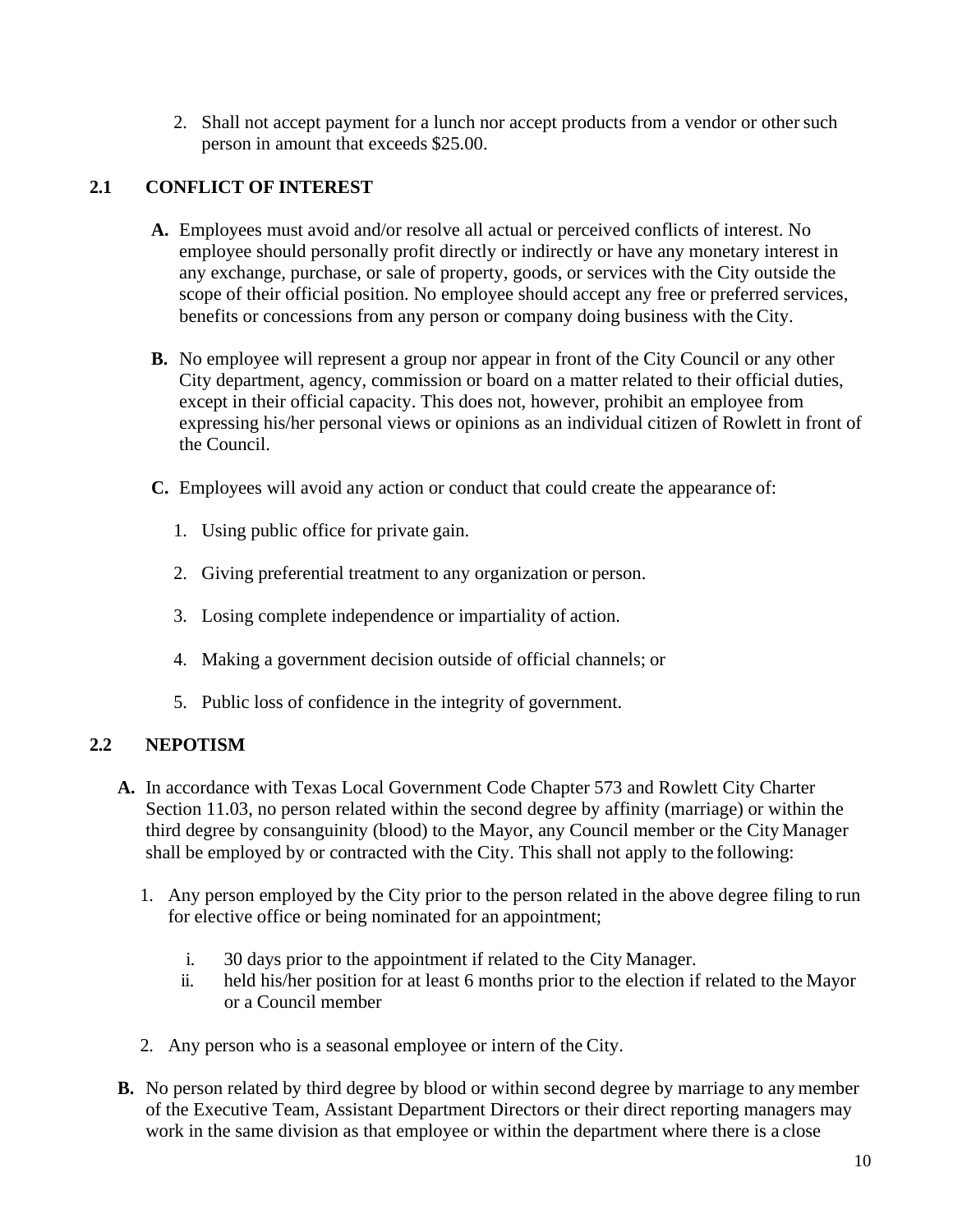<span id="page-10-0"></span>working relationship that could potentially impact the organizational morale or efficient operations of the City.

**C.** No person related within the third degree by blood or within the second degree by marriage to any other City employee may work in the same division as that employee or within the department where there is a close working relationship that could impact the organizational morale or efficient operations of the City.

| <b>First Degree</b> | <b>Second Degree</b>    | Third Degree      |
|---------------------|-------------------------|-------------------|
| Spouse              | <b>Brothers</b>         | Great-Grandparent |
| Children            | <b>Sisters</b>          | Uncles            |
| Mother              | Grandparents            | Aunts             |
| Father              | Spouse's Mother         | <b>Nephews</b>    |
|                     | Spouse's Father         | <b>Nieces</b>     |
|                     | <b>Spouse's Sisters</b> |                   |
|                     | Spouse's Brothers       |                   |
|                     | Spouse of Adult Child   |                   |

**D.** If the marriage of an employee creates a case of nepotism as stated above, the matter must be resolved by transfer or termination within a reasonable time, not to exceed six (6) months from the date of discovery. The employees involved will be allowed to make the decision as to which employee will seek a transfer or be terminated. The Director of Human Resources will facilitate a resolution to these matters.

# **2.3 INTERPERSONAL RELATIONSHIPS AND FRATERNIZATION**

- **A.** The City encourages a mutually respectful and supportive atmosphere at work for its employees. Interpersonal relationships between employees may become a concern if they have the effect of impairing the work of any employee; harassing, demeaning, or creating a hostile working environment for any employee; disrupting the smooth and orderly flow of work; or harming the goodwill and reputation of the City among its customers or in the community at large. For this reason, the City reminds its employees that the following guidelines apply in their relations with other employees, both on and off duty:
	- 1. A supervisor should not engage in any form of relationship with a subordinate employee that could potentially have the appearance of creating or promoting favoritism or special treatment for the subordinate employee. In the event of such a relationship, the employees involved will be given the opportunity to choose which of them will be reassigned to an alternative position where the appearance of favoritism or special treatment will not be an issue, or one or both employees may be subject to dismissal, depending upon the nature of the situation. All employees, especially managers, are reminded that the qualities of good judgment, discretion, and compliance with guidelines are all taken into account when considering future advancement.
	- 2. If a relationship or social activity between two or more employees: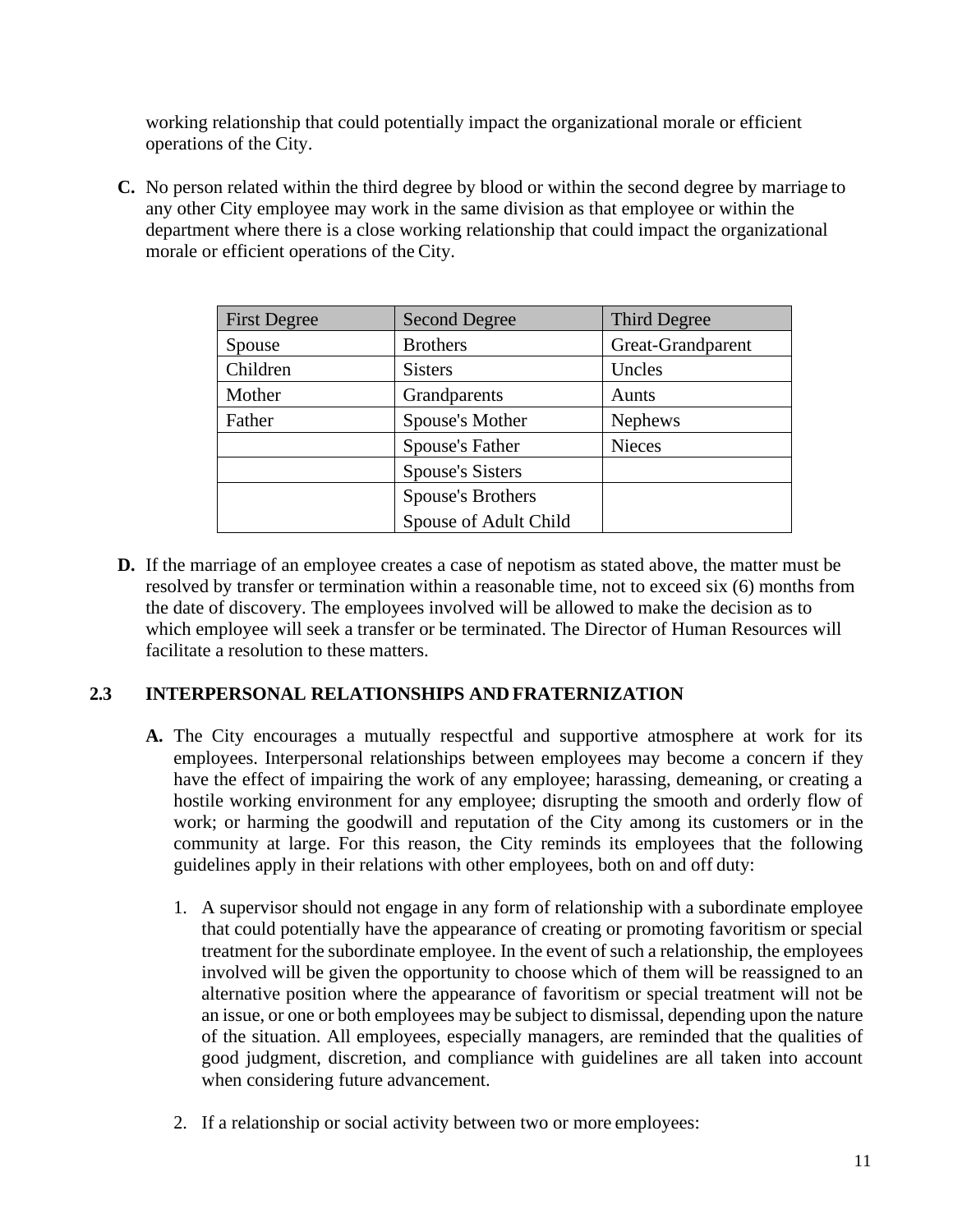- <span id="page-11-0"></span>a. has the potential or effect of involving the employees, their coworkers, or the City in any kind of dispute or conflict with other employees or third parties;
- b. interferes with the work of anyemployee;
- c. creates a harassing, demeaning, or hostile working environment for any employee;
- d. disrupts the smooth and orderly flow of work, or the delivery of services to the City's citizen's or customers
- e. harms the goodwill and reputation of the city in the community at large; or
- f. tends to place in doubt the reliability, trustworthiness, or sound judgment of the persons involved in the relationship,

the employee(s) responsible for such problems will be subject to counseling and/or disciplinary action, up to and potentially including termination of employment, depending upon the circumstances.

- 3. No employee may use City equipment or facilities for furtherance of non-work-related social activities or relationships.
- 4. Employees who conduct themselves in such a way that their actions and relationships with each other become the object of gossip among others in the office, or cause unfavorable publicity in the community, should be concerned that their conduct may be inconsistent with one or more of the above guidelines. In such a situation, theemployees involved should request guidance from Human Resources to discuss the possibility of a resolution that would avoid such problems. Depending upon the circumstances, failure to seek such guidance may be considered evidence of intent to conceal a violation of the policy and to hinder an investigation into the matter.
- **B.** City friendships and social contacts between employees are not a matter of concern as long as they are consistent with the above guidelines. Employees may address any questions on this policy to Human Resources.

# **2.4 PHYSICAL FITNESS/MENTAL HEALTH**

- **A.** All employees will maintain the standards of physical fitness required to perform the duties of their positions. When it is suspected that the mental or physical condition of an employee affects his/her ability to perform the job safely and effectively, or to perform the essential functions of the job, he/she may be instructed to undergo an occupational physical and/or mental health assessment. Because directing these assessments are not disciplinary in nature, and is in the best interests of the City, the employee is not afforded the opportunity to appeal the decision. The City will pay for these examinations.
- **B.** Departments are authorized to direct employees to undergo periodic occupational physical and/or mental health assessments as part of their continued employment,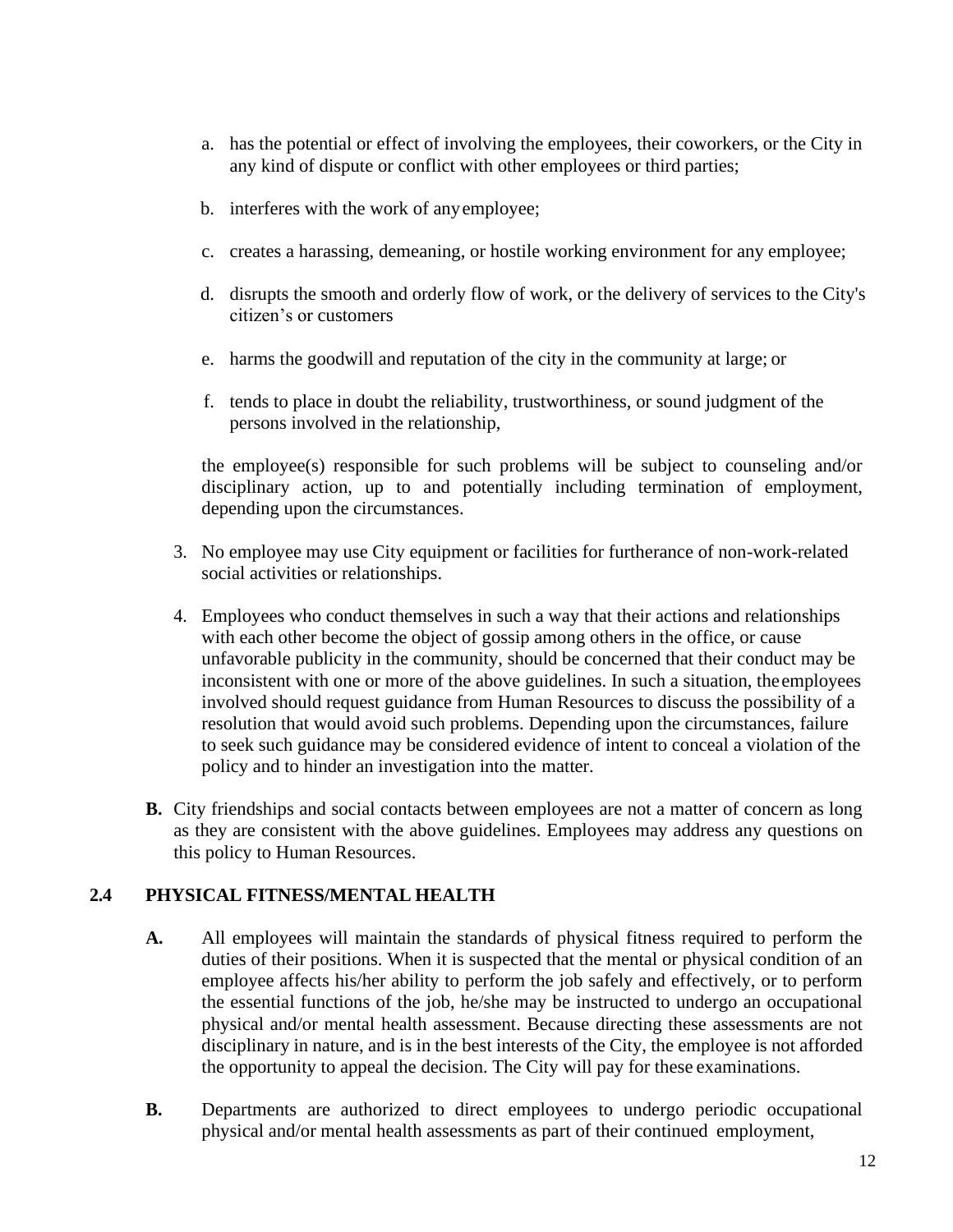provided those examinations are consistent with the requirements of the position. The City will pay for these examinations.

- **C.** Any employee who becomes aware of any physical/mental disability, including the requirement to take prescription medication that may affect their ability to function safely in the workplace must notify their Department Director immediately. Department Directors, in concurrence with the Director of Human Resources, will consider appropriate temporary assignments, modified duties, and other actions of reasonable accommodation to the best extent possible.
- **D.** An employee may be involuntarily terminated from employment with the City for incapacity for medical reasons when the employee no longer meets the standards of fitness required for the position with or without reasonable accommodation. Employees will be afforded the opportunity to appeal these decisions.

# <span id="page-12-0"></span>**2.5 RESIDENCY REQUIREMENT/CURRENT ADDRESS**

- **A.** There are no residency requirements for City employment that require an employee to reside within the City's limits, with the exception of the City Manager, who must be a Rowlett citizen per City of Rowlett Charter.
- **B.** Employees who may be called in to work in cases of emergency, or whose position involves on-call status, may be required to reside within a reasonable commuting distance from the City as specifically stated in their Job Descriptions.

# **2.6 OUTSIDE EMPLOYMENT**

- **A.** Employees must receive written approval from their Department Directors before beginning or undertaking any outside employment.
- **B.** There are no specific prohibitions on City employees having outside employment. However, the following requirements apply:
	- 1. Work hours of outside employment may not conflict with the assigned work hours of the employee's City job. "Assigned work hours" includes those associated with on-call and emergency responserequirements.
	- 2. The nature of the work does not create a conflict of interest as outlined in this Handbook, Paragraph 2.0 or 2.1, *Code of Ethics & Conflict of Interest*.
	- 3. The nature of the work is not illegal.
- **C.** To support scheduling and potential liability issues, Departments will require employees to submit "Off-Duty Employment" request forms.
	- 1. Department Directors who disapprove an employee's request for outside employment will issue their decision along with rationale to the employee in writing.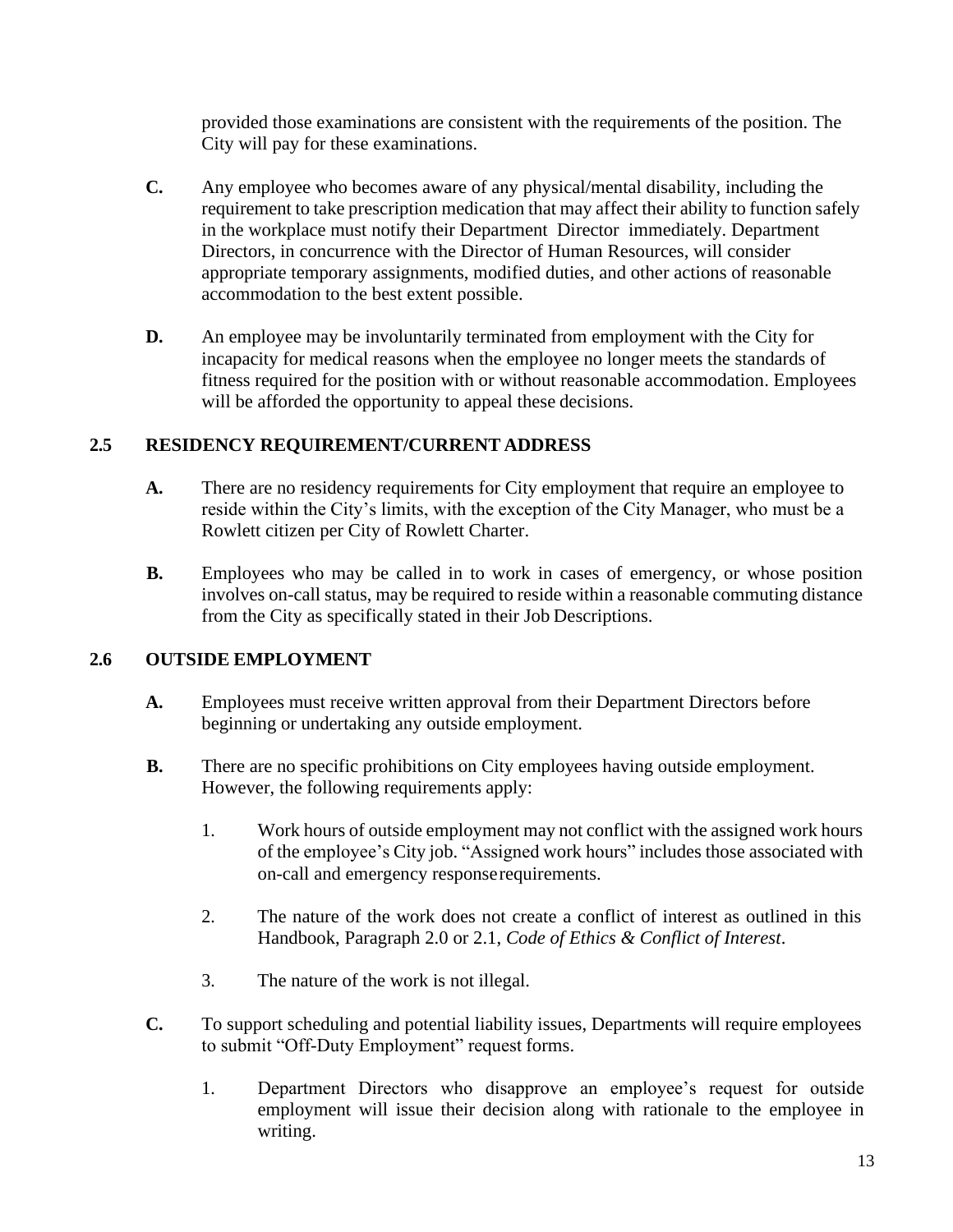- 2. In the event an employee's request is disapproved, the employee can appeal the decision in writing to the City Manager through the Director of Human Resources. The City Manager's decision is final.
- **D.** Unless specifically authorized by the Department Director, an employee will not represent himself/herself as a City of Rowlett employee.
- **E.** Employees injured while performing outside employment are not eligible to receive Worker's Compensation from the City. Any lost time incurred as a result of injuries while performing outside employment will be charged as sick leave, then comp time and, last, vacation time.
- **F.** The Chief of the Police Department and the Fire Chief may adopt and enforce orders or internal departmental policies that further restrict or limit outside employment, or impose additional requirements, within their respective departments.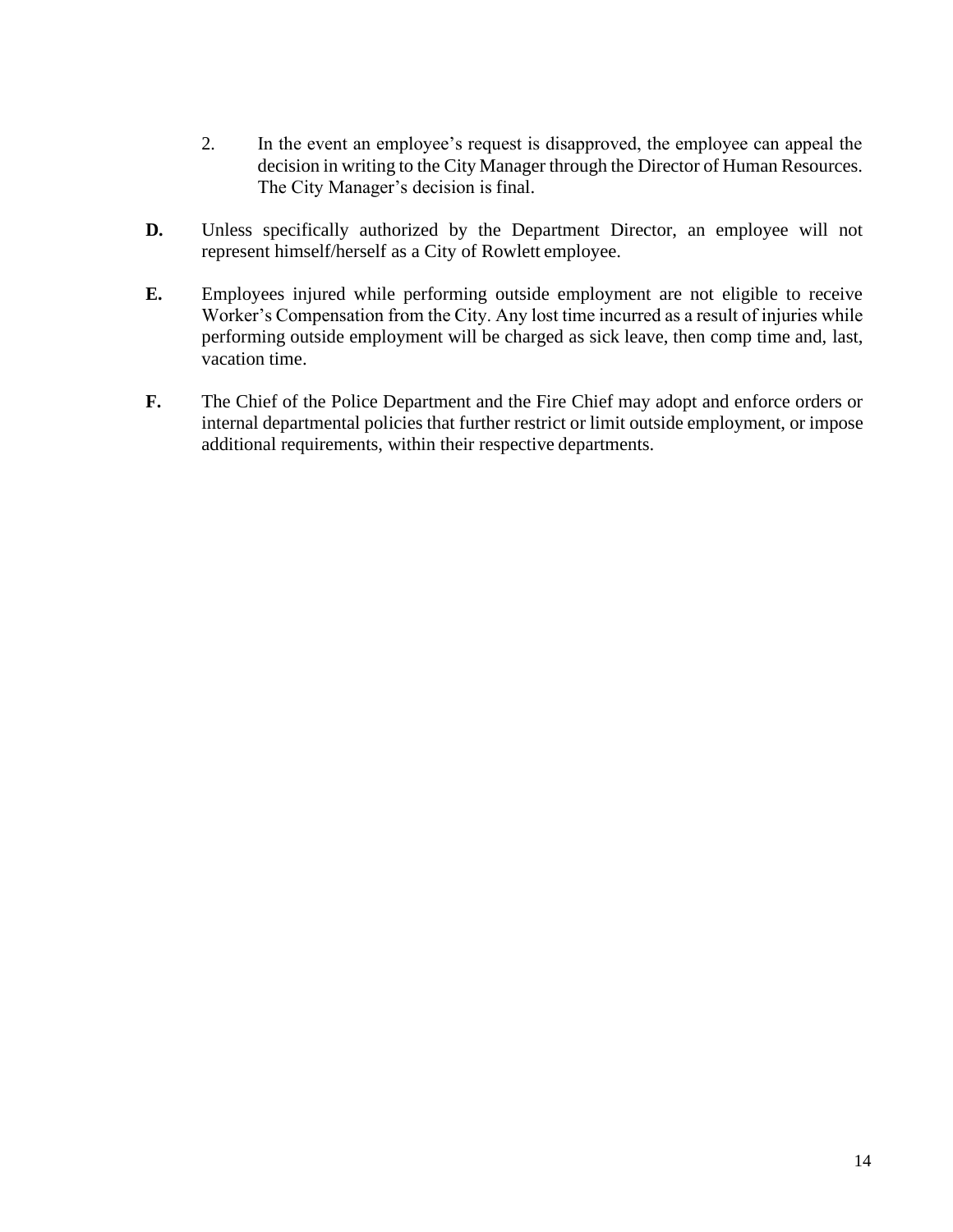# **CHAPTER 3 EMPLOYEE RECORDS**

# <span id="page-14-0"></span>**3.0 PURPOSE**

The City maintains several record sets on employees. Aside from training records and Policeand Fire-unique records which are maintained in those respective Departments, the Human Resources Department is charged with housing and maintaining:

- **A.** Personnel Files
- **B.** Medical Files
- **C.** Workers' Compensation Files
- **D.** Driving Record Files (Department of Public Safety reports)
- **E.** Job Applicant Interview Files
- **F.** Wellness Accountability Program Files

Access to these files is extremely restricted based on federal and state law. The Director of Human Resources is charged with ensuring only those with proper authority have access to these records.

# **3.1 PERSONNEL FILES**

- **A.** Personnel files are the only "official" files that exist in the City and, as such, will be the sole sources for:
	- **1.** Personnel actions, to include separation documentation
	- **2.** Employment and work eligibility verification
	- **3.** Personnel management actions, including evaluations, employee feedback forms, signed acknowledgements and performance improvement plans
	- **4.** Corrective and disciplinary documentation
- **B.** The Director of Human Resources will determine what documentation will be included in personnel files.
- **C.** Employees are responsible for the accuracy of personal contact information (name, address, emergency contact data) in their personnel files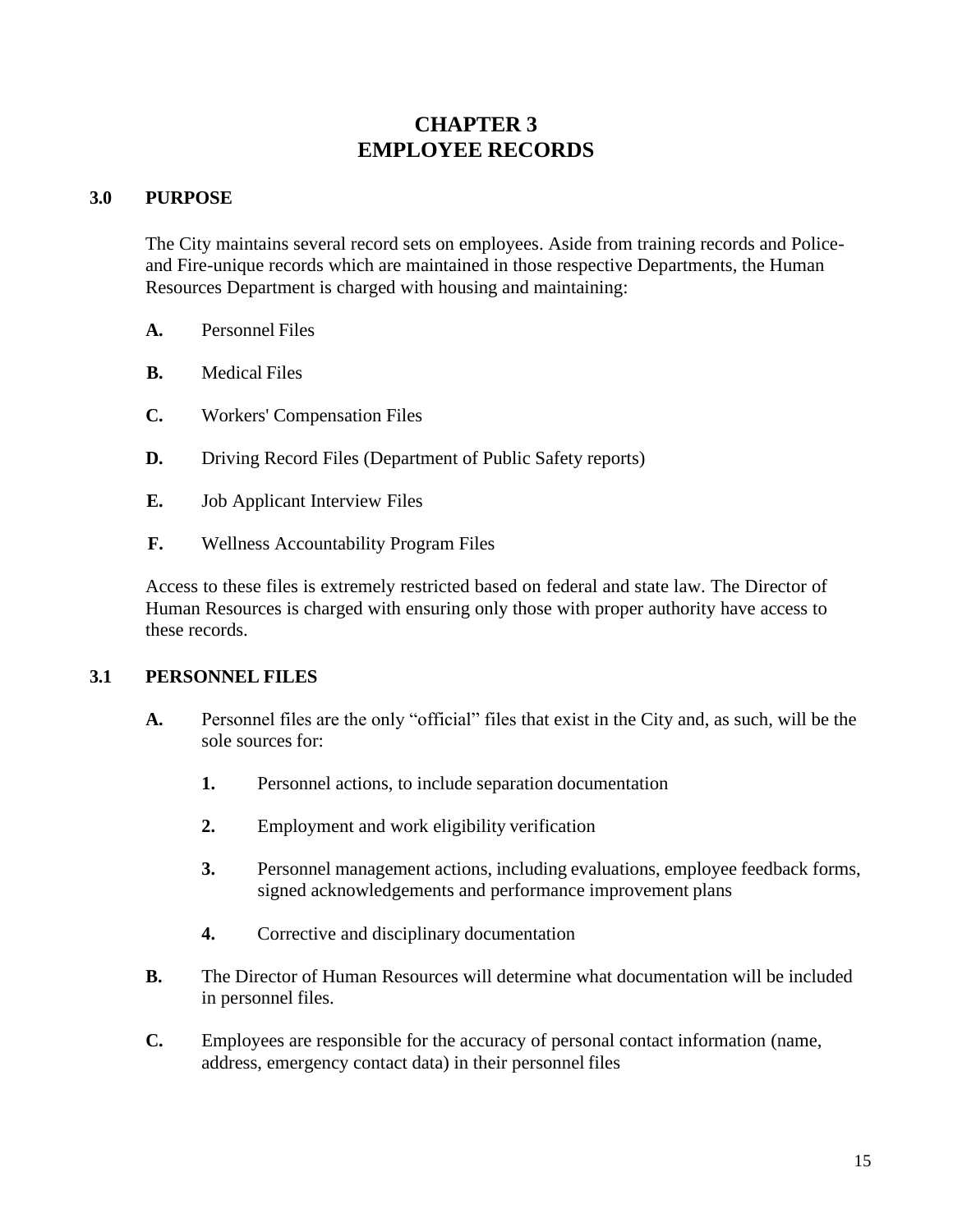<span id="page-15-0"></span>**D.** Departments are responsible for ensuring all "official" employment documentation described in this section is forwarded to the Human Resources Department in accordance with established deadlines.

# **3.2 ACCESS TO PERSONNEL FILES**

- **A.** In accordance with State law, most information contained within an employee's official employee record is considered to be public information, except:
	- **1.** Information that, if distributed, would by law constitute an unwarranted invasion of personal privacy, and
	- **2.** If proper election is made, home address, telephone number, social security number and information that reveals whether the person has family members.
- **B.** Information contained in an employee's record that may be given to the public includes, but is not limited to; an employee's name, sex, date of hire, position title(s) held, salary(ies), department, date of separation, and eligibility for rehire.
- **C.** Additional information will be provided to requestors only after receipt of written authorization from that employee specifying the information to be released.
- **D.** Unless granted by exception, all persons wishing to review records will contact the Human Resources Department at least 24 hours prior of desired review time.

No actual record in part or entirety or copy of an actual record will leave the Human Resources Department without the expressed permission of the Director of Human Resources.

- **E.** Upon confirmation of eligibility, non-medical personnel files may be reviewedby:
	- **1.** City Manager, Assistant City Manager, City Attorney and Human Resources employees performing tasks within the scope of their duties.
	- **2.** Members of the public, upon confirmed receipt of an Open Records Request under the Public Information Act.
	- **3.** An employee wishing to review his/her own record.
	- **4.** A designated agent of an employee, with that employee's written permission.
	- **5.** A City Department Director or the employee's supervisor, when it is necessary to complete their job duties.
	- **6.** City Department Directors may provide written notification to the Director of Human Resources for temporary delegation of limited access to employee records to support special projects.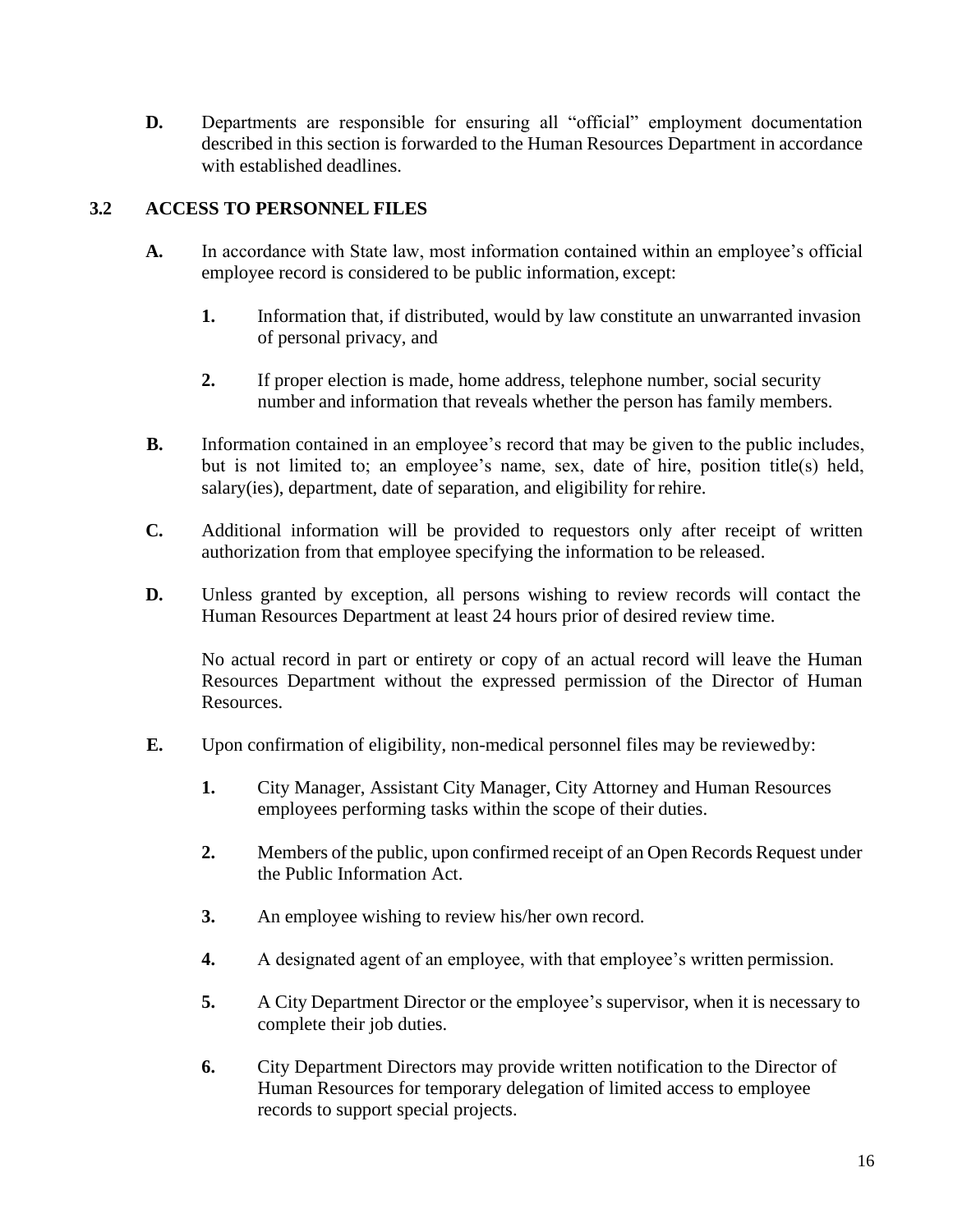Those delegated access to review employee records will sign non-disclosure agreements to acknowledge strict requirements to not release any personal information obtained from these reviews.

- <span id="page-16-0"></span>**7.** A designee assigned by a court of competent jurisdiction. This includes agents of the federal, state, or other political subdivision of the state when a court order for the record is presented, or an employee has provided voluntary written consent of release.
- **8.** Auditors and other regulatory agencies acting in their official capacity of verifying employment and other data.
- **F.** When hard copy duplication is required, the requestor may be responsible for the cost of duplication. The rates for hard copy duplication are:
	- **1.** 10 cents per page (Black & White, 8.5-inch x 11-inch paper)

**2.** More than 50 pages = \$15.00 per hour, including time required to research, locate, compile and reproduce paperwork

# **3.3 DISPUTED INFORMATION**

When an employee has identified information in his/her employee file which they believe to be in error or otherwise misleading, they may submit a written response to the Director of Human Resources requesting to have the information removed or revised. The Director has sole authority to accommodate any such request.

# **3.4 RECORDS RETENTION**

Official employee records will be stored in a secure off-site facility under the direction of the City Secretary and in accordance with the Texas State Library and Archives Commission Retention Schedule.

Official employee records will be stored on-site in the Human Resources Department for two (2) years after date of separation from the City before being transferred to the off-site storage facility.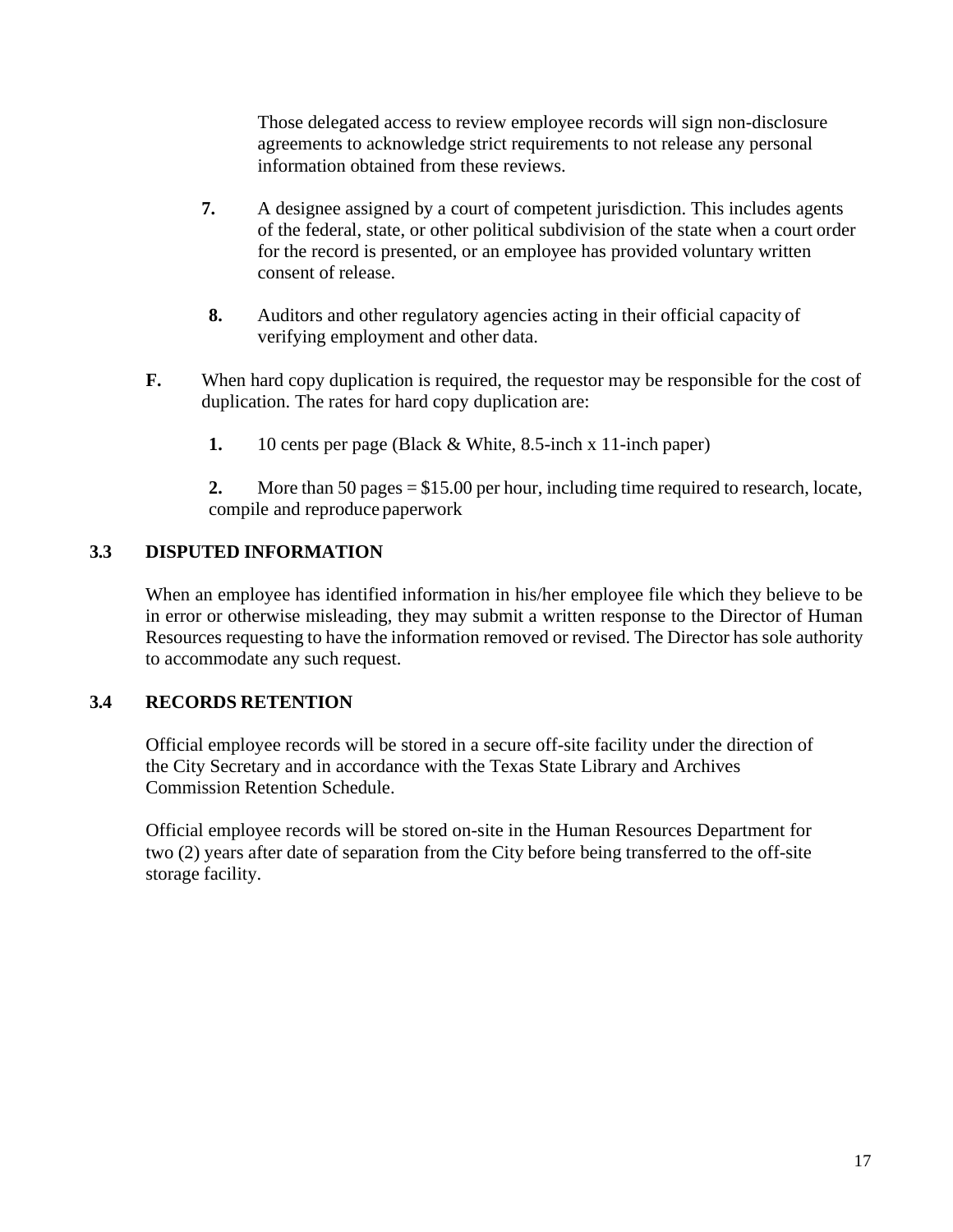# **CHAPTER 4 EMPLOYEE INTRODUCTORY PERIOD**

#### <span id="page-17-0"></span>**4.0 PURPOSE**

The purpose of the employee introductory period is to provide Department leadership a specified amount of time to assess an employee's performance, job adaptability, and suitability for service to the City of Rowlett.

Introductory periods for all full- and part-time employees will start on the first day of employment (new hires), transfer, promotion, or demotion.

# **4.1 LENGTH OF EMPLOYEE INTRODUCTORY PERIOD**

All regular full- and part-time employees who are newly hired are required to complete a minimum six (6) month introductory period.

After completion of the initial introductory period, 911 dispatchers will undergo an additional 6 months of operational familiarization training. This additional 6-month period is considered part of those employees' continued introductory period.

After completion of the field training period, fire personnel and certified police personnel will continue the introductory period for an additional twelve (12) months.

# **4.2 PERFORMANCE FEEDBACK DURING INTRODUCTORY PERIOD**

During the employee introductory period, the employee and his/her immediate supervisor will periodically meet to discuss job expectations, general satisfaction with job performance, and to outline areas for performance improvement. These feedback sessions will be documented and signed by both the employee and his/her immediate supervisor and will be maintained by the supervisor.

# **4.3 CONCLUSION OF INTRODUCTORY PERIOD**

- **A.** Within 30 days of the scheduled completion of the employee introductory period, the Human Resources Department will solicit written decisions from Department Directors authorizing the employee to transition to a "regular" status employee. However, completion of the introductory period does not change the **at-will** employment relationship between the employee and the City.
- **B.** When an employee fails to meet the requirements of the introductory period, but it has been determined that he/she has the ability to do so, an employee's introductory status may be extended up to a maximum of three (3) months. These extensions will be served in writing and acknowledged by the employee. Signed forms will be sent to the Human Resources Department.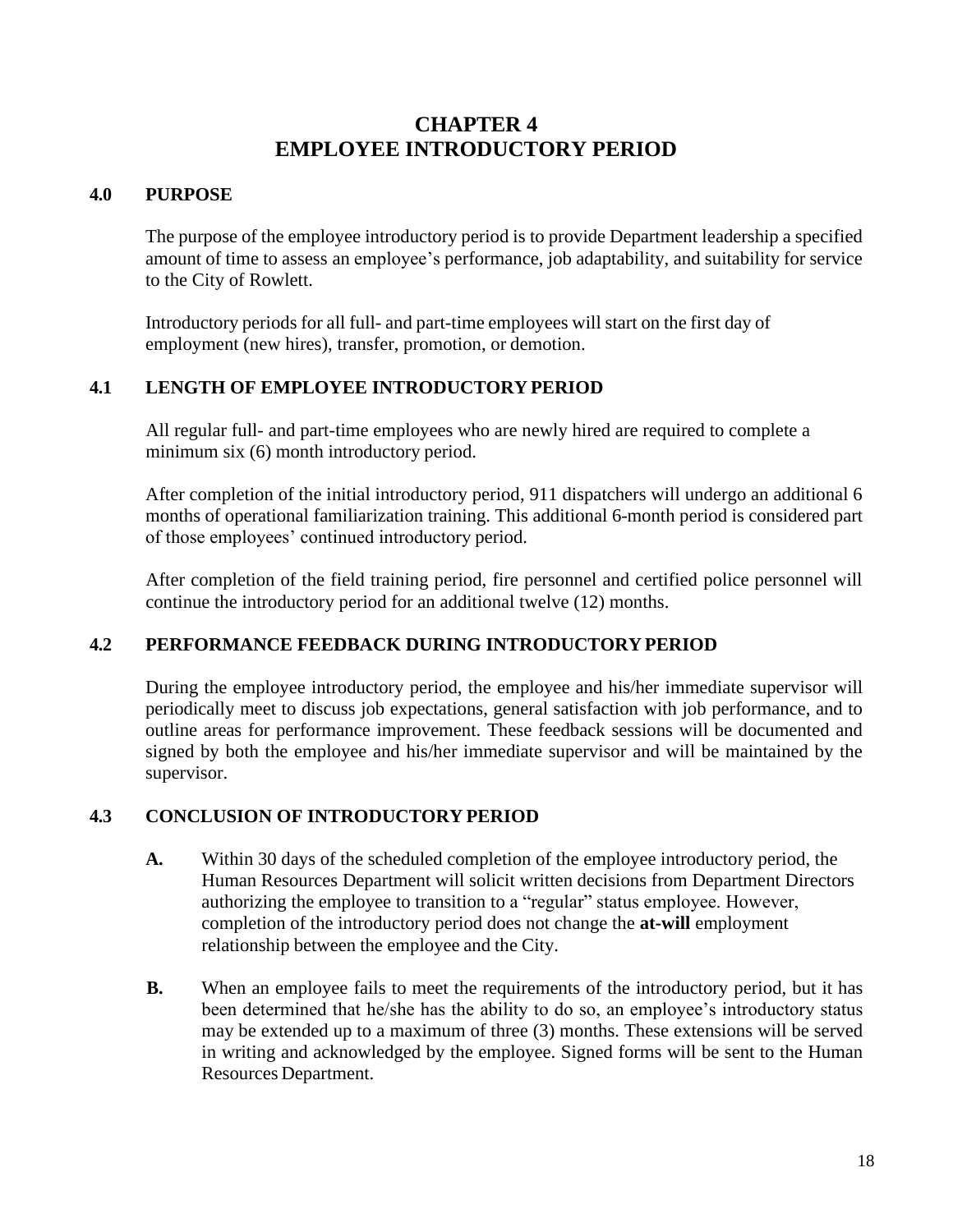<span id="page-18-0"></span>**C.** Department Directors are authorized to terminate the employment of an introductory employee for failure to meet performance expectations at any time during the employee introductory period.

# **4.4 INTRODUCTORY PERIOD EXCLUSIONS**

#### **A. TEMPORARY EMPLOYEES**

Employees hired as temporary are not regular full- or part-time employees and therefore are not required to undergo an introductory period. Due to the nature of their positions, temporary employees are subject to termination at any time for any or no reason.

# **B. RECLASSIFIED EMPLOYEES**

Employees in positions that have been reclassified and have successfully completed an introductory period will not be required to complete an additional introductory period.

# **4.5 APPEALS**

New hire employees who are terminated before completion of their introductory periods (to include extensions) are not eligible to appeal the decision.

Employees who have served with the City for more than 6 months who fail to satisfy job requirements during the initial 6 months after transfer, promotion or demotion are eligible to appeal termination decisions.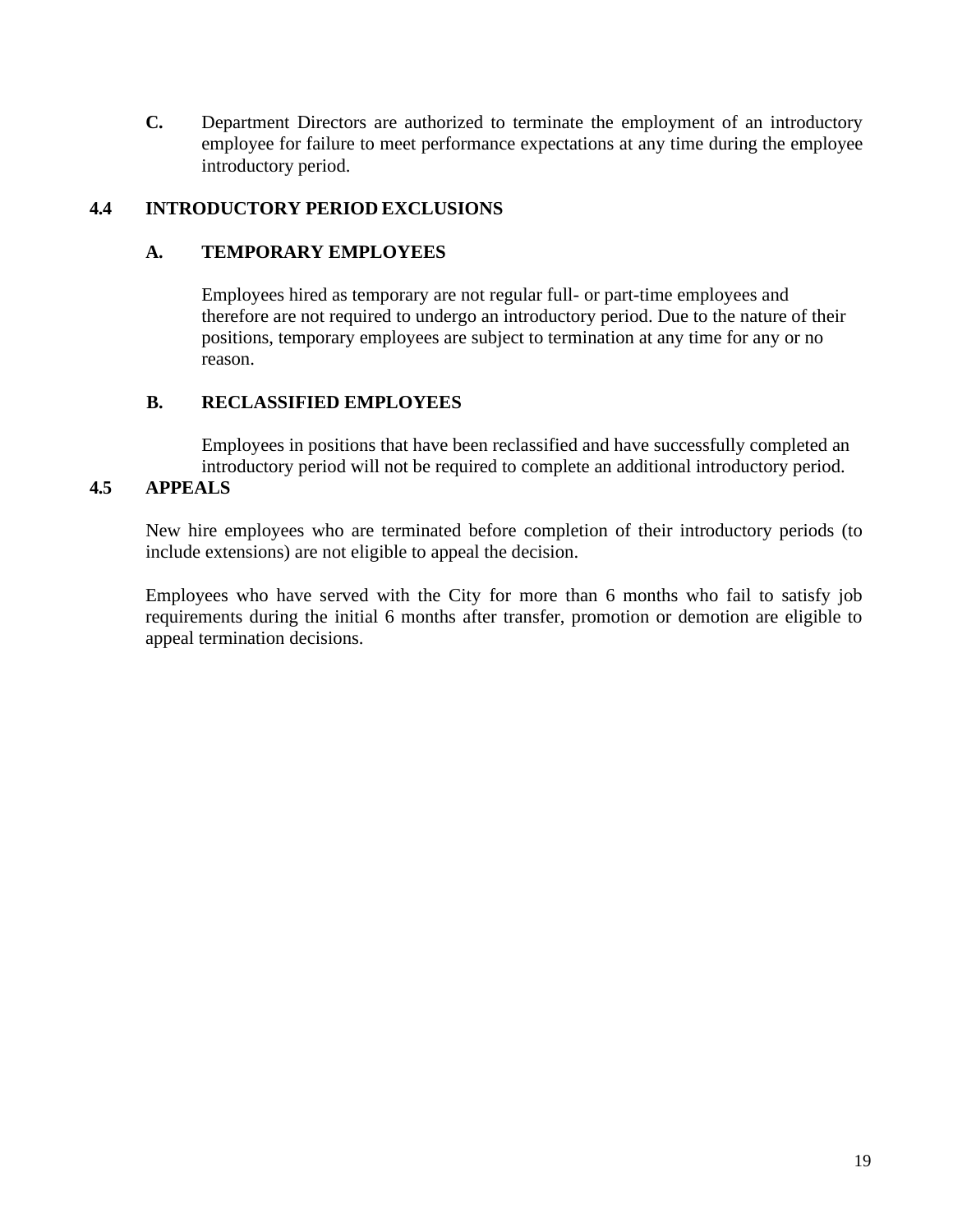# <span id="page-19-0"></span>**CHAPTER 5 REDUCTION IN FORCE**

# **5.0 POLICY**

A reduction in force (RIF) may occur as a result of business necessity. Business necessity includes, but is not limited to*;* fiscal priorities, departmental restructuring of duties to improve efficiency, or changes in service.

#### **5.1 GUIDELINES**

The City will follow precise guidelines to implement any RIF decisions.

- **A.** After consulting with and approval by the City Manager or Assistant City Manager, the Director of Human Resources will notify Department Directors of any required workforce reductions.
- **B.** Department Directors will identify which service and/or position to recommend being deleted. City Manager will have the right to make the final decision.
- **C.** Where functions identified for reduction involve positions with multiple incumbents, determination of impacted employee will be considered in the following progression:
	- 1. Prior formal disciplinary actions
	- 2. Time in current position/function
	- 3. Time with the city
- **D.** Employees who receive a notice of lay-off will be given preferential consideration for vacant positions, other than promotional positions, through transfers and/or demotions which they are qualified to fill.
- **E.** Preferential consideration means the laid off employee will be interviewed before other candidates and, if the individual is not selected, the reasons will be reviewed by the Human Resources Department. No preferential consideration will be given for promotional vacancies.
- **F.** Transfers due to the reduction in force will take place from current vacancies or from reclassifications. Impacted employees in senior level positions will not be allowed to displace a junior level position by transitioning to the lower position.

When an employee transitions to a lesser position as a result of the reduction in force, the employee's current pay will be unaffected if it falls within the lesser position's pay range.

If the employee's current pay exceeds the lesser position's pay range, the employee's pay will be established at the maximum of the lesser position's pay range.

**G.** Any position eliminated as a result of a reduction in force may not be refilled for at least six (6) months following the effective date the position was eliminated.

Employees separated from employment, demoted, or reclassified as a result of a reduction in force, are ineligible to appeal the employment decision.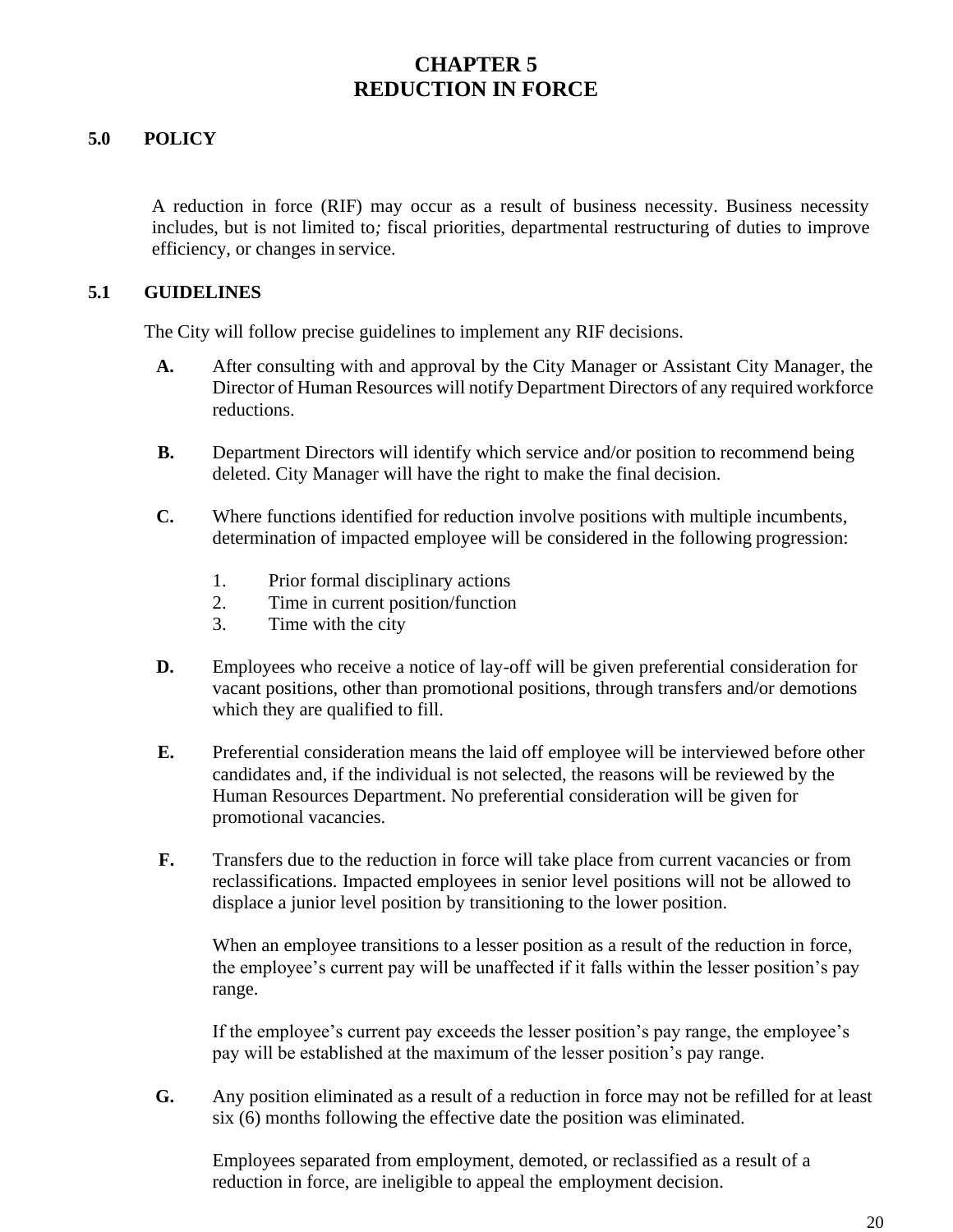# **CHAPTER 6 COMPENSATION**

#### <span id="page-20-0"></span>**6.0 DEFINITIONS**

The City of Rowlett recognizes the following definitions as they pertain to compensation:

**Pay Period** – A pay period is designated for accounting purposes only and refers to a period of 2 work weeks. All employees, with the exception of Fire Department Shift Employees, are paid bi-weekly with normal paydays occurring every other Wednesday. Fire Department Shift Employees are paid every 15 days. Exceptions to paydays may occur due to City observed holidays and official City closures.

**Work Week** – A work week is defined as any fixed and regularly recurring period of seven (7) consecutive days.

- **A.** The work week for all employees, other than Fire Department Shift Employees, begins at 12:00 am on Thursday and ends at 12:00 am on the following Thursday. The beginning and ending of the work week are subject to change by the City. The usual and customary hours worked per work week for full time, non-exempt employees, except for Fire Department Shift Employees will be 40 hours.
- **B.** Fire Department Shift Employees work a recurring fifteen (15) day work period. The work period begins at 7:00 am and concludes at 7:00 am f15 days later.

# **6.1 OVERTIME**

The City will compensate all overtime through pay or compensatory time off in accordance with the Fair Labor Standards Act (FLSA).

#### **A. NON-EXEMPT EMPLOYEES**

All non-exempt employees (excluding fire employees on shift) working in excess of 40 hours in a work week will be paid one and one-half (1.5) their normal pay rate for hours worked in excess of 40, except as noted below.

# **B. FIRE DEPARTMENT SHIFT EMPLOYEES**

The Fire Department operates on a 15-day work period under section 207 (k) of the FLSA. Non-exempt shift fire employees will be paid on a salary basis with each 15-day work period's salary intended to cover all scheduled hours worked during that 15-day work period, *i.e.* 114 hours per 15-day work period. The shift personnel's regular hourly rate is determined by dividing the work period salary by 114.

Fire shift employees will be paid any additional pay, such as but not limited to stability and certification pay, on each paycheck, which will be included in determining the regular hourly rate. Non-exempt shift fire employees will be paid one-half (.5) times their hourly rate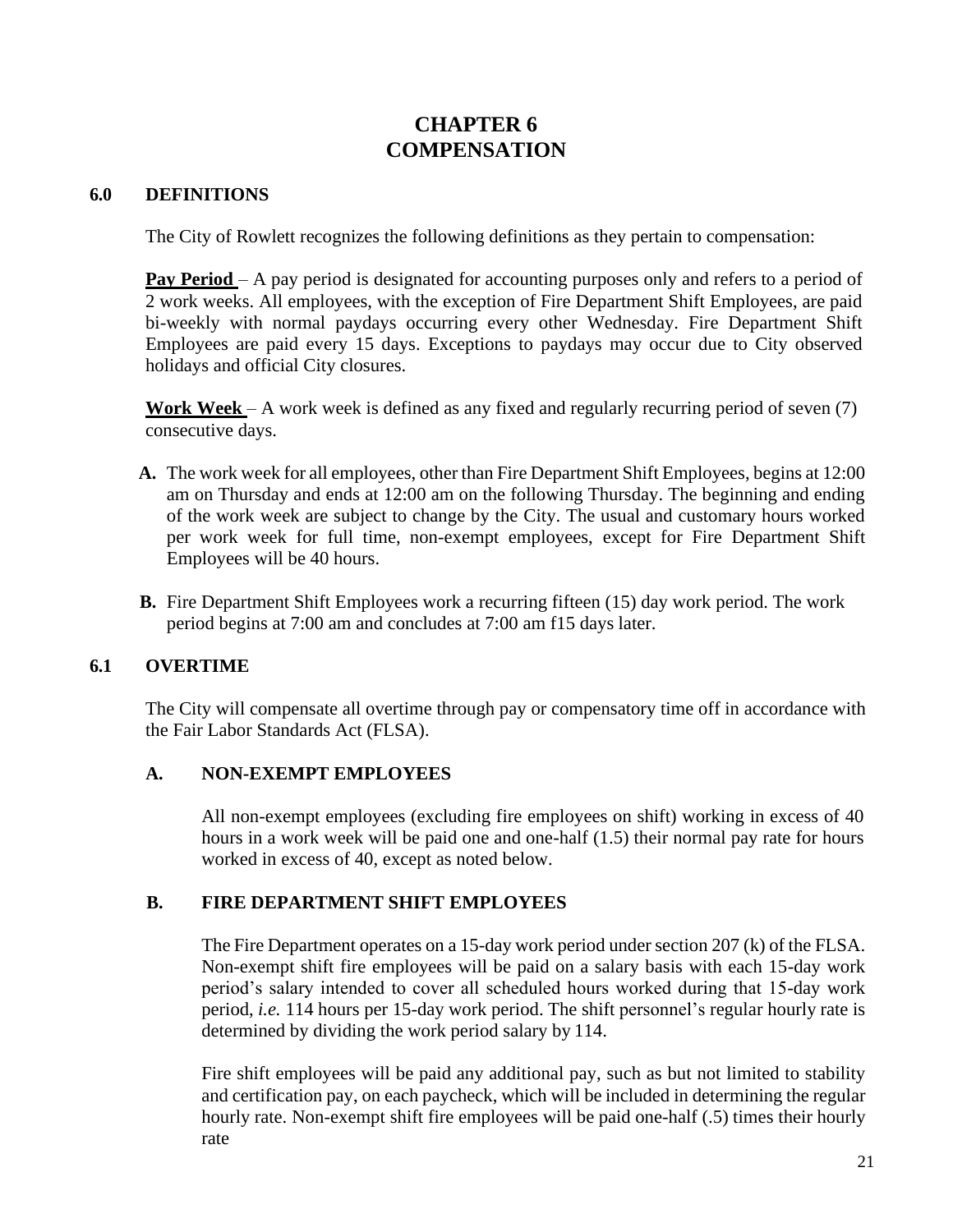<span id="page-21-0"></span>for 6 regularly scheduled overtime hours, during each 15-day work period. Non-exempt shift fire employees will be paid overtime at the rate of 1.5 times their hourly rate for all hours worked in excess of 120 hours within any given 15-day work period. Overtime will be paid on the employee's next paycheck following the end of the 15-day work period.

# **C. POLICE DEPARTMENT EMPLOYEES**

Sworn Police Department employees who are assigned to work 12-hour shifts will have a work period of 14 days. Regardless of shift duration, overtime will be paid at the rate of 1.5 times the employee's regular hourly pay rate for all hours worked in excess of 80 hours during the 14-day work period.

Other non-exempt employees in the Police Department will be paid overtime at 1.5 times their regular hourly rate after 40 hours during a seven (7) day work period.

# **D. EXEMPT EMPLOYEES**

An employee classified as exempt is normally not eligible to receive overtime for hours worked in excess of forty (40) hours within a work week. However, exempt employees may receive additional compensation during certain disasters or municipal emergencies per sections 6.10 and 6.11 of the Handbook.

# **6.2 COMPENSATORY TIME**

In lieu of receiving overtime pay, employees may request that overtime pay be converted to compensatory time off. Compensatory time will be recorded at the rate of 1.5 hours, thus making it equal in value to overtime pay.

No employee may accrue in excess of 40 hours of compensatory time with the exception of certain qualifying sworn Police and Fire personnel who participate in specialized assignments, schools, events and units.

The maximum allowable hours of compensatory time for qualifying sworn Police and Fire personnel who participate in specialized assignments, schools, events and units is 80 hours for Police and 96 hours for Fire. No other Police or Fire personnel may accrue in excess of 40 hours of compensatory time.

Use of compensatory time shall be by agreement between the employee and the Police Department, must be scheduled in advance, and may be subject to any general orders issued within the Department.

# **6.3 ON-CALL/CALLBACKS**

On-call is an assigned duty to accomplish required work assignments after normal work hours. Eligible employees are designated by their supervisors asscheduled to serve on-call for a specific period of time. A non-exempt employee who is called back to work will be paid for two hours or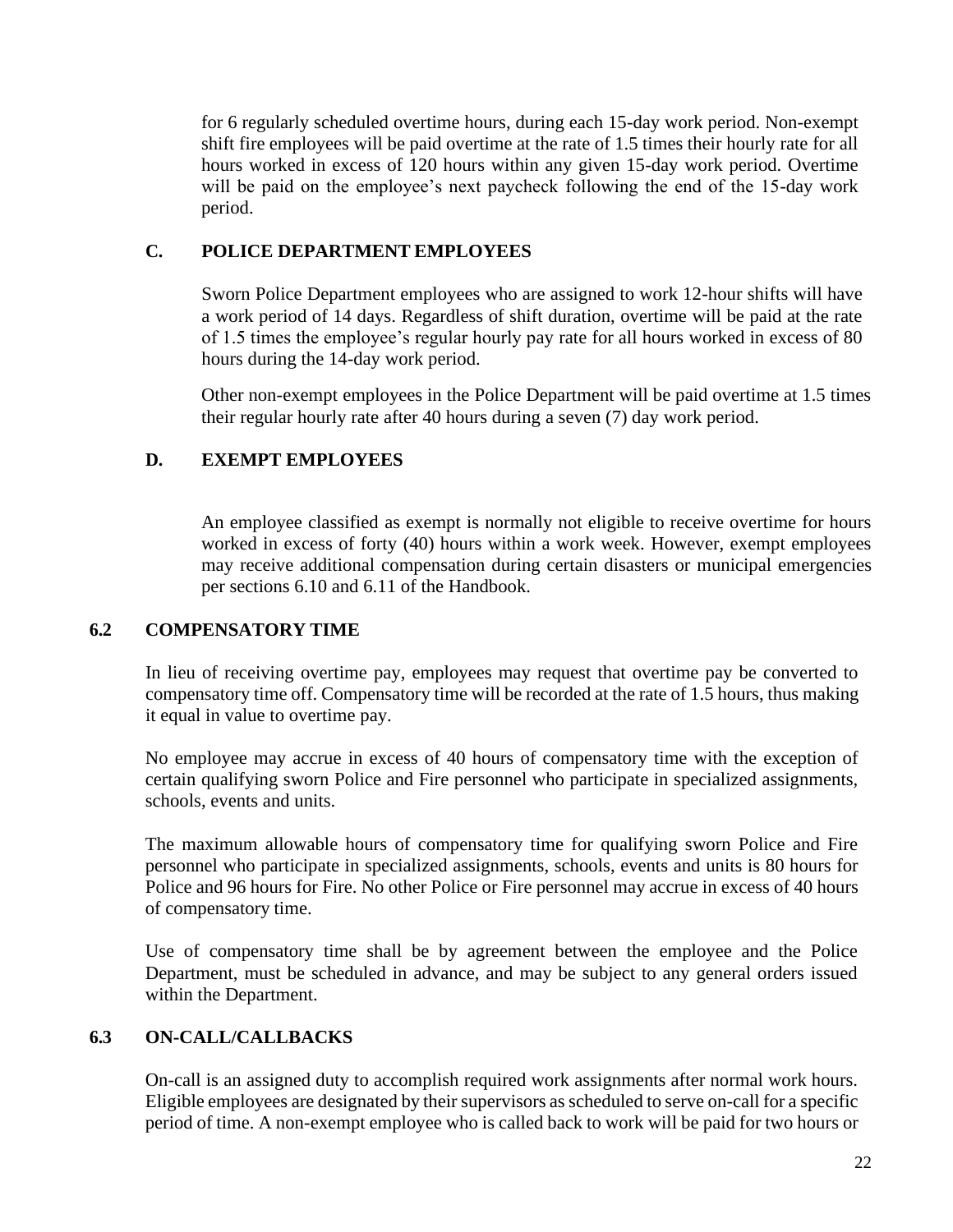the actual time worked, whichever is greater. If an employee's time can be used effectively for personal purposes during the on-call period, even though the employee must carry a pager, cell phone or leave a number where he/she can be reached, the time will not be compensated astime worked.

#### <span id="page-22-0"></span>**6.4 ADVANCE PAY**

No advance payment of salary or leave will be made to any employee.

#### **6.5 DEFERRED COMPENSATION**

Consistent with federal and/or state laws, the City may offer employees the option of participating in IRS Code Section 457 Deferring Compensation.

# **6.6 CONFERENCES AND TRAINING**

City-approved or mandated attendance at trainings or other meetings whether during, before or after an employee's regular work schedule is to be considered hours worked.

Voluntary attendance at trainings or other meetings does not constitute hours worked.

# **6.7 COMPENSABLE TRAVEL TIME**

Under no circumstances will an employee be compensated for the commute between home and work (fixed site or field location) during that employee's normal business time.

However, travel time to and from home is considered compensable work time when employees are called back to work after hours on emergencies. The maximum time for travel to be paid will be 30 minutes.

Travel to and from approved training, conferences, and business meetings that are in excess of 50 miles from the City Municipal Complex will be considered Paid Time, regardless of the employee's normal work schedule.

When traveling on workdays, non-exempt employees will be credited with having worked the full workday, regardless of actual travel time. Because of this, supervisors must exercise firm discretion when authorizing the departure time and amended work schedule of an employee needing to travel for a next day conference.

Example 1: A non-exempt employee needs to attend a training class that begins at 1:00 p.m. at a facility in Arlington, TX. The employee should be required to work his/her regular job for several hours before being authorized departure for travel time.

Example 2: A non-exempt employee needs to attend a training class that begins at 9:00 a.m. and ends at 3:00 p.m. at a facility in Arlington, TX. The employee's normal work schedule is 8:00 a.m. to 4:30 p.m. The employee will be credited for a full 8-hour day of work with no requirement to report for duty.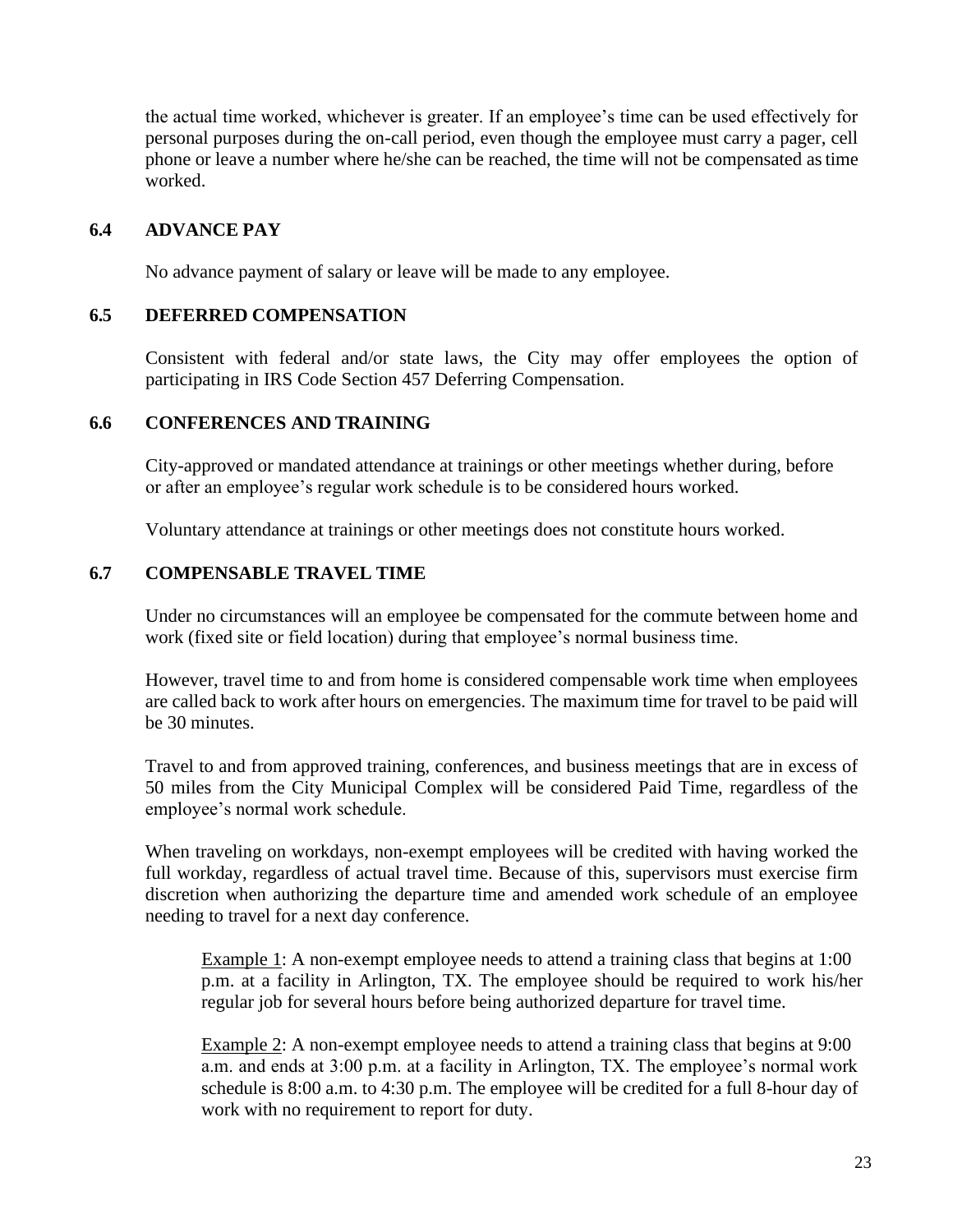When traveling on non-work days, non-exempt employees will be credited with the appropriate amount of time required to travel from the City Municipal Complex to the destination of the training, conference or business meeting, as depicted by MapQuest, Google Maps, or other webbased mapping program at the City's discretion. Travel time will be rounded to the nearest quarter hour (15-minute increment).

<span id="page-23-0"></span>Travel delays experienced due to excessive traffic, inclement weather or stops en route will not be compensated above the mapping calculation.

Example 1: If a non-exempt employee travels to a conference in San Antonio, mapping reflects the travel time as 5 hours and 40 minutes. Beginning with the departure time, that employee will receive 5.75 hours of Paid Time to account for travel time. This Paid Time is in addition to the time "worked" at the training, conference, or business meeting.

Example 2: If a non-exempt employee travels to a conference in San Antonio, mapping reflects the travel time as 5 hours and 40 minutes. Beginning with the departure time, that employee will receive 5.75 hours of Paid Time to account for travel time. However, the employee reports that he/she was stuck in Austin traffic for an additional 2 hours and, therefore, was traveling for over 7 hours. The employee will still only receive the 5.75 Paid Time credit for travel.

# **6.8 OUT OF CLASS PAY**

Out of class pay issues will be overseen by the Director of Human Resources.

Regular full-time employees will be eligible for compensation above the employee's regular salary while performing the task and functions of the job descriptions of a higher supervisory position and/or program management oversight. Employees eligible for out of class pay will receive pay equal to a 5% increase of current salary or the entry level salary of the higher classification grade, whichever is higher. Eligible employees will receive out of class pay when the following criteria have been satisfied:

- **1.** An employee has filled in for the duties of a higher graded position for more than 30 consecutive calendar days, and;
- **2.** Supervision of employees or program management oversight is included in the job description of the higher position.

Uniformed (sworn) Police Officers and Fire Shift employees are excluded from this provision and paid in accordance with the law.

# **6.9 RELOCATION EXPENSE REIMBURSEMENT**

Consistent with our efforts to recruit, hire, and retain superior candidates for key staff positions, Department Directors may consider offering relocation expense reimbursement as part of their salary negotiations with prospective employees. The approval process is as follows: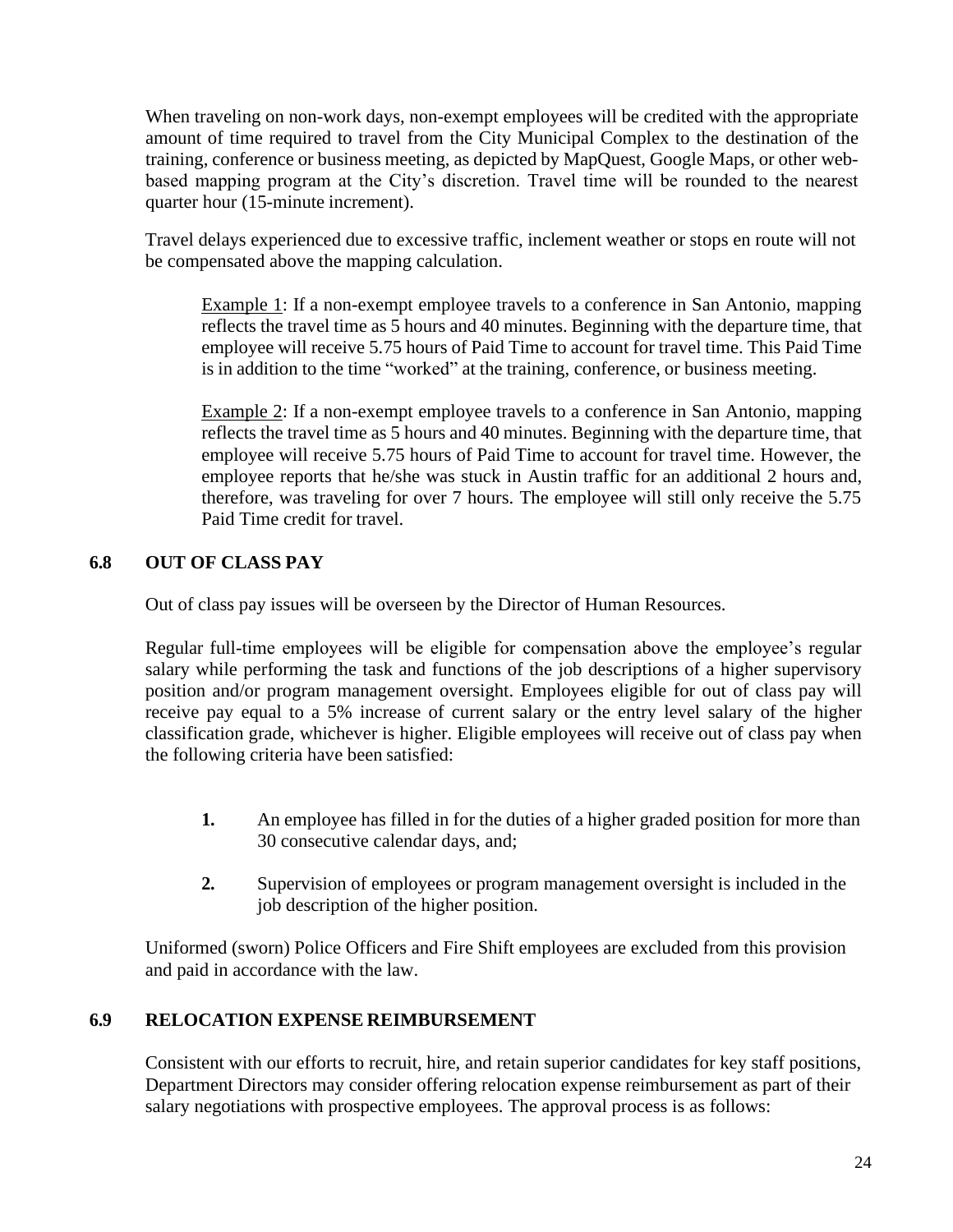- **A.** Relocation expense reimbursement will only be offered after receiving positive coordination from the Director of Human Resources and with approval (to include the amount authorized) from the City Manager.
- **B.** Offers of relocation expense reimbursement must be reserved for important leadership positions, hard-to-fill positions, or those requiring specialized skills/experience not readily available through local candidates.
- **C.** Relocation expense reimbursement will be funded through the hiring Department's budget.
- **D.** Relocation expense reimbursement represents a substantial financial investment in the employee on the part of the City. Therefore, receipt of this entitlement constitutes the employee's acceptance of the following pay-back terms:
	- 1. If, within 1 calendar year of start date, the employee voluntarily leaves employment with the City of Rowlett, or if the employee is involuntarily terminated for Job Abandonment or Misconduct, he/she will be required to pay back 100% of relocation-related expenses.
	- 2. If, within 2 but more than 1 calendar years of start date, the employee voluntarily leaves employment with the City of Rowlett, or if the employee is involuntarily terminated for Job Abandonment or Misconduct, he/she will pay back 50% of relocation-related expenses.
	- 3. In the event of employee refusal to comply with these requirements upon separation from employment with the City, the City will withhold final pay, to include payout of unused Vacation and Sick leave balances, in order to recoup these costs.
- **E** If approved, relocation expense reimbursement will be authorized through:
	- **1.** Purchase Order. The employee will obtain and provide to the hiring Department Director three (3) bids from moving companies. These bids will include costs associated with packing, shipment, and off-loading of household belongings at the employee's destination. Unpacking of boxes is not a reimbursable expense.
	- **2.** Accounts Payable Payment (AP) Check. The employee will provide copies of all receipts associated with (a) vehicle fuel, (b) hotel/lodging costs and (c) meal costs for the new hire and immediate family members traveling with him/her.

# **6.10 LOCAL DISASTER AND MUNICIPAL EMERGENCY COMPENSATION**

An employee may be temporarily assigned to perform work related to a disaster or municipal emergency.

**A.** Definitions: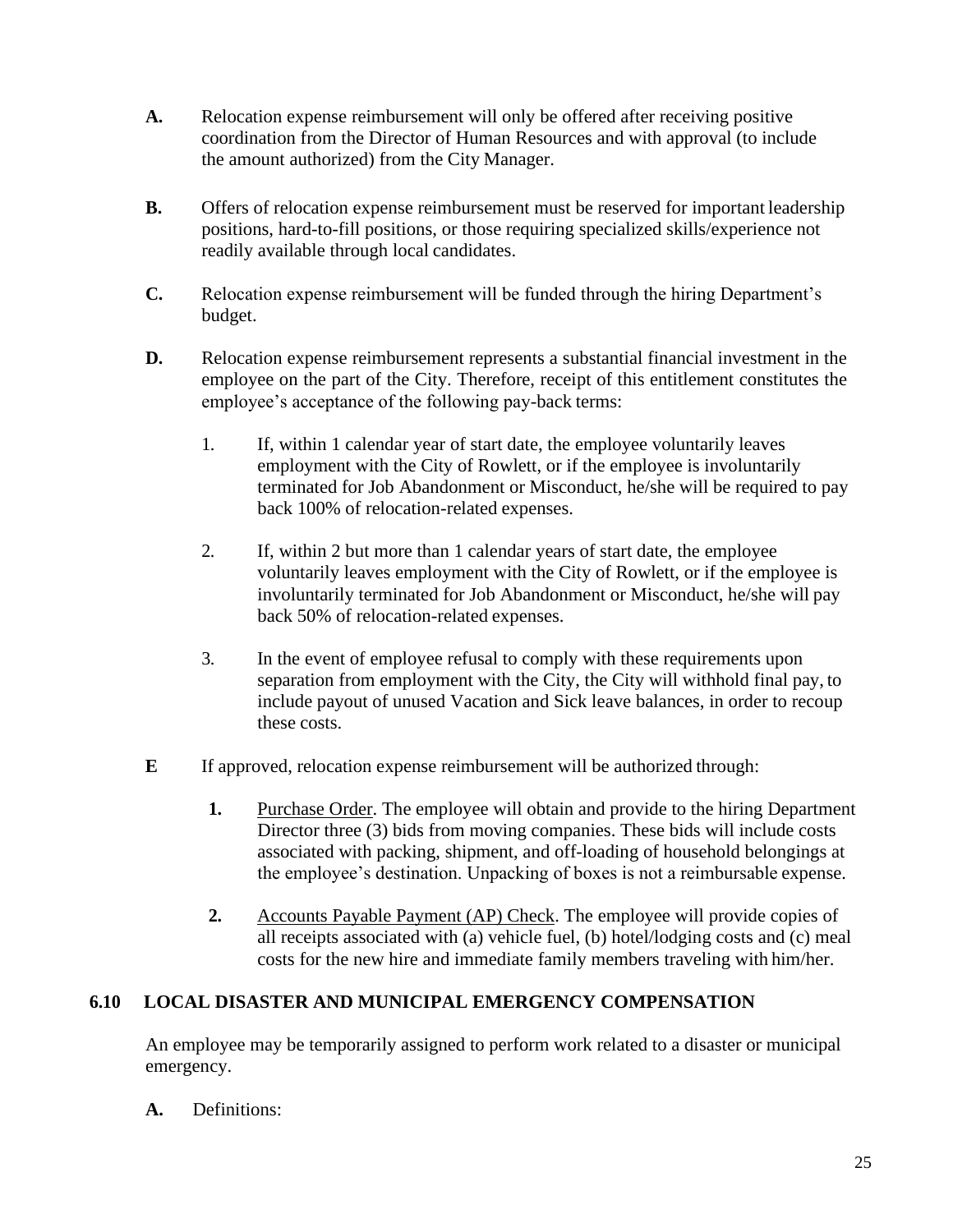- 1. Disaster: The occurrence or imminent threat of widespread or severe damage, injury, or loss of life or property resulting from an natural or man-made cause, including but not limited to: fire, earthquake, wind, storm, epidemic, hazardous material or chemical spill/release, explosion, riot, extreme temperature, winter storm, critical infrastructure emergency, or other public calamity requiring emergency action. A disaster may result in the issuance of a state of disaster declaration.
- 2. State of Disaster Declaration: Under State law and the City Charter, the Mayor or acting Mayor may declare a local state of disaster for the City. A state of disaster for the City may also be issued by the Dallas County or Rockwall County judges, for their respective part of Rowlett, or the Governor. For the purpose of this policy, a State of Disaster Declaration can also mean an emergency declaration, a disaster declaration, a state of emergency declaration, or any other similar declaration meant to communicate the need for emergency actions and powers beyond those under normal conditions.
- 3. Municipal Emergency: An uncommon emergency affecting City employees, facilities, or operations in such a way as to threaten the continuation of essential City functions, capabilities, or services. City employees may be required to work an excessive or unusual number of hours to respond to a municipal emergency. The City Manager (or designee) will determine if a municipal emergency exists.
- **B.** An employee performing disaster-specific work under a disaster declaration may be eligible to receive "disaster pay" compensation according to the policy outlines below. as defined below:
	- 1. Disaster pay will begin at the start of the disaster event. This date and time can be identified in the declaration language or a signed statement by the individual that issued the initial declaration.
	- 2. Disaster pay will cease when the disaster declaration expires or is discontinued. Under state law, a declaration issued by a Mayor or Judge may not be continued or renewed for a period of more than seven (7) days except with the consent of City Council or Commissioners Court, respectively.
	- 3. A non-exempt employee performing disaster-specific work and accruing overtime will be compensated per section 6.1 of the Handbook.
	- 4. After the accumulation of forty (40) work hours in a single work week, an exempt employee performing disaster-specific work may be provided additional compensation, "disaster pay," at a straight-time rate for all disasterspecific hours worked in excess of those 40 work hours. Both disaster-specific and non-disaster hours will be used toward meeting the threshold of 40 work hours. The straight-time rate will be determined by dividing the annual salary by 2,080 (i.e. the total annual work hours for a full-time employee).
		- a. Example One: An exempt employee works a total of thirty (30)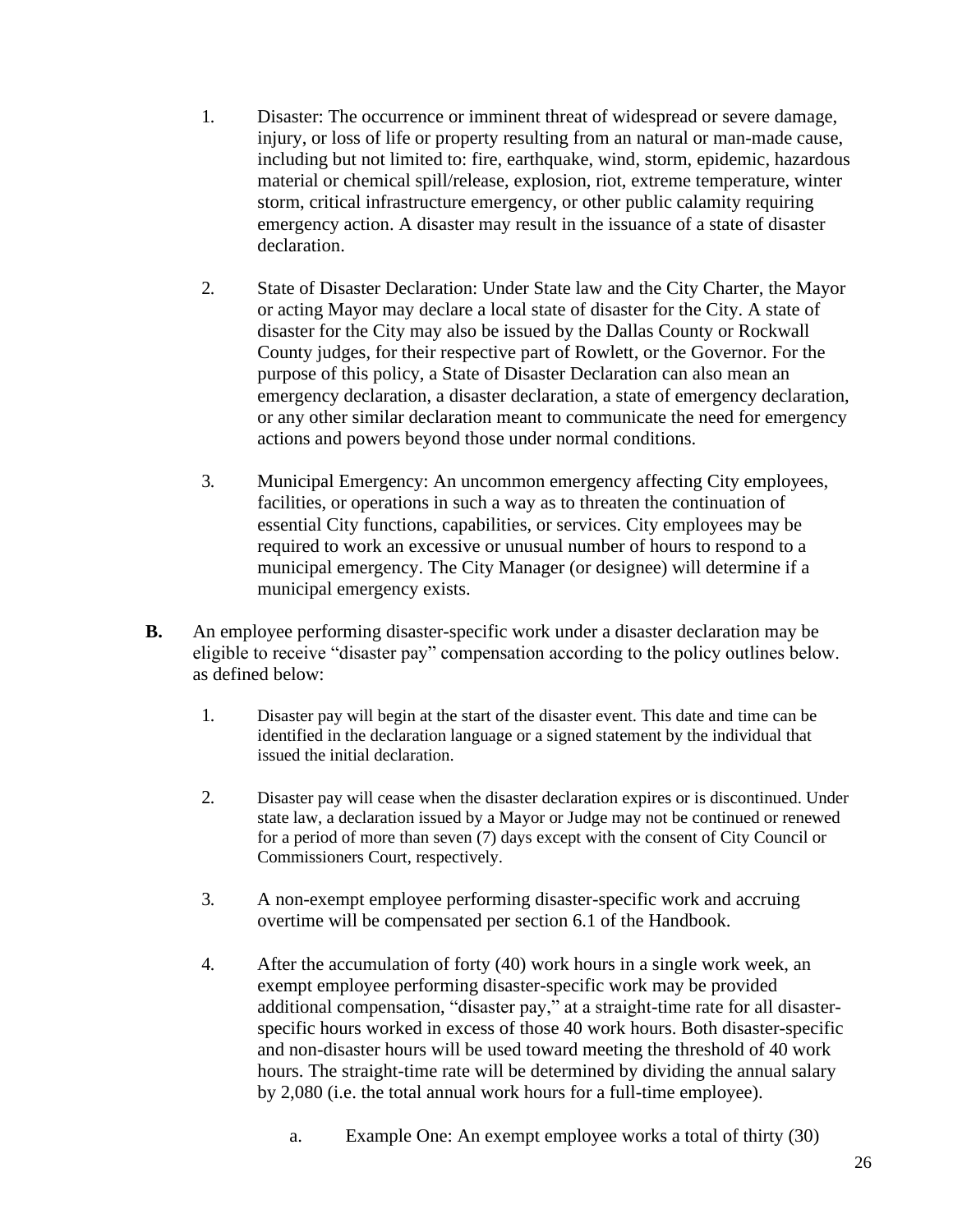disaster-specific hours and 30 non-disaster hours for a total of sixty (60) hours within the same work week. This employee will be compensated for their normal weekly rate and an additional twenty (20) hours of straight-time compensation, or "disaster pay," for that work week.

- b. Example Two: An exempt employee works a total of 60 disasterspecific hours and zero (0) non-disaster hours within the same work week. This employee will be compensated their normal weekly rate and an additional 20 hours of straight-time compensation, or "disaster pay," for that work week.
- c. Example Three: An exempt employee works a total of 40 disasterspecific hours and zero non-disaster hours within the same work week. This employee will be compensated their normal weekly rate and receive zero hours of straight-time compensation, or "disaster pay," for that work week.
- 5. An employee may not accrue compensatory time off for disaster-specific work. All disaster-specific hours will be paid in lieu of compensatory time. The rate of pay for an employee performing disaster-specific work will not be reduced, regardless of the disaster-specific work performed. Disaster pay must be provided according to the current normal straight time rate for that employee.
- 6. An employee who is demoted or reclassified to a position with a lower pay rate during a state of disaster will be compensated at the new rate for all disasterspecific hours worked from the effective date of the new rate. If an employee performing disaster-specific work is receiving an out-of-class pay rate for nondisaster work, the out-of-class pay rate will be used as the pay rate under this disaster pay policy. An employee assigned to a disaster-specific role (e.g., EOC Manager, Debris Manager, Donations Management Coordinator, Shelter Manager, etc.) is not eligible for out-of-class pay for filling that role. Procedures for the tracking and payment of disaster pay shall be consistent with the procedures outlined in the current Financial management Annex of the City's Emergency Operations Plan (EOP).
- 7. The City Manager (or designee) may determine that a municipal emergency exists. All employees performing work specific to a municipal emergency may receive disaster pay compensation consistent with the above disaster pay policy. The City Manager (or designee) is responsible for determining the start and end date and time for the municipal emergency.

#### **6.11 DISASTER DEPLOYMENT COMPENSATION**

City personnel may be requested, under existing agreements (e.g., mutual aid agreements/memorandums of understanding, etc.), to deploy to assist outside agencies in responding to disasters. The City Manager's (or designee's) oral or written authorization is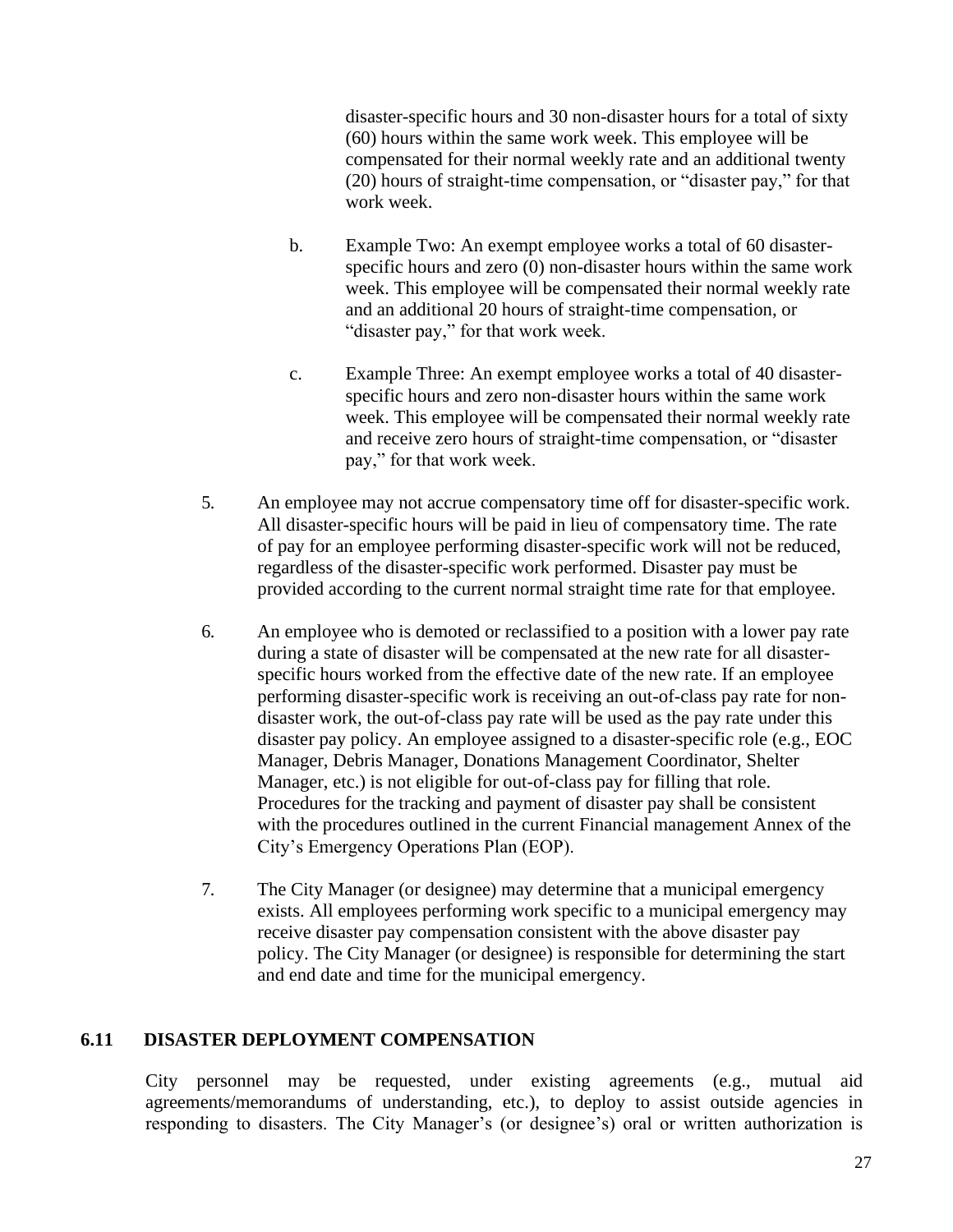required for any personnel deployment lasting longer than twenty-four (24) hours.

Certain deployment agreements contain unique compensation policies (e.g., "portal-to-portal accrual). The City will pay deployed personnel according to the policies described by their respective deployment agreement. The City's compensation policy will be used when a deployment agreement does not detail a complete compensation policy or refers to the City's policy for guidance.

# **6.12 EMPLOYEE REFERRAL PROGRAM**

The City of Rowlett will utilize an Employee Referral Program to promote employee participation in recruitment and retention in areas of high turnover and difficult to fill positions by rewarding employees for their active participation in the recruitment of a hired employee. The Employee Referral Program will only be activated when a need is identified and will remain dormant when recruitment is less challenging.

- A. The Department may submit, in writing, a request to the Human Resources Director for approval to activate the Employee Referral Program, or the decision can be made by the Human Resources Director without a written request. It is the responsibility of the Human Resources Department, in cooperation with the Department director, to announce when the Employee Referral Program has been activated.
- B. The referring employee and the referred employee must inform the hiring department and the Human Resources department that he/she has been referred by a current City of Rowlett employee. This must be done during the application stage of the hiring process for the referring employee to qualify to receive the payout as defined in this policy.
- C. In order to be eligible to receive referral pay as outlined in this policy, the referred employee must not be an existing City of Rowlett employee.
- D. The City of Rowlett will compensate employees for referring a qualified candidate that is hired by the City.
- E. The referral payout guidelines are as follows:
	- 1. Upon hire, the referring employee will receive \$250.00.
	- 2. After the referred employee satisfactorily completes the requirements of the position during the introductory or probationary period, the referring employee will receive an additional \$250.00.
- F. Once the referred employee has officially begun employment with the City of Rowlett, and all of requirements as outlined in this policy have been met, the Human Resources department will initiate payout for the referring employee. The same process must be followed once the referred employee has completed their introductory or probationary period.
- <span id="page-27-0"></span>G. It is the responsibility of the Human Resource department, in cooperation with the Finance department, to ensure that payout to the referring employee is carried out within thirty (30) days of the hire date and of the date of completion of the introductory or probationary period of the referred employee.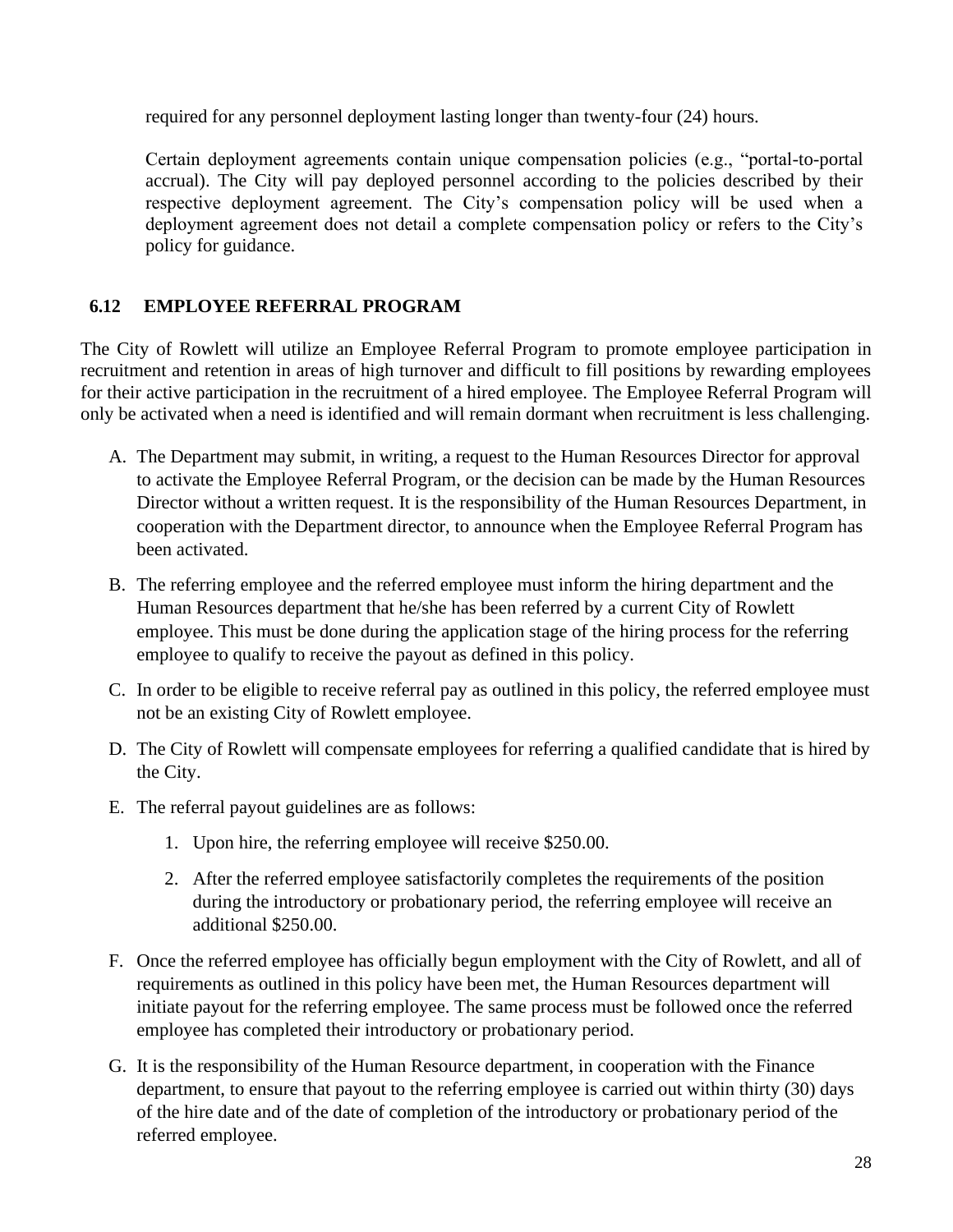# **CHAPTER 7 BENEFITS**

# **7.0 POLICY**

All employees in their introductory employment period and regular full/part time employees occupying a regular budgeted position where he/she is regularly scheduled to work 20 hours or more per week are eligible to receive benefits.

- **A.** A regular budgeted position is one that was approved by City Council during that year's fiscal budget process.
- **B.** Department Directors are authorized to hire additional seasonal or temporary employees during the year as long as there are resources. However, those employees will not earn any benefits (Vacation Leave, Sick Leave, Compensatory time, etc.), nor are they eligible to enroll in the City's medical plans.
- **C.** Temporary positions will not be filled for more than 1,000 hours during any 12-month period.

# **7.1 HOLIDAYS**

The City of Rowlett observes the following ten (10) holidays:

- New Year's Day
- Martin Luther King Day
- Memorial Day
- Independence Day
- Labor Day
- Thanksgiving Day
- Day After Thanksgiving
- Christmas Eve Day
- Christmas Day
- Personal/Floating Holiday (1) (Designated by employee)
- \* September 11<sup>th</sup> is recognized as the floating holiday for Firefighter personnel.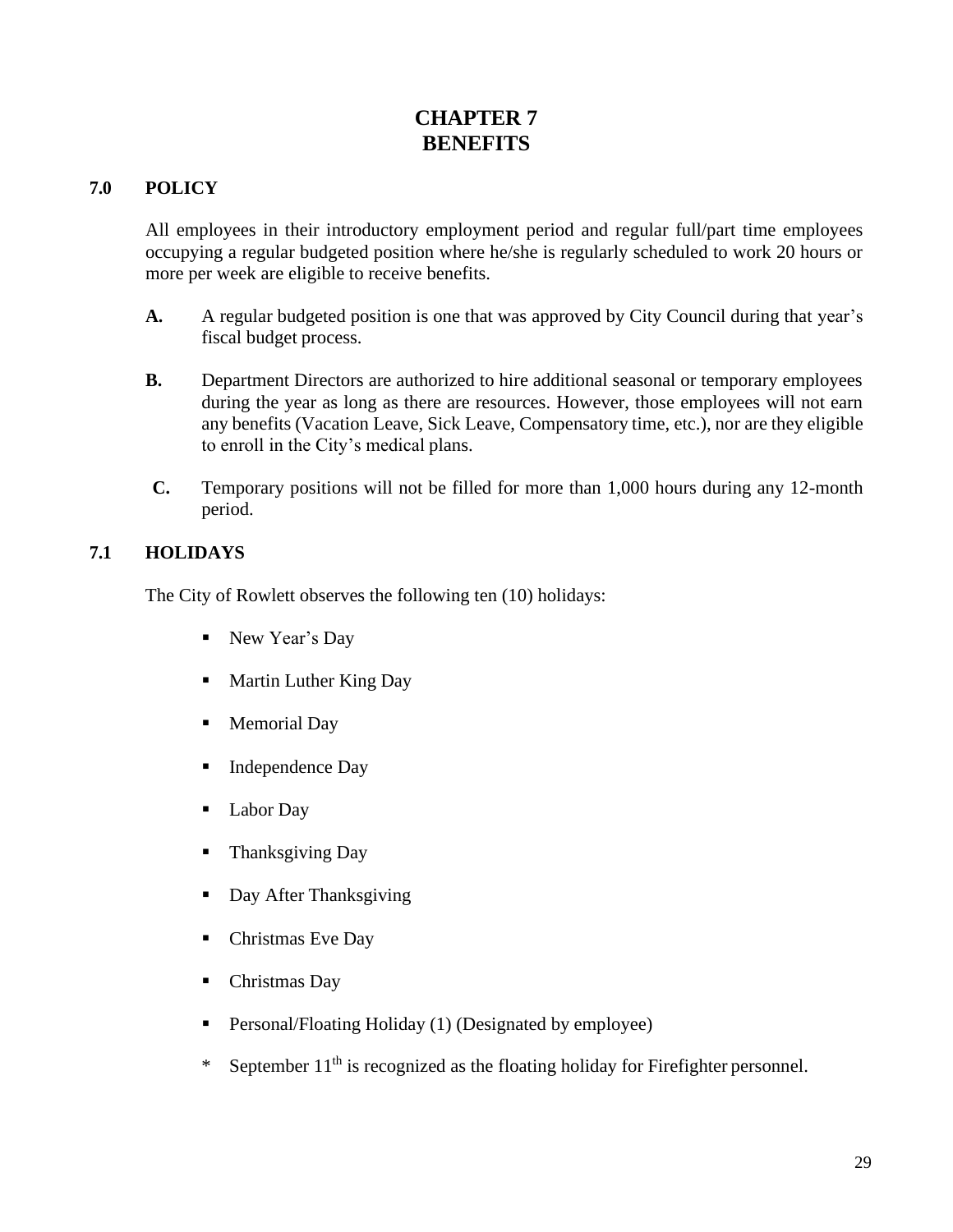# **A. HOLIDAY COMPENSATION**

Employees who are required to work on a holiday will be compensated at their regular hourly rate for the number of hours they would have worked on a regular day and will receive a day off with pay during the same pay period as the holiday.

Full-time employees whose regular day off falls on a City-observed holiday mayreceive pay for the holiday based on the number of hours normally worked. Part-time employees will receive pro-rated holiday pay. The part-time employee does not have to be scheduled to work on the holiday in order to receive holiday pay. Police Officers and Fire shift employees are exempt from this provision.

Non-exempt employees who are required to work on Christmas or Thanksgiving Day will receive straight-time pay for the hours worked plus holiday pay for their normal working hours or will be given the opportunity to take one alternate day off at regular pay as determined by the DepartmentDirector.

Example: If an employee works 2 (two) hours on Christmas Day, he/she will have the option to receive 8 (eight) hours holiday pay, plus 2 (two) hours of straight-time pay for hours worked, or may, with departmental approval, elect to designate a normal workday as a paid day off.

Holiday pay may be earned if the employee's shift begins on a holiday, not if the employee's shift ends on a holiday.

# **B. HOLIDAY WORK SCHEDULES**

If a holiday falls on a Saturday, it will be observed on the preceding Friday and if a holiday falls on a Sunday, it will be observed on the following Monday, unless otherwise designated by the CityManager.

Employees are provided a personal/floating holiday each year that must be used in the calendar year it is accrued. Any unused personal/floating holiday will be forfeited at the end of the calendar year and upon separation of employment. Personal/floating holidays must be used in whole day increments.

Police Officers and Fire shift employees are allowed to bank holidays. However, holidays cannot be carried over from year to year and must be scheduled and used within the calendar year granted.

# **C. ELIGIBILITY**

Holiday pay may be withheld if an employee is absent without permission the day before or after a holiday. Employees on leave without pay status immediately prior to and after a holiday are ineligible to receive holiday pay. Any employee on paid military leave, court leave, or bereavement leave during a City holiday may take the holiday at a subsequent date with departmental approval.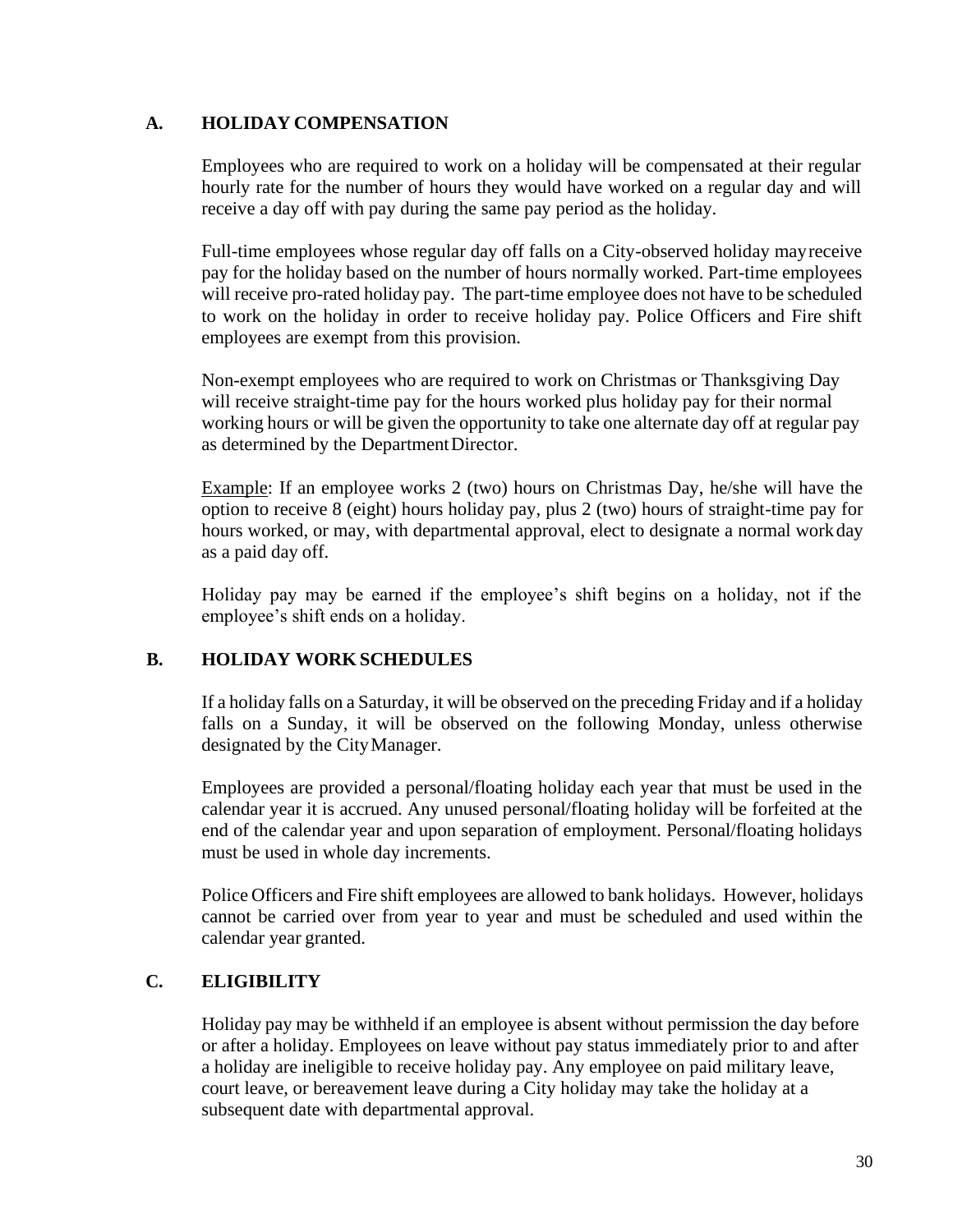# <span id="page-30-0"></span>**7.2 EMPLOYEE ASSISTANCE PROGRAM**

- **A.** The City of Rowlett recognizes that personal problems can sometimes affect an employee's attendance or work performance. Employee assistance programs are designed to help employees and their families work through personal difficulties.
- **B.** The City's employee assistance program can assist employees with a wide range of issues, including parenting, depression, loss, budgeting, stress, interpersonal conflicts, alcohol or drug abuse and other issues. Employees may be referred to the EAP in one of two ways:
	- 1. Voluntary self-referral; or
	- 2. Voluntary supervisor referral.
- **C.** Voluntary Self-Referral
	- 1. An employee may voluntarily contact the EAP at any time for assistance with the EAP oncall counselor. This self-referral can be completely of his/her own initiative. The selfreferral can also be in response to informal suggestions by supervisors, through whom employees are made aware of EAP services. The EAP contact telephone will be posted in all departments and will be communicated regularly throughout the City.
	- 2. In some cases, appointments are available after normal working hours or on weekends in crisis situations. If appointments are necessary during normal work hours, the time may be charged to accrued sick leave. If sick leave is not available, time off without pay should be used, or employees may be allowed to make up any hours missed, at the supervisor's discretion.
	- 3. Up to six visits may be provided free of charge to each employee. If additional treatment sessions are necessary, they may be covered according to the employee's health plan.
	- 4. Information regarding the reasons employees are seeking assistance through the EAP is strictly confidential. Supervisors should not ask what the reasons are and, if an employee volunteers any information, it should be treated confidentially.
- **D.** Voluntary Supervisor-Referral
	- 1. Supervisor referral to the EAP generally occurs in conjunction with some workrelated matter, such as a performance improvement plan, based on documented performance deficiencies.
	- 2. If a supervisor feels that he or she should refer an employee to the EAP, they should first review the case facts with the Director of Human Resources and an EAP counselor (the supervisor may or may not have previously talked to the employee informally about seeking assistance from the EAP). Upon agreement that a supervisor referral to the EAP is the appropriate action, the employee's supervisor will contact the EAP counselor with the initial information that the employee has been strongly suggested to contact theEAP.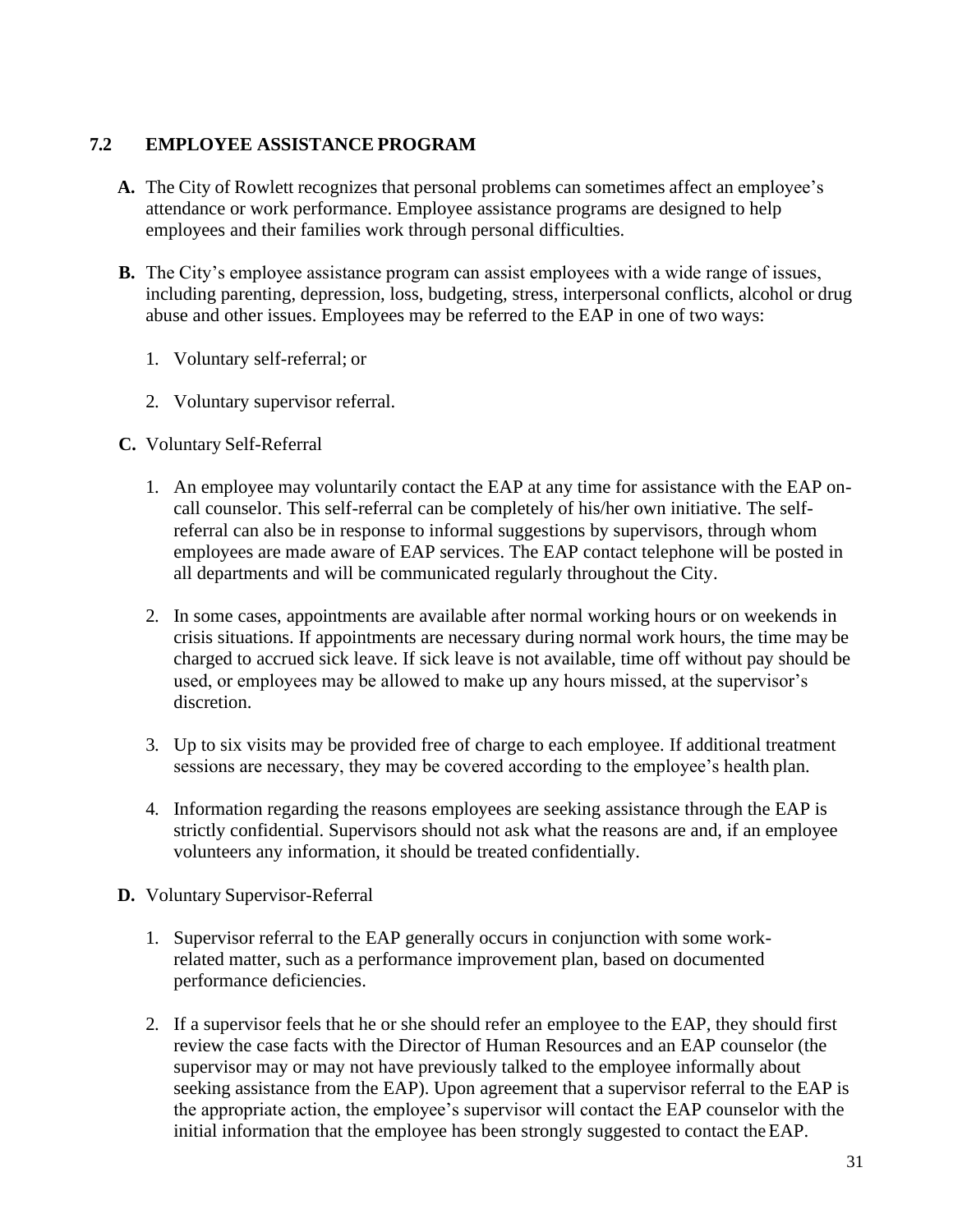- <span id="page-31-0"></span>3. In some cases, appointments are available after hours or on weekends in crisis situations. Scheduled appointments for the assessment visits should be recorded as time worked if during working hours. This time will not be counted toward overtime. An employee should not have his or her time docked for voluntary supervisor referred EAP assessment appointments.
- 4. Up to six visits may be provided at no charge to the employee. If additional treatment sessions are necessary, they will be covered according to the employee's health plan and may be charged to sick leave or other paid or unpaid leave, subject to supervisor approval.
- 5. Although case specifics will be treated confidentially, the EAP will keep supervisors and Human Resources apprised of employee's general progress, such as whether they have attended scheduled meetings and are cooperating, and whether they are attempting to resolve the issues adversely influencing their work performance.

# **7.3 INSURANCE**

The Human Resources Department will furnish information regarding various insurance programs to all employees on a timely basis. The City reserves the right to modify, amend, or terminate its health and welfare, and retirement benefits as they apply to all current, former, and retired employees.

Retirees are entitled to purchase continued health benefits coverage for themselves and their dependents as provided by Chapter 175 of the Local Government Code.

# **A. RETIREES UNDER AGE 65**

Employees retiring under the TMRS system will be eligible to receive premium payment of individual (not dependent) health insurance (medical only) benefits for a period of time equal to one month for every full year of service with the City. The premium payment amount will be based on the Employee Only premium on the City's core medical insurance plan option. The retiree will be responsible for paying any premium charge above the amount provided under the core plan option.

# **B. RETIREES OVER AGE 65**

Employees retiring under the TMRS system will be eligible to receive premium reimbursement for individual (not dependent) Medicare supplement for a period of time equal to one month for every full year of service with the City. The premium payment amount will not exceed the Employee Only medical premium on the City's core insurance plan option.

# **7.4 COBRA**

The Federal Consolidated Omnibus Budget Reconciliation Act (COBRA) gives covered employees and their qualified beneficiaries the opportunity to continue health insurance coverage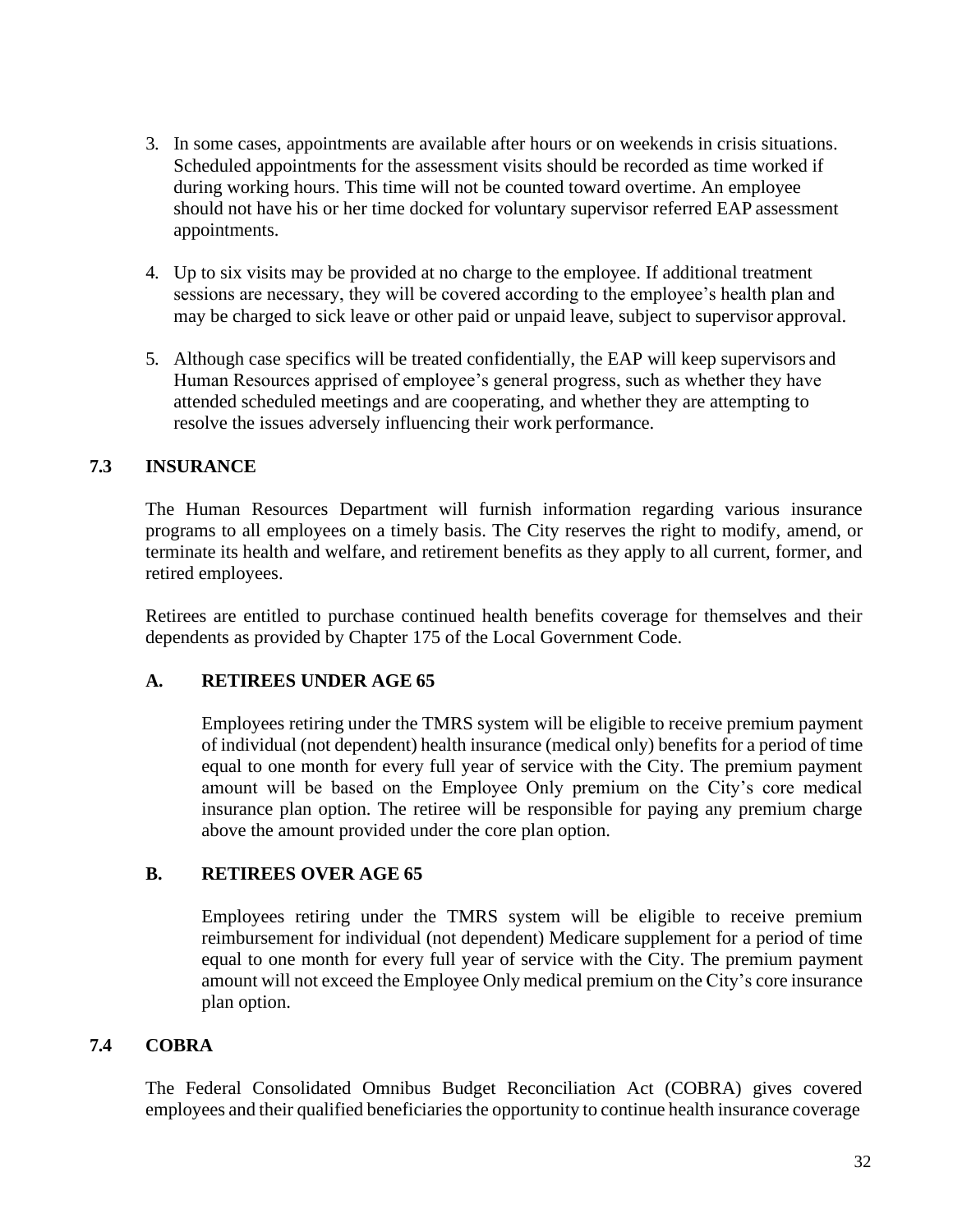<span id="page-32-0"></span>under the City's health, dental, and vision plan for specified periods of time when a "qualifying event" would normally result in the loss of eligibility.

Qualified beneficiaries are individuals who, on the day before a qualifying event, are covered under a group health plan as a covered employee, spouse of a covered employee, or a dependent child of a covered employee.

Under COBRA, the employee or beneficiary pays the full cost of coverage plus an administrative fee. Each eligible employee will be provided with written information describing rights and obligations granted under COBRA when the employee becomes eligible for coverage under the City's health insurance plan.

# **7.5 LONGEVITY PAY**

Regular full and part time employees who work more than 20 hours per week will be entitled to receive longevity pay for each year of service to the City, not to exceed 25 years. Such payment will start at the beginning of the employee's thirteenth month of employment. Payments are made on the first regular payday in November. Employees who terminate priorto November will receive a prorated payment on their finalpay.

# **PAYMENT FOR SERVICE AMOUNT**

Eligible employees will receive payment as follows:

- 1. Regular full-time employees will be entitled to \$4.00 per month for each year of City service.
- 2. Regular part-time employees will be entitled to \$2.00 per month for each year of City service.

**(\*Updated per clarification email, Nov 13, 2014)**

# **7.6 SERVICE AWARDS**

The City recognizes employees who provide 20, 25, 30, 35, and 40 years of consecutive or nonconsecutive service to the City. Employees meeting these employment milestones will receive \$10 for each year of service provided. Pursuant to Internal Revenue Service regulations, cash rewards are treated as taxable income.

# **7.7 DIRECT DEPOSIT**

All new employees, regardless of status, are required to enroll in Direct Deposit.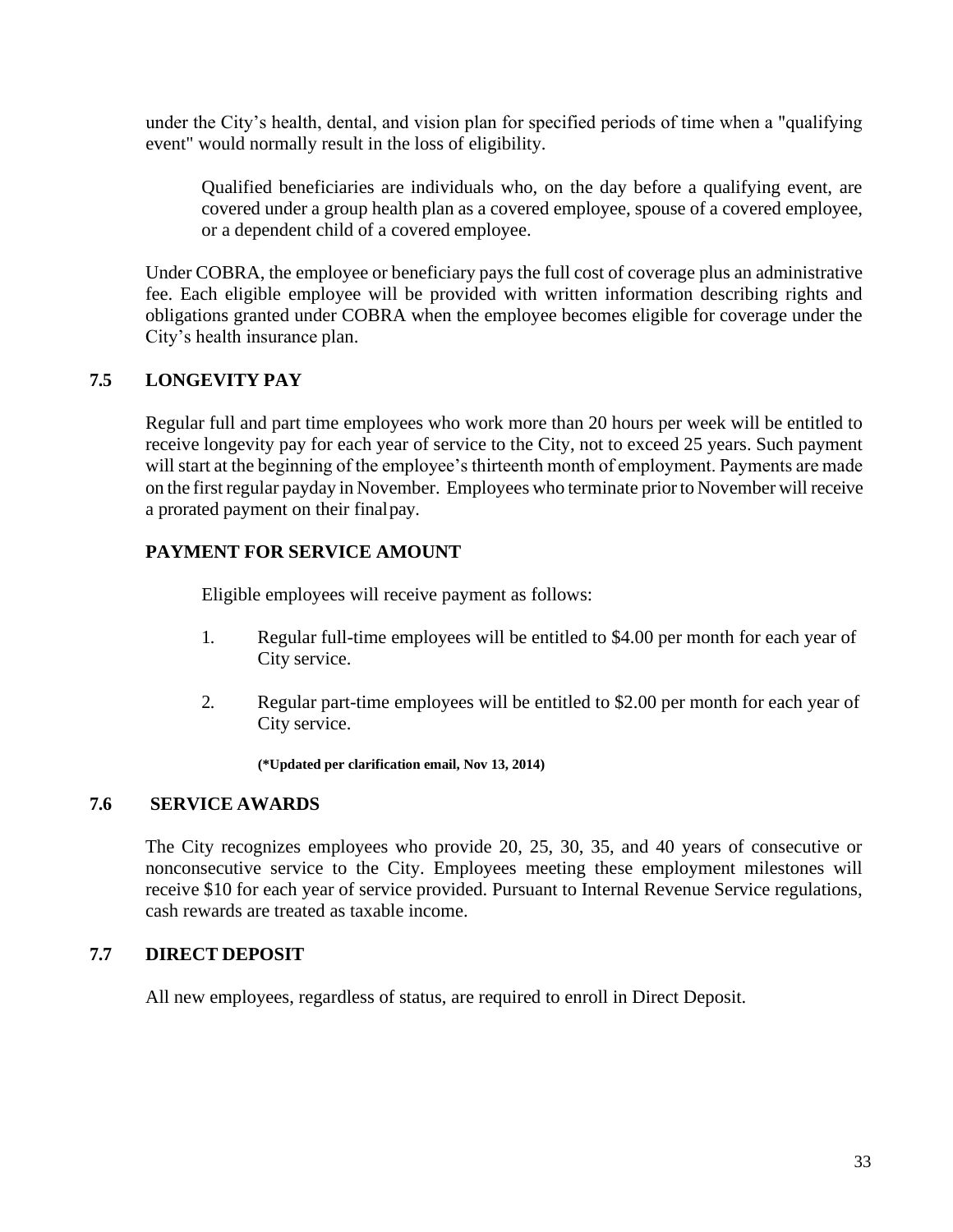# **CHAPTER 8 LEAVE**

# <span id="page-33-0"></span>**8.0 POLICY**

All employees in their introductory employment period and regular full- and part-time employees occupying a regular budgeted position where he/she is regularly scheduled to work 20 hours or more per week are eligible to receive benefits under the provisions of this policy.

Part-time employees working less than 20 hours per week and temporary employees are not eligible to receive benefits described in this policy unless otherwise specified.

# **8.1 VACATION LEAVE**

Employees will submit vacation requests in accordance with Departmental procedures and in advance of the scheduled date(s) to allow for Departments to amend work schedules. Department Directors reserve the right to approve or disapprove vacation leave based on work necessities. In the event that a request is denied due to work necessities, the Department Director will make every effort to accommodate the request at a later date.

# **A. VACATION ACCRUAL**

Eligible employees accrue vacation leave as follows:

|                    |                                  | <b>Max Annual</b> |
|--------------------|----------------------------------|-------------------|
| <b>Tenure</b>      | <b>Time Accrued</b>              | <b>Accrual</b>    |
| Less Than One Year | 10 days (3.077 hours/pay period) | 80 hours          |
| One to ten years   | 15 days (4.615 hours/pay period) | 360 hours         |
| Over ten years     | 20 days (6.153 hours/pay period) | 480 hours         |

**1.** Full-time (excluding Fire Department shift employees)

- **2.** Part-time employees who work at least 20 hours but less than 40 hours per workweek earn vacation at the same rate as a full-time employee but proportionate to the number of regular hours worked per pay period.
- **3.** Fire Department Shift Employees

|                    |                                  | <b>Max Annual</b> |
|--------------------|----------------------------------|-------------------|
| <b>Tenure</b>      | <b>Time Accrued</b>              | <b>Accrual</b>    |
| Less than one year | 2.5 shifts (4 hours/pay period)  | 120 hours         |
| One to ten years   | 3.75 shifts (6 hours/pay period) | 540 hours         |
| Over ten years     | 5 shifts (8 hours/pay period)    | 720 hours         |
|                    | * All shifts are 48 hours.       |                   |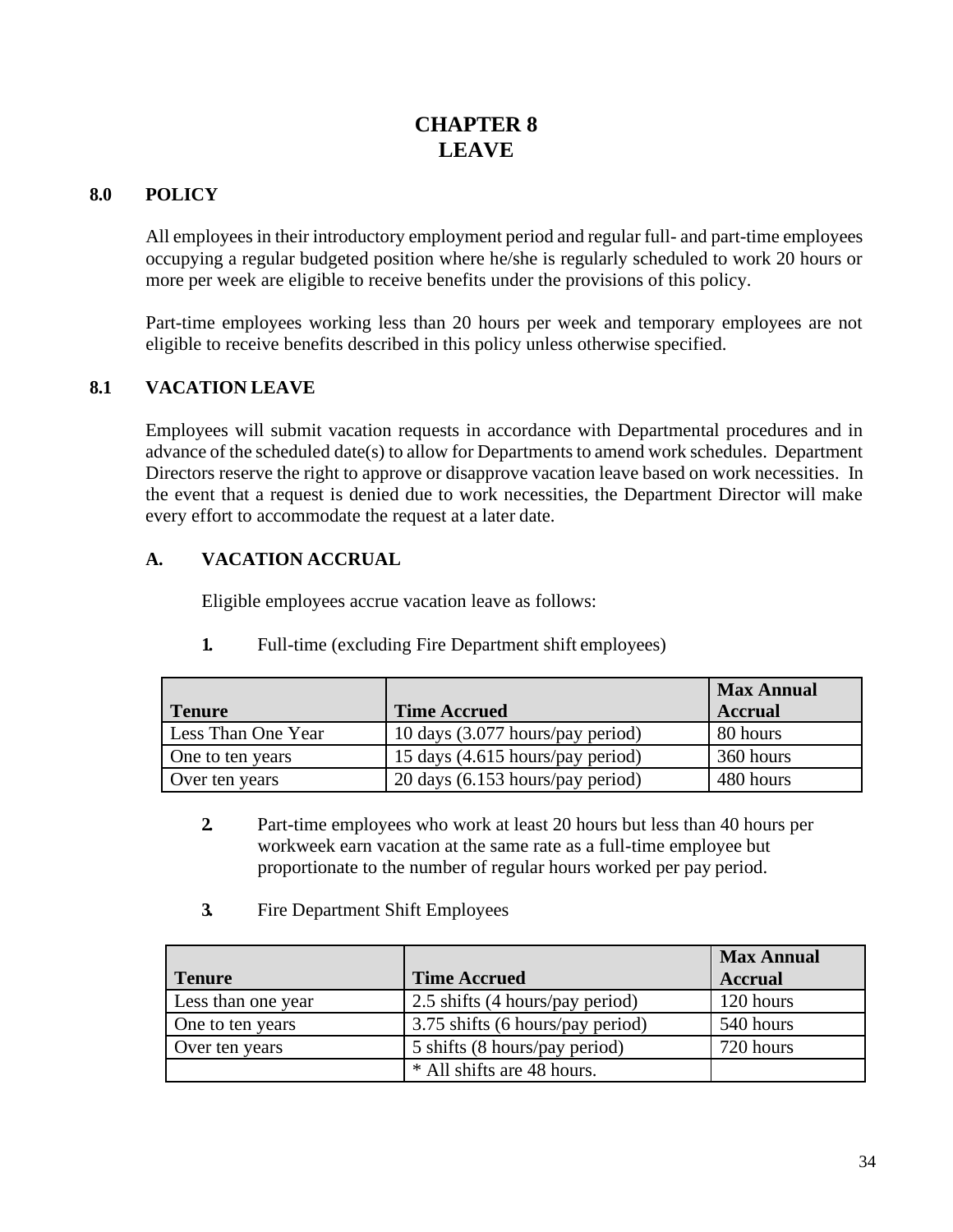# **B. MAXIMUM ACCUMULATION**

Employees may accumulate a maximum of three times the annual accrual rate.

Example 1: Based on the Accrual Table above, a non-Fire Shift employee who has been with the City for 8 years earns 15 days (120 hours) per year. Three times that annual accrual rate  $(120 \text{ X } 3)$  equates to 360 hours.

Unused hours in excess of the maximum rate will be forfeited on January 1<sup>st</sup> of each year. The employee's accrual balance will be re-set to the current maximum rate.

Employees may submit a written request to their Department Director or the Director of Human Resources requesting carry-over of unused Vacation Leave.

# **C. SPECIAL CIRCUMSTANCES**

Vacation Leave will only be charged for time that an employee would have ordinarily worked, *i.e*., if a City recognized holiday were to fall during an employee's vacation time, he/she would not be charged vacation time for that day.

# **D. PAYOUT UPON SEPARATION (NON-FIRE SHIFTPERSONNEL)**

Eligible employees leaving City service will be compensated for unused accrued vacation leave in accordance with the table below Terminated employees on introductory status excluding promotional are ineligible for vacation pay out.

| <b>Tenure in</b><br><b>Years</b> | Pay Out % | <b>Max Payout</b><br><b>Part-time</b><br>(in hours) | <b>Max Payout</b><br><b>Full-time</b><br>(in hours) | <b>Max Payout</b><br>Fire*<br>(in hours) |
|----------------------------------|-----------|-----------------------------------------------------|-----------------------------------------------------|------------------------------------------|
| $<$ l                            | 100.0%    | 40                                                  | 80                                                  | 360                                      |
| $1-10$                           | 100.0%    | 90                                                  | 180                                                 | 540                                      |
| >10                              | 100.0%    | 120                                                 | 240                                                 | 720                                      |

Part-time hours are proportionate based on hours worked.

Those non-fire shift employees hired prior to October 1, 2014, whose balances do not exceed the maximum vacation leave payouts as of September 30, 2014, will not be paid in excess of the maximum payout threshold reflected above, and will only receive payment for actual accrued hours.

Employees with accrued Vacation Leave balances between 240 and 480 hours as of September 30, 2014 will be paid that full amount, but no more than that amount, at the time of the separation from the City.

Employees with accrued Vacation Leave balances at or above 480 hours as of September 30, 2014 will be paid the full 480 hours at the time of the separation from the City.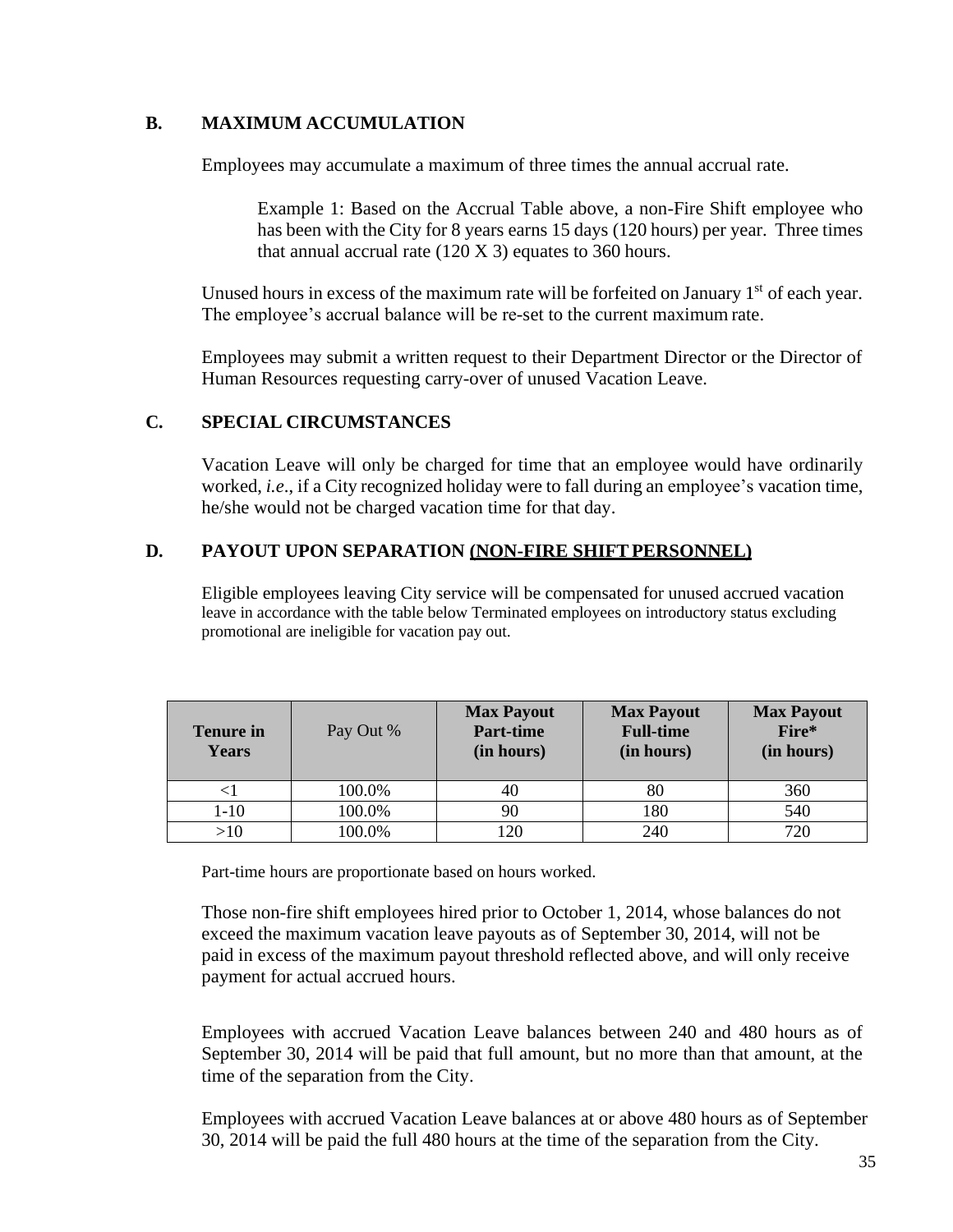#### <span id="page-35-0"></span>**8.2 SICK LEAVE**

#### **A. RETURN TO WORK**

Employees using sick leave in excess of 3 consecutive workdays may be required to provide the Human Resources Department with a medical release to return to work signed by a licensed physician.

In addition, written documentation signed by a physician may be required when:

- **1.** There is reasonable cause to question the merits of an employee's claim that his or her absence was in accordance with this policy.
- **2.** The employee's safety, the safety of others, or the employee's ability to work is in question.
- **3.** There is reasonable suspicion that sick leave is being abused.
- **4.** Concerns exist that an employee will not be able to fulfill his/her essential job function(s).

Failure to provide the requested written documentation may result in disciplinary actions up to and including termination or a denial of sick leave pay.

#### **B. APPROPRIATE USE OF SICK LEAVE**

Sick Leave may only be taken when the employee is sick, in recovery following sickness or medical procedure, or to meet with a licensed physician. Sick Leave is also authorized for use under any provision approved under the Family Medical Leave Act.

Additionally, use of Sick Leave is authorized in order to provide care for a sick/incapacitated family member. The City recognizes "family member" to include parent, brother, sister, spouse, child, grandparent, parent-in-law, brother-in-law, sister-inlaw, son-in-law, daughter-in-law, grandparent-in-law, legal guardian or ward, grandchildren, step-parents, step-child, step-brother, orstep-sister.

**Under no circumstances is Sick Leave authorized for use in lieu of Vacation Leave or Compensatory time.**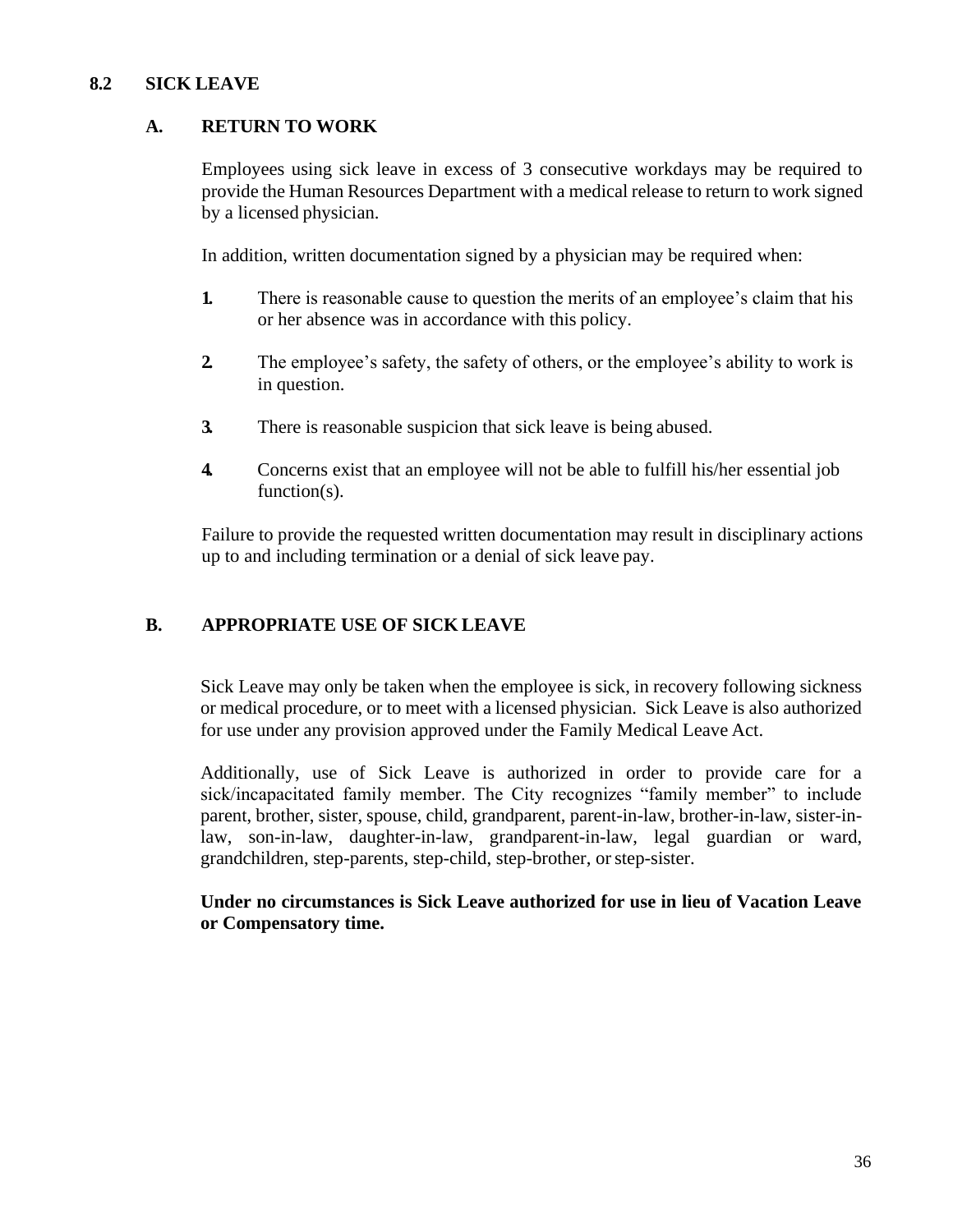# **C. ACCRUAL**

Sick Leave accrual is unlimited and may be carried over from year to year.

All full- and part-time employees will accrue sick leave as follows:

| <b>Annual Accrual of Sick Leave</b>                               |                                                       |  |
|-------------------------------------------------------------------|-------------------------------------------------------|--|
| Full-Time                                                         | 10 days (3.077 hours/pay period)                      |  |
| Part-Time                                                         | 3.077 hours/pay period, proportionate to hours worked |  |
| Fire Department Shift Employees   2.5 shifts (4 hours/pay period) |                                                       |  |

# **D. SICK LEAVE PAYOUT**

Regular full- and part-time employees leaving City service for reasons other than misconduct as defined in Chapter 11 may be eligible to receive payment for accrued unused Sick Leave.

(\*NOTE: This topic was changed substantially by City Council direction for implementation effective Jan 7, 2015.)

#### **1. SICK LEAVE PAYOUT ELIGIBILITY**

The minimum service time with the City of Rowlett for an employee departing City service for any reason (retirement or otherwise) to be eligible for payout of unused Sick Leave is 10 years.

Employees involuntarily leaving City employment due to misconduct or job abandonment are ineligible for payout.

#### **2. SICK LEAVE PAYOUT PERCENTAGES AND MAXIMUMS**

#### **For employees with hire dates** *on or before* **Jan 7, 2000**

| <b>Tenure</b>            | Percentage |
|--------------------------|------------|
| More than 15 Years, less |            |
| than 20 Years            | 25%        |
| $20+Years$               | 100%       |

| <b>Non-Retirement</b>    |                       |  |  |
|--------------------------|-----------------------|--|--|
| <b>Employee Type</b>     | <b>Maximum Payout</b> |  |  |
| Regular Full Time        | 200 hours             |  |  |
| <b>Regular Part Time</b> | 100 hours             |  |  |
| Fire Shift               | 300 hours             |  |  |
| <b>Retirement</b>        |                       |  |  |
| Regular Full Time        | 480 hours             |  |  |
| Fire Shift               | 720 hours             |  |  |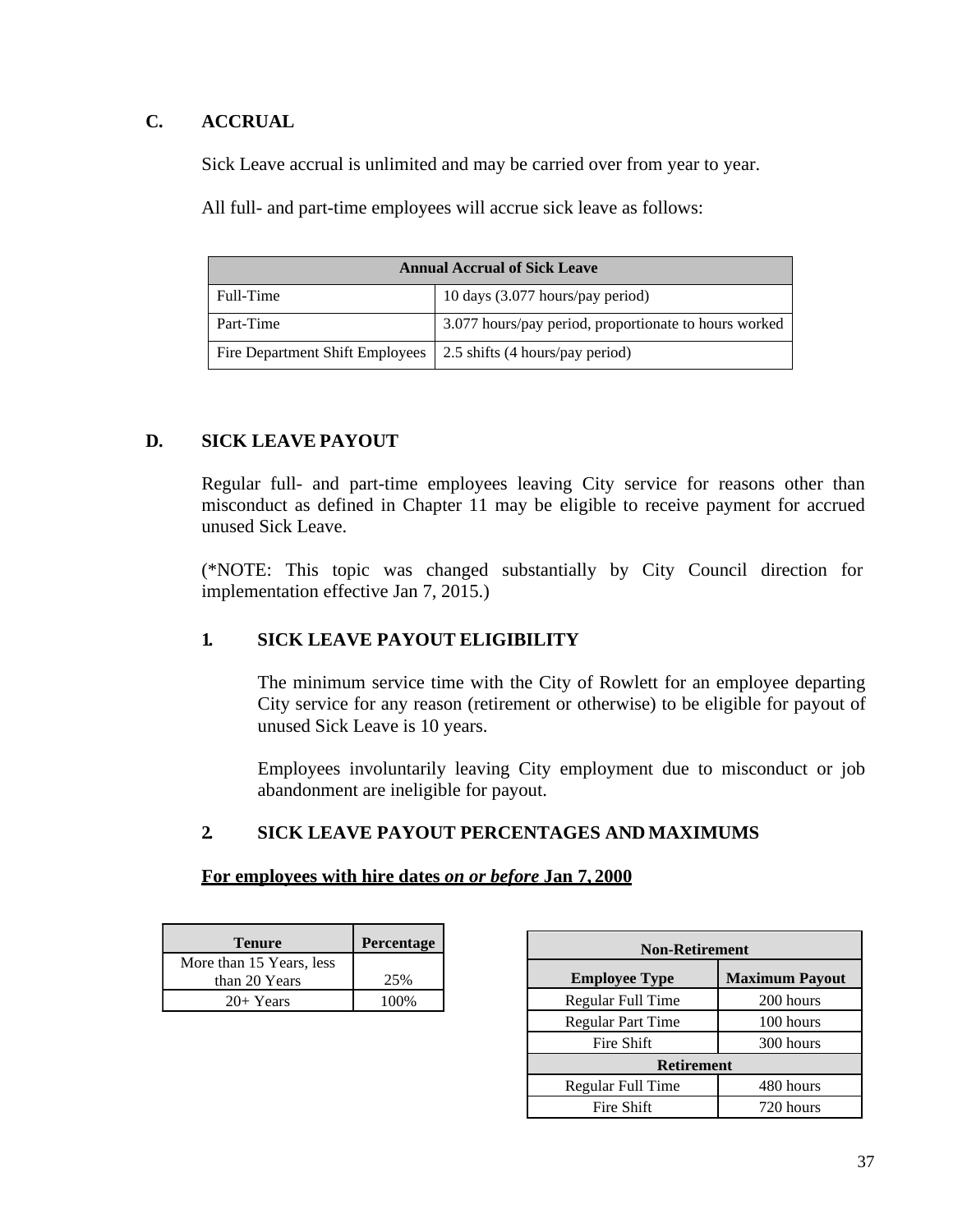#### **For employees with hire dates** *after* **Jan 7, 2000**

| <b>Tenure</b>      | Percentage |
|--------------------|------------|
| Less than 10 Years | $0\%$      |
| More than 10 Years | 25%        |

| <b>Non-Retirement</b> |                       |  |  |
|-----------------------|-----------------------|--|--|
| <b>Employee Type</b>  | <b>Maximum Payout</b> |  |  |
| Regular Full-Time     | 200 hours             |  |  |
| Regular Part-Time     | 100 hours             |  |  |
| Fire Shift            | 300 hours             |  |  |
| <b>Retirement</b>     |                       |  |  |
| Regular Full-Time     | 480 hours             |  |  |
| Fire Shift            | 720 hours             |  |  |

# **8.3 CATASTROPHIC LEAVE SHARING PROGRAM**

The Catastrophic Leave Sharing Program exists to provide employees the opportunity to obtain additional sick leave to avoid loss of compensation due to a catastrophic illness or injury affecting him/herself and/or an immediate family member, when the employee has exhausted all accrued leave.

This temporary measure is geared towards limiting employees' economic hardships until the required elimination period is reached for Long-Term Disability (90 days).

#### **A. DETERMINING AUTHORITY**

The Director of Human Resources is authorized to approve an illness or injury as "catastrophic."

#### **B. ELIGIBLE RECIPIENTS**

Eligible recipients are employees who suffer from or who have an immediate family member who suffers from:

- **1.** An illness, injury, impairment, physical, or mental condition which is of an extraordinary or severenature.
- **2.** Terminal illness, mortal injury, or a life endangering event that requires hospitalization, hospice care, extensive outpatient treatment and/or rehabilitation under the supervision of a state licensed medical provider.
- **3.** Serious chronic illnesses/injuries which result in frequent work absences.

Employees suffering from conditions which are short-term in nature (*e.g.* flu, measles, common illnesses, common injuries, short-term post-surgical recovery, etc.) are not deemed catastrophic.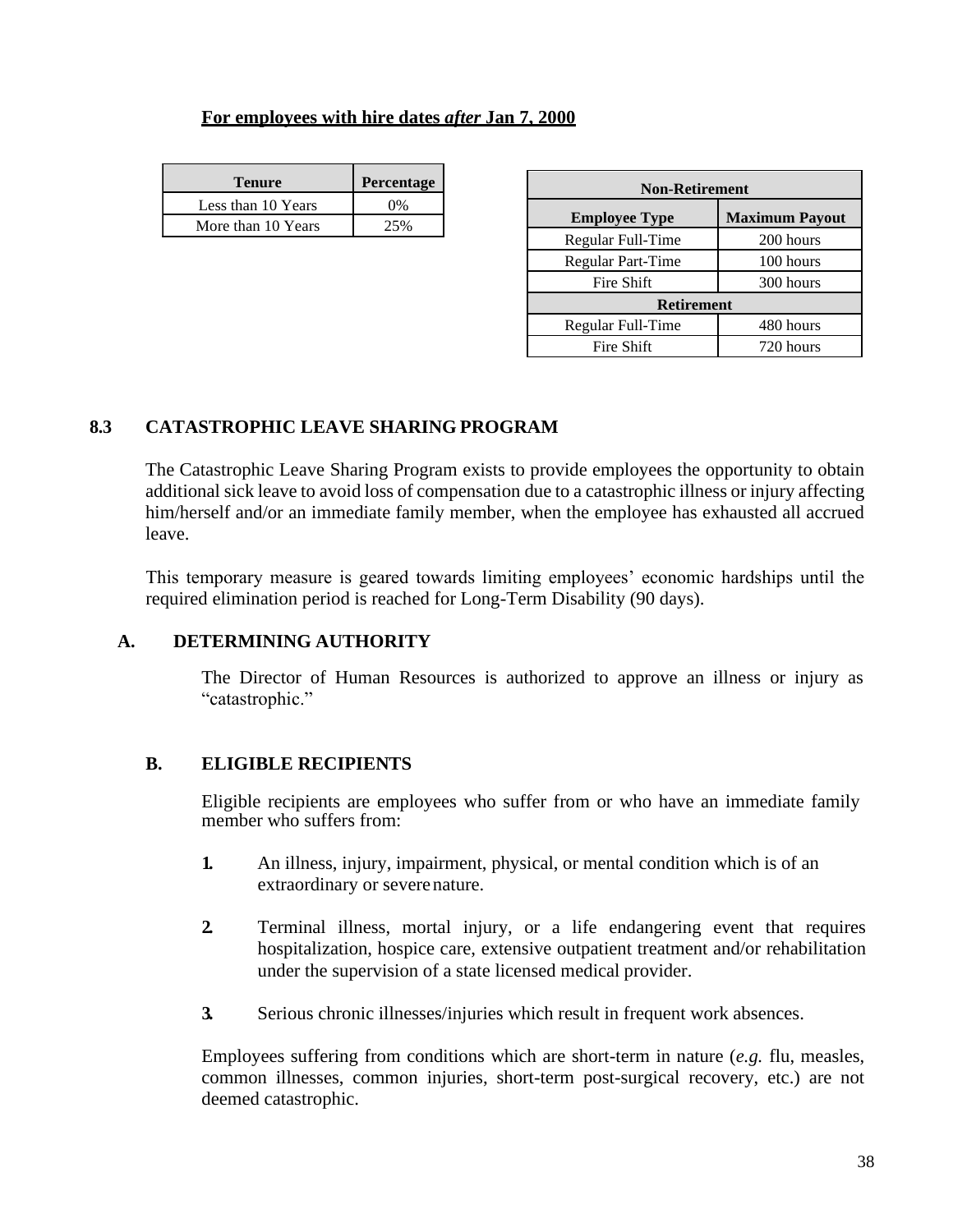# **C. ELIGIBLE DONORS**

- **1.** Eligible employees can donate Sick Leave in eight (8) hour increments, twentyfour (24) for Fire or twelve (12) for Police Department Shift Personnel, by completing the *Catastrophic Leave Sharing Program Donation Form*. Once donated, Sick Leave cannot be rescinded.
- **2.** Eligible employees can donate a maximum of 80 hours of sick leave or 120 hours for Fire Department Shift Personnel to each employee.
- **3.** Full- and part-time employees may contribute to a co-worker's Sick Leave as long as his/her remaining balance is at least:

| <b>Employee Type</b>       | <b>Minimum Balance</b> |  |
|----------------------------|------------------------|--|
| Regular Full-Time          | 120 Hours              |  |
| <b>Regular Part-Time</b>   | 60 Hours               |  |
| Fire Dept. Shift Personnel | 180 Hours              |  |

#### **8.4 MILITARY LEAVE AND REEMPLOYMENT**

A person who is or applies to be a member of, performs, has performed, applies to perform, or has an obligation to perform service in a uniformed service shall not be denied employment, reemployment, retention, promotion, or any benefit of employment on the basis of that membership, application, performance, or obligation; provided that the person:

- 1) has given advance notice (written or oral) to that person's supervisor, unless providing such advance notice is precluded due to military necessity, impossibility, or unreasonableness;
- 2) does not incur a cumulative length of absence of more than five (5) years; and,
- 3) reports to work or submits an application for reemployment as provided for hereinafter.

Military leave will be granted in accordance with all applicable State and Federal Laws. References to military service within this section are as defined by the Uniformed Services Employment and Reemployment Rights Act (USERRA). Military benefits under this section will terminate upon the employee's separation from the uniformed service under a disqualifying discharge or other than honorable conditions. Benefits under this section will terminate if the employee's cumulative service exceeds five (5) years, unless the length of service is involuntarily extended under certain circumstances.

All employees are eligible for military leave. However, if a temporary employee's military duty extends beyond the employee's fixed employment term, the leave will not be extended beyond the employment term.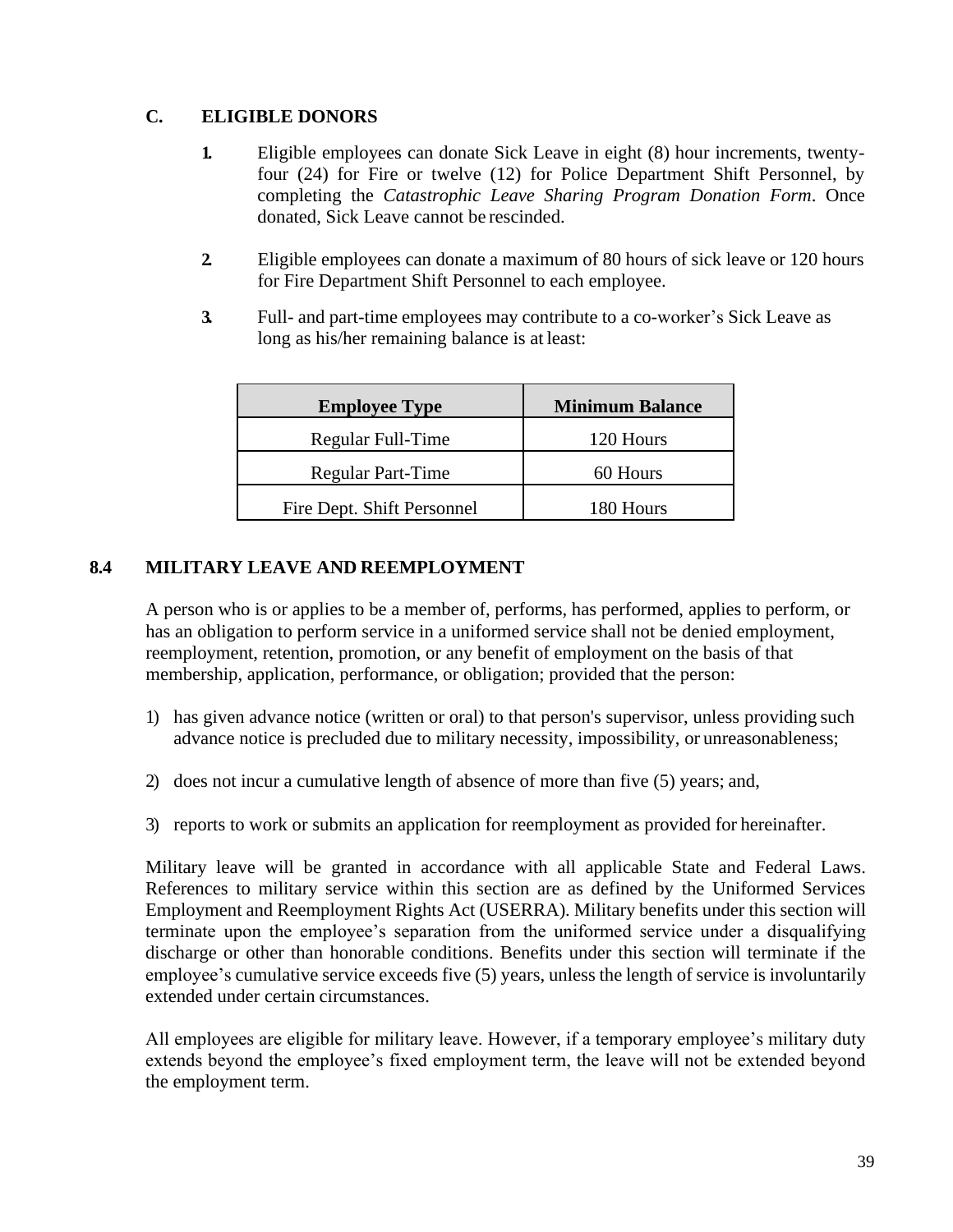#### **A. NOTICE OF MILITARY SERVICE**

Employees must furnish the Human Resources Department with a copy of official military orders. Emails do not satisfy this requirement.

#### **B. RETURN TO WORK**

Employees will be promptly reemployed after a period of military service under the conditions of this section.

- **1.** Upon return from service lasting less than 31 days, employees must report at the beginning of the first scheduled workday after release from service, plus 8 hours.
- **2.** Upon return from service lasting from 31 days to 180 days, employees must report no later than 14 calendar days after completion of military service.
- **3.** Upon return from service lasting over 180 days, employees must report no later than 30 calendar days after completion of military service.
- **4.** The employee will return to the position of employment in which he/she would have been employed if the period of employment with the City had not been interrupted by military service, provided the employee remains qualified to perform the duties of that position.
- **5.** If the length of service exceeds 90 days, the employee may be transferred to a position of like seniority, status and pay if the employee is qualified to perform the duties of that position with or without reasonable efforts by the City to qualify the person, if such position is available.
- **6.** If, after a period of military service, the employee is not and cannot be qualified to be employed in any of the foregoing positions after reasonable efforts by the City, he/she will be placed in any other position of lesser status and pay for which he/she is qualified to perform if such position is available.
- **7.** Seniority benefits and accruals will be continued as if there had been no break in the employee's employment.
- **8.** Any employee who has not completed his/her introductory employment period with the City when beginning active duty in the armed forces will, upon his/her return, resume his/her introductory period at the point at which it was interrupted.

#### **C. TIME GRANTED**

Employees with military obligations will be granted fifteen (15) working days paid military leave each calendar year.

Leave in excess of 15 days may be charged to accrued Vacation Leave and/or Compensatory Time. If the employee lacks Vacation Leave and/or Compensatory Time, the employee will be placed in Leave Without Pay status.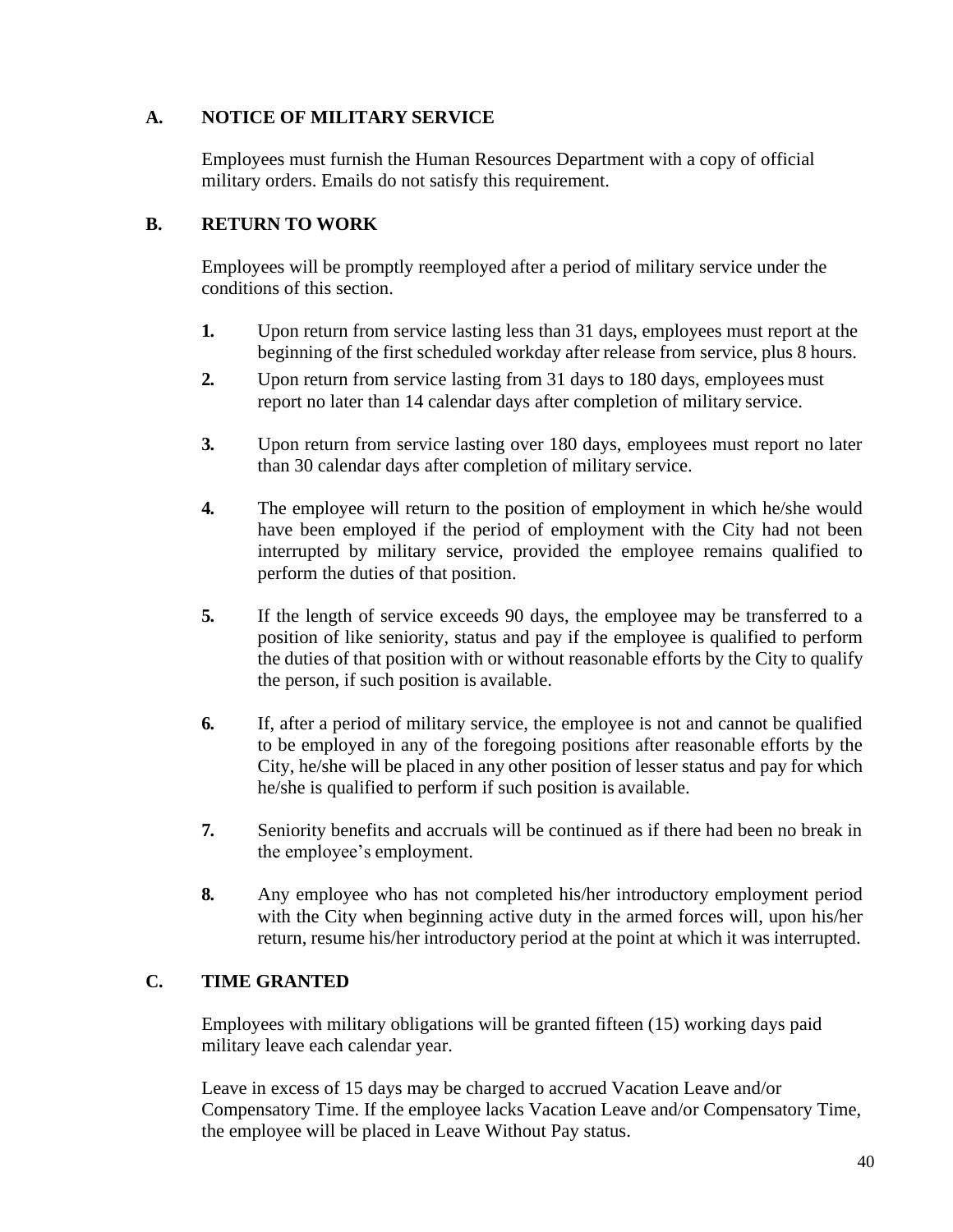# **D. MILITARY SALARY CONTINUATION**

- **1.** Employees who are mobilized to Active Duty and deployed in direct support of military conflict or officially designated ("named") national defense operations are eligible for supplemental salary continuation for the duration of the conflict/commitment. The employee must provide a copy of official military orders in order to request this provision. This provision does not apply to normal military training obligations.
- **2.** In some instances, training specifically associated with the deployment may be credited for Military Salary Continuation. However, these will be addressed on a caseby-case basis.
- **3.** Military Salary Continuation will be calculated as the difference in monthly salary between his/her current position with the City and military pay. The employee is required to provide a copy of the most recent Leave and Earnings Statement to validate military pay.
- **4.** Employees whose monthly military salary exceeds that of his/her normal City salary will not receive Military Salary Continuation.

# **E. MILITARY LEAVE**

- **1.** Includes travel time expressly included in the employee's written deployment orders. The City does not recognize verbal orders or those received through unofficial channels.
- **2.** Includes time required for physical examination for admission into military service, to determine or maintain a selective service rating, state service in the National Guard, to maintain reserve status, or for training required and paid for by the service.
- **3.** Will not be granted for diagnosis or treatment of any service-related injury, sickness, or disability, for obtaining or sustaining any disability rating, or for treatment in any government facility unless done so under military orders. Leave of this nature will fall under the Sick Leave provisions of this chapter.
- **4.** Military leave will only be given in lieu of regularly scheduled work hours.
- **5.** Employee benefits will continue for the employee while on military leave and premiums will continue to be deducted from the employee payroll checks.

# **8.5 COURT LEAVE**

Court Leave will be granted to all non-temporary or seasonal employees for the purpose of appearing as a juror, witness or other official participant in the proceedings of a legally recognized body having power of subpoena, if an employee is not a party to the proceedings. This leave will be compensated and not be charged as Sick or Vacation Leave.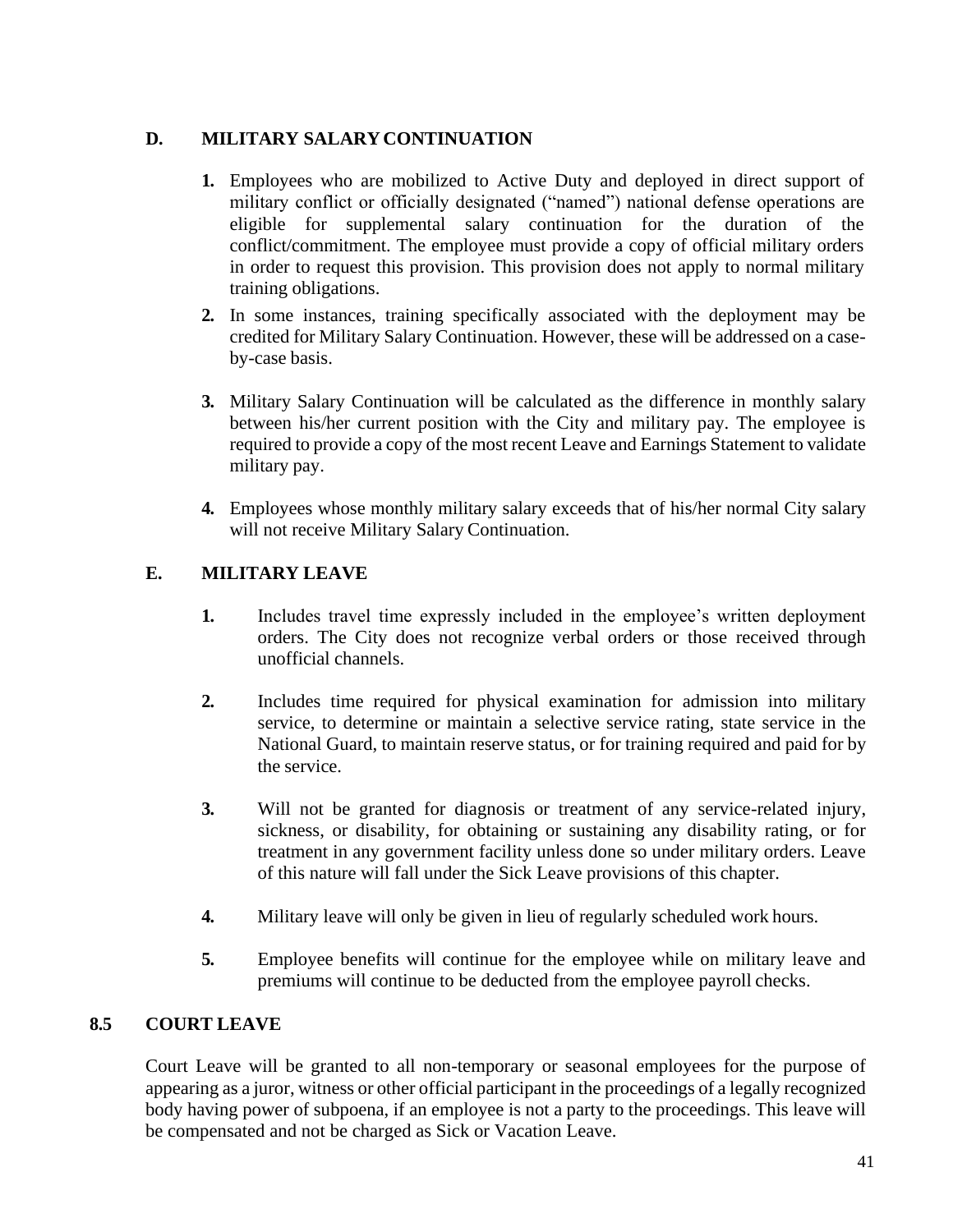# **8.6 LEAVE WITHOUT PAY**

Leave Without Pay must be requested in writing to the Department Director or the Director of Human Resources for approval. Employees on leave without pay status will not accrue sick or vacation leave.

# **8.7 BEREAVEMENT/FUNERAL LEAVE**

# **A. IMMEDIATE FAMILY**

- **1.** Eligible employees will be allowed three (3) working days off with pay immediately following the death of a member of an employee's household or family, including parent, brother, sister, spouse, child, grandparent, parent-inlaw, brother-in-law, sister-in-law, son-in-law, daughter-in-law, grandparent-inlaw, legal guardian or ward, grandchildren, stepparents, stepchild, stepbrother, or stepsister.
- **2.** If multiple deaths occur simultaneously within a family, a special exception to the allowance of 3 working days may be approved by the Director of Human Resources.
- **3.** Employees will not be paid bereavement leave for hours they were notscheduled to work; however, they still remain eligible for leave. For example, if an employee normally has weekends off and a death occurs on Friday, the employee will not be paid for Saturday and Sunday. Under these circumstances, bereavement leave would begin on Monday.
	- Eligible employees will be allowed up to four (4) hours paid leave to the funeral of a fellow employee, friend or relative, other than those considered immediate family.

# **8.8 EMERGENCY LEAVE**

- **A.** Eligible employees may request emergency leave when they have sustained damage to their property due to an Act of God (tornado, windstorm, flood, etc.) or human tragedy (fire, explosion, etc.). Under such circumstances, up to 3 working days of paid leave may be granted by the employee's Department Director.
- **B.** Leave in excess of 3 paid working days must be requested and approved by the Director of Human Resources in consultation with the City Manager

# **8.9 ADMINISTRATIVE LEAVE**

- **A.** Administrative Leave with pay may be granted to permit an employee to vote in official elections as permitted by law, participate in investigative proceedings, training activities, legislative proceedings, civic functions or any other purpose deemed by the City Manager or Department Director to be in the City's best interests.
- **B.** When deemed appropriate by the Director of Human Resources or Department Director,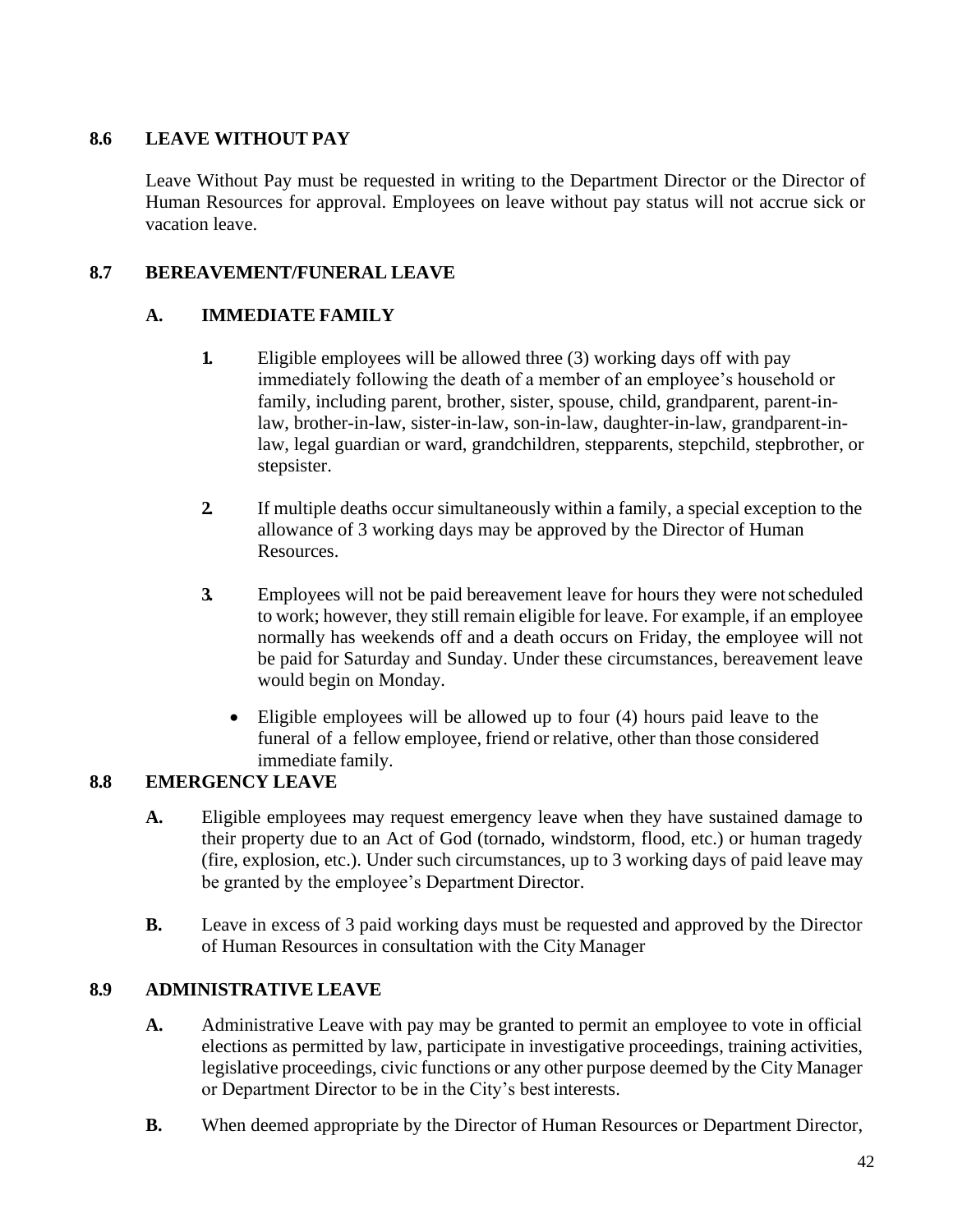an employee who is under investigation for or charged with a crime may be placed on Administrative Leave without pay. Additionally, Administrative Leave without pay may be also utilized when employees have exhausted all accrued paid leave.

**C.** Administrative Leave is not considered a disciplinary action and is not subject to grievance or appeal.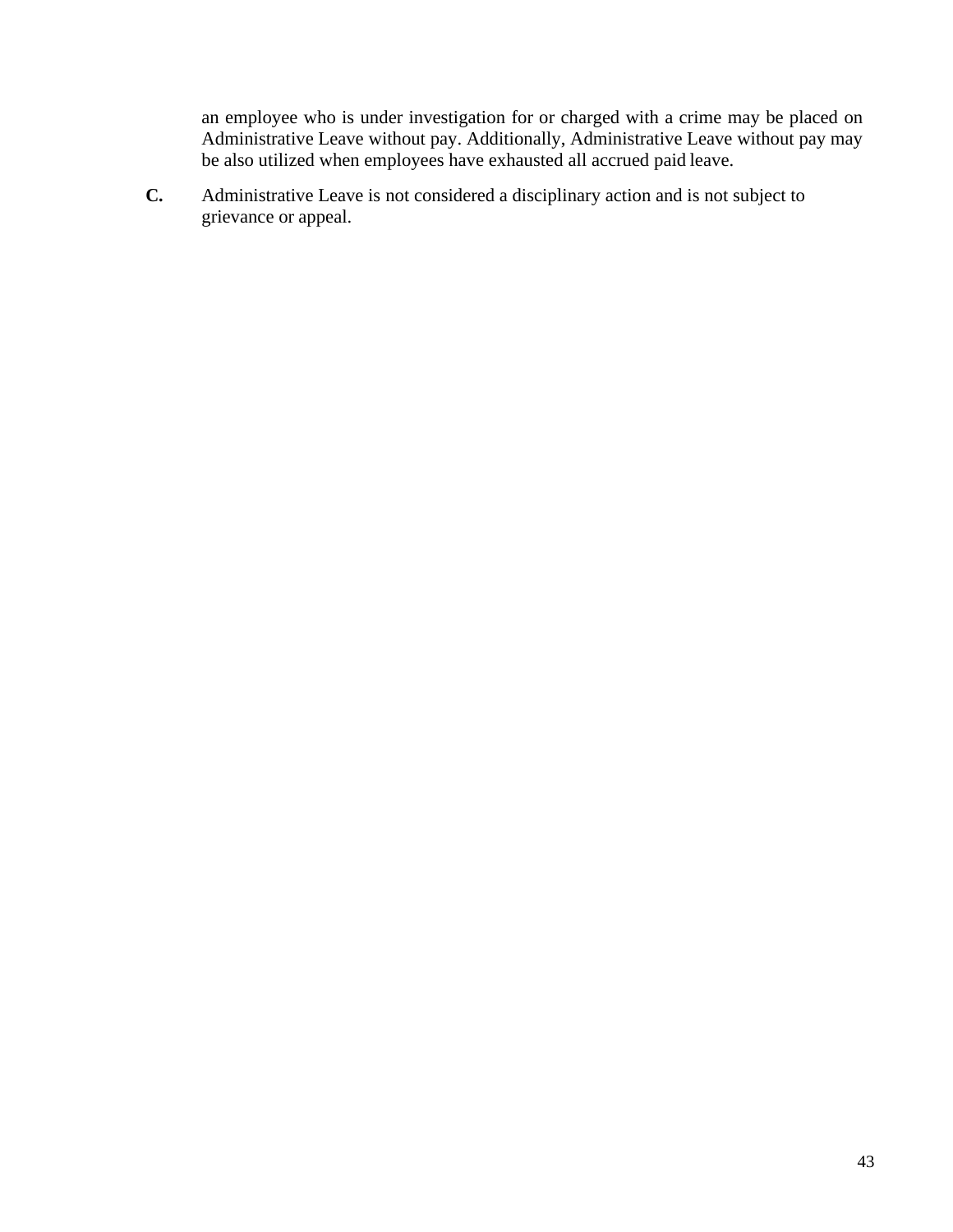# **CHAPTER 9 FAMILY AND MEDICAL LEAVE**

#### **9.0 ELIGIBILITY**

The Family and Medical Leave Act of 1993 (FMLA) provides job and benefit protection for eligible employee who must take certain types of leave. To qualify for Family Medical Leave (FML), an employee must have worked for the City for at least 12 months and worked at least 1,250 hours during the period immediately prior to the start of the leave.

An eligible employee may take up to 12 weeks of leave under this policy during any 12-month period. For purposes of this policy, the City recognizes a rolling 12-month period measured backward from the date an employee uses any qualified leave.

FMLA does not provide salary continuation when leave is exhausted.

#### **9.1 DESIGNATION AND EMPLOYEE'S NOTICE REQUIREMENTS**

It is neither the employee's responsibility nor authority to designate leave under FMLA. The Director of Human Resources is authorized to make this determination on behalf of the City.

When an employee requests job protection under FMLA or the City becomes aware that employee leave may be for an FMLA purpose, the Human Resources Department will notify the employee of his/her eligibility to take leave and inform the employee of his/her rights and responsibilities.

In order for the City to accommodate an employee's workload during his/her absence, an employee seeking to take FMLA should provide both their Department Director and Human Resources with at least 30 days' advance notice when the leave is foreseeable.

In the event of medical leave for planned medical treatment for the employee or for the employee's spouse, child or parent, the employee should make a reasonable effort to schedule the treatment so as not to disrupt unduly the City's operations. If the leave is not foreseeable, an employee is expected to provide both their Department Director and Human Resources with as much advance notice as possible and should follow the City's and their department's usual and customary call-in procedures for reporting unscheduled absences.

All supervisors must immediately notify both their Department Director and Human Resources if they have reason to believe an employee's absence is due to an FMLA covered reason.

#### **9.2 FMLA DESIGNATION SCENARIOS**

The City designates the following scenarios as FMLA, with or without employee consent, and irrespective of the employee's Sick Leave balance:

Surgery Circumstances related to Military Activation Hospitalization (overnight) Chronic Medical Issues requiring absence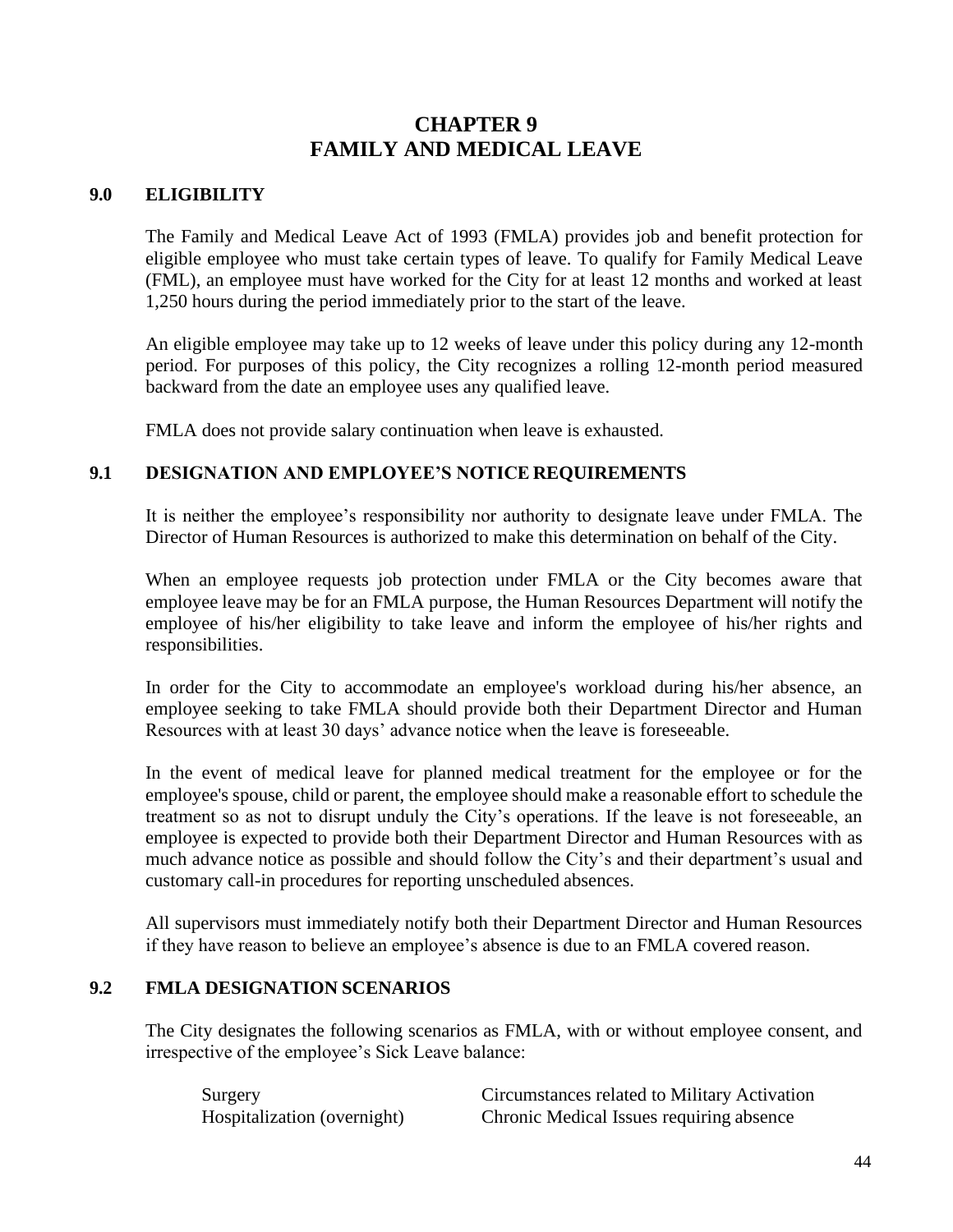Additionally, special circumstances may warrant FMLA designation. These include, but are not limited to:

- **A.** To care for the employee's spouse, son or daughter, or parent, who has a serious health condition (as documented by a medical authority).
- **B.** Serious health condition that makes the employee unable to perform the essential functions of his/her job (as documented by a medical authority).

# **9.3 MILITARY FAMILY LEAVE ENTITLEMENT**

The City will operate in compliance with the National Defense Authorization Act of 2008, which authorizes FMLA to provide two military leave entitlements:

- A Qualifying Exigency Leave eligible employees with a spouse, son, daughter, or parent on active duty or called to active duty status in the National Guard or Reserves in support of a contingency operation may use their 12-week leave entitlement to address certain qualifying exigencies.
- B Military Caregiver Leave eligible employees who are the spouse, parent, child, or next of kin of a covered service member who incurred a serious injury or illness on active duty may take up to 26 weeks of leave to care for the covered service member during a single 12-month period.
- **C.** If a husband and wife both work for the City, they will be limited to a combined total of 12 weeks in the rolling 12-month period if the leave is taken for the birth of a child or to care for the newborn, placement or care of an adopted or foster child, or to care for a parent who has a serious health condition.
- **D.** If the leave is taken to care for a covered service member with a serious injury or illness, the husband and wife will be limited to a combined total of 26 weeks in the rolling 12 month period.
- **E.** Entitlement to leave for birth or placement for adoption or foster care expires at the end of the 12-month period from the date of birth or placement. Additionally, leave must be concluded within the 12-month period.

# **9.4 MEDICAL CERTIFICATION**

- **A.** Any employee requesting job protection under FMLA for a serious health condition of the employee or of an eligible family member must submit a Certification of Health Care Provider form. If an employee fails to provide any required certification within 15 days, the City may deny leave until the certification is provided. The certification form must be completed by the patient's health care provider(s) and must contain at least the following:
	- **1.** Date condition began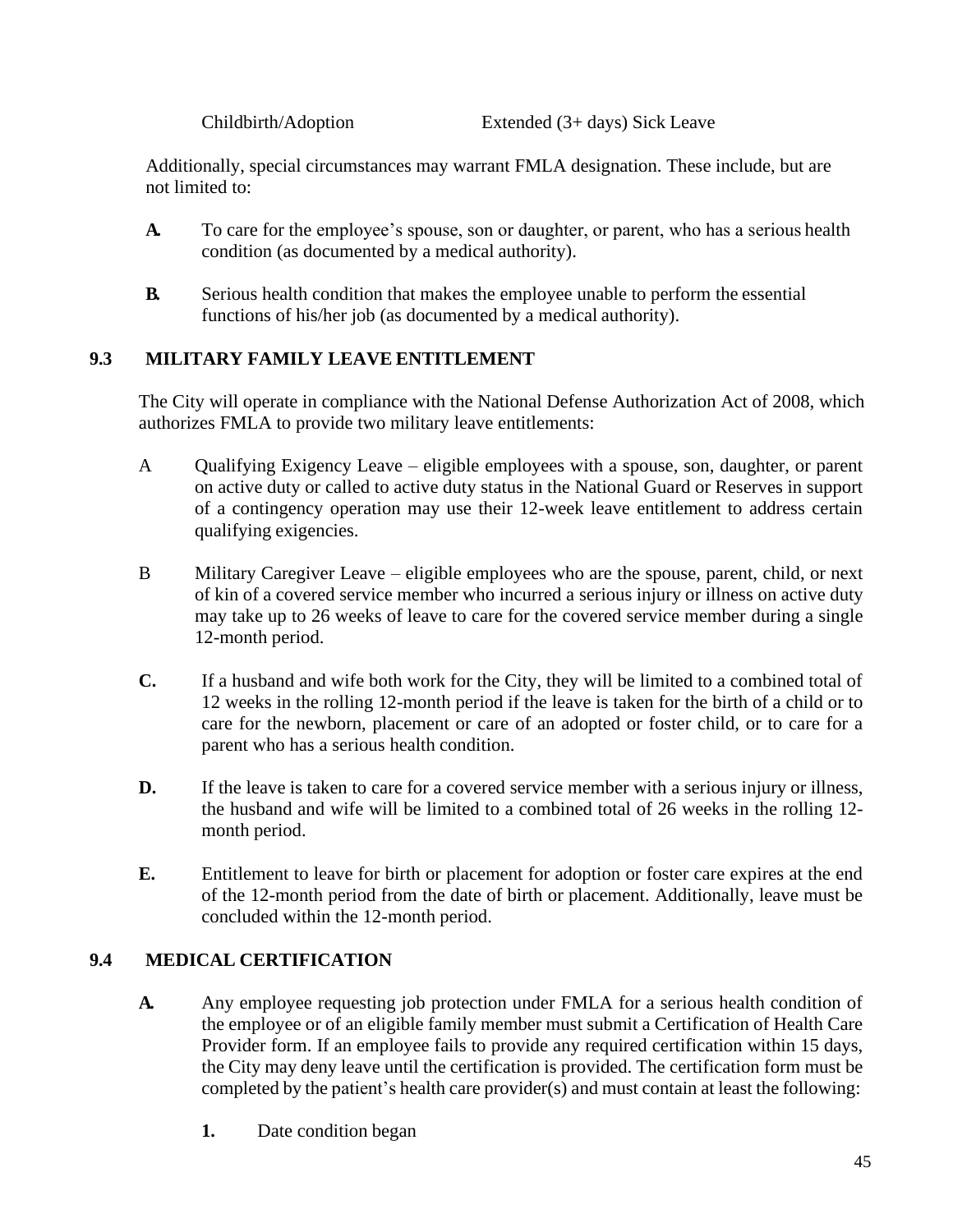- **2.** Probable duration of condition
- **3.** Appropriate medical facts about the condition
- **4.** Statement that the employee is needed to care for the ill family member or, in the case of their own illness, is unable to perform their job
- **5.** In the case of intermittent leave, dates and duration of the treatments necessitating the intermittent leave
- **B.** An employee may be required to submit a "fitness-for-duty" certification before the employee can return to work.
- **C.** The City may, at its expense, require a second opinion from a health care provider of its choice if the City has reason to question the Certification of Health Care Provider submitted by the employee. If the opinions of the two health care providers conflict, the City may require, at its own expense, a third medical opinion from a health care provider mutually agreed upon by the employee and the City. The third opinion shall be considered final and binding on both the employee and the City.

# **9.5 EXTENDED MEDICAL LEAVE**

Requests for extended medical leave beyond the federally mandated 12 weeks must be submitted in writing to the City Manager through the Director of Human Resources.

#### **9.6 RETURN TO WORK**

Employees taking leave under the FMLA will be allowed to return to the same position or a position equivalent in pay, benefits, and working conditions.

# **9.7 USE OF PAID LEAVE**

While an employee is under FMLA, accrued paid leave will be charged in the following order:

- **A.** Sick Leave
- **B.** Vacation Leave
- **C.** Compensatory time.

The use of these types of paid leave will run concurrently with FMLA and must be exhausted before an employee will be allowed to take unpaid leave and enter into a "No Pay" status. Employees still within their 12-week period under FMLA do not require approval to go into a "No Pay" status.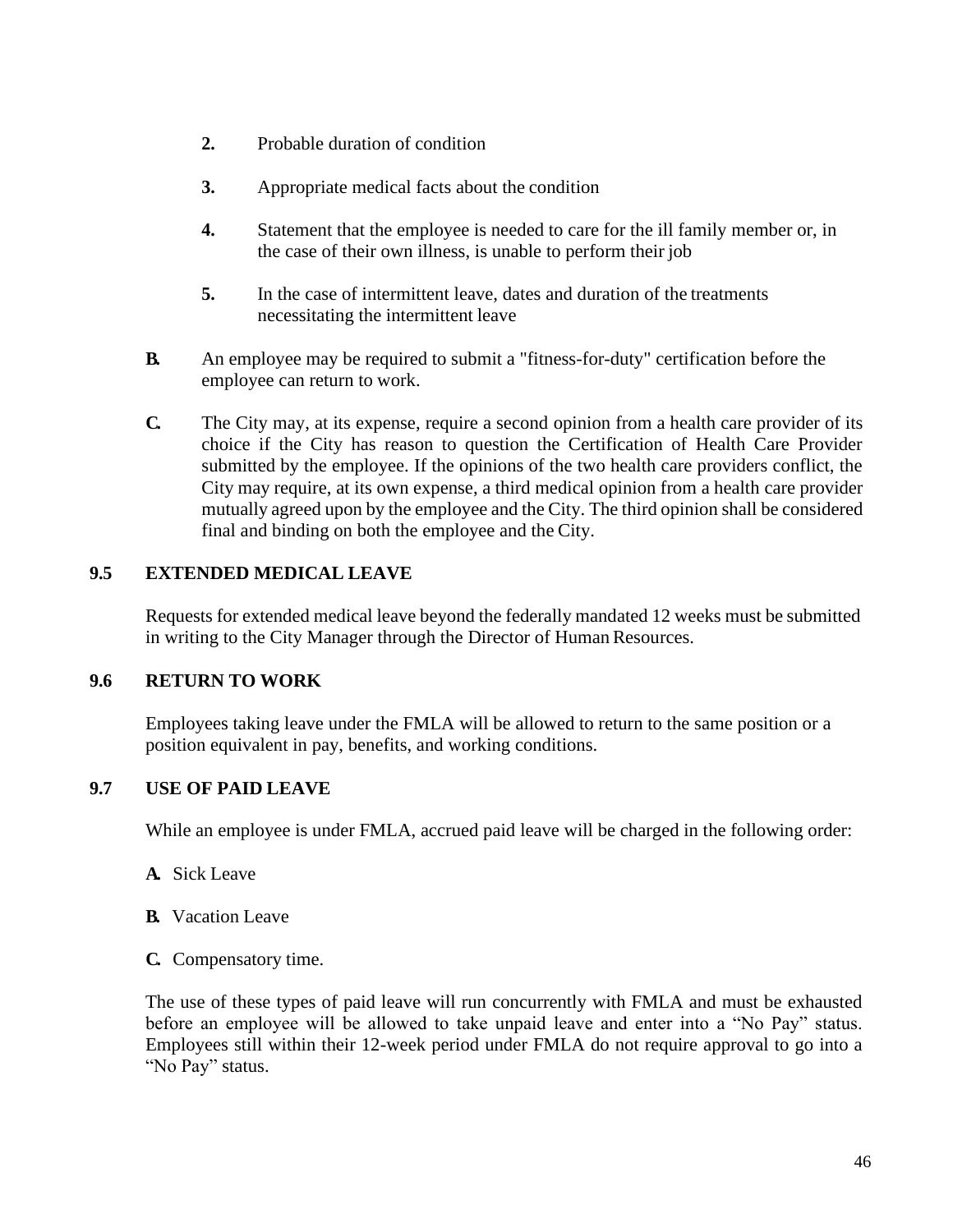# **9.8 CONTINUATION OF INSURANCE BENEFITS**

- **A.** While the employee is on FMLA, the City will continue to provide its share of contributions toward the cost of insurance. The employee must continue to pay his/her share of premiums. If the employee is receiving pay by utilizing accrued Sick Leave, Vacation Leave, or compensatory time during this period, the employee's share of premium will continue to be deducted from his/her paycheck. If the leave is unpaid, the employee must make arrangements with the payroll department to continue paying his/her share of the premium as well as any voluntary deductions such as short-term disability, deferred compensation contributions, etc.
- **B.** If an employee chooses not to pay his/her share of premiums or payment is more than 30 days late, the employee's coverage may be cancelled for the duration of the leave. The City will provide 15 days' notification prior to the employee's loss of coverage.
- **C.** When an employee whose coverage was cancelled due to non-payment of premiums returns from FML, his/her benefits will be restored at the same level of coverage that he/she would have had if leave had not been taken and the premiums had been paid.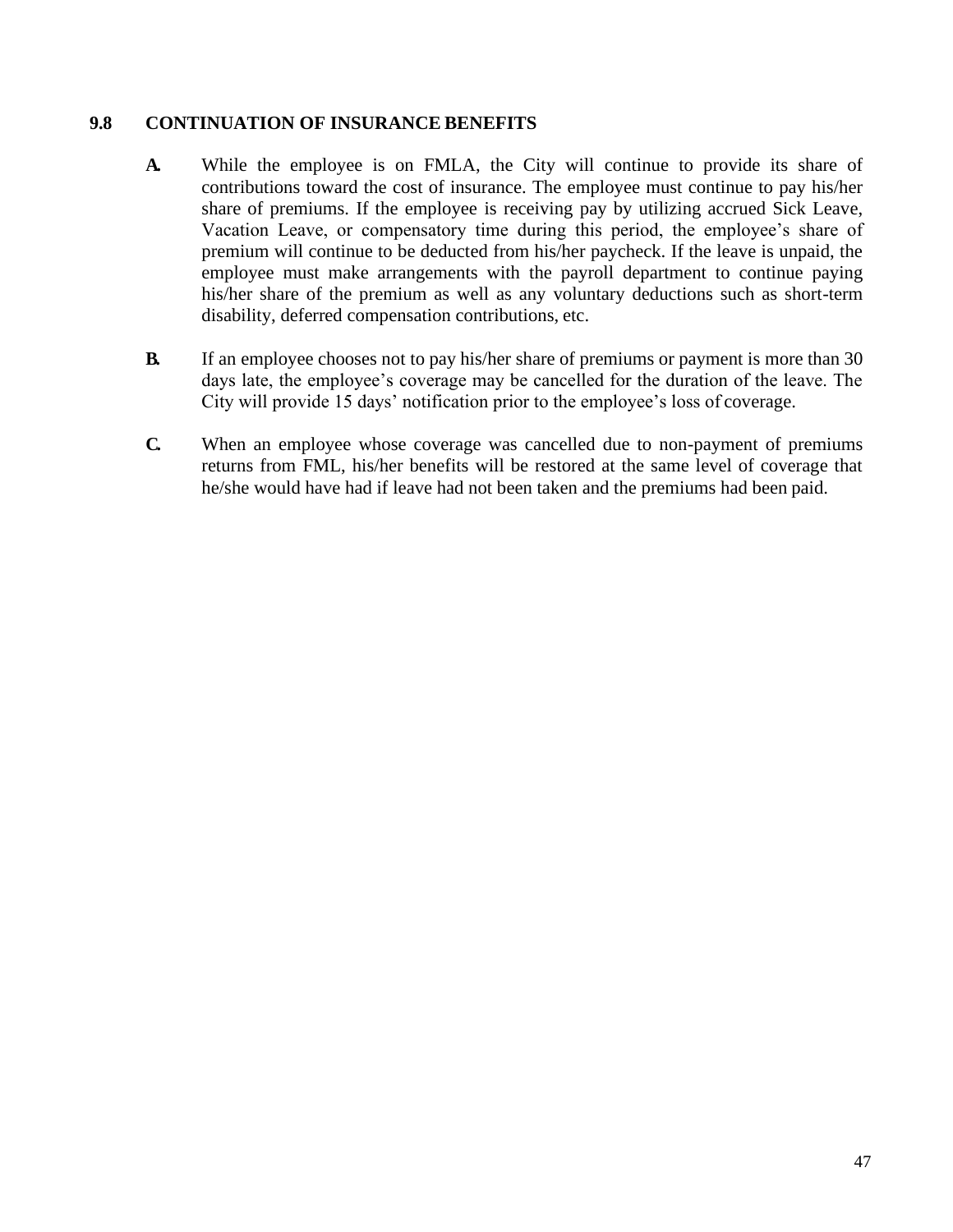# **CHAPTER 10 WORKERS' COMPENSATION**

#### **10.0 POLICY**

An employee injured in the line of duty is eligible for workers' compensation according to established State law.

#### **10.1 MODIFIED DUTY**

When a work-related injury prohibits an employee from performing the essential functions of his/her job with or without reasonable accommodation, the employee may be granted a modified duty assignment. No modified duty assignment will consist of activities restricted by the employee's physician.

#### **A. QUALIFICATIONS**

The following qualifications have been established for eligible employees who request a modified duty assignment:

- **1.** There must be a need within the City that the recovering employee could possibly fill. Employees may be temporarily reassigned to other departments.
- **2.** Employees must be qualified for and able to perform the essential functions of the alternate duty position.
- **3.** Prior to starting a modified duty assignment, the employee must provide his/her Department Director and the Human Resources Department with a written statement from a certified medical professional of work restrictions and how long such restrictions are in effect, when the employee may begin modified duty, and when the employee is projected to return to full duty.

#### **B. CRITERIA**

- **1.** An employee may be involuntarily assigned to modified duty or request such an assignment. Refusal to return to work for the modified duty assignment may be considered insubordination and may result in disciplinary action up to and including termination.
- **2.** Workers' Compensation claimants will provide their supervisor and the Human Resources Department with copies of all medical restrictions/releases within 24 hours of each doctor visit.
- **3.** Employees assigned to modified duty will be paid at the same rate as the permanent position.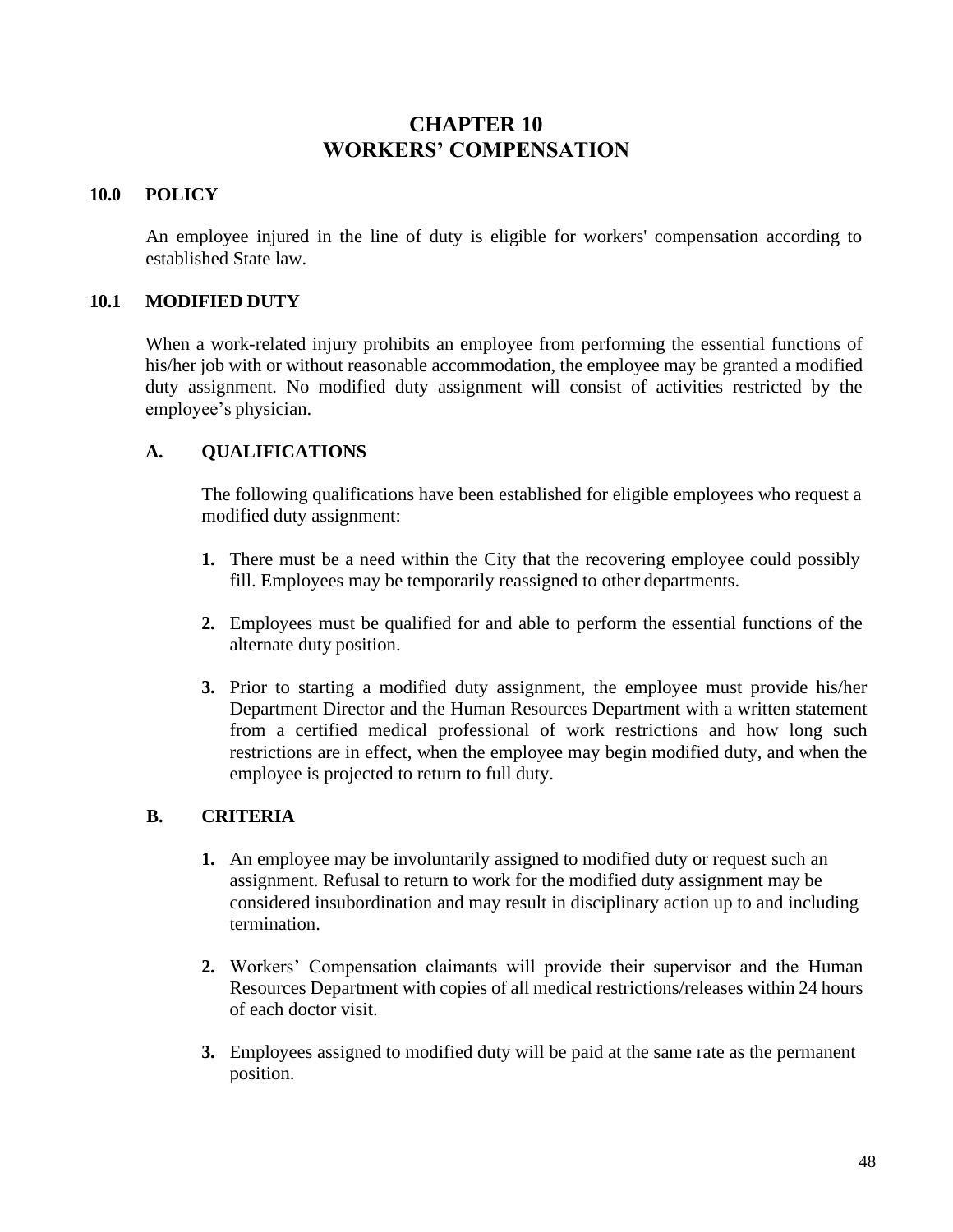- **4.** No modified duty assignment will last longer than 90 days without an authorization from the Director of Human Resources.
- **5.** Modified assignments will not last more than one year from the original date that the employee is unable to work in his/her full capacity.

# **10.2 RETURN TO FULL DUTY**

- **1.** An employee must provide a full duty release signed by his/her physician to his/ her Department Director and to the Human Resources Department. The employee is prohibited from assuming his/her regular duties until notified otherwise.
- **2.** When a treating physician decides that an employee will never be capable of returning to work in his/her full duty capacity, the City will accommodate such disability to the extent it is required under the Americans with Disabilities Act, or the employee may apply for available positions within the City. When no position is available, the employee may be subject to separation from employment under a determination of "medical incapacitation."

#### **10.3 TERMINATION**

The City reserves the right to fill any position vacated by an employee who is unable toperform the essential functions of his/her job, with or without reasonable accommodation, to the extent permitted by law.

#### **10.4 SALARY CONTINUATION PAYMENTS**

Salary continuation payments are made to eligible employees authorized to be off duty as the result of an on-the-job injury. Salary continuation payments are meant to make up the difference between what an injured employee receives from Workers' Compensation and their regular rate of pay.

Under no circumstances will an injured employee receive more pay during an absence than if he/she had worked their regular hours at their current rate of pay.

Workers' Compensation leave, to the extent that it qualifies, will automatically be treated and designated as FMLA and will run concurrently with FMLA.

#### **A. ELIGIBILITY**

All regular full- and part-time employees, regardless of tenure, are eligible for salary continuation. Employees are ineligible to receive salarycontinuation pay beyondthe date of retirement, resignation, death, lay-off or termination.

#### **B. DURATION**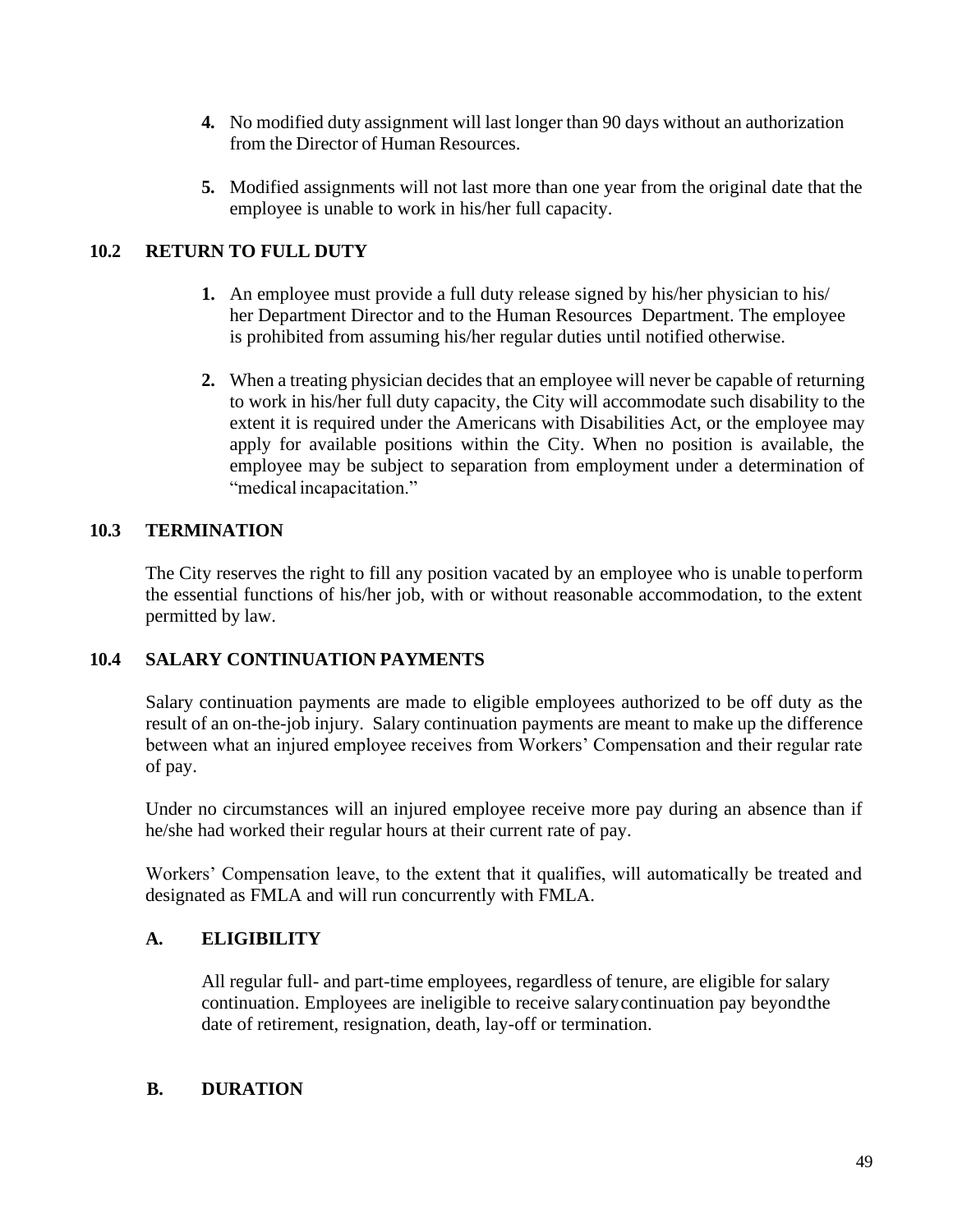Employees may receive a salary continuation for 6 months from the first day the employee was unable to work. At the end of 6 months, the salary continuation will automatically terminate.

# **C. ACCRUAL OF VACATION/SICKLEAVE**

During the 6-month period in which an employee is eligible to receive salary continuation, he/she will continue to accrue Vacation and Sick Leave at the regular rate. At the conclusion of the salary continuation, the employee will no longer accrue Sick or Vacation Leave from the City.

# **D. PROCEDURE FOR RECEIVING SALARYCONTINUATION**

- **1.** The injury, accident, or incident must be reported to the employee's supervisor.
- **2.** Employees involved in an on-the-job-injury that results in an absence from work for one (1) or more days will be placed on Workers' Compensation leave.
- **3.** When an employee misses less than eight (8) days of work as the result of a compensable injury, he/she will receive their regular pay from theCity.
- **4.** When an employee misses 8 days or more from work as the result of a compensable injury, the employee will receive temporary income benefits (TIB) from Workers' Compensation.
- 5. On the 15<sup>th</sup> day of absence as a result of a compensable injury, Workers' Compensation will pay the injured employee for the first seven (7) days of absence.
- **6.** To ensure no employee is overpaid, employees receiving TIB from Worker's Compensation must sign over the temporary income check to the City to ensure salary continuation.

#### **E. SUSPENSION OF PAYMENTS**

Salary continuation payments may be suspended or denied if an employee fails to comply with City policy. Grounds for suspension/denial include if the employee:

- **1.** Is awaiting a final chargeability decision;
- **2.** Fails to report an injury in compliance with City policy;
- **3.** Suffers an injury as a result of his/her own gross negligence, while intoxicated, while participating in sports or physical activities not specifically related to job activities, while attending to personal matters or while in violation of any law, rule or regulation;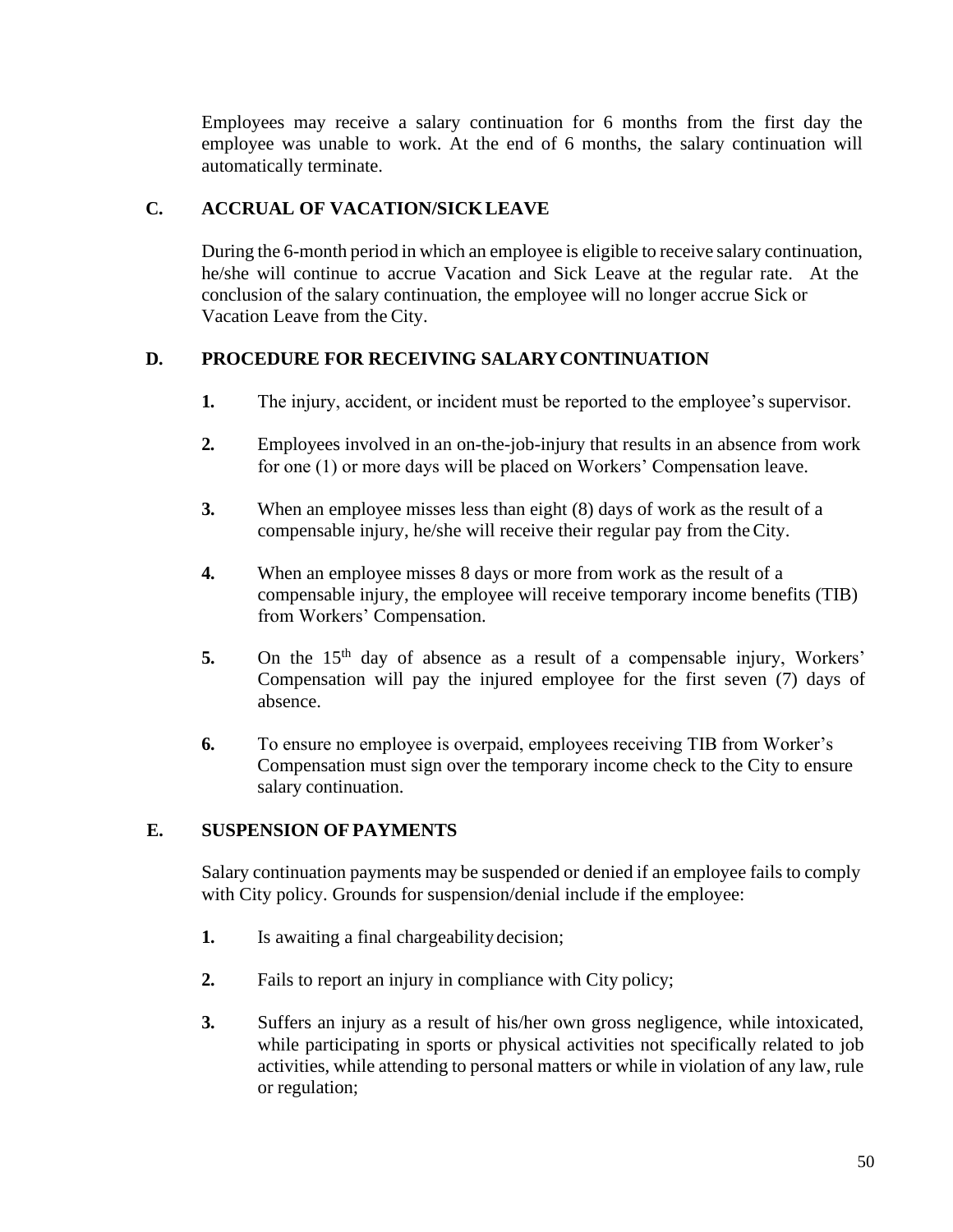- **4.** Submits a claim that is denied by the City's Workers' Compensation carrier;
- **5.** Fails to comply with the directions of his/her treating physician;
- **6.** Refuses to submit to an independent medical examination in accordance with the Texas Workers' Compensation Statutes;
- **7.** Refuses to cooperate with the City in ascertaining facts surrounding the cause, nature, and day-to-day status of the employee's injury;
- **8.** Refuses a post-accident drug or alcohol test (refusal may result in disciplinary action up to and including termination);
- **9.** Fails to turn in TIBS check; or
- **10.** Is terminated for misconduct

# **F. PAYMENT SUSPENSION APPEAL**

Denial or suspension of payments as a result of employee violation of City policy or direction is not appealable or subject to formal complaint.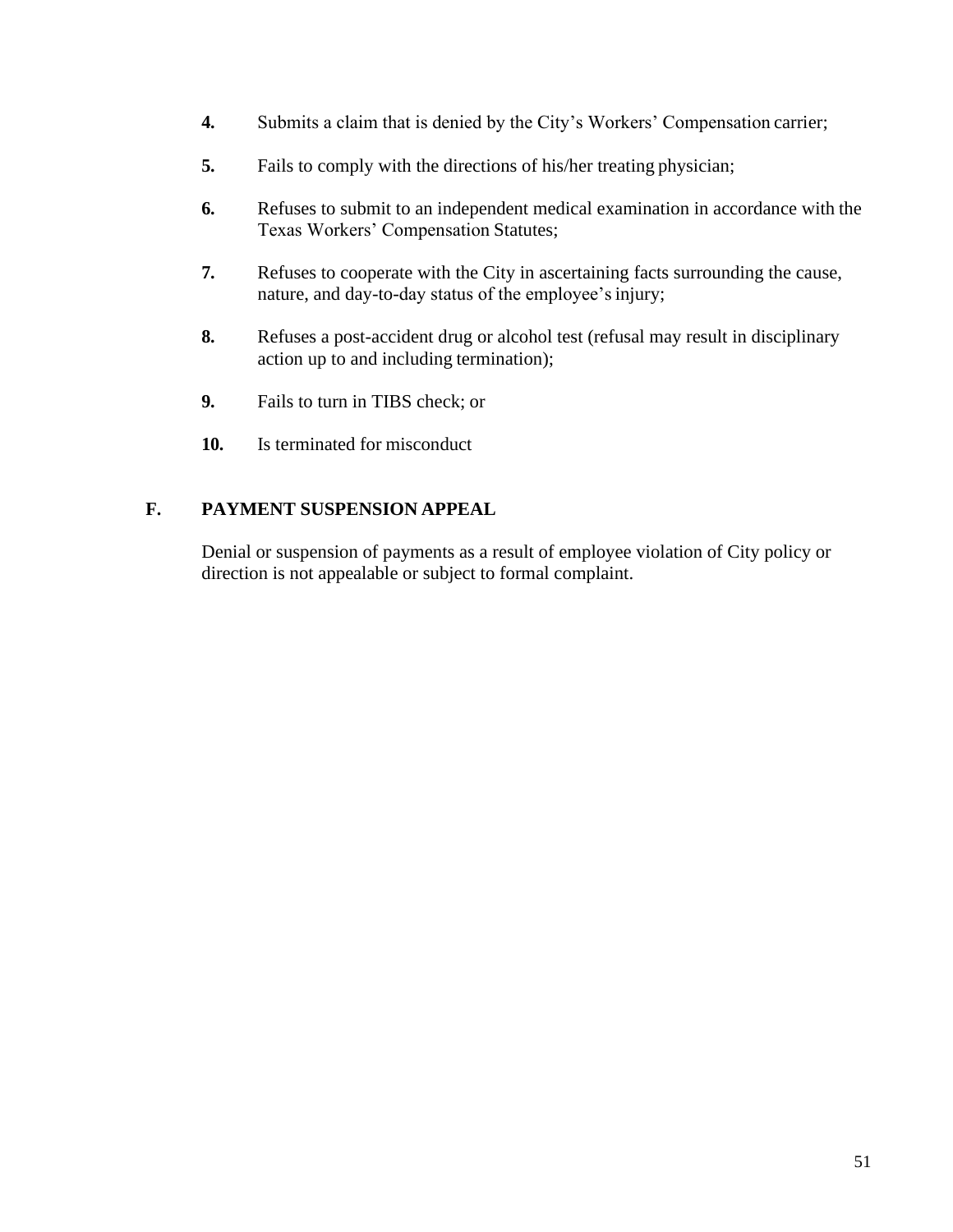# **CHAPTER 11 STANDARD OF CONDUCT**

# **11.0 UNACCEPTABLE CONDUCT**

The following is a non-inclusive list of conduct that will be considered unacceptable for all employees regardless of status. Violations of these standards will be grounds for disciplinary action, up to and including termination. This list is not exhaustive, and the City retains the authority to discipline employees for conduct that, in the City's discretion, is fundamentally inconsistent with employment. For example, an employee possessing or using illegalsubstances while on duty or convicted of a felony offense may be terminated, even though this type of conduct is not expressly described or prohibited.

#### **A. UNSATISFACTORY ATTENDANCE/TARDINESS**

- **1.** Excessive absences or tardiness
- **2.** Failure to report for work without authorization

# **B. JOB ABANDONMENT**

- **1.** Failure to report for duty without authorization for more than 2 consecutive days
- **2.** Employees falling under this category are ineligible for appeal and future employment with the City.
- **3.** The City reserves the right to reverse a job abandonment designation in which a dire situation prevented any contact between the employee or the employee's family and the supervisor.

# **C. INDIFFERENCE TOWARD JOB/WORK**

- **1.** Gross repeated neglect of duty and carelessness
- **2.** Lack of initiative or cooperation with co-workers and/orsupervisors
- **3.** Performing personal business or engaging in personal non work-related activities during working hours
- **4.** Failure to maintain a current license or certificate required as a condition of performing the job

# **D. UNSATISFACTORY WORK PERFORMANCE**

**1.** Demonstrated inability to perform the duties of a position as specified in the employee's job description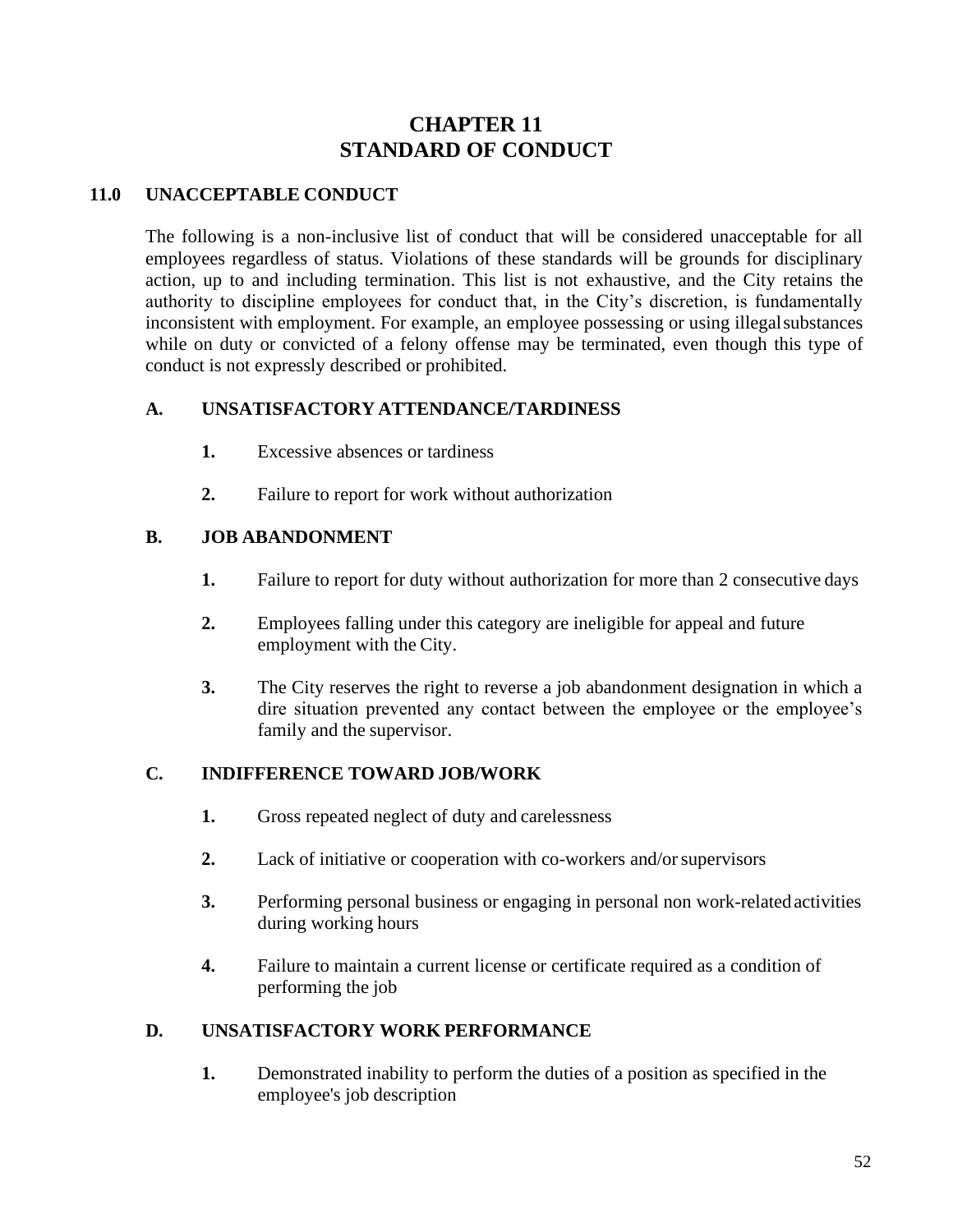- **2.** Inability to meet the expectations set forth in the performance evaluation process
- **3.** Failure to account for City documents or property
- **4.** Incompetence, neglect of duty, or regular failure to perform duties within an acceptable standard.

# **E. INSUBORDINATION**

Insubordination includes failing to fully comply with written/oral instructions or perform work as assigned by a supervisor or person considered to be in an authoritative position.

In the event that an employee believes his instructions to be excessively dangerous (outside the scope of his/her job description), illegal, immoral or unethical, the employee should immediately inform their supervisor and/or the Director of Human Resources.

Insubordination may also include bypassing an employee's supervisor by submitting complaints, grievances or allegations against other employees or job conditions, or seeking decisions or direction from City officials without first addressing the issue with the employee's supervisor.

# **F. VIOLATION OF SAFETY RULES**

Failure to follow City or departmental safety rules and regulations.

#### **G. FAILURE TO REPORT POLICYVIOLATIONS**

Failure to report a violation of City policy, such as but not limited to; drug and alcohol usage, sexual harassment, workplace violence, or safety violations.

#### **H. THEFT/DISHONESTY**

- **1.** Stealing or taking (without authorization) City property/resources or property of other employees
- **2.** Misuse of funds or City purchase cards
- **3.** Knowingly falsifying official City reports, records or documents
- **4.** Knowingly falsifying time records

# **I. ACCEPTING GIFTS**

Accepting gifts of value greater than \$25 from any person or business conducting business or attempting to conduct business with the City is prohibited.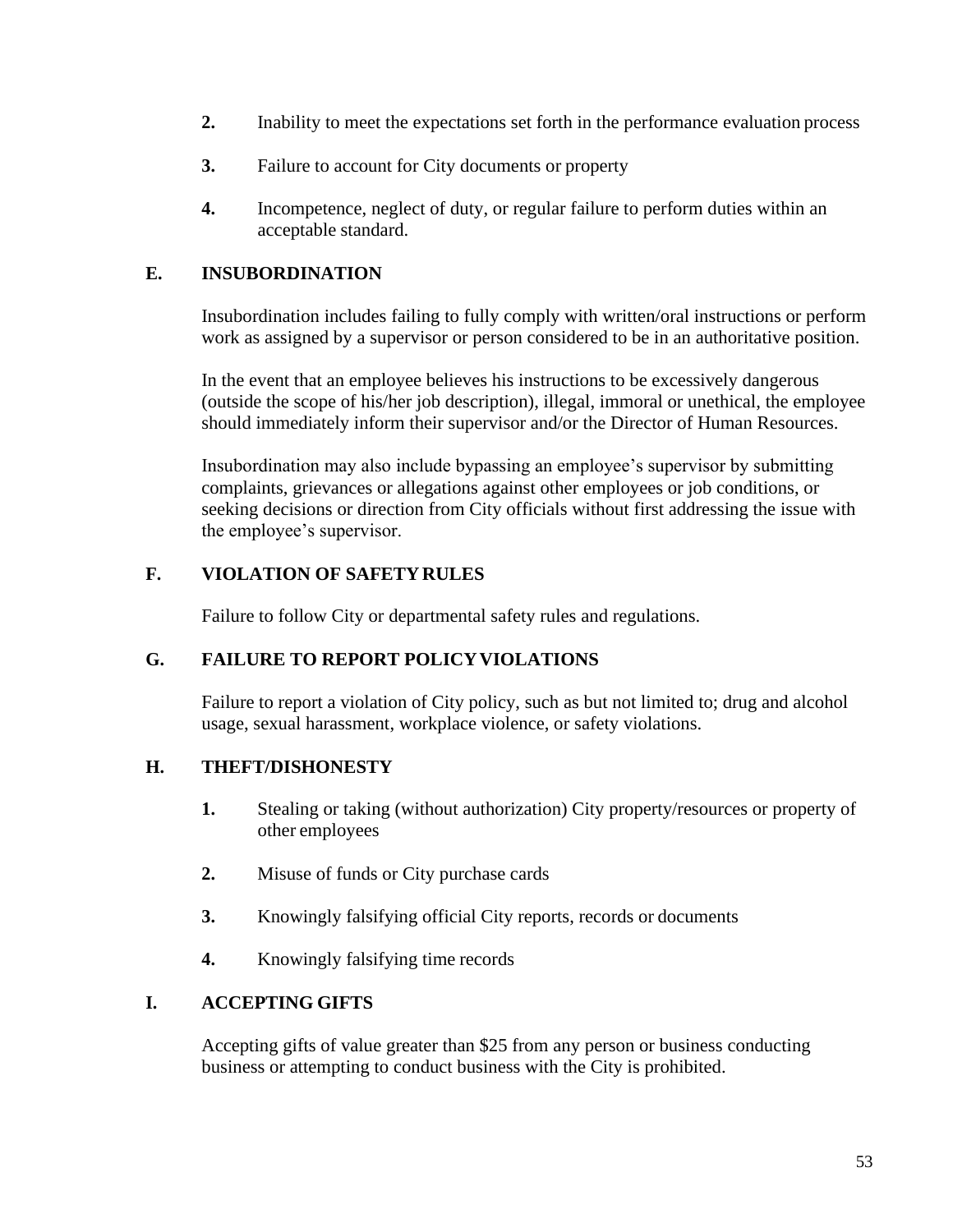Under circumstances where it is the policy of the business to provide a gift, the gift should be made available for general consumption. When this is not possible, gifts will be donated to an appropriate charity.

# **J. DISTURBANCE**

- **1.** Fighting
- **2.** Continued use of profane/abusive language after having been directed to cease
- **3.** Spreading of false reports/rumors
- **4.** Disparaging comments regarding City or Department leadership

# **K. VIOLATION OF CODE OF ETHICS**

A violation of the City's Code of Ethics as applicable to public officials and employees may result in disciplinary action up to and including termination.

# **L. CONDUCT UNBECOMING**

The City values highly its reputation with its citizens and public officials. It is a violation of this policy for an employee to engage in conduct unbecoming of his/her office and position. Unbecoming conduct is generally described as conduct on the part of an employee that is contrary to interests of the public served by the City, conduct that harms or injures the City's standing or reputation in the eyes of the public, or that detracts from the City's or the employee's appearance, character or reputation.

# **11.1 POLITICAL ACTIVITY**

- A. Except as otherwise provided by law, employees will refrain from using their position or influence for or against any candidate for public office, use his/her official capacity to interfere with the elections process, or engage in any political activity while on duty, while in uniform, or while officially representing the City.
- B. No employee may hold a position on the Rowlett City Council. Additionally, no employee may hold a position that is partisan or of public trust in any jurisdiction that would constitute a conflict of interest with City employment, may convey an appearance of impropriety, be incompatible with City employment, or may involve divided loyalties. No employee may serve as a member of a City board or commission in a capacity other than ex officio or as liaison, unless appointed to an ad hoc committee by the City Council or Manager.

# **11.2 CARRYING OF FIREARMS**

#### **1. GENERAL POLICY**

Members of the public are authorized to carry firearms in accordance with state law in the areas of the City that are generally accessible to the public. City employees will not take actions to discourage members of the public from the lawful carrying of firearms in areas of the City that are generally accessible to the public.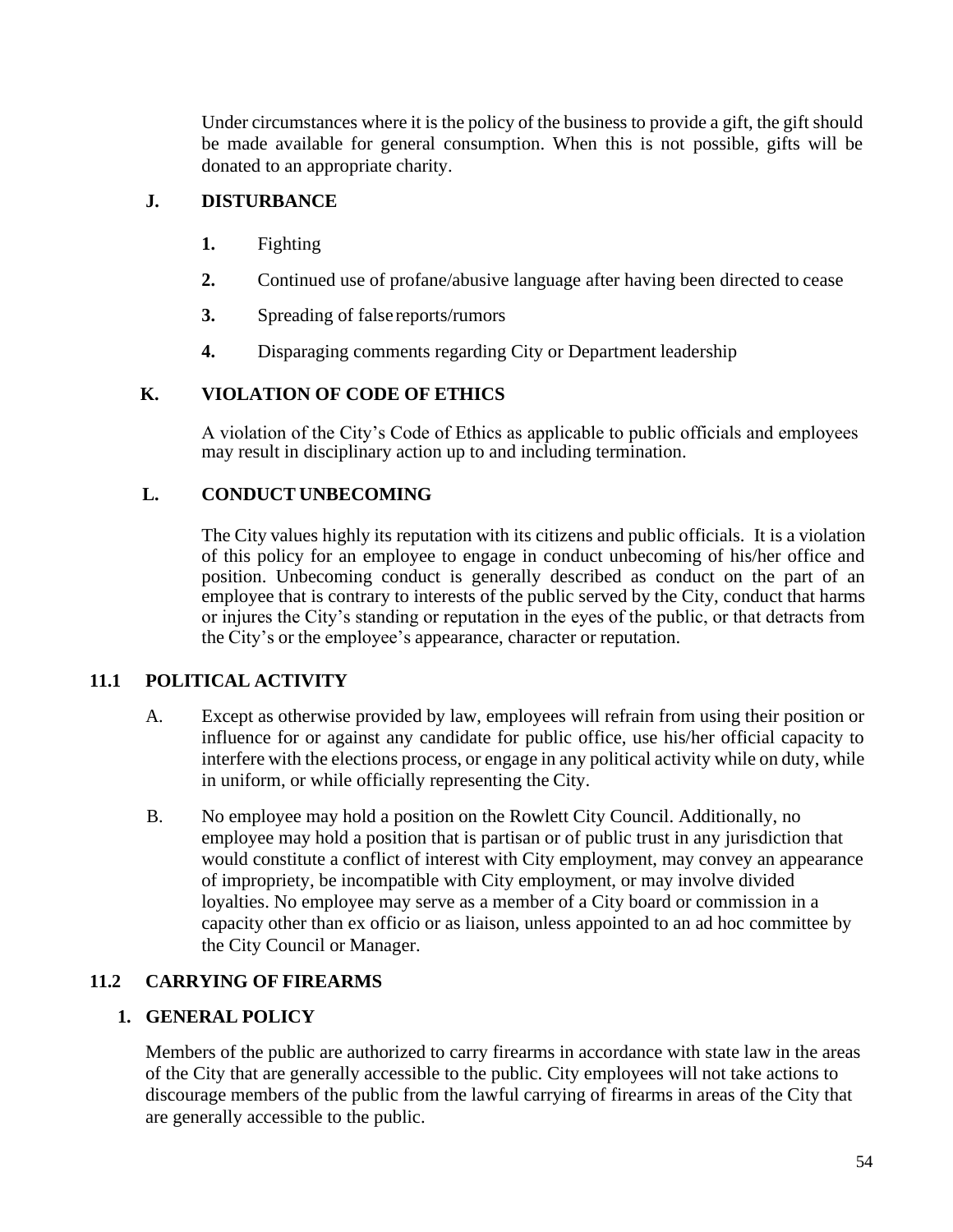#### **2. ON-DUTY PROHIBITION FOR OPEN CARRY**

No employee, other than a certified peace officer, shall openly carry or publicly display a firearm either on City premises or while on duty for the City unless the employee has specific job duties that require firearm handling and the employee is handling firearms in the manner required for performing those job duties. An employee allowed by state law to possess or carry a concealed handgun may possess a handgun on City property if carried in a manner in which the presence of the handgun is not visible or discernible to others.

#### **3. PROHIBITION RELATING TO DEPARTMENT CLOTHING AND WEAPONS**

An employee, whether on or off duty, shall not wear any clothing, identification badge, or other items identifying the employee as a City employee while openly carrying a firearm. An employee with a job duty that requires the handling or transportation of firearms or other law enforcement equipment may possess that equipment while wearing an approved uniform or City identification in a manner approved by a supervisor.

# **4. VISITORS TO NON-PUBLIC SECURE PORTIONS OF CITY LAW ENFORCEMENT FACILITIES**

The City may post signs designating non-public secure areas of the City's law enforcement facilities pursuant to Government Code §411.207. Visitors to such designated non-public secure areas shall be directed to secure any personally owned weapons in their locked personal vehicles prior to entering a secure area.

#### **11.3 CRIMINAL ACTIVITY**

Employees must notify their supervisor and/or the Director of Human Resources within twentyfour (24) hours or on the first day reporting back to work, whichever is shorter, of any arrest, charge, indictment or driver's license suspension/revocation. An employee may not be terminated simply because a criminal charge has been filed but may be disciplined for the conduct giving rise to the charge. An employee convicted of a felony offense may be separated from employment with the City.

# **11.4 TATTOOS**

Employees are prohibited from exhibiting tattoos that are either sexual in nature or sexually, racially or religiously discriminatory.

Employees may not display tattoos of extremist organizations which are known to advocate discrimination or intolerance.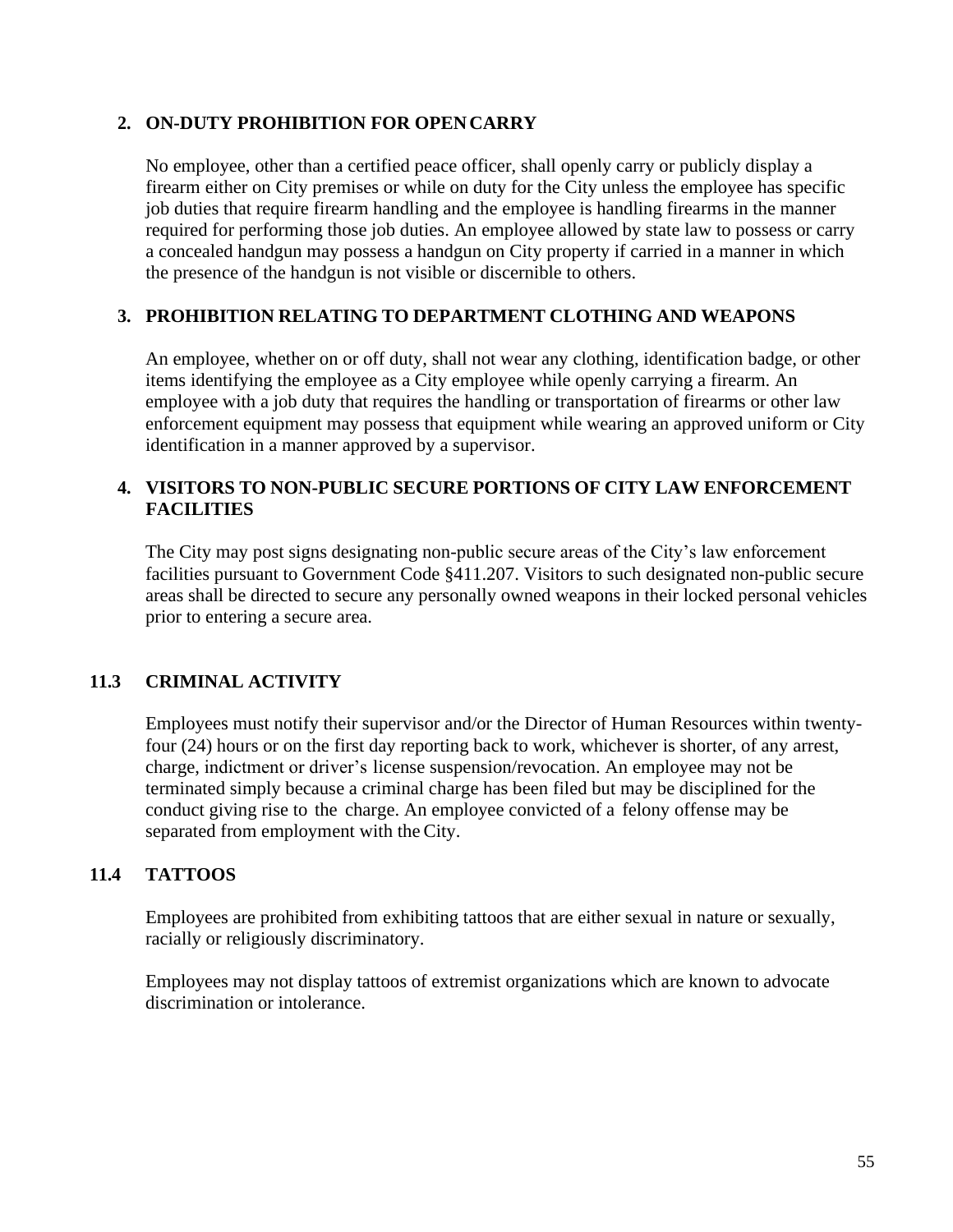# **CHAPTER 12 HARASSMENT FREE WORKPLACE**

# **12.0 POLICY**

It is the policy of the City to prohibit all occurrences of harassment and unlawful discrimination whether sexual, racial, or religious in nature, directed towards one's age or disability status, sexual orientation or other attributes.

#### **12.1 DEFINITIONS**

The definitions listed below are in accordance with the applicable guidelines adopted by the Equal Employment Opportunity Commission.

#### **A. SEXUAL HARASSMENT**

Unwelcome sexual advances, requests for sexual favors, and other verbal slurs or jokes or physical conduct of a sexual nature constitute sexual harassment when:

- **1.** Submission to such conduct is made either explicitly or implicitly a condition of employment.
- **2.** Submission to or rejection of such conduct is used in employment decisions affecting the individual.
- **3.** Such conduct has the effect of interfering with an individual's performance or creating an intimidating, hostile, or offensive working environment.

#### **B. RACIAL/ETHNIC HARASSMENT**

Racial or ethnic slurs or jokes, and other verbal or physical conduct relating to an individual's national origin, ethnicity or race that are intended to or have the effect of creating an intimidating, offensive or otherwise hostile work environment or interfere with an individual's work performance.

# **C. RELIGIOUS HARASSMENT**

Religious slurs or jokes, and other verbal or physical conduct relating to another's religious beliefs that are intended to or have the effect of creating an intimidating, offensive or otherwise hostile work environment or interfere with an individual's work performance.

#### **D. DISABILITY HARASSMENT**

Slurs, jokes or physical conduct directed towards an individual's disability that are intended to or have the effect of creating an intimidating, offensive or otherwise hostile work environment or interfere with an individual's work performance.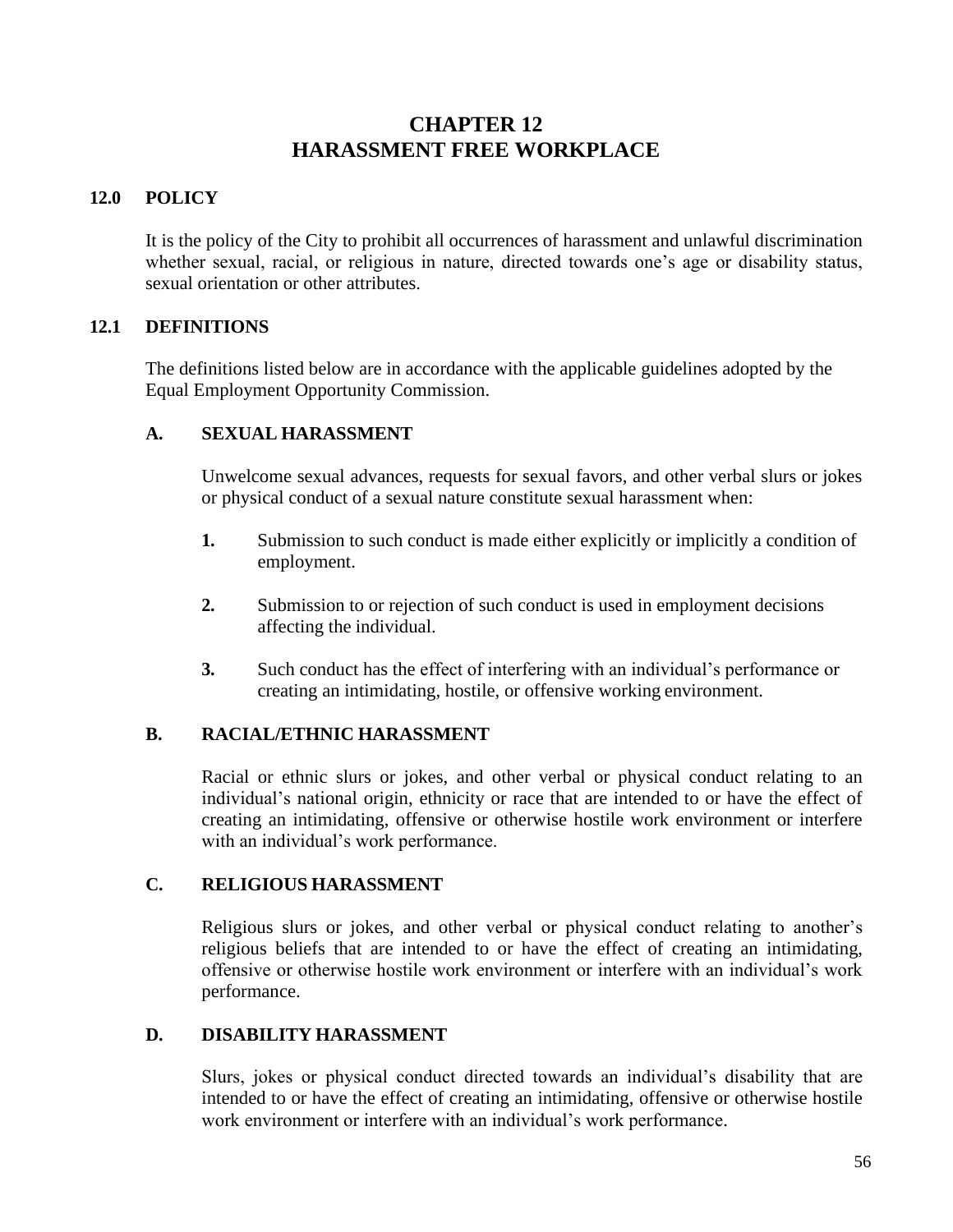This policy is consistent with the Americans with Disabilities Act of 1990 and the 2008 Amendment and includes an actual or a perceived disability.

# **E. AGE HARASSMENT**

Slurs, jokes or physical conduct directed towards an individual's age status that are intended to or have the effect of creating an intimidating, offensive or otherwise hostile work environment or interfere with an individual's work performance.

# **F. SEXUAL ORIENTATIONHARASSMENT**

Slurs, jokes or physical conduct directed towards an individual's sexual orientation that are intended to or have the effect of creating an intimidating, offensive or otherwise hostile work environment or interfere with an individual's work performance.

# **12.2 ADMINISTRATIVE PROCEDURES**

# **A. PROTECTED PERSONS**

All employees, applicants, vendors, visitors, citizens and others are protected from harassment and unlawful discrimination by this policy. Not only does this policy stand in effect on City property, but in any work-related setting away from City workplaces.

# **B. MANDATORY REPORTING**

Individuals who experience harassment must make it clear to the offender that such behavior is offensive to them. Employees who believe they have witnessed or have become a victim of harassment or discrimination must immediately report their concerns to their supervisor and/or the Director of Human Resources. The Director of Human Resources, or designee will promptly investigate the complaint and will take such remedial action as may be deemed appropriate.

# **C. RETALIATION**

Retaliation against an employee who has alleged, reported or cooperated with an investigation related to harassment or discrimination is strictly prohibited. Any employee who believes they are being retaliated against for doing so should report such behavior to the Human Resources Department.

# **D. FALSE REPORTING**

Making a knowingly false or malicious accusation is strictly prohibited.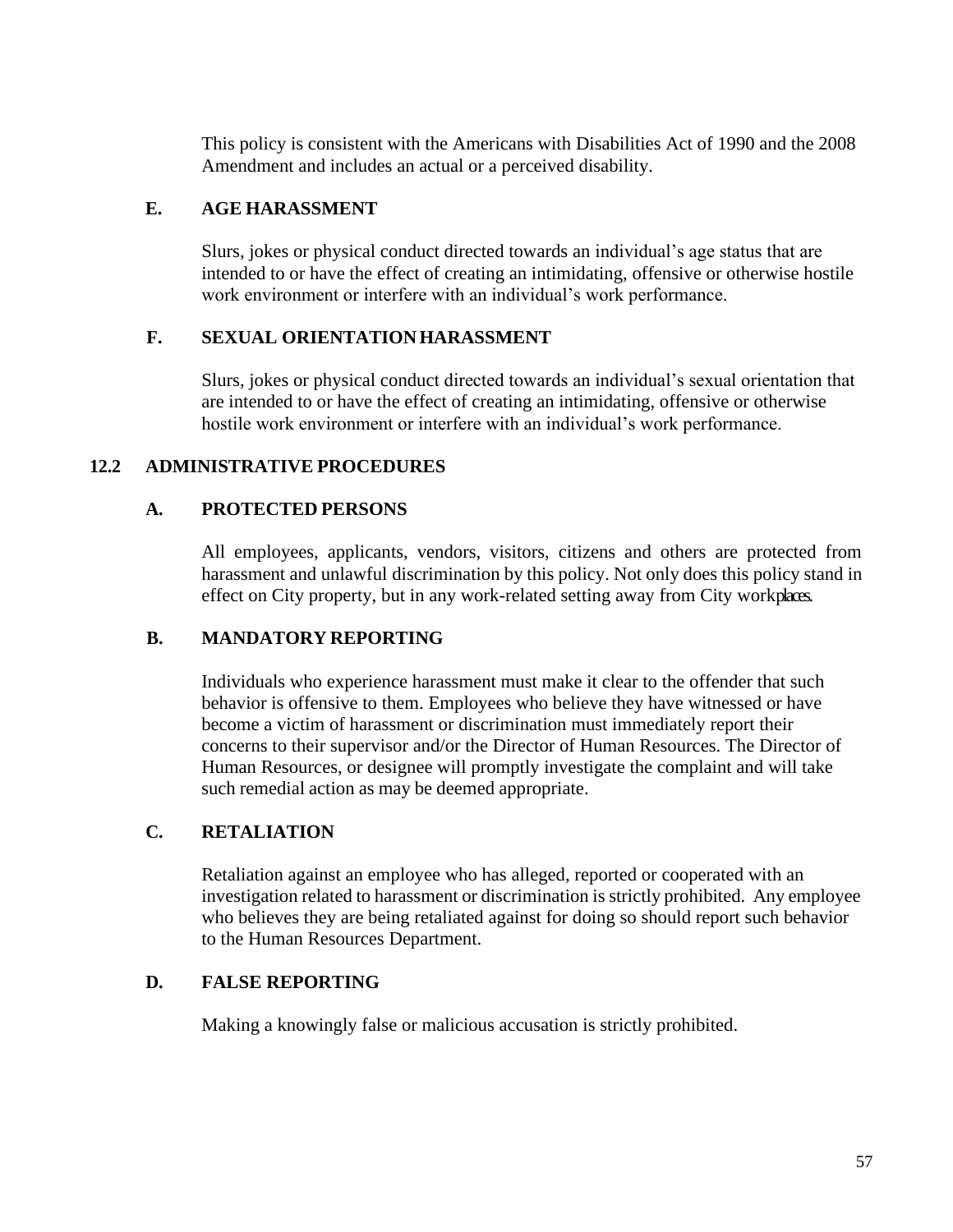# **CHAPTER 13 DRUG FREE WORKPLACE**

#### **13.0 PURPOSE**

It is our responsibility to our citizens to assure that we deliver the highest degree of service, which can only be delivered by drug-free employees. For this reason, the City will seek to prevent drug use/abuse during an employee's course of employment with theCity.

Drug and/or alcohol testing will be conducted based on reasonable suspicion, following accidents, prior to employment and randomly for certain employees. Due to the importance of the policy, the City reserves the right to conduct searches and inspections of employees and their personal property to the extent permitted by law. The City has and may, within itssole discretion, conduct inspections at any time of any and all City property which may include lockers, gloveboxes of City vehicles, desks, and computers.

#### **13.1 POLICY**

In order to maintain a drug-free workplace, an employee may not manufacture, distribute, dispense, possess, use or be under the influence of the following substances or drug paraphernalia while in the workplace, during working hours, otherwise discharging duties as a City employee, or in a City vehicle:

- **A.** Illegal drugs, controlled substances, or controlled substances analogues as used in this policy is defined by Texas Health and Safety Code, as amended. Marijuana and abusable glues and aerosol paints (inhalants), outside of the employee's normal job function, as defined in Vernon's Texas Codes Annotated Health and Safety Code, as amended Section 485.001.
- **B.** 'Alcoholic beverages' means alcohol or any beverage containing more than one half of one percent of alcohol by volume alone or when diluted.
- **C.** Drug paraphernalia means equipment, a product or material of any kind that may be used in connection with drugs, as defined in the Texas Health and Safety Code.

*Under the influence of drugs* means a presence in the body or urine of a quantity of a drug sufficient to register a positive result on the drug screen utilized by the City.

*Under the influence of alcoholic beverages* is defined as follows:

- **1.** Not having the normal use of mental or physical faculties by reason of the introduction of alcohol into the body; or
- **2.** Having an alcohol concentration equal to or greater than 0.04 grams of alcohol per 210 liters of breath.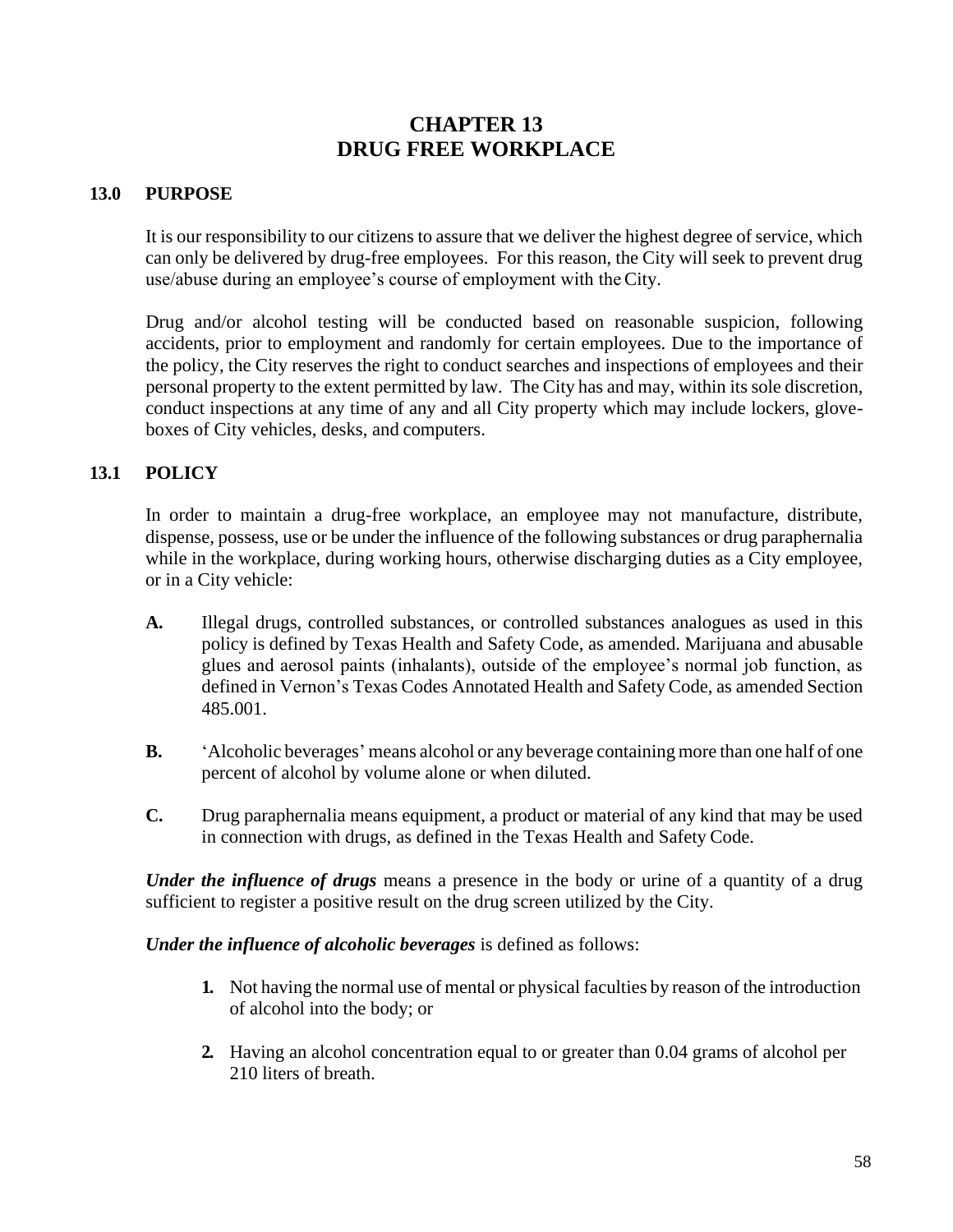#### **13.2 TESTING**

To ensure compliance with the rules of this policy, the City may require that an employee orjob applicant submit to a test to detect the presence of illegal drugs or alcohol as a condition of employment or continued employment under the following circumstances:

- **A.** Prior to employment with the City, all applicants will be required to submit to a drug or alcohol test as part of the pre-employment screening process. An unconditional job offer may be extended when results are negative. A job offer may be revoked if given prior to a positive test result.
- **B.** Post-incident drug testing is mandatory under the following circumstances:
	- **1.** If an employee is involved in an accident and/or damages property and another person is involved.
	- **2.** When an employee who possesses a Commercial Driver's License (CDL) is involved in a fatal crash, even if the driver is not cited for a moving violation.
	- **3.** When an employee who possesses a CDL is cited for a moving violation that results in either the vehicle being towed from the scene or someone is medically evacuated from the scene.

Breath alcohol tests must be conducted within 8 hours of the accident and drug screens must be conducted within 32 hours of the accident for employees who possess a CDL.

- **C.** Supervisors will utilize the City's Reasonable Suspicion Analysis checklist and will direct a drug test when:
	- **1.** A supervisor believes an employee who sustains an on-the-job injury requiring medical attention may be under the influence of drugs and/or alcohol.
	- **2.** A supervisor believes an employee who is involved in an accident and/or damages property and no other person is involved may be under the influence of drugs and/or alcohol.
- **CI.** The Director of Human Resources is authorized to direct random drug testing for all City employees, regardless of department or employment status. When random testing occurs, it will be done consistently and methodically without preference or partiality, based on a random computerized selection method or third-party administration.
- **CII.** All employees who are subject to Department of Transportation rules regarding safetysensitive positions will be subject to a breath test for alcohol and urine test for the presence of illicit drugs at detectable limits established by the DOT.
- **CIII.** The City reserves the right to utilize any drug or alcohol test performed by local law enforcement officials or appropriately trained medical personnel.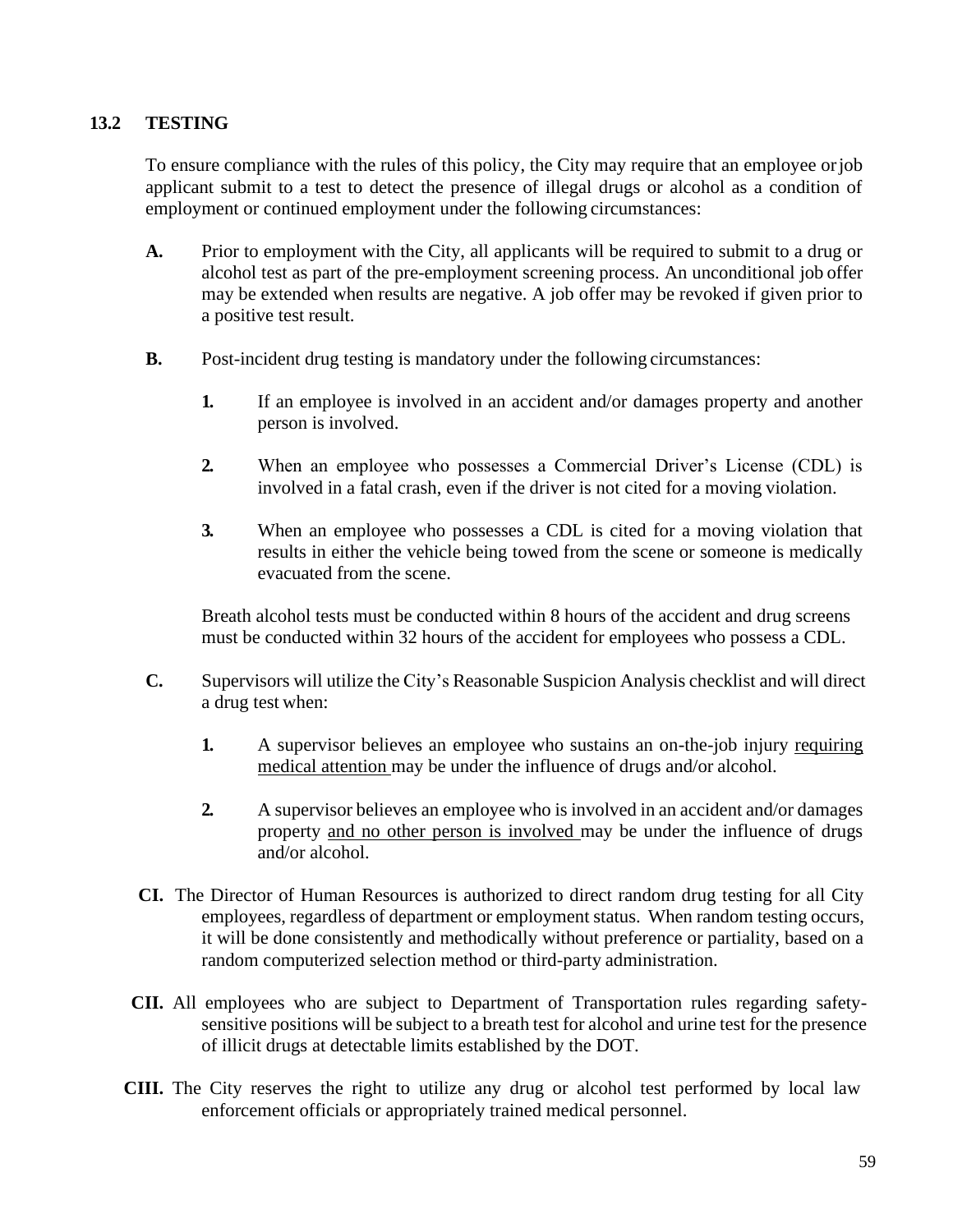# **13.3 NOTIFICATION**

Pursuant to the Drug-Free Workplace Act of 1988, the City requires all employees to notify their supervisor of any criminal drug related conviction (state or federal) no later than five (5) days after the conviction. This requirement does not relieve the employee of the obligation to report an arrest under this policy.

# **13.4 OVER-THE-COUNTER/PRESCRIPTION DRUGS**

- **A.** The City reserves the right at all times to determine the effect(s) that any medication (prescribed or over-the-counter) may have upon an employee's work performance and to restrict the employee's work activity or presence at the workplace accordingly.
- **B.** Employees are directed to notify his/her supervisor when he/she is taking medication that has the potential to affect motor skills and mental clarity. Failure to provide this notification creates an unacceptable risk and will result in disciplinary action up to and including termination.

# **13.5 REHABILITATION**

- **A.** The City encourages employees and their dependents to seek early voluntary treatment for substance abuse problems through the City's Employee Assistance Program (EAP), which provides counseling and referral services.
- **B.** However, those who are discovered by drug testing, being visibly intoxicated or having a detectable amount of alcohol in their system while on the job or being in possession of controlled substances or alcoholic beverages while on duty will be subject to disciplinary action up to and including termination.

# **13.6 REFUSAL**

Refusing to submit to drug or alcohol tests when required by the City will result in non-selection for a job applicant or immediate termination for current employees.

#### **13.7 POSITIVE RESULTS**

- **A.** Termination of an employee or automatic rejection of a jobapplicant will occur when an employee or job applicant tests positive for the presence of alcohol or controlled substances. All breath samples with an alcohol concentration of 0.04% or greater will result in termination. An alcohol concentration of 0.02% or greater, but less than 0.04% may be subject to disciplinary action up to and including termination.
- **B.** If an employee is subject to DOT rules regarding safety sensitive positions, those rules will take precedence over the rules in this policy pertaining to drug and alcohol testing and detectable limits. However, disciplinary actions, if necessary, will occur under the full extent of this policy.
- **C.** The following circumstances will serve as an affirmative defense under this chapter: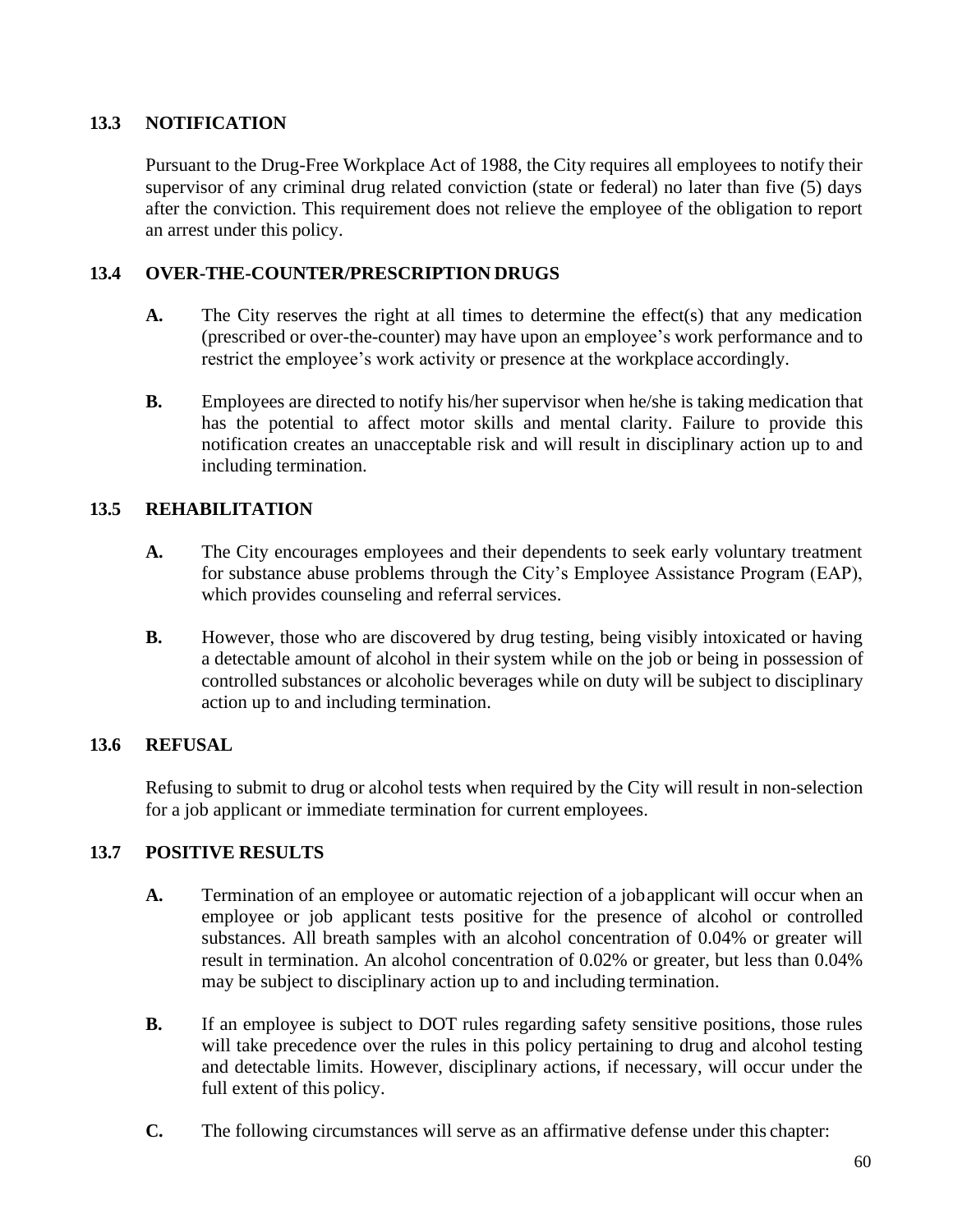- **1.** If an employee or job applicant has a valid prescription from a licensed medical practitioner for the positively tested controlled substance.
- **2.** If an employee or job applicant has ingested an over-the-counter medication administered in accordance with the manufacturer's instructions.
- **3.** If an employee or job applicant has a valid prescription from a licensed medical practitioner for a controlled substance that was taken for a therapeutic purpose that was taken in accordance with instructions.

The burden of proving such an affirmative defense will rest on the employee or job applicant and not the City. These affirmative defenses will not apply if the drug or medication may have impaired the employee's ability to function safely and the employee failed to notify his/her supervisor or Director of Human Resources.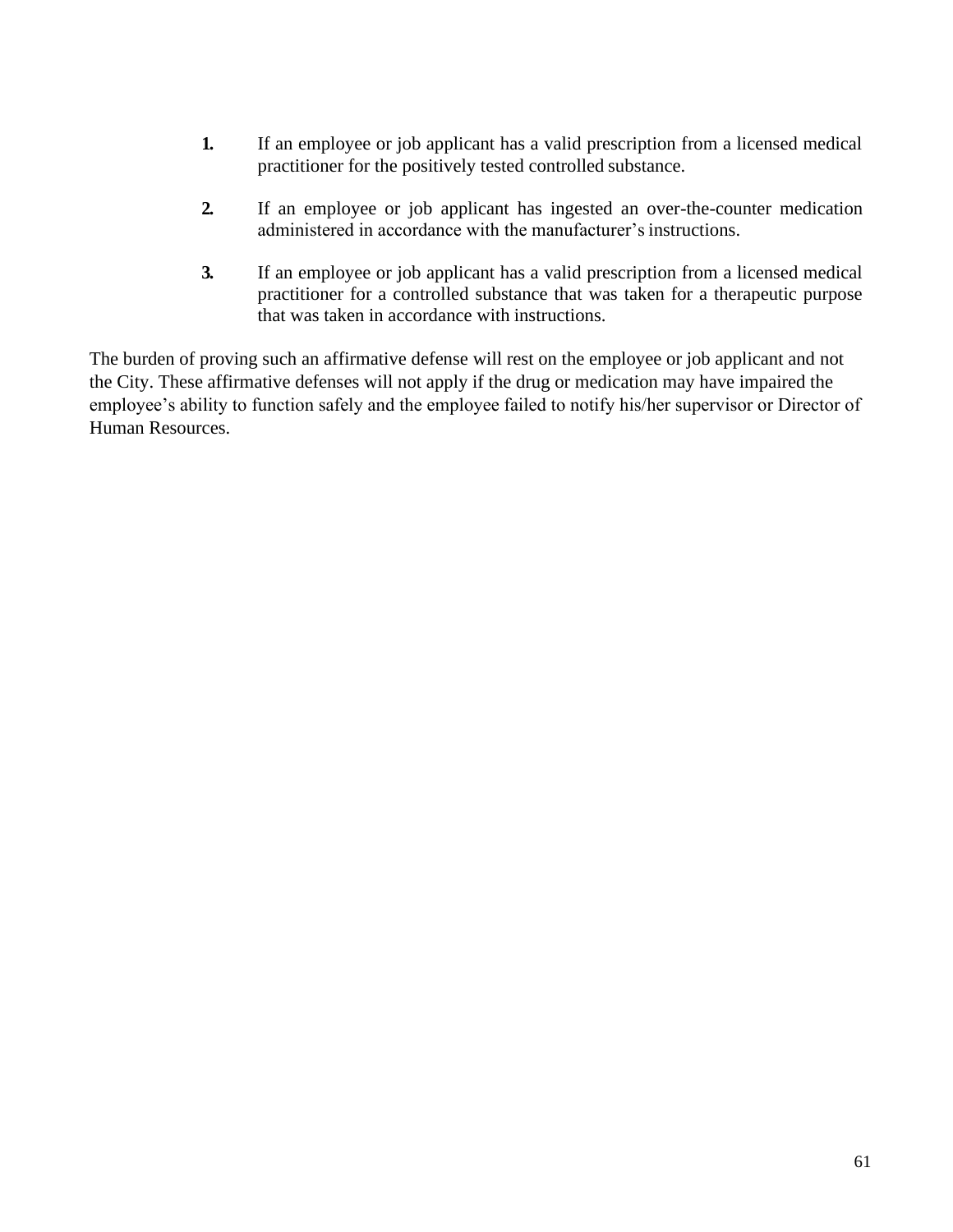# **CHAPTER 14 PERFORMANCE MANAGEMENT**

#### **14.0 PURPOSE**

The City is committed to the deliberate professional development of its employees. With this professional development comes the requirement that employees adhere to standards and perform their duties in manners consistent with expectations and directions.

Constructive performance feedback and two-way communication are essential to a positive relationship between a supervisor and an employee. In those instances where performance feedback and documented reminders (coaching sessions, verbal warnings, written counseling, formal reprimands, etc.) have failed to correct the employee's conduct or performance, Department Directors will need to consider more formal corrective actions.

#### **14.1 CORRECTIVE ACTION**

#### **A. DECISION MAKING LEAVE**

- **1.** Decision Making Leave (DML) is appropriate when a supervisor directs an employee to remain away from work in order to complete an assigned task (normally written) focused on improving the employee's performance.
- **2.** Supervisors are authorized to direct 1 day of DML. Requests for more than 1 day of DML must be submitted, in writing, to the Director of Human Resources for approval.
- **3.** Employees directed to take DML must report to duty as directed with his/her written outline for improvement. If the employee fails to satisfy the prescribed objectives of the supervisor, he/she will be considered to be insubordinate and, therefore, subject to disciplinary action up to and including termination.
- **4.** Because DML is considered "Paid Time," employees may not appeal the decision.
- **5.** Distinguished from DML, a supervisor or department director may place an employee on Leave With Pay. Leave With Pay is not disciplinary in nature and is intended to secure the workplace and the employee while allegations of misconduct are investigated. While on Leave With Pay, employees continue to receive full salary and accrue benefits but may be required to be available for communications or to report to a supervisor.

#### **B. PERFORMANCE IMPROVEMENT PLAN**

**1.** A Performance Improvement Plan (PIP) should be implemented when an employee's overall performance rating is "unsatisfactory," or if the supervisor determines that the employee's current performance requires improvement after having held prior discussions with the employees, and after expectations have been clearly communicated. The PIP communicates the performance deficiencies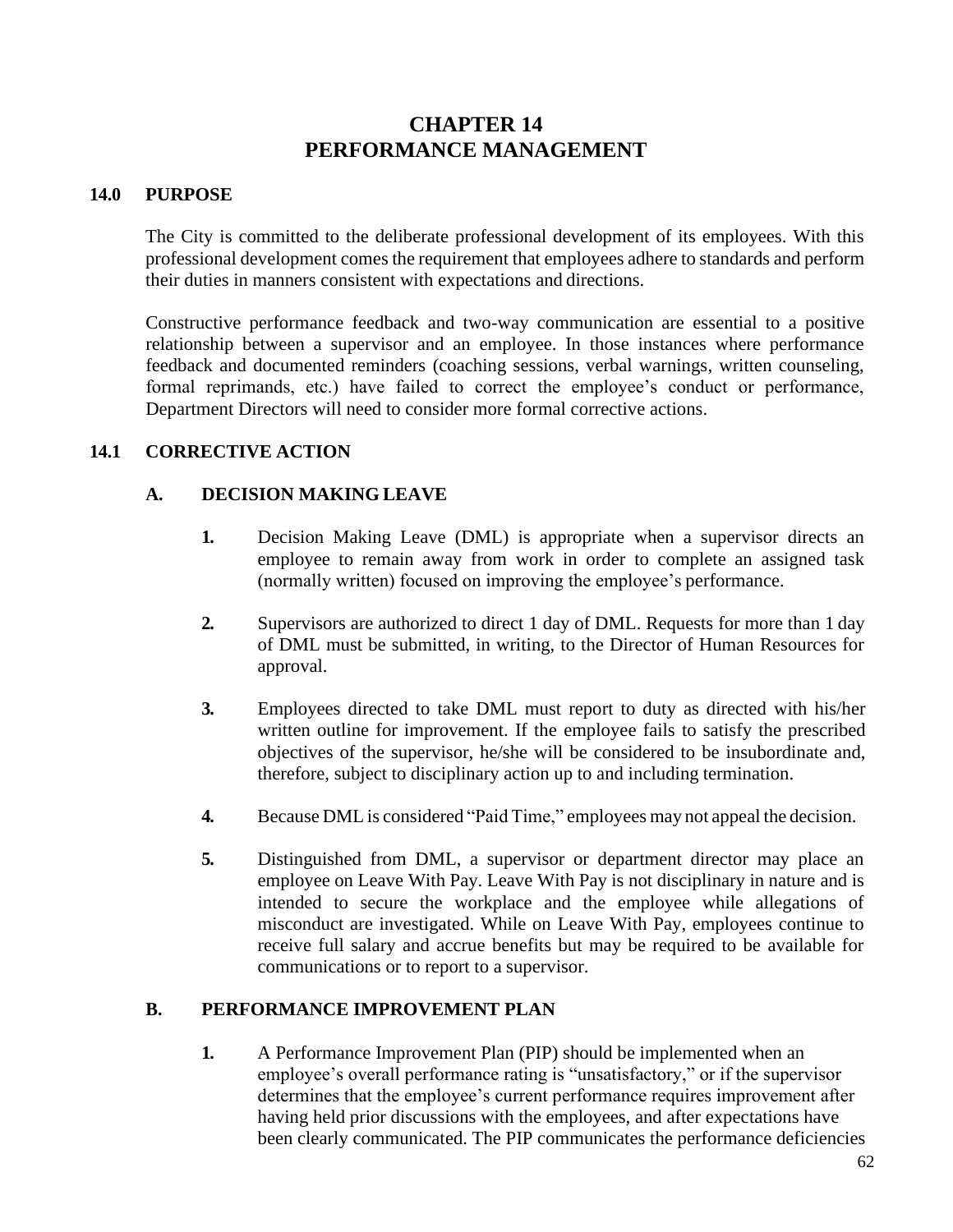and the action steps that will assist the employee in meeting performance expectations.

- **2.** Supervisors should discuss the following during the PIP delivery meeting:
	- **a.** Identify specific performance issue(s) and the impact of the issue(s) on the department and City
	- **b.** Obtain feedback from the employee
	- **c.** Clearly communicate the expected performance results and developmental objectives to reach these results
	- **d.** Action steps that will be taken by the employee and by the supervisor
	- **e.** Resolution and decision on the course of action
- **3.** Employees are expected to adhere to the PIP and produce and sustain the desired results. If the employee fails to satisfy the prescribed objectives of the supervisor he/she will subject to disciplinary action up to and including termination.
- **4.** Employees who are currently on a PIP or have a recent suspension will not be eligible to be considered for any promotional opportunities that may arise in their department or the City.

# **C. SUSPENSION**

- **1.** Suspension is appropriate when an employee has continued to fail to meet performance expectations or has committed a serious policy violation/offense. Suspended employees forfeit all pay during the period of suspension. However, they will continue to accrue benefits.
- **2.** Department Directors are authorized to suspend employees for up to 3 working days. The Fire Chief is authorized to suspend Fire Shift personnel up to 3 shifts. Recommendations for suspensions in excess of these thresholds must be submitted to the Director of Human Resources for approval.
- **3.** Employees can appeal suspension decisions in accordance with Chapter 15.

# **D. DEMOTION**

- **1.** Demotion is appropriate when an employee has failed to demonstrate the leadership effectiveness, technical skills, or abilities required of a position as reflected in the Job Description. Other documented corrective measures should be attempted before a decision is made to demote the employee. However, the City recognizes that some scenarios warrant demotion after a single incident that results in leadership's loss of confidence in that employee's ability to perform the job effectively.
- **2.** Because demotion is only available as an option when a valid position for which the demoted employee is qualified to perform is vacant, Department Directors must obtain concurrence from the Director of Human Resource prior to decision.
- **3.** Employees can appeal demotion decisions in accordance with Chapter 15.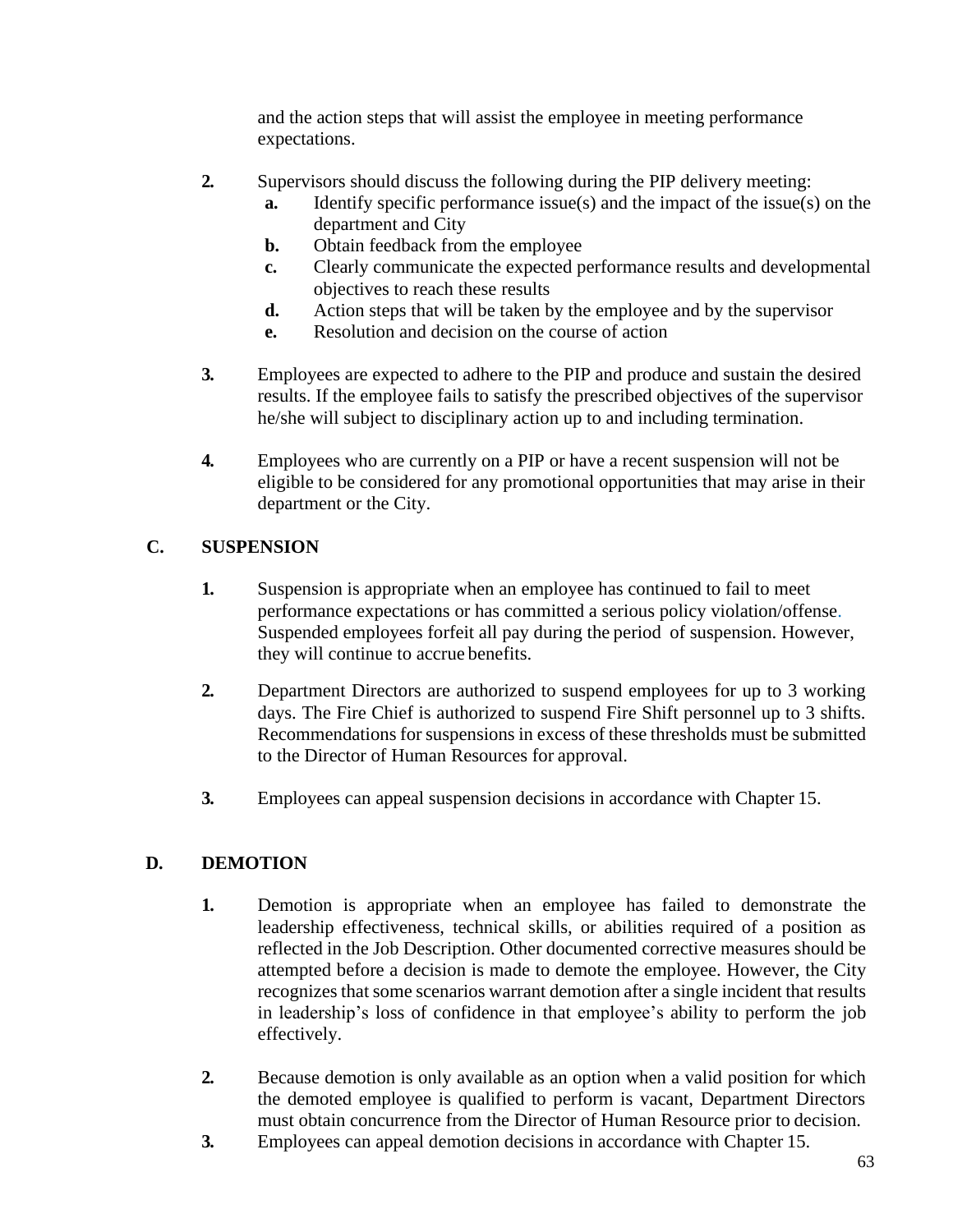#### **E. INVOLUNTARY TERMINATION**

- **1.** Involuntary termination is appropriate when an employee has failed to demonstrate the leadership effectiveness, technical skills, or abilities required of a position as reflected in the Job Description and demotion is not a viable option.
- **2.** Department Directors are authorized to terminate an employee for performancerelated matters. The termination decision package should include (at minimum) the following:
	- **a.** All performance feedback documentation (including emails), written counseling, and written reprimands
	- **b.** All documentation specifically obtained in response to an incident that contributed to the decision to terminate
	- **c.** A signed copy of the Pre-Disciplinary Conference notification
	- **d.** All information provided by the employee in response to the Pre-Disciplinary Conference
- **3.** The Director of Human Resources is authorized to terminate an employee for conduct-related matters and policy violations. In those instances, Department Directors will conduct the Pre-Disciplinary Conference and provide their written recommendation with justification. If the termination is a Department Director, including the Director of Human Resources, for conduct-related matters and policy violations, the Assistant City Manager will conduct the Pre-Disciplinary Conference and provide his written recommendation with justification. If the termination is the Assistant City Manager, the City Manager may assign a Department Director to this task or may, at his option, conduct the Pre-Disciplinary himself.
- **4.** Employees can appeal demotion decisions in accordance with Chapter 15.

#### **14.2 PRE-DISCIPLINARY CONFERENCE**

Suspensions, demotions and involuntary terminations may be imposed after conducting a Pre-Disciplinary Conference. The Pre-Disciplinary Conference is not a right given to employees. Its purpose is to provide an opportunity for the employee to present any information that may have a bearing on the decision to be made to prevent erroneous decisions or decisions based on mistakes. If the employee fails to appear at the Pre-Disciplinary Conference, a decision will be made based on the facts absent any input from the employee.

Department Directors are not required to conduct a Pre-Disciplinary Conference when "Job Abandonment" is the justification for discipline.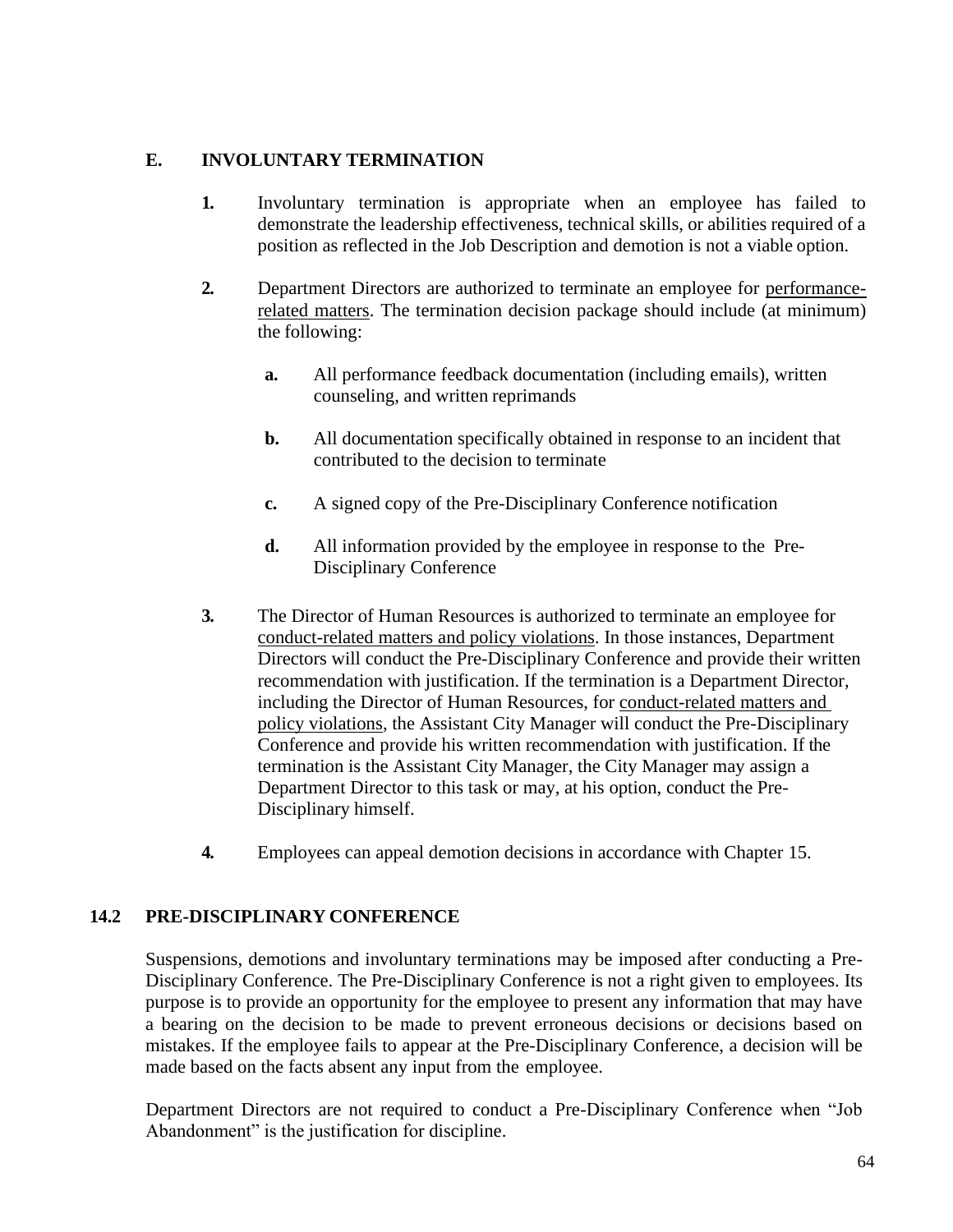# **CHAPTER 15 APPEALS AND GRIEVANCES**

# **15.0 POLICY**

The City is committed to resolve workplace related disputes, problems and concerns. All employees of the City of Rowlett utilizing this process are responsible for expressing his/her views in a fair, honest and respectable manner. The process of appeals of disciplinary actions is an opportunity afforded to employees, not a right. The City is an employer at-will and the opportunity to appeal disciplinary actions does not alter this.

#### **15.1 EMPLOYEE APPEALS**

Employees may formally appeal only those items that result in loss of pay, including suspensions, demotions and terminations. Employees in their initial probationary status (regardless of length), Council appointees and employees who report directly to the City Manager do not have the opportunity to appeal. However, employees on promotional probation status will retain their opportunity to appeal.

Demotions, reclassifications and separations specifically enacted in response to a reduction in force (RIF) are ineligible actions for appeal.

#### **A. EMPLOYEE APPEAL REQUEST**

An employee wishing to submit an appeal must submit his/her written appeal (email is acceptable) to the Director of Human Resources within 3 business days of the disciplinary action. Failure to act within the allotted time without justification will result in forfeiture of appeal opportunities.

#### **B. APPEAL REQUIREMENTS**

Employees requesting an appeal must provide a written appeal that includes the following information:

- **1.** Details of disciplinary action being appealed.
- **2.** Specific reason(s) why the action taken was unjust or in error.
- **3.** Signature of submitting employee and date of submission.

#### **C. EMPLOYEE REVIEW PANEL**

**1.** The Director of Human Resources will appoint employees to serve on the Employee Review Panel to review appeals for suspensions, demotions, and terminations.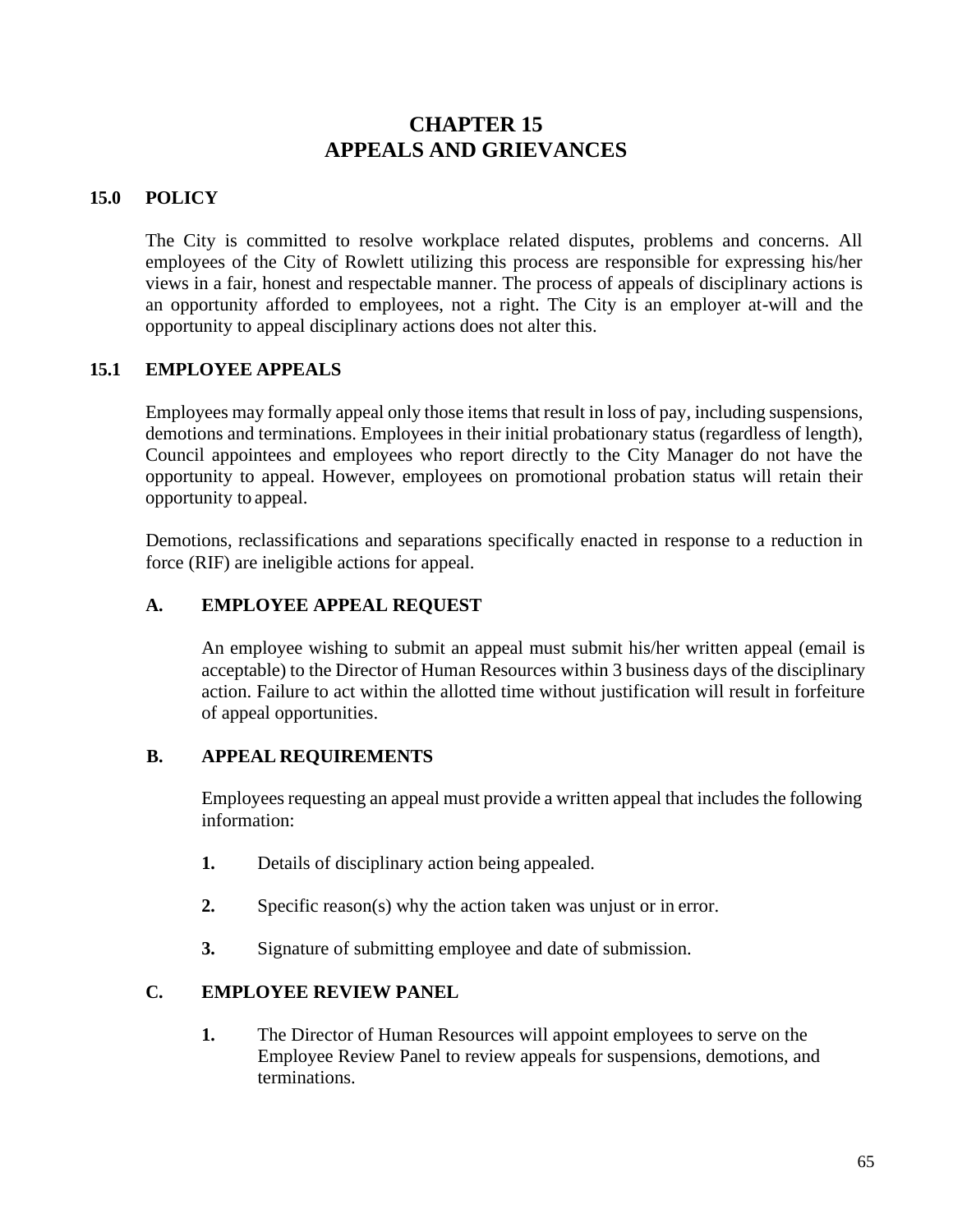The Employee Review Panel will be comprised of one Department Director and two employees of comparable authority/responsibility. Panel members will be selected from other departments in the organization, unrelated to the concerned employee.

When assembled, this appointment takes priority over the employee's primary job duties.

- **2.** The assigned Employee Review Panel will conduct an appeal hearing and review the proposed disciplinary information. This information can include:
	- **a)** Employee commentary (written or oral)
	- **b)** Supervisor or Department Director commentary (written or oral)
	- **c)** Witness commentary
	- **d)** Policy review
	- **e)** Supporting documentation review
	- **f)** Other information requested by or furnished to the panel
- **3.** The Director of Human Resources will determine, based on uniqueness of each appeal scenario, whether the employee and supervisor (or Department Director) will attend each other's presentation to the panel.
- **4.** The Employee Review Panel will make a written recommendation to uphold the Department Director's decision, overturn the decision, or propose an alternate action to the City Manager within two (2) business days of the appeal hearing.
- **5.** The City Manager will review the Employee Review Panel's recommendation and make a final decision within 2 business days. The City Manager's decision is final and binding. A copy of the decision will be placed in the employee's personnel record.

#### **D. DECISION OVERTURNING ACTION**

The City Manager may uphold or overturn the disciplinary action, may increase or decrease a suspension or may reverse the action entirely if it is decided that the facts supporting disciplinary action were incorrect or the action itself was excessive or inappropriate. If the disciplinary action is reversed, the employee will return to his/her state of employment prior to the disciplinary action being taken, including pay adjustments when necessary.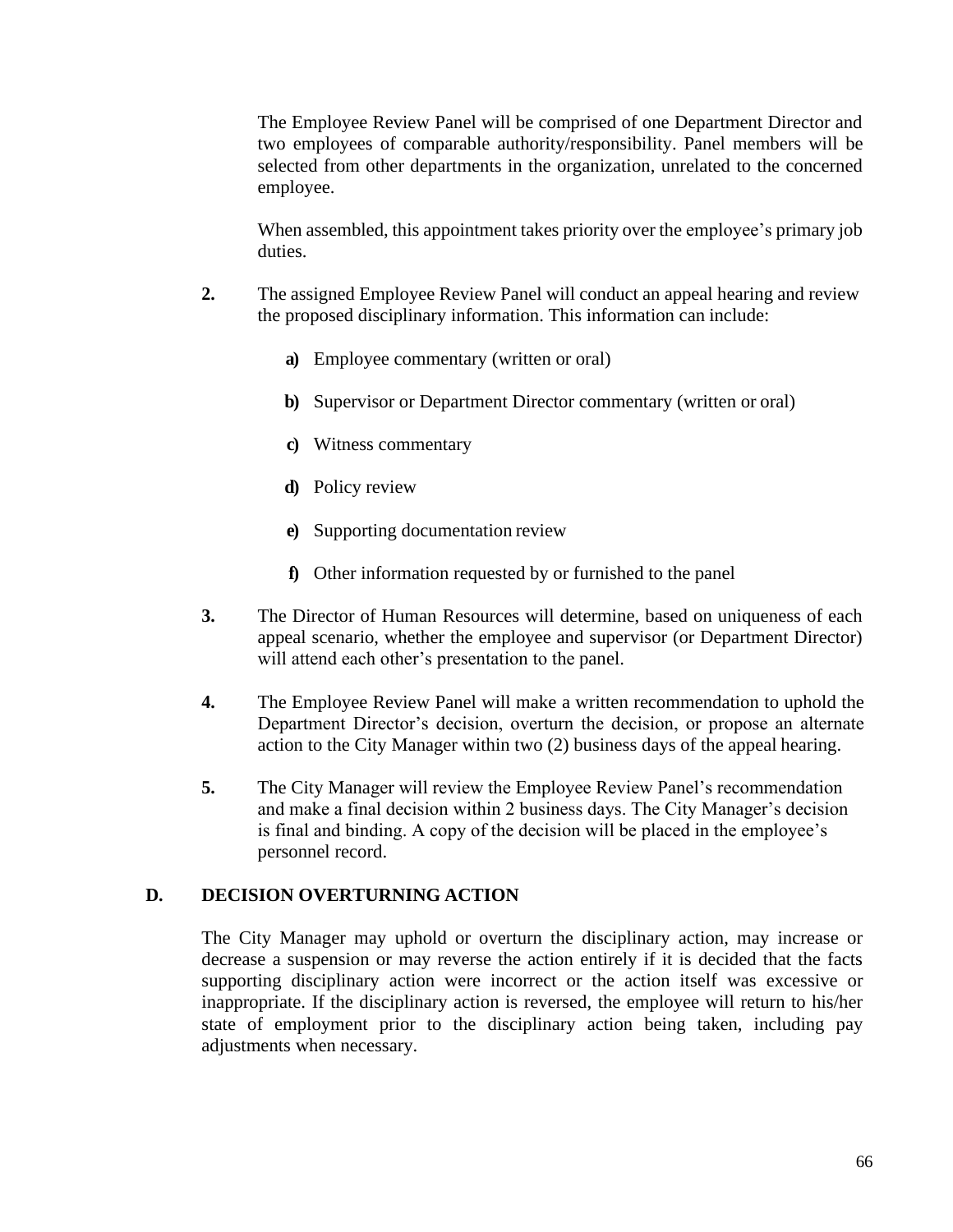# **E. RETALIATION**

Under no circumstances will an employee be retaliated against in any way forexercising his/her opportunity to appeal. Those found guilty of retaliating against an employee exercising this opportunity during or after the appeal process may be subject to disciplinary action up to and including termination.

#### **15.2 EMPLOYEE GRIEVANCES**

Any employee regardless of status may submit a grievance when he/she believes they have been wronged bya supervisor or co-worker(s). The grievance process is not a substitute for an appeal of a disciplinary action.

Failure to act within the allotted time detailed below may result in a forfeiture of grievance opportunities. Former employees and employees on suspension are ineligible to participate in the grievance process.

#### **A. ACTIONS ADDRESSED**

Possible reasons for filing a grievance may include but are not limited to:

- **1.** Disagreement with a performance evaluation comment or rating
- **2.** Disagreement with commentary contained in administrative/corrective action paperwork that is filed in the employee's personnel file
- **3.** Misinterpretation or misapplication of a specific of law, policy or directive
- **4.** Disagreement with a supervisory decision regarding a safety or policy violation

#### **B. GRIEVANCE PROCESS**

- **1.** Employees submit a written grievance to their Department Director within three (3) business days of the incident or becoming aware of the incident. The employee must sign and date this document.
- **2.** Employees who have had their grievance addressed by their Department Director and still believe their issue to be unresolved may then submit their grievance to the Director of Human Resources within 3 business days of that decision.
- **3.** The Director of Human Resources will make a final decision regarding the grievance. This decision is final and binding. A copy of the decision may be placed in the employee's personnel file.

#### **C. RETALIATION**

Under no circumstances will an employee be retaliated against in any way for exercising his/her opportunity to file a grievance. Those found guilty of retaliating against an employee exercising this opportunity during or after the grievance process may be subject to disciplinary action up to and including termination.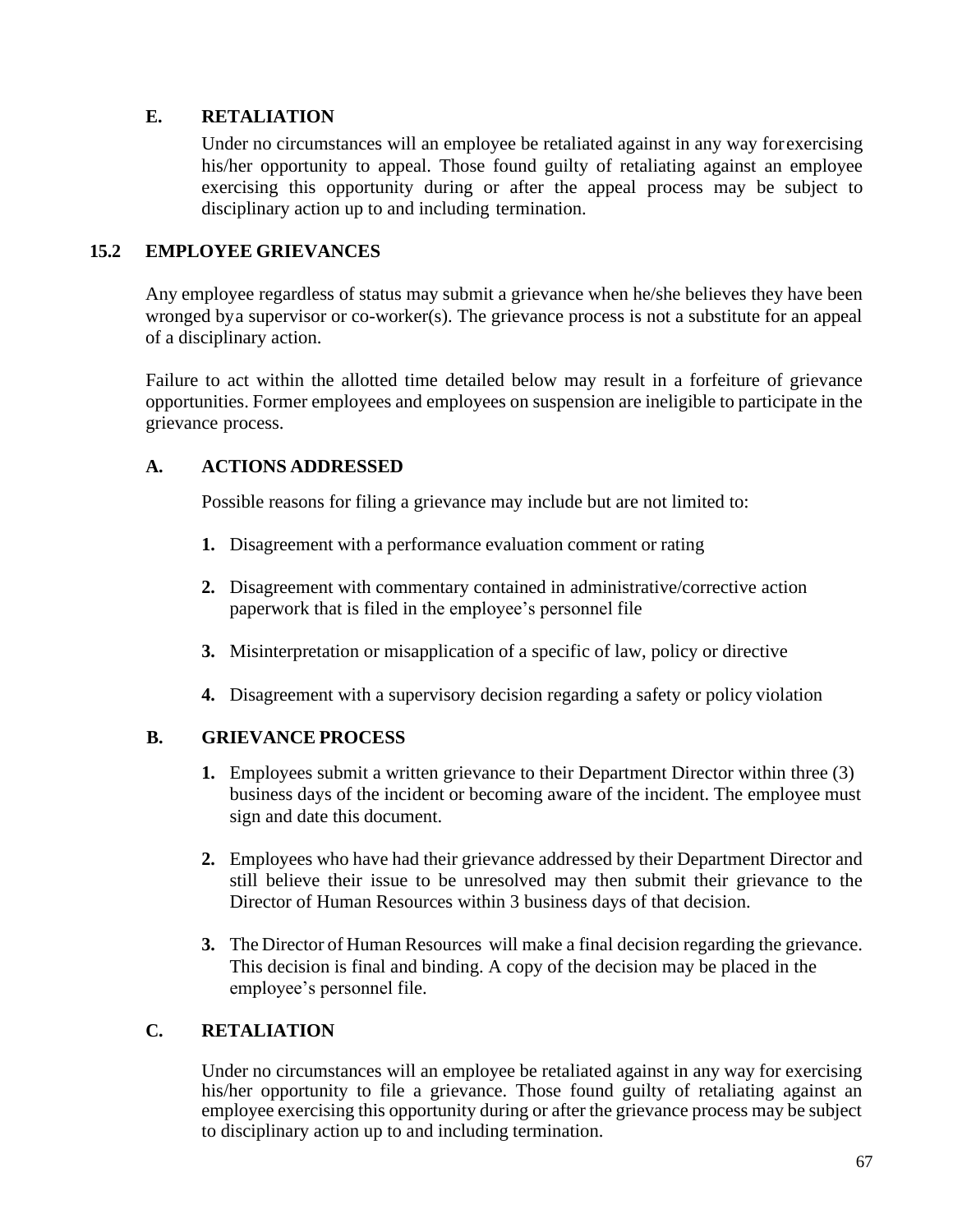# **CHAPTER 16 SEPARATION OF EMPLOYMENT**

#### **16.0 INVOLUNTARY SEPARATION OF EMPLOYMENT**

Termination of employment is an involuntary employment separation from the City. When termination occurs, a meeting will be conducted between the employee and the Department Director to discuss the reason behind the separation, with the exception of job abandonment as defined in Chapter 11.

Termination authority is assigned as follows:

- **A.** Department Directors are authorized to terminate an employee for performance-related matters in consultation with the Director of Human Resources.
- **B.** The Director of Human Resources is authorized to terminate an employee for conductrelated matters and policy violations in consultation with the Department Director and Assistant City Manager.

#### **16.1 RESIGNATION**

#### **A. EMPLOYEE RESIGNATIONPROCEDURE**

Written notice of resignation will be submitted to the resigning employee's supervisor at least 2 weeks in advance of the effective date. Resigning employees who fail to give 2 weeks' notice may be ineligible for future employment with the City, unless specifically waived by the Department Director.

In instances where only an oral resignation is tendered, the supervisor will document in writing, stating the date the oral resignation was accepted and any witnesses present. The supervisor will forward notice of resignation and any other supporting documents to the Human Resources Department.

Failure to report to work during the final 2-week period after a resignation has been accepted and termination date established will be considered an unexcused absence and may constitute job abandonment.

All employees separating employment must work their regular schedule including their final workday. Leave cannot be used to extend a separating employee's date of termination unless prior approval has been granted by the Director of Human Resources.

#### **B. RESIGNATION AND DISCIPLINARYACTION**

The Director of Human Resources is authorized to accept a resignation when it is tendered after or in lieu of a disciplinary action or while under investigation. In the event that a resignation is accepted under these circumstances, the employee will forfeit any opportunity to appeal the disciplinary action. If the resignation is not accepted, the employee retains the option to appeal.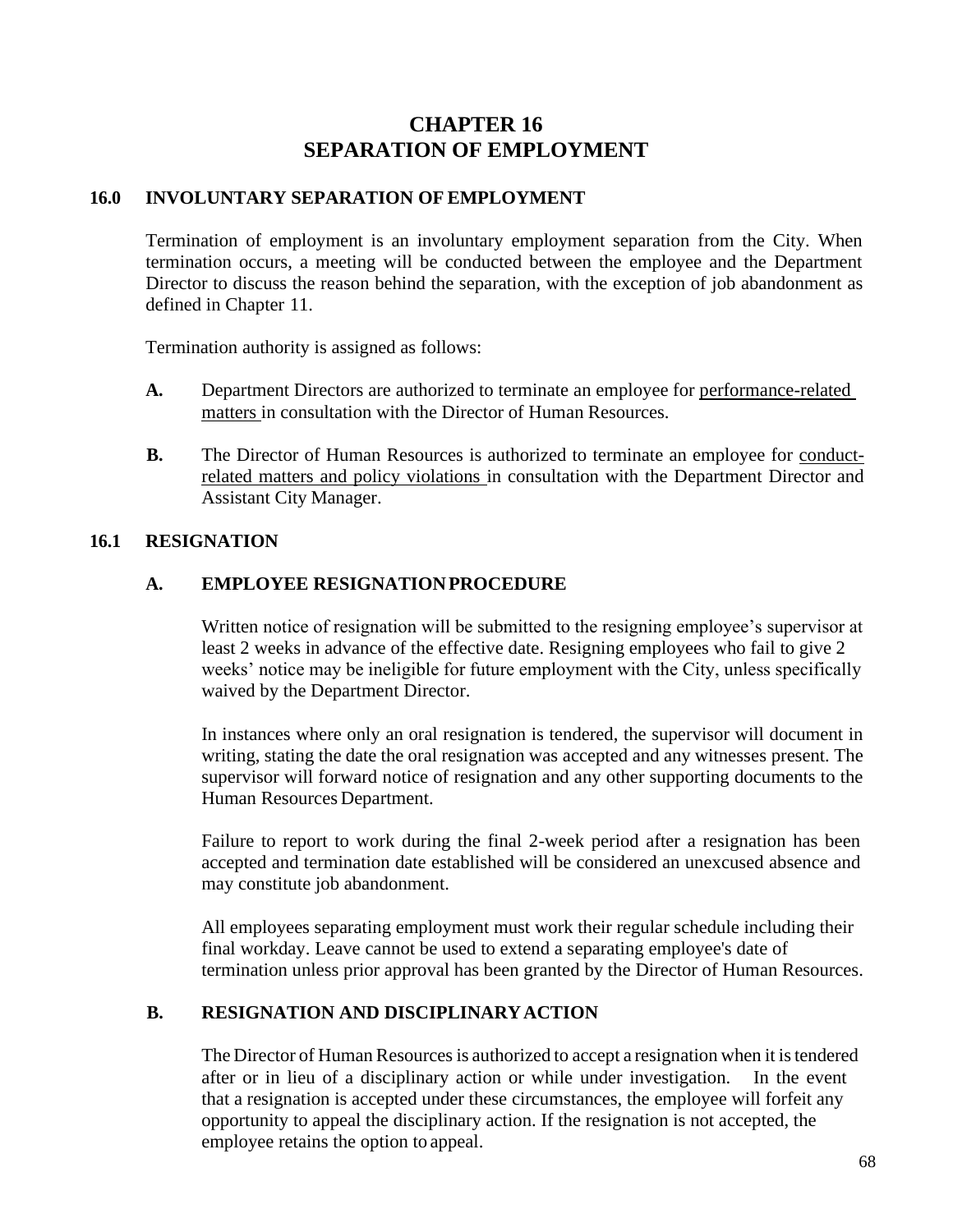# **C. REVOCATION OF RESIGNATIONS**

A resignation will not be revoked after the employee's written resignation date without written approval from the Director of Human Resources.

# **16.2 INCAPACITY**

An employee may be separated for incapacity for medical reasons when the employee no longer meets the standards of fitness required for the position or is incapable of performing the essential functions of the position, with or without reasonable accommodation from the City. Nevertheless, if a reasonable accommodation would impose an undue hardship on the City, separation from employment may occur.

Incapacity will be determined through written confirmation of a competent medical authority.

An employee can also be terminated for incapacity when he/she has exhausted all Sick Leave, Vacation Leave, FMLA and Compensatory time prior to the "Return To Work" designation date established by a competent medical authority.

Separation for incapacity will not be considered a disciplinary action and will not cause denial of any benefits for which the employee would otherwise be entitled.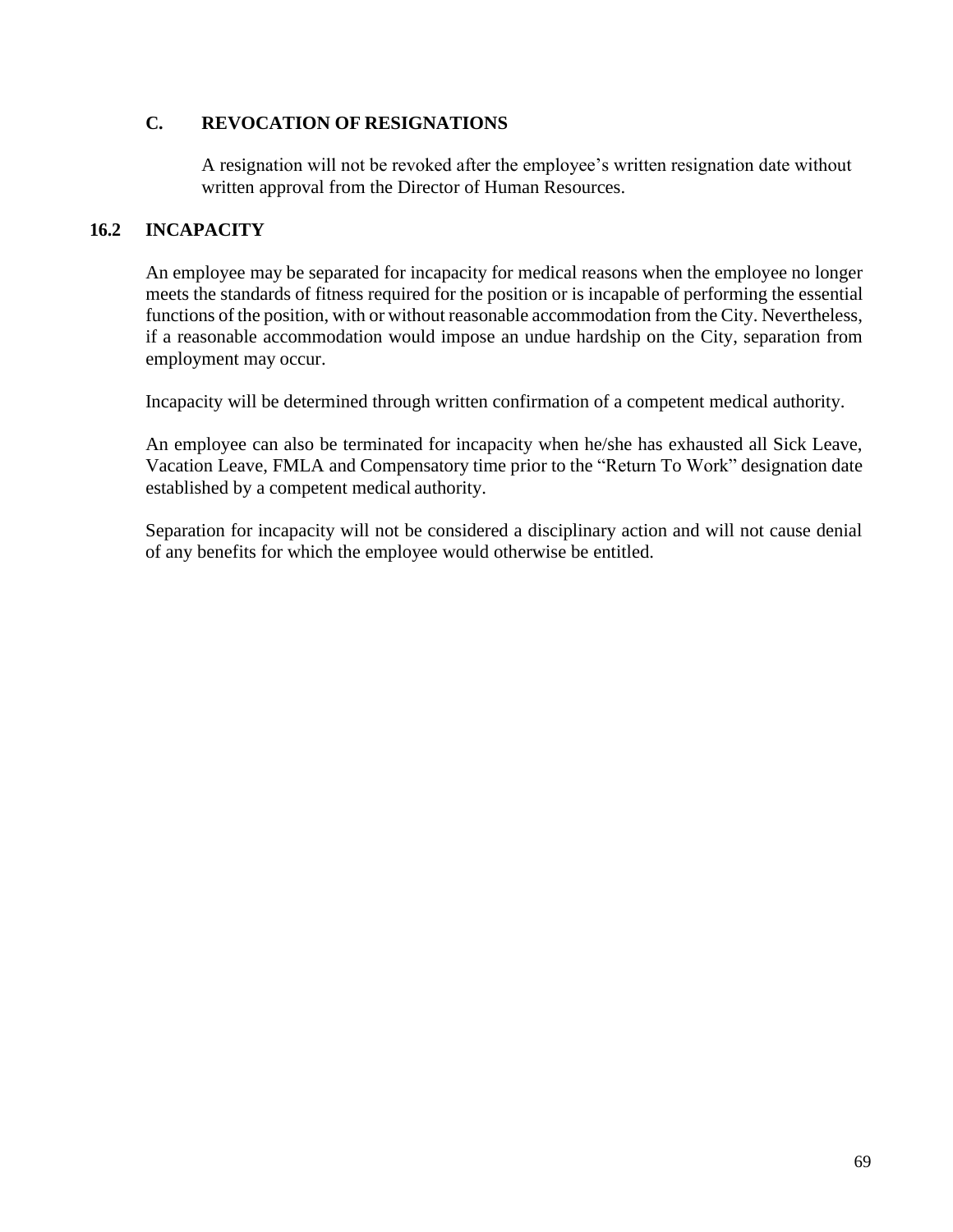# **CHAPTER 17 VEHICLE USE**

# **17.0 POLICY**

Employees may be required to operate either their personal vehicle or a City-owned vehicle during the course of regular City business. Failure to operate vehicles in accordance with this policy may result in disciplinary action up to and including termination.

#### **17.1 OFFICIAL BUSINESS**

City vehicles are to be utilized for official City business only. Employees conducting City business during their meal period may use a City vehicle during this period with approval of their Department Director.

With the exception of emergency response vehicles, no employee will take a City vehicle outside the city limits without their Department Director's approval, unless performing assigned job duties.

# **17.2 OPERATOR STANDARDS**

The driving records of applicants and current employees in positions requiring the operation of City vehicles or use of personal vehicles within the course of City business will be reviewed in terms of the following in order to determine driving eligibility:

| <b>ACCIDENTS</b>                                                 | <b>DEMERITS</b> |
|------------------------------------------------------------------|-----------------|
| Chargeable/At-Fault Accident                                     | 2 per accident  |
| <b>MAJOR MOVING VIOLATION</b>                                    | <b>DEMERITS</b> |
| Hit and Run                                                      | 6               |
| Leaving Scene of an Accident                                     | 6               |
| Any Felony, Manslaughter or Homicide Involving Use of Motor      | 6               |
| Vehicle                                                          |                 |
| Driving While Intoxicated (Any moving violations received at the | 6               |
| time of a DWI will count as 1 demerit per violation)             |                 |
| Driving Under the Influence                                      | 6               |
| Driving Without a Valid Texas Driver's License or proper class   | 6               |
| License Suspended/Revoked or Operating During Period of          | 6               |
| Suspension/Revocation                                            |                 |
| Reckless, Negligent or Careless Driving                          | 4               |
| Racing                                                           | 4               |
| Speeding                                                         | っ               |
| <b>OTHER MOVING VIOLATION</b>                                    | <b>DEMERITS</b> |
| All Moving Violations Not Listed                                 | 1 per violation |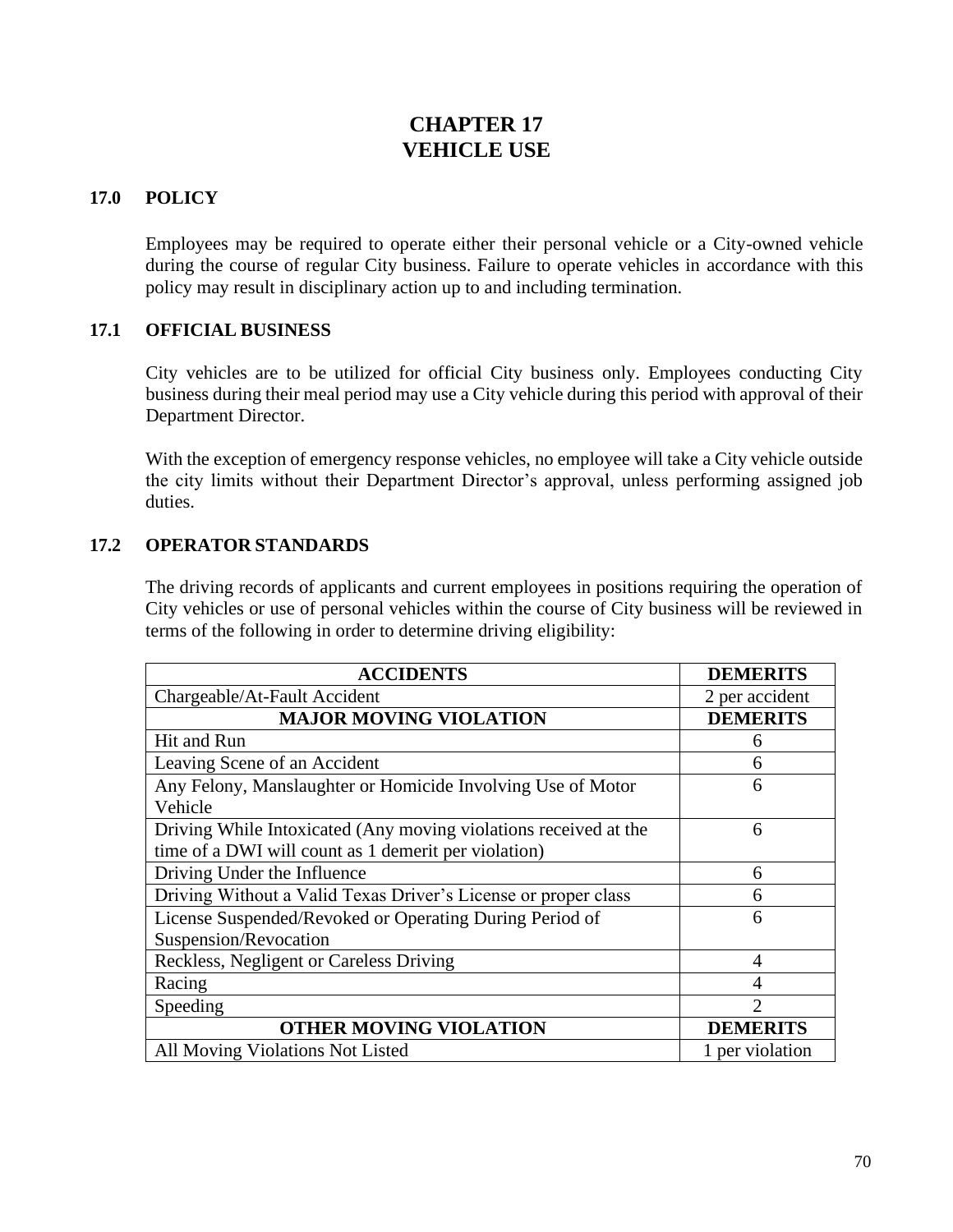# **A. APPLICANTS**

Applicants whose records are evaluated with a score of six (6) or more demerits over the past 3 years, or 5 years for a DWI/DUI violation, are ineligible for positions that require driving as an essential job function as determined by the employee's job description.

# **B. EMPLOYEES**

Employees who currently operate City vehicles or use their personal vehicle to conduct City business will be subject to an annual driving record check.

Employees whose records are evaluated with a score of six (6) or more demerits over the past 3 years, or 5 years for a DWI/DUI violation, are subject to being rendered ineligible to drive while performing City business. In those instances where driving is stated by the job description as an essential function of the job, the employee may be disqualified from his/her position and, subsequently, terminated.

Law enforcement personnel involved in an accident while on duty which results in a liability claim against the City's insurance carrier will receive Chargeable/At-Fault Accident demerits even if the accident is not counted against their personal driving record.

Failure to inform the supervisor of a citation or license suspension (including Commercial Driver's License) may result in disciplinary action up to and including termination in accordance with Chapter 11.

# **C. REINSTATEMENT OF DRIVING ELIGIBILITY**

If an employee's driving record improves enough over time (i.e. offenses pass out of the 3-year record), the employee will again be allowed to operate City vehicles or personal vehicles to conduct City business.

Employees can also have demerits removed from their City driving record by providing written documentation that the original citation was removed.

#### **17.3 INSURANCE**

The City will insure all City owned vehicles.

Employees who operate their privately-owned vehicle while conducting City business are responsible for insuring their own vehicle, maintaining current motor vehicle registration, and must carry appropriate documentation (valid driver's license and proof of insurance) as required by law. Employees are prohibited from operating vehicles while conducting City business if they fail to provide sufficient documentation.

In the event an employee's privately-owned vehicle is damaged while conducting City business, the City will reimburse the employee's insurance deductible up to \$500. These instances will be reviewed by the Safety Committee, which will recommend to the appropriate Department Director whether employee negligence contributed to the accident. In those instances, the Department Director may consider disciplinary action, up to and including termination.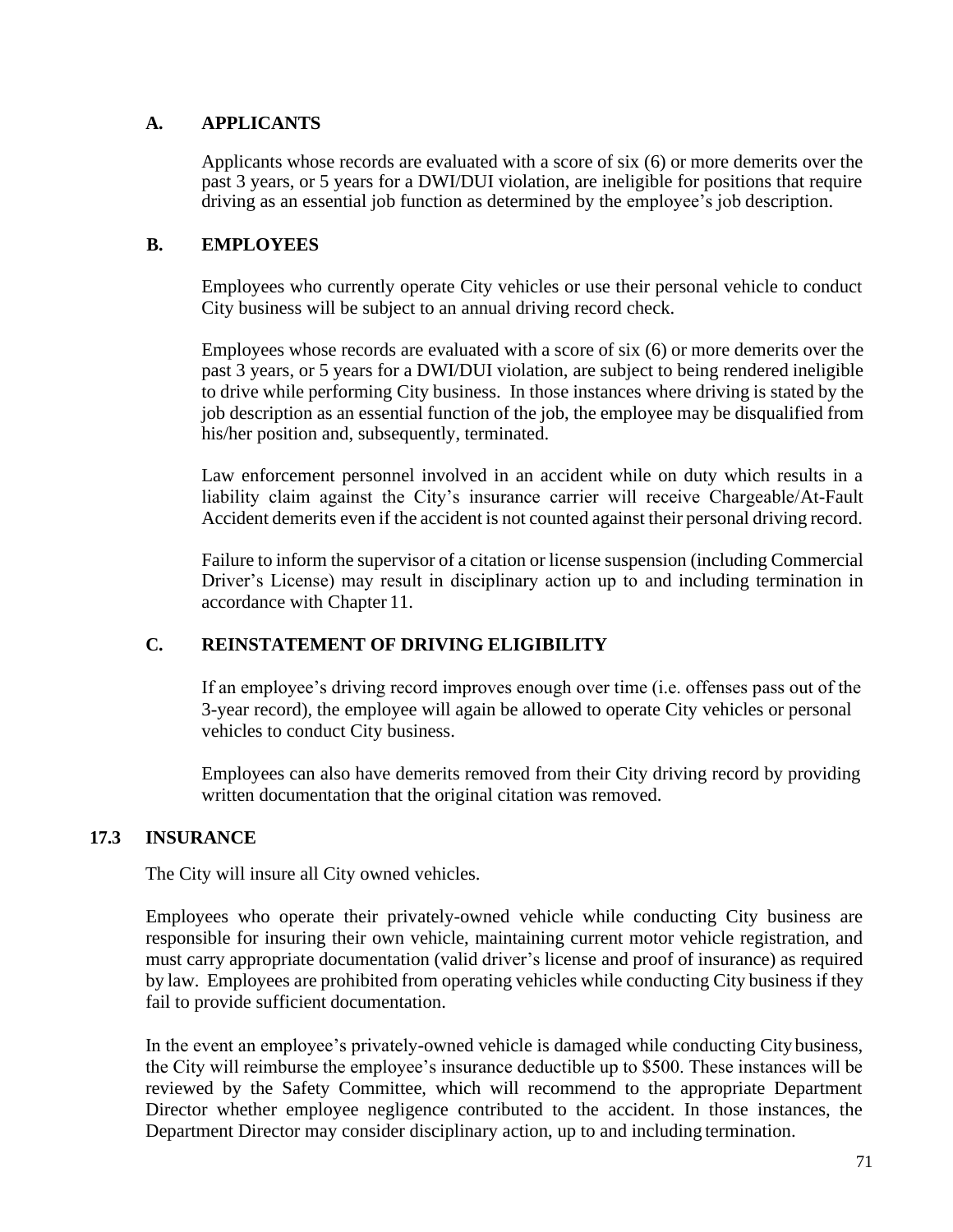# **17.4 REPORTING CITATIONS**

In the event an employee receives a citation for a moving violation, is arrested for DUI/DWI, or has their driver's license suspended/revoked, he/she must notify and submit a copy of the citation or charge to his/her Department Director and the Director of Human Resources within forty-eight (48) hours or on the first day reporting back to work, whichever is earlier. Failure to report and/or submit a copy of the citation may result in disciplinary action up to and including termination.

# **17.5 ACCIDENT PROCEDURES**

When an employee is involved in an accident while driving a City-owned vehicle or while driving a personal vehicle on City business, he/she must:

- **A.** Immediately stop and, where appropriate, render aid to injured persons and identify him/herself to other involved persons.
- **B.** Immediately notify their supervisor.
- **C.** Complete an accident/incident report.
- **D.** Submit to a drug/alcohol test in accordance to Chapter 13.

Under no circumstances will an employee use a City-owned vehicle to push or tow another vehicle unless the City vehicle is specifically equipped to perform such a function.

#### **17.6 TAKE-HOME VEHICLES**

No employee will take a City vehicle home at the end of his/her shift without approval of their Department Director.

When an employee is allowed to take a City vehicle home, he/she is responsible for assuring the safety of the vehicle to the best of his/her ability. When a City vehicle is damaged at an employee's home, the employee should immediately notify his/her supervisor.

#### **17.7 VEHICLE ALLOWANCE**

The City Manager retains authority to approve monthly vehicle allowance to employees.

Employees are not eligible for both a car allowance and full-time use of a City vehicle.

Employees receiving a car allowance must not be disqualified under the Operator Standards as defined in section 17.2 of this policy.

Employees who receive monthly vehicle allowances are not authorized to file for mileage reimbursement, regardless of the distance/length of the trip, unless they provide documentation that proves monthly expenses exceed those of the vehicle allowance. In those instances, only the excess amount will be reimbursed. Mileage will be reimbursed according to the IRS approved rate at the time of travel.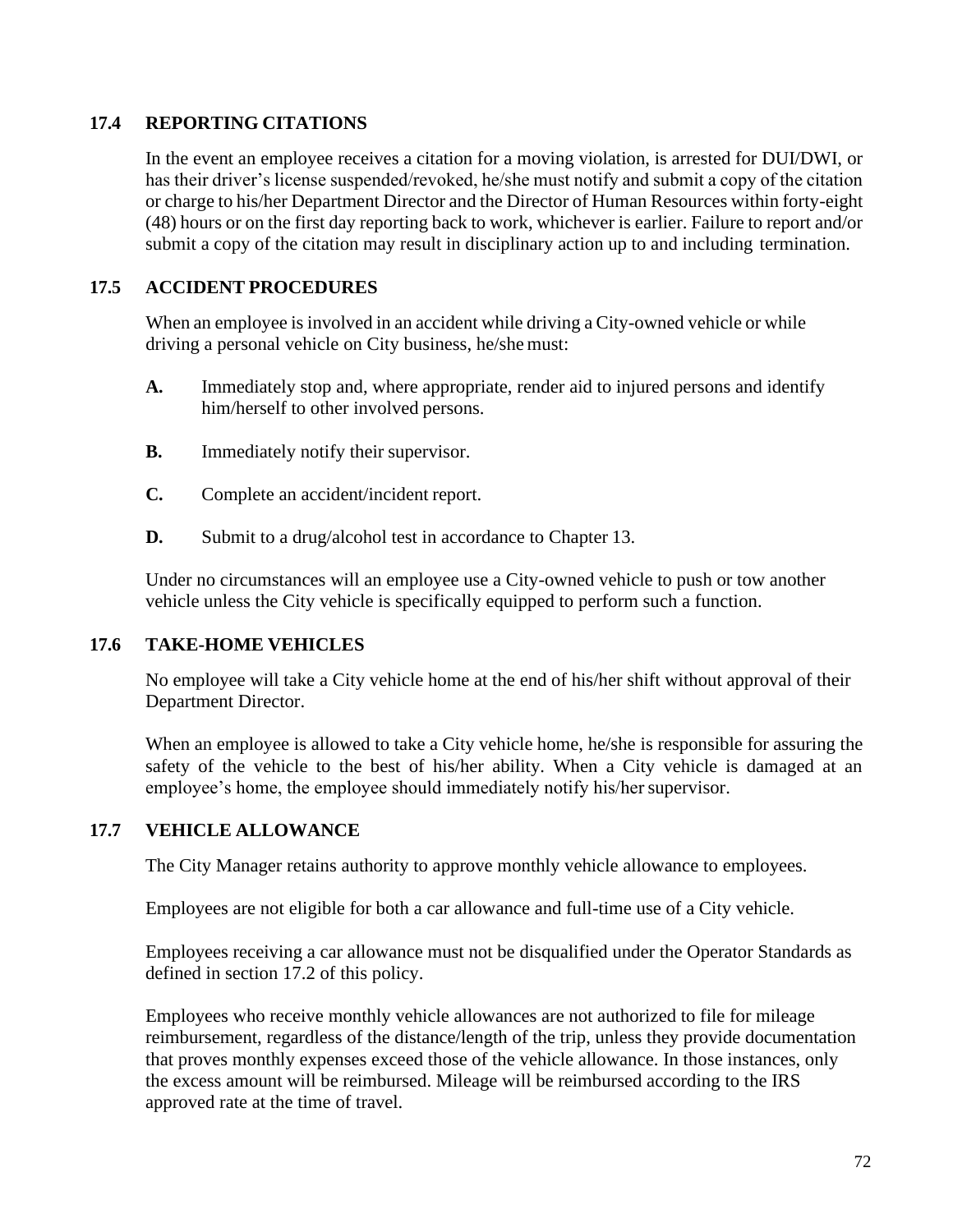# **CHAPTER 18 TOBACCO FREE WORKPLACE**

## **18.0 PURPOSE**

The City of Rowlett is committed to providing a safe and healthy workplace and promoting the health and well-being of its employees. Our intent is to provide all employees with a work environment conducive to good health.

## **18.1 POLICY**

Employees are prohibited from using tobacco on City property at all times. This prohibition applies to all facilities and grounds that are owned, leased or operated by the City and all Cityowned or City-leased vehicles and/or equipment are designated as tobacco-free areas. Open air public parks are excluded from this prohibition.

The usage of mechanical cigarettes or tobacco free smokeless products is also prohibited.

There will be no ashtrays, smoking shelters or designated smoking areas on City campuses.

Employees are allowed to possess tobacco products in their personal vehicles. However, possession of tobacco products is prohibited in City facilities.

The use of preventative methods such as nicotine patches and gum are authorized during working hours and on City property.

#### **18.2 EXCLUSIONS**

Volunteers, vendors, visitors and contractors are excluded from these provisions but must adhere to the City of Rowlett's Smoking Ban Ordinance by not smoking within 15 feet of all City-owned facility entrances.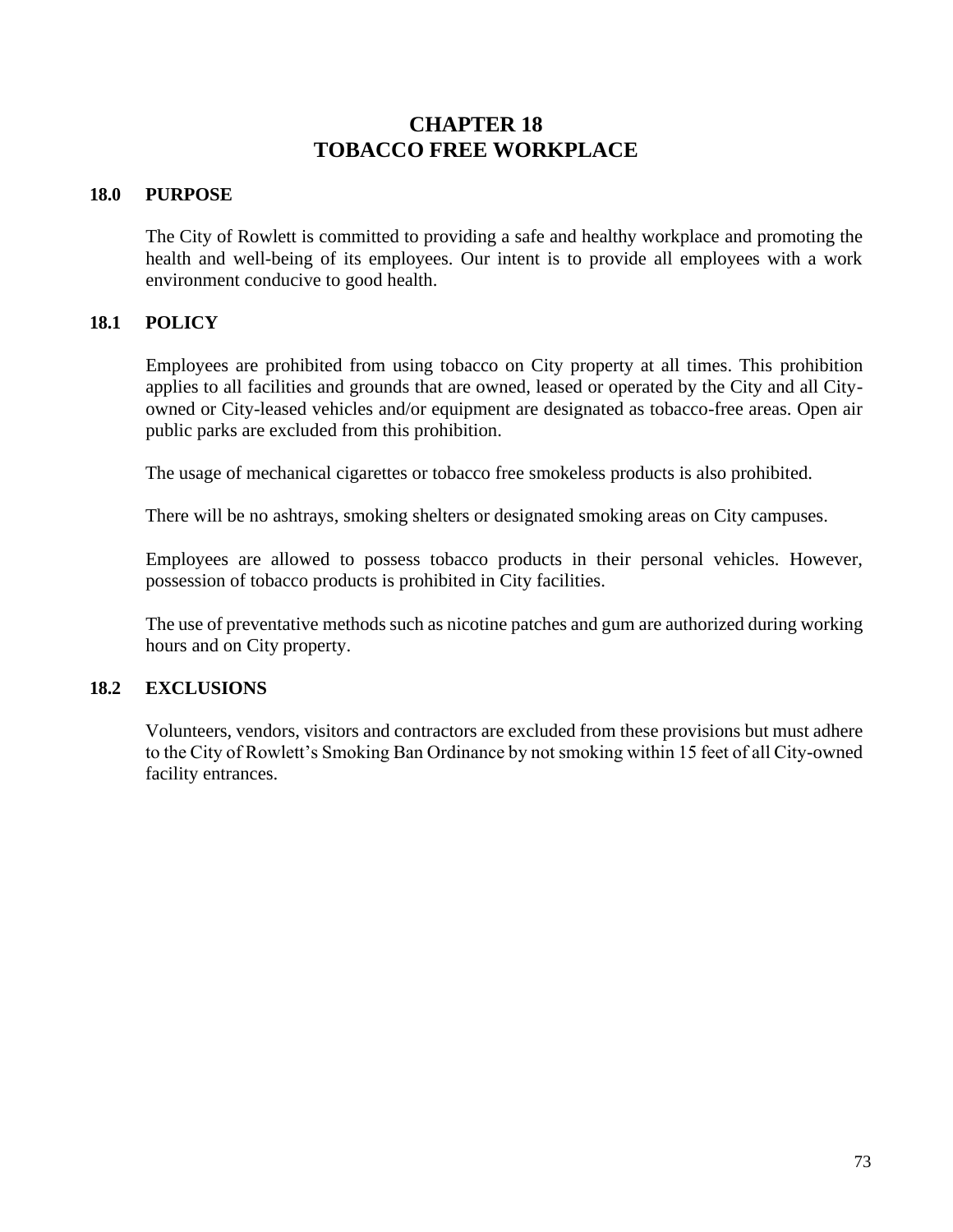# **CHAPTER 19 RISK MANAGEMENT**

## **19.0 PURPOSE**

The success of the City of Rowlett depends upon our efficient use of resources to produce a highquality product for the citizens of our community. All employees share in the responsibility to conduct business in a safe and responsible manner.

## **19.1 SAFETY RESPONSIBILITIES**

#### **A. SUPERVISOR SAFETY RESPONSIBILITIES**

Familiarize yourself with and enforce the safety rules and regulations that have been established by applicable local, state and federal organizations.

Correct or have corrected all reported hazards. Operating under known hazardous conditions will not be tolerated.

Do not permit new or inexperienced employees under your supervision to work with power tools, machinery or complex equipment without proper instruction and training.

Ensure tools, equipment, and machinery being used in the workplace is in proper working condition.

Ensure that proper personal protective equipment is available and used by employees when necessary or required.

Do not allow the use of unsafe tools or equipment.

Conduct audits of all work areas and facilities on a regular basis in an effort to improve housekeeping, eliminate unsafe conditions, and encourage safe work practices.

# **B. EMPLOYEE SAFETY RESPONSIBILITIES**

All employees bear a certain amount of responsibility in any safety program. You must be aware that your actions, mental state, physical condition, and attitude directly affect the safety of yourself and your fellow employees. All employees will:

- **1.** Know your job, follow instructions, and think before you act.
- **2.** Use your protective equipment (eye protection, hard hats, gloves, etc.) as the job requires.
- **3.** Work according to good safety practices as posted, instructed, and/or discussed.
- **4.** Use all safety devices provided for your protection.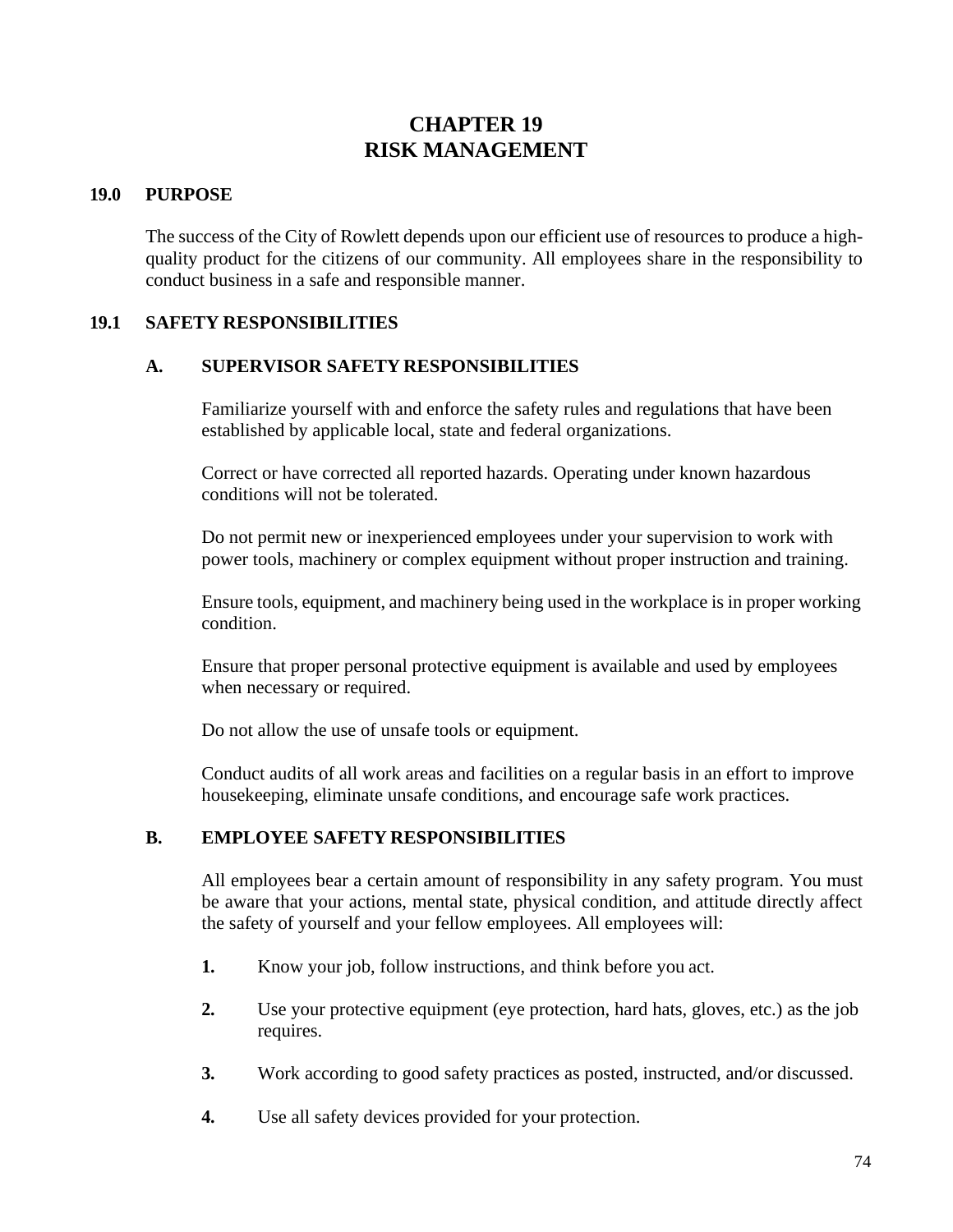- **5.** Report any unsafe situation or act to your supervisor immediately.
- **6.** Never operate equipment that you are unfamiliar with or not trained to use. Also, equipment that is defective or in need of repair shall not be used and must be reported to your supervisor.

## **19.2 ACCIDENT/INCIDENT ANALYSIS**

Upon the direction of the Director of Human Resources, a Safety Committee comprised of representatives from each Department will review information pertaining to on-the-job injuries, equipment damage, property damage, accident investigation reports, and reports of unsafe working conditions.

## **19.3 SAFETY AUDIT/INSPECTION**

A documented, monthly self-inspection of facilities and job sites will be conducted by the appropriate supervisor or an employee designated by that supervisor in an effort to detect unsafe acts or unsafe conditions and initiate corrective action(s) as soon as possible.

These inspections will be documented via the City's approved inspection form.

## **ACCIDENT/INCIDENT INVESTIGATION RESPONSIBILITIES**

- **A.** Employees must immediately report to their supervisor any on-the-job injury or illness they sustain, or suspect they have sustained, no matter how minor. They must also report any incidents that had the potential for injury to employees or third parties and any instances where property damage occurred.
- **B.** Witnesses to the event that resulted in the accident or incident will provide statements (written or oral) about what they observed. The witnesses may also be asked to participate in the initial and/or final investigations.
- **C.** Employees who withhold information regarding an accident/incident, or who refuse to participate in an investigation, will be considered insubordinate and subject to disciplinary action, up to and including termination.

#### **19.4 POST-INCIDENT REVIEW TEAM**

The City instituted a Post-Incident Response Team construct. The Director of Human Resources is authorized to assemble this team at any time in response to single incidents or detected trends.

Each Department will appoint a representative to the Post-Incident Response Team. When assembled, this appointment takes priority over the employee's primary job duties.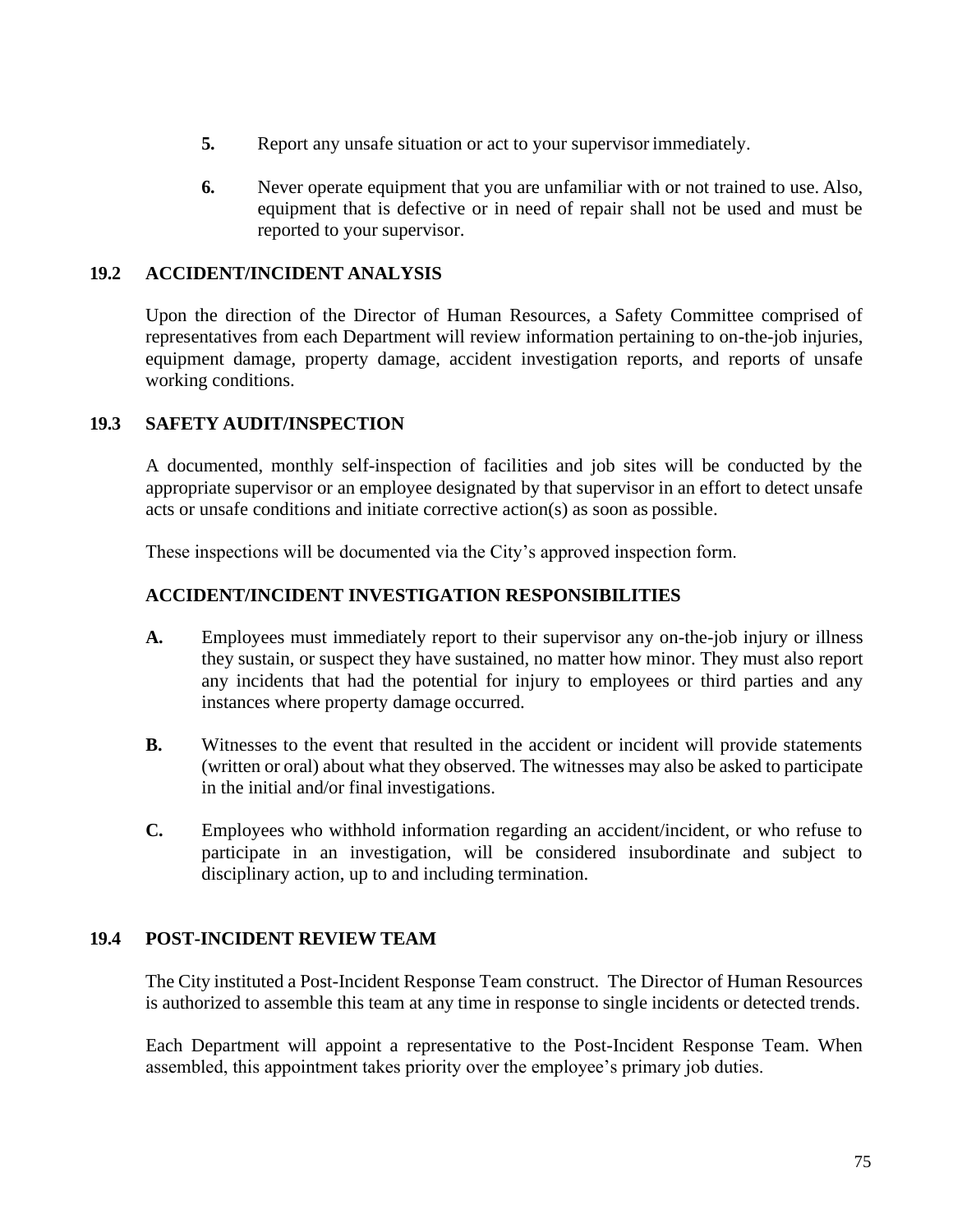# **CHAPTER 20 TRAVEL**

# **20.0 PURPOSE**

The purpose of this chapter is to establish rules for all travel and training arrangements and the timely reporting and requesting of reimbursements of related expenses in the course of conducting City business.

# **20.1 POLICY**

No policy can specifically address every scenario that can occur related to official travel. However, this policy provides foundational rules that are applicable for employees traveling on City business. Department Directors may impose additional as well as more restrictive rules for their employees as long as the rules are in writing, distributed and written acknowledgment to all members of the department and have been approved by the Director of Human Resources.

# **20.2 TRAVEL/TRAINING**

## **A. LOCAL/REGIONAL**

Every effort should be made to use local and regional sites for business training and conferences due to their corresponding lower cost impact on the City.

# **B. OUTSIDE OF THE UNITED STATES ORCANADA**

Department Directors must provide written justification and projected costs to the City Manager for approval for all travel or training outside of the Continental U.S. This justification must include:

- **1)** Why the training isnecessary
- **2)** The training received will have direct impact on the employee's regular job and/or City business
- **3)** Similar training is not available within the Continental U.S. in the time frame necessary to obtain this training

# **20.3 ACCOUNTABILITY FOR TRAVEL EXPENSES**

All expense reports must be accompanied by receipts (except mileage costs and per diem food allowance). A Mileage Form must accompany an expense report for mileage reimbursement.

## **20.4 TRAVEL PAY ADVANCES**

**A.** All advances to support official travel must be greater than \$100. Employees must complete and submit the Advance Form at least 10 business days prior to travel.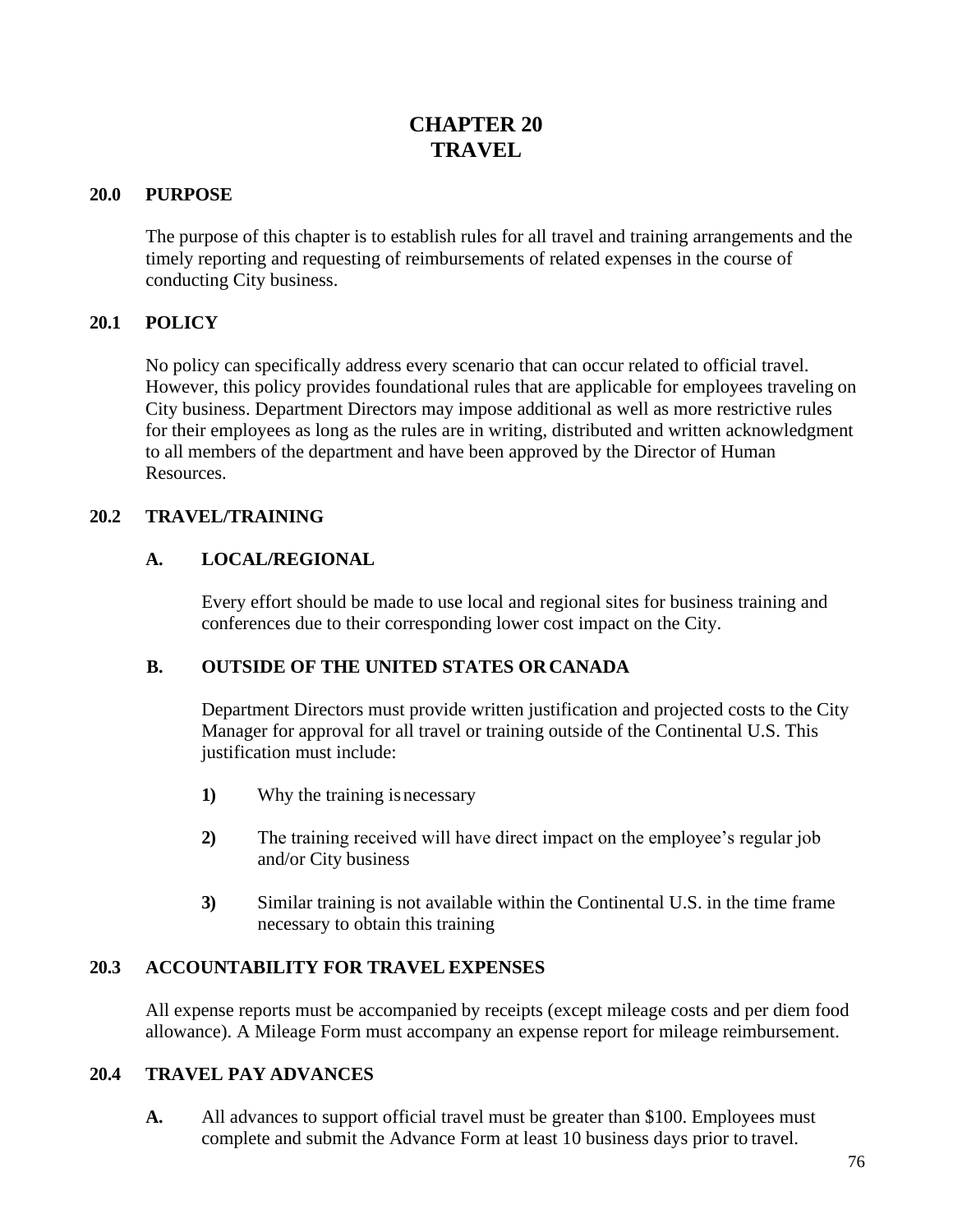The advance request must be signed by the employee's supervisor or next higher level of authority prior to submitting to Accounting for distribution.

- **B.** Advances will not be approved for registration fees, airline tickets, etc., as these should be directly charged to the City.
- **C.** Advances will not be requested for more than the anticipated out-of- pocket allowable expenses the employee expects to incur.
- **D.** Unused advances must be returned to Accounting with the expense report within 5 business days after concluding travel.

# **20.5 TRANSPORTATION REIMBURSABLES**

When attending conferences, seminars and professional meetings, employees are expected to choose the most economical means of travel available.

- **A. City Vehicle -** City-owned vehicles are to be used when practical and available.
- **B. Air Travel -** All air travel tickets will be purchased for the most economical fare available. In all cases, airline reservations should be made as far in advance as possible in order to receive airline discounts.

For air travel, the following expenses are not authorized for reimbursement:

- **1.** Flight insurance
- **2.** Excess or overweight baggage charges
- **3.** Express check-in or early boarding charges
- **4.** In-flight entertainment
- **C. Taxi Service**  Taxi service is reimbursable. Receipts are required for reimbursement for individual charges in excess of \$25.
- **D. Car Rental** The following provisions apply:
	- **1.** Employees travelling solo can rent a mid-size vehicle when it is more cost effective than using a taxi or shuttle service. Employees may accept complimentary upgrades offered by the rental car company.
	- **2.** When more than two employees are traveling together, a full-size car may be rented. Only one of the employees can claim this cost on the travel reimbursement form. Employees may accept complimentary upgrades offered by the rental car company.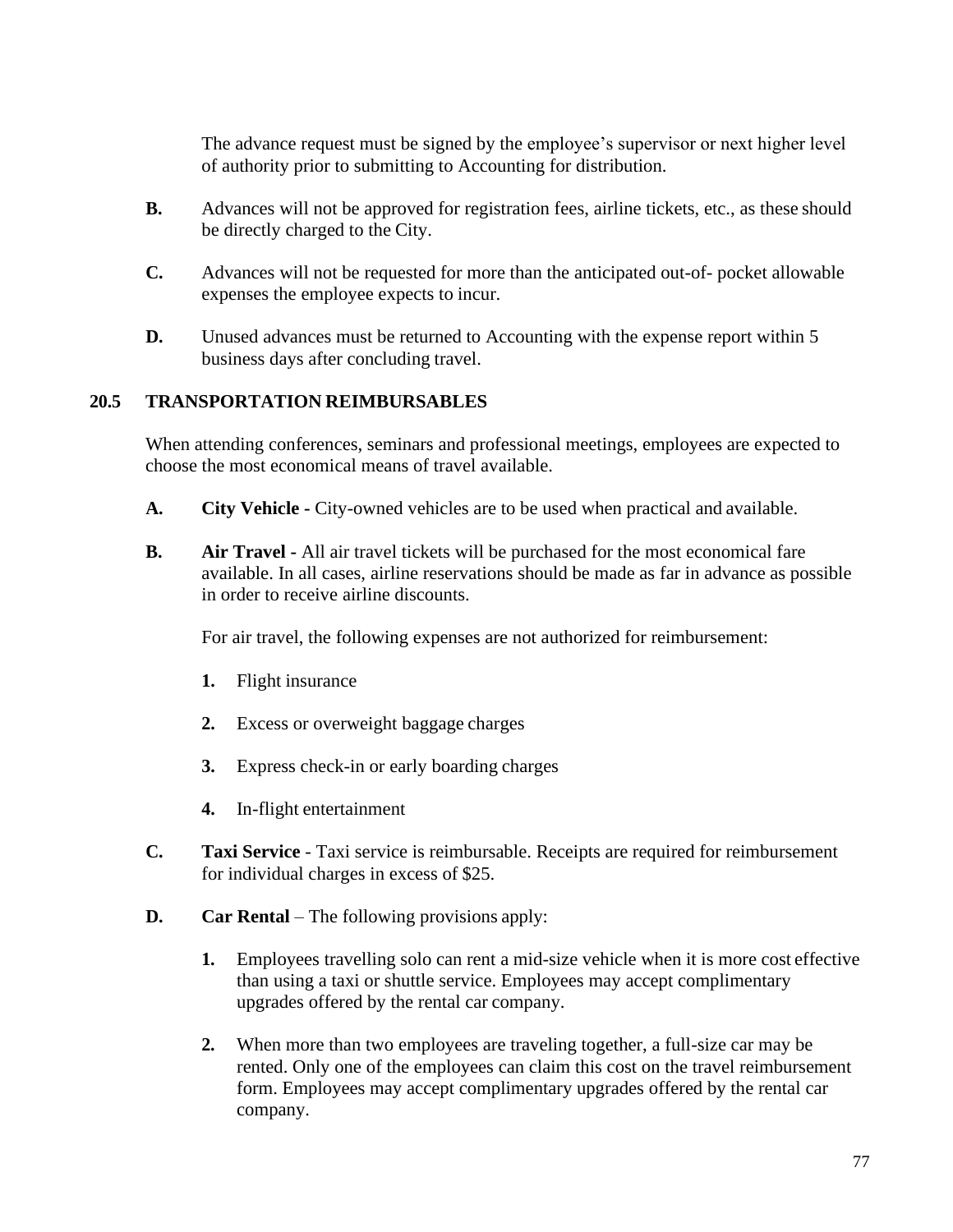- **3.** When more than three persons are traveling together, a mini-van or sport utility vehicle may be rented. Only one of the employees can claim this cost on the travel reimbursement form. Employees may accept complimentary upgrades offered by the rental car company.
- **4.** Employees will decline the liability/collision damage waiver offered on the rental contract, as this coverage is already provided through the City.
- **E. Mileage**  The City will pay mileage from the Municipal Complex (4000 Main Street, Rowlett, Texas, 75088) to the address of the facility at which the training, conference or business meeting occurred as depicted in MapQuest, Google Maps, or another Internetbased mapping system, at the City's discretion.
	- **1.** Mileage will be reimbursed according to the IRS approved rate at the time of travel.
	- **2.** The maximum mileage allowed for airport travel is 41 miles each way to/from DFW and 27 miles each way to/from Love Field. This mileage reflects the distance from the Municipal Complex to each airport.
	- **3.** "On-call" employees are not authorized for mileage reimbursement for responding to after-hours calls. This is considered a job requirement.

# **20.6 OTHER RELATED EXPENSES**

#### **A. LODGING**

When City business (conferences, training, etc.) requires overnight lodging, an employee is authorized to reserve a conference hotel room or nearby hotel room at a reasonable rate. Receipts are required for reimbursement.

# **B. REGISTRATION FEES**

Any basic registration fee associated with attendance at an approved conference, seminar or professional meeting should be charged directly to the City. In a situation when this is not feasible, the expense will be reimbursed to the employee. Receipts are required for reimbursement.

Fees for special activities such as golf tournaments, personal sightseeing tours, etc. will not be reimbursable expenses.

# **C. PER DIEM FOOD ALLOWANCE**

**1.** While attending out-of-town training, conferences, or business meetings that are beyond a 50-mile radius from the Municipal Complex, an employee will be reimbursed up to \$50.00 per day for the costs of meals, including tips. No receipts are required for this per diem. An employee may be reimbursed up to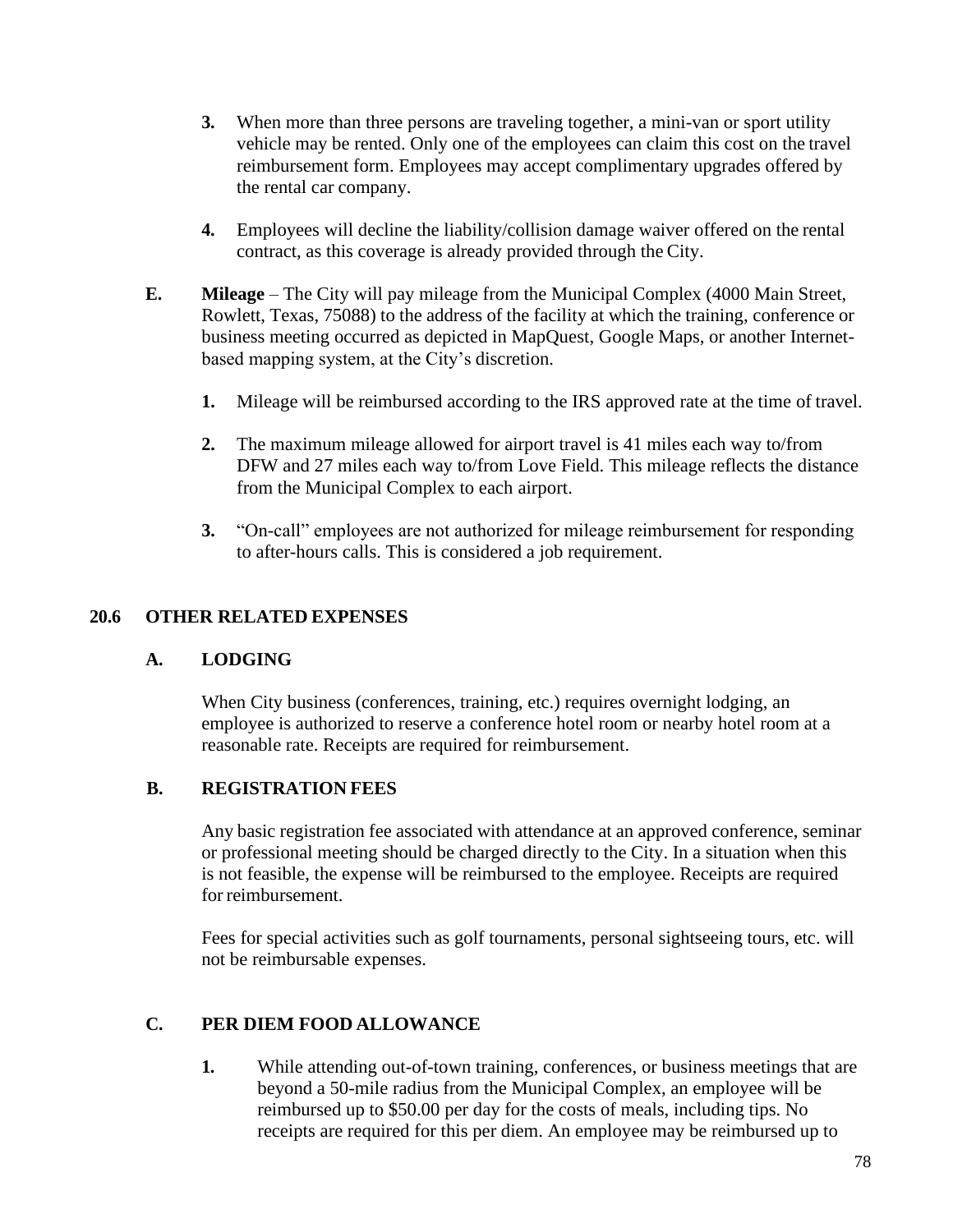\$60.00 per day for the costs of meals, including tips with itemized receipts attached.

**2.** Daily per diem calculations are set at a rate of:

| \$10.00 for breakfast: | $5:00$ a.m. $-9:30$ a.m. |
|------------------------|--------------------------|
| $$15.00$ for lunch:    | 10:30 a.m. $-2:00$ p.m.  |
| \$25.00 for dinner:    | 5:15 p.m. $-8:00$ p.m.   |

These times reflect actual training or conference session times—not travel time.

Example 1: An employee who attends a conference that includes an agenda from 8:00 a.m. until 1:00 p.m. is eligible to file for reimbursement for both breakfast and lunch since those time fall within the eligible meal reimbursement windows.

Example 2: An employee who attends a conference that ends at 4:00 p.m. will not be reimbursed for dinner, even though travel time back to Rowlett will extend past the 5:15 p.m. dinner reimbursement "start" time.

- **3.** When prior day travel is necessary, the employee is permitted to claim per diem beginning at the reasonable start of auto travel time or arrival at the airport and concluding no later than the evening of the day the meeting or seminar concludes.
- **4.** Where an employee combines business with personal expenses, such as bringing a spouse, or taking a side trip or vacation before, during or after the City business function, the employee must keep City business expenses separate and distinct from personal expenses.
- **5.** Department Directors are authorized to approve and/or delegate approval for reimbursement for meals associated with an in-town (less than 40 miles from the City Municipal Complex) business meeting.

#### **20.7 TIPS**

Non-food tips are reimbursable expenses, which should be itemized, if not included in receipts used to document other expenses. Suggested rate is in the 15-18% range for taxi service and \$1.00 per bag for porters.

### **20.8 PARKING FEES**

Toll fees, airport parking, and hotel parking fees are reimbursable expenses. Documentation is required for reimbursement.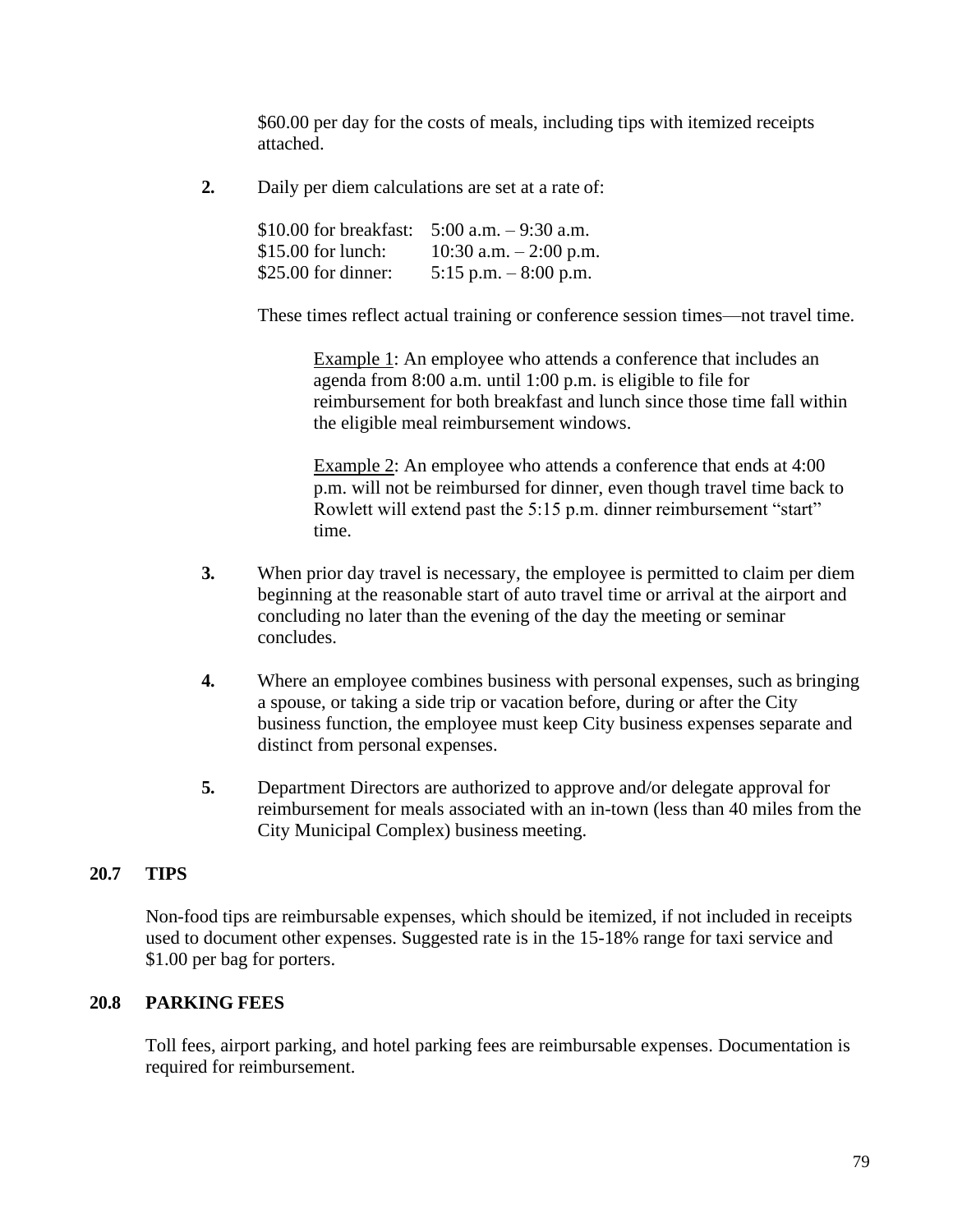## **20.9 MISCELLANEOUS CHARGES**

Alcoholic beverage charges, dry cleaning or laundry, health club or spa, and pay TV movies will not be reimbursable expenses. Valet services will be considered reimbursable if the situation is one in which the employee has no other option.

Example: An employee may be reimbursed for valet charges when the hotel in which he/she is staying does not have on-site parking available.

# **20.10 TAXES**

The City is exempt from the State of Texas Sales and Use Tax, and thus will not reimburse this cost. When making a purchase for City business, an employee should claim an exemption at the time of purchase by providing a properly completed exemption certificate in lieu of paying tax.

The City is not exempt from taxes on the rental of motor vehicles or state and local hotel occupancy tax. These costs, when incurred on official City business, will be reimbursed when receipts are provided.

# **20.11 REPORTING EXPENSES AND REQUESTING REIMBURSEMENT**

Employees will submit expense reimbursement requests within 5 business days following the completion of travel.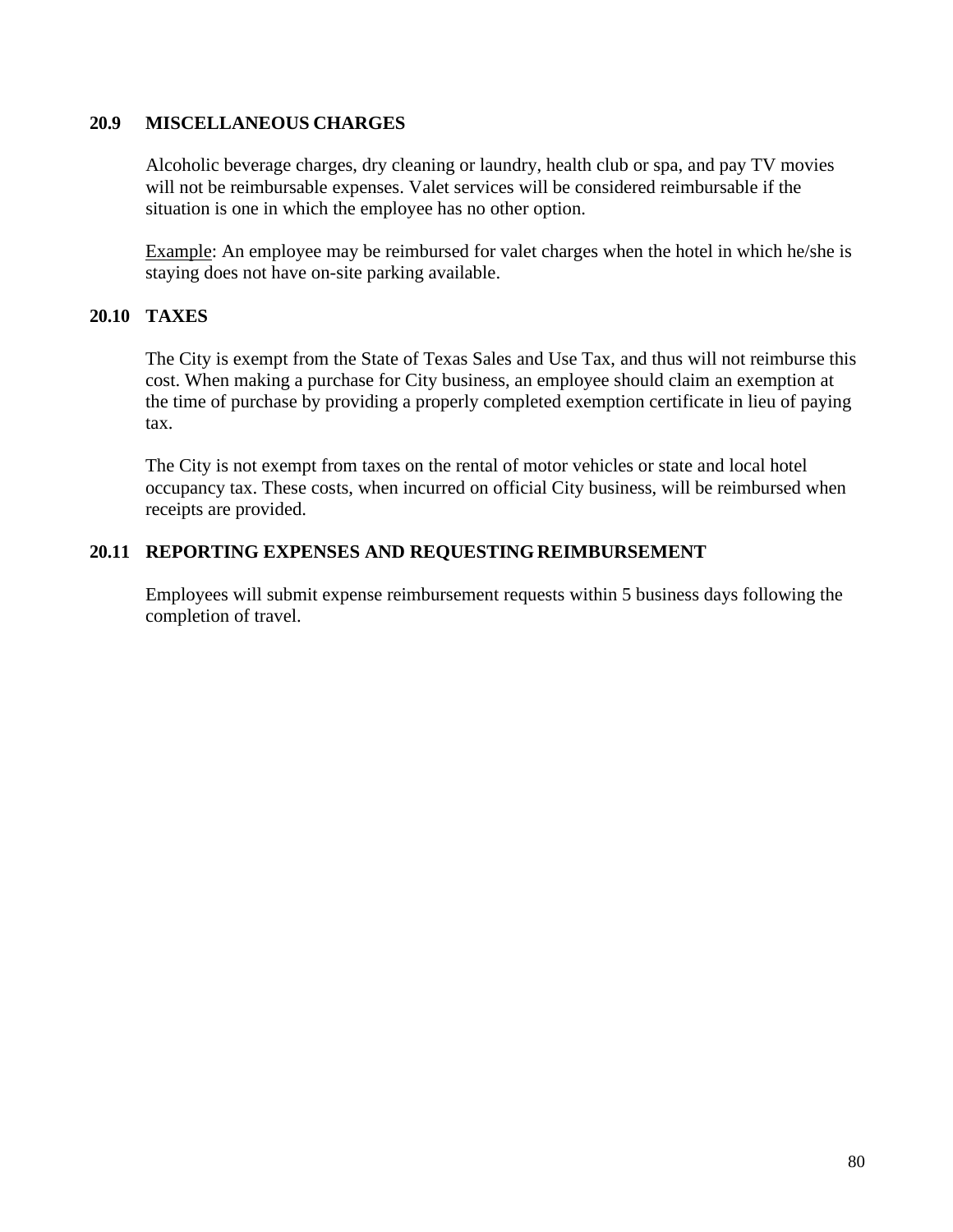# **CHAPTER 21 WIRELESS COMMUNICATIONS**

# **21.0 PURPOSE**

The purpose of this chapter is to establish rules and expectations regarding the use of wireless communications, including cellular/mobile data phones and tablets.

# **21.1 POLICY**

The City has established the following standardized procedures for the acquisition and allocation of employee expenses for cellular or mobile data telephones:

- **A.** Department Directors and employees who are frequently out of the office are eligible for inclusion on the City's cooperative mobile phone plan for the purchase of a cellular or mobile data phone and related service when the employee must conduct City business over the telephone while in the field.
- **B.** Employees are eligible for inclusion on the City's cooperative mobile phone plan for the purchase of a cellular or mobile data phone and related service if they have a need to maintain accessibility with other Department Directors/Managers, City management staff and public officials in order to assure uninterrupted flow of services to citizens. Employees who are members of the Emergency Operations Plan group are also eligible for inclusion in this policy.
- **C.** Public Safety employees are eligible for either inclusion on the City's cooperative mobile phone plan for the purchase of a cellular or mobile data phone and related service for:
	- **1.** Immediate and direct telephone communications with citizens, outside agencies cooperating in an operation, or other resource entities outside the City government.
	- **2.** Communications that may be inappropriate for two-way radios.

# **21.2 PERSONAL USE**

- **A.** There are no prohibitions regarding an employee's abbreviated use of a City-issued cellular/mobile data phones for personal use. However, employees will be advised that internet usage and text messaging from City-issued mobile phones are subject to audit and Open Records requests.
- **B.** Employees are prohibited from utilizing pay-for-services, such as 900 numbers, downloading music, or other files in which there is an associated fee.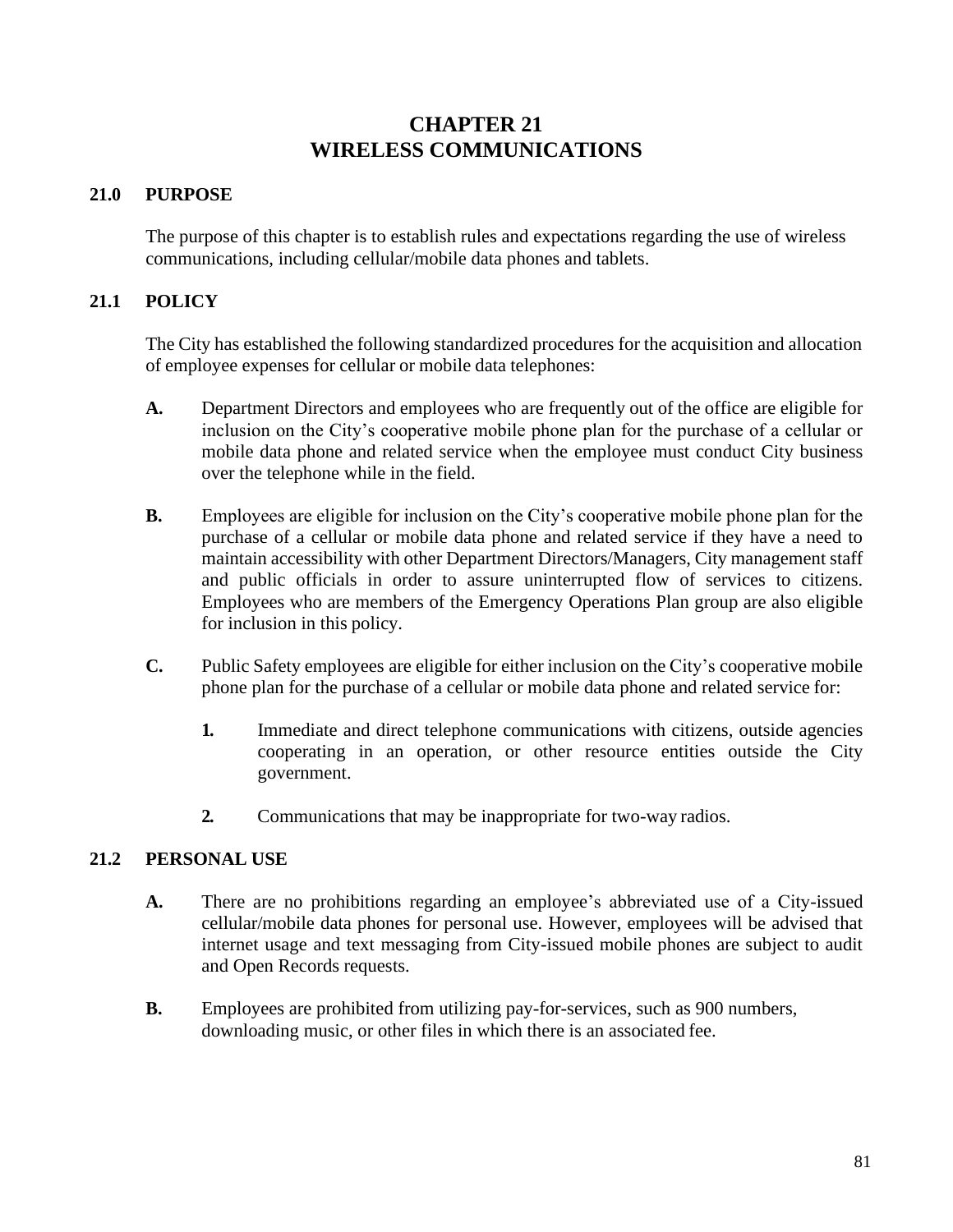# **21.3 EMPLOYEE RESPONSIBILITIES**

- **A.** Employees using City-owned cellular/mobile data phones must care for them responsibly. Employees may be required to pay for excessive damage to devices caused by reckless behavior or failure to safeguard them.
- **B.** Employees with City-owned cellular/mobile data phones must be available to receive calls or mobile data messages while working or on-call.
- **C.** Employees will not use the cellular/mobile data phones while driving a City vehicle. The only exception to this is a public safety employee conducting official business.
- **D.** Employees are charged with providing the Information Technology Department timely notification of any repair, replacement, lost, stolen, damaged, or terminated service.
- **E.** Employees must surrender a City-owned cellular/mobile data phones upon request of a Department Director, regardless of the reason.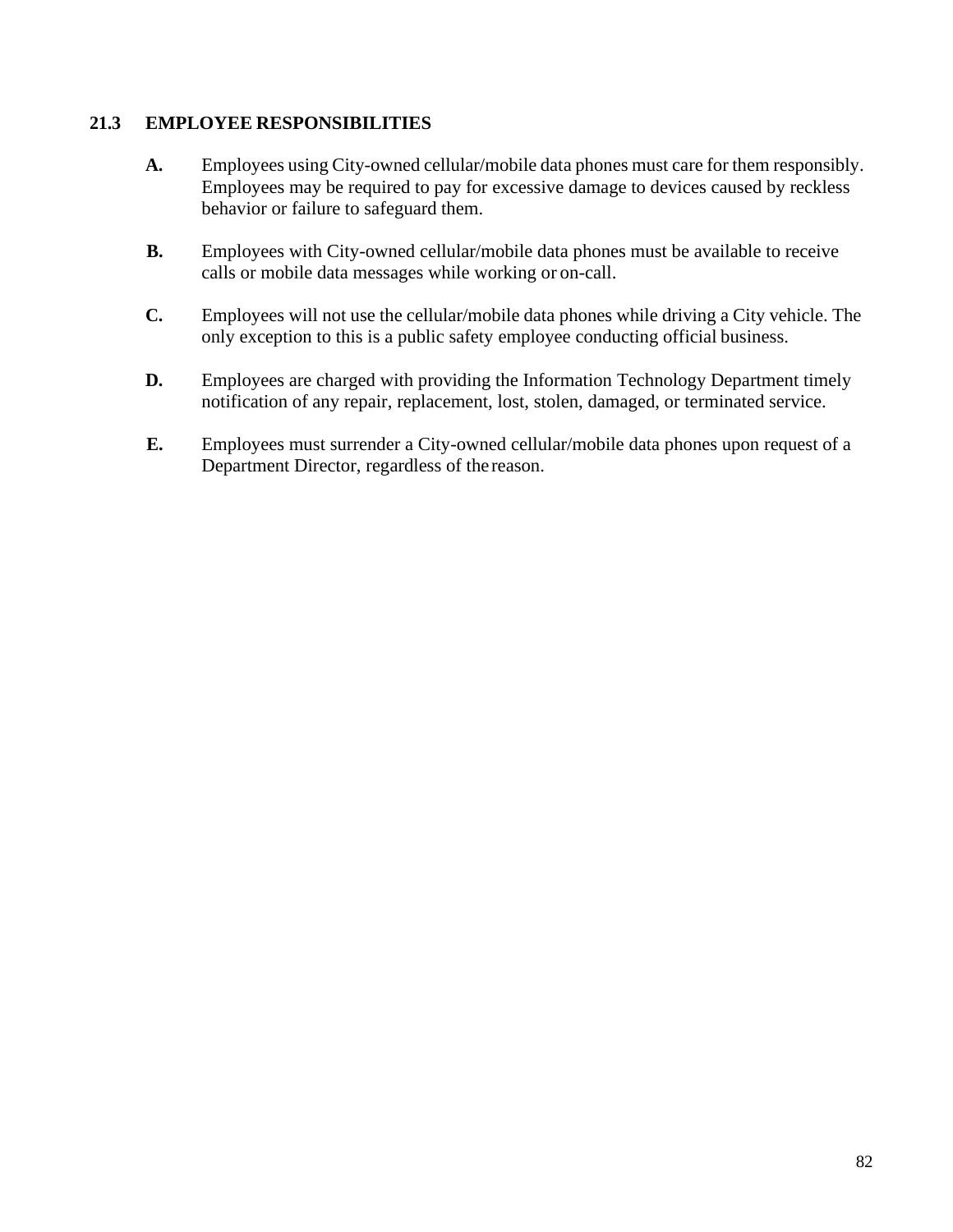## **CHAPTER 22 INFORMATION TECHNOLOGY**

## **22.0 POLICY**

Employees may be assigned to use the internet, E-mail, and the Local Area Network (LAN) as a major component of their job. This policy is intended to assist employees with Information Technology issues and establish rules for the use of technology. This policy applies to all employees, contractors, and elected officials using City-owned or leased equipment.

# **22.1 PRIVACY**

Internet usage, e-mails and saved documents are all subject to the Open Records Act. There should be no expectation of privacy by any user of the computer and network resources of the City.

## **22.2 HARDWARE**

All hardware will be purchased by the Information Technology Department. No employee will use his/her own hardware in conjunction with a City owned/leased computer.

#### **22.3 SOFTWARE**

All software is property of the City. No employee will copy, share, e-mail, or otherwise pirate software owned by the City. No person other than an employee of the Information Technology Department is authorized to install software to a City owned/leased computer.

#### **22.4 ELECTRONIC MAIL**

- **A.** The City allows for "incidental and occasional" use of City e-mail for personal business such as leaving a message for family, etc. However, any unauthorized interruptions to the employee's job performance may be referenced in disciplinary actions up to and including termination.
- **B.** No employee will send or intentionally receive objectionable material such as pornography, racist, sexist or otherwise offensive jokes. Sending or continuous receipt of such material may result in suspension of e-mail and other disciplinary action, up to and including termination.
- **C.** Sending or repeatedly receiving chain letters or other SPAM is strictly prohibited.

# **22.5 INTERNET**

#### **A. Internet Setup**

When it is determined that an employee has a need to access the Internet, the employee's supervisor will submit a request to the Information Technology Department requesting that an employee have either complete or limited internet access.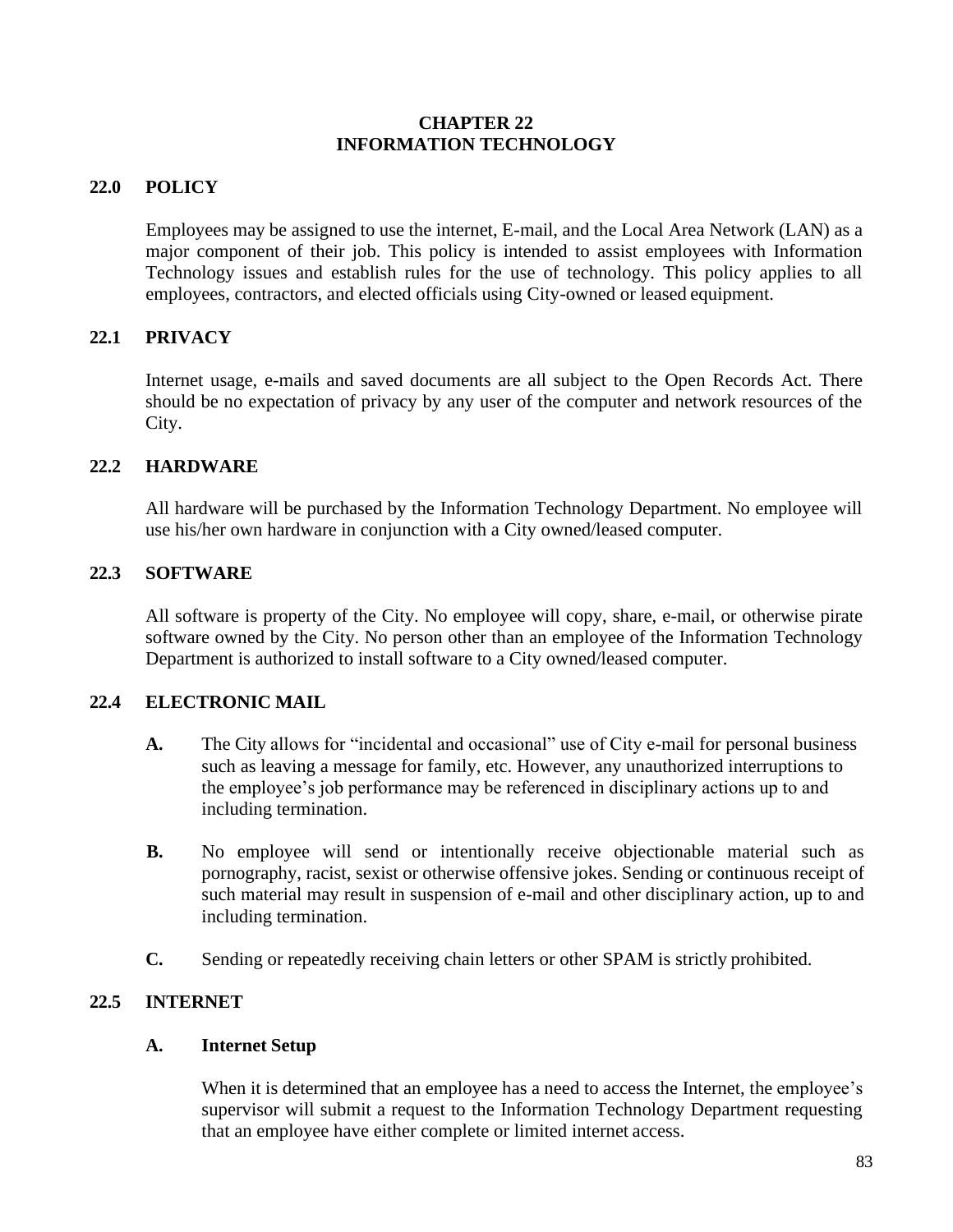# **B. Internet Use**

- **1.** At no time will any employee access any website displaying objectionable material such as, but not limited to, pornography or hate related propaganda (other than law enforcement officers acting in their official capacity).
- **2.** At no time will any employee download any file without authorization from the Information Technology Department or their Department Director or designee.
- **3.** No employee will use City Internet or e-mail for the purpose of conducting business for profit or for another job.

# **22.6 PASSWORDS**

- **A.** Each employee with access to e-mail and or the Internet will be asked to assign a password to their account. Passwords must be within Information Technology specifications and will not include objectionable phrases.
- **B.** No employee will be required to share his/her password with another employee or other person with the exception of the Information Technology Department.

# **22.7 VIRUS PROTECTION**

Virus protection has been installed on every City-owned and leased personal computer. At no time will any employee deliberately shut off or inhibit virus protection. Failure to abide by this directive will result in severe disciplinary action up to and including termination.

# **22.8 STATE-MANDATED PROCEDURES**

Any and all communications regarding official City business conducted on a personal device or with a personal account is required to be captured and sent to the employee's own City email account for record-keeping purposes as required by section 552.004(b) of the Texas Public Information Act.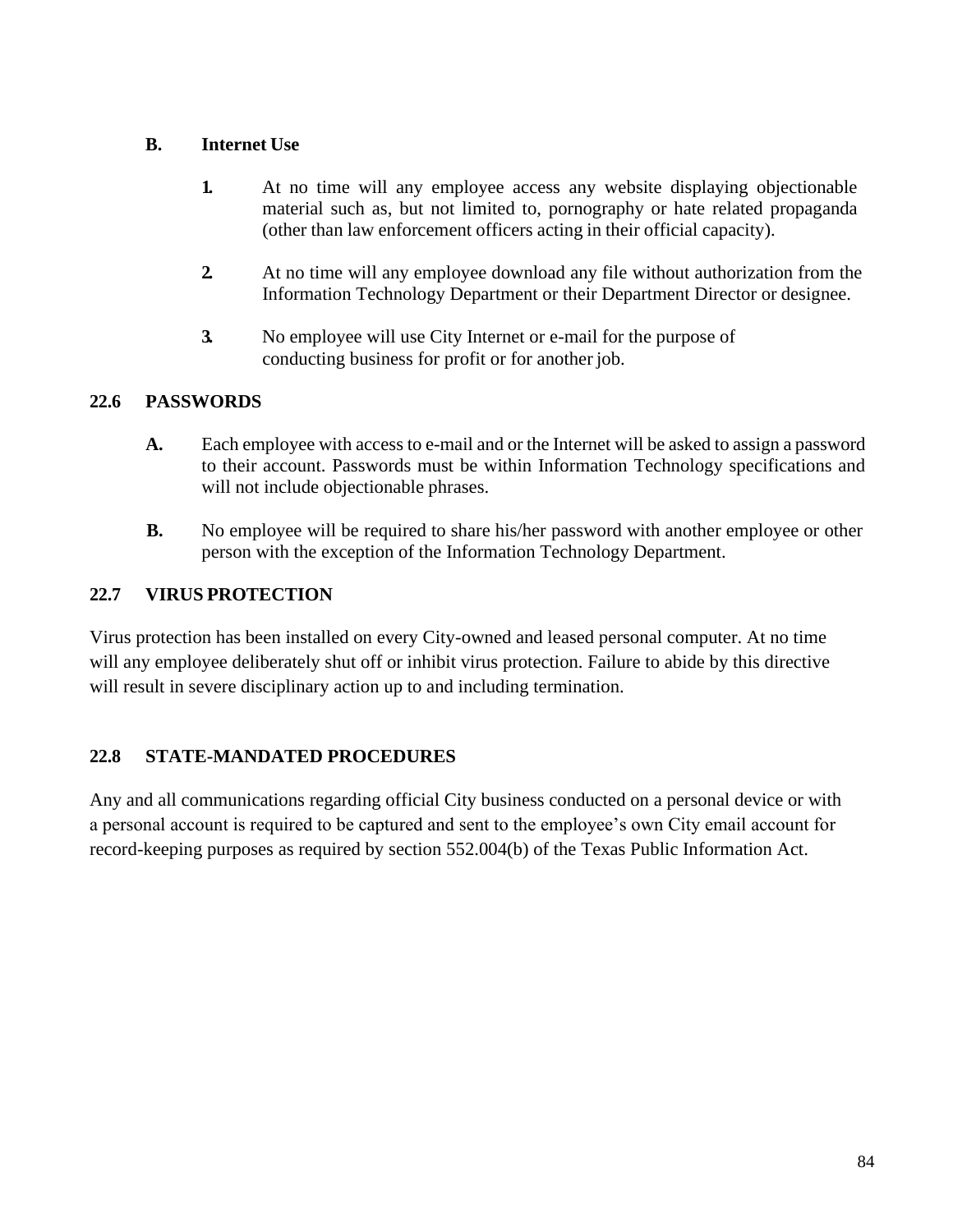# **CHAPTER 23 HUMAN RESOURCES EMPLOYMENT PROCESS**

# **23.0 PURPOSE**

The purpose of this chapter is to establish foundational guidelines regarding the City's vacancy hiring process and talent acquisition strategies.

# **23.1 POLICY**

This policy is meant to establish consistency among departments on hiring. It will help ensure that the City of Rowlett makes legal hiring decisions and hires employees who best meet the needs of the City. All vacant, reclassified and new positions must be approved by the Human Resources Department prior to the position being posted.

# **23.2 POSTING VACANT POSITIONS**

- **A. Job Description** Prior to creating a requisition, please review the job description to ensure that it is correct and accurate. If not, please contact Human Resources for assistance in changing the job description. To add a position that was not approved in the budget, or to reclassify a position, a request must be made to the Human Resources Department for approval. The request will then be presented to the City Manager by the department requesting the new position for final decision. Written approval from the City Manager and a completed or updated job description must be received before recruiting efforts can begin.
- **B. Posting of Position** Complete a requisition. This formally alerts Human Resources of a vacant or new position that the department is requesting to be filled*.* A requisition must be completed and approved by Human Resources in its entirety of each open position. Recruiting efforts will begin within 48 hours of submitting a requisition.
- *C.* **Internal Postings**  All hiring supervisors have the option of posting any position internally to give current employees the opportunity to submit an application for consideration. The first two steps are the same; however, no external advertisement will run. The position will be posted on the Human Resources web page under *Promotional Jobs* or *Transfer Jobs.* Employees who are on a Performance Improvement Plan (PIP) or have a recent suspension will not be eligible to be considered for promotional opportunities.

# **23.3 FILLING RECURRING SEASONAL POSITIONS**

**A.** Individuals who worked the previous year in a seasonal position can be rehired without posting and advertising the position. The individuals do not have to fill out a new application unless it has been longer than one year since they were employed; however, they will need to complete a new W-4 form and the required pre-employment screenings (drug screen, criminal and driving checks, etc.).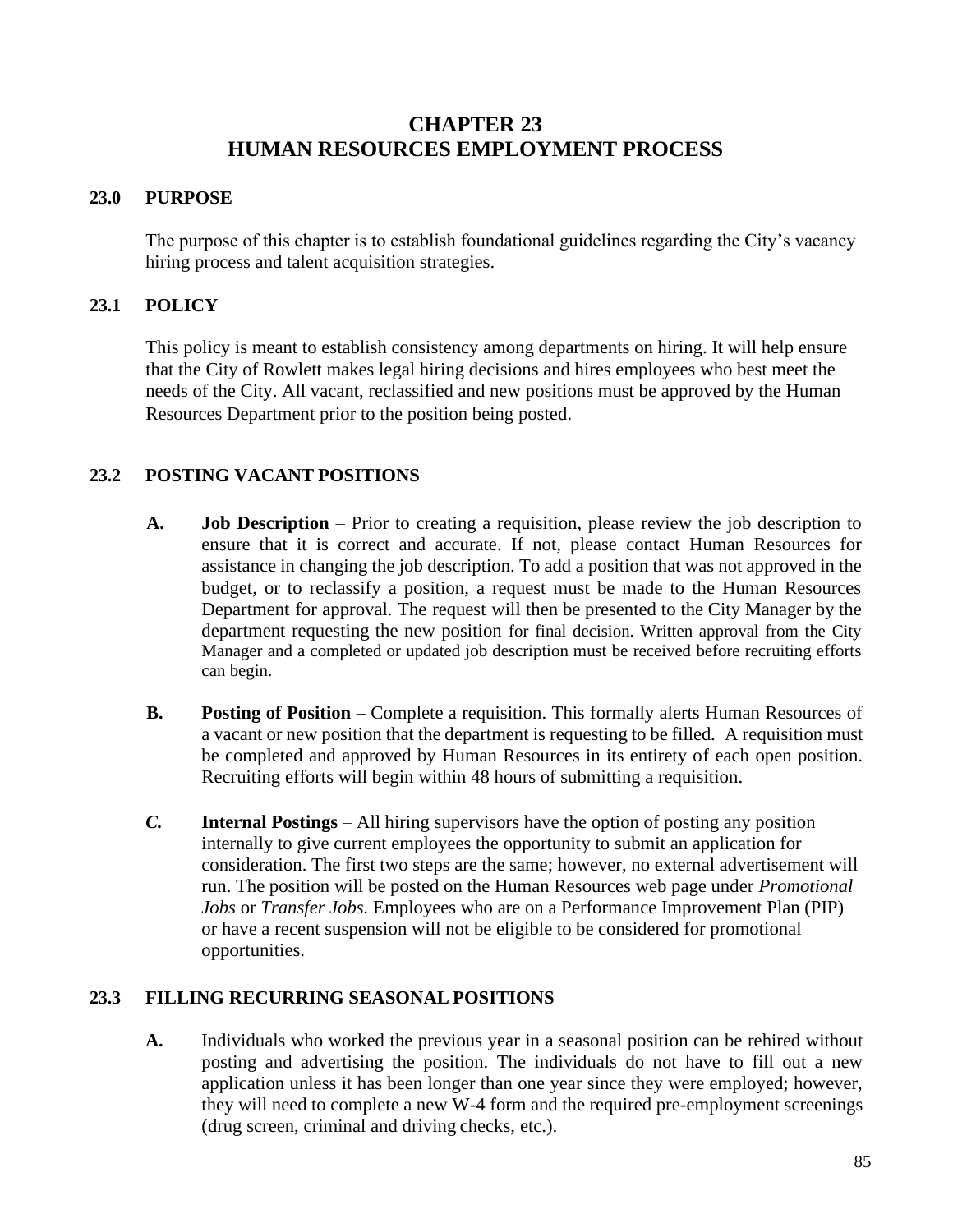**B.** The hiring supervisor must contact Human Resources via email to complete personnel action forms for the returning employees so their files can be reactivated, and the necessary pre-employment testing must be conducted prior to the employee returning to the workplace.

# **23.4 APPLICANT SCREENING**

- **A.** All applications must be received through the City's applicant tracking system. Applications will be screened by Human Resources and those meeting the minimum qualifications for the position will be forwarded to the hiring supervisor. It is then the hiring supervisor's responsibility to determine whether or not there is an ample pool of qualified applicants. Human Resources can re-post/re-advertise the position for an additional period of requested time. All positions posted and advertised will not close sooner than the initial requested date.
- **B.** Applications will be forwarded electronically to the hiring manager throughout the life of the job posting.
- **C.** Applications submitted by City of Rowlett employees who are on a PIP or have a recent suspension will not be eligible to be considered for promotional opportunities.

# **23.5 SELECTION PROCEDURES**

- **A.** Supervisors will conduct and complete all reference checks prior to notifying Human Resources of their selection.
- **B.** Upon completion, the hiring supervisor will then contact the candidate to notify them that an offer of conditional employment will be extended to them by Human Resources. It must be emphasized that all offers are contingent upon results of the pre-employment screenings which will include a driver's license check, drug screening, criminal history check, physical examination, if required, and the ability to produce documentation that verifies the individual's eligibility to work in the United States as directed by the Immigration Reform and Control Act of 1986.
- **C.** The hiring supervisor will forward all interview documentation, eligible list, notes, and reference checks to Human Resources, along with a proposed start date and salary amount before Human Resources makes contact with the candidate. Human Resources will then contact the candidate and extend an offer of conditional employment. After the preemployment or promotional screenings are completed and results are received, Human Resources will contact the hiring supervisor to notify them of the official start date. If the results are not desirable; the conditional job offer is retracted. It is the responsibility of the hiring department to set up all other pre-employment items not related to HR procedures.
- **D.** The hiring department is responsible for contacting applicants who were interviewed to notify them that they were not chosen for the position; Human Resources will notify all other applicants.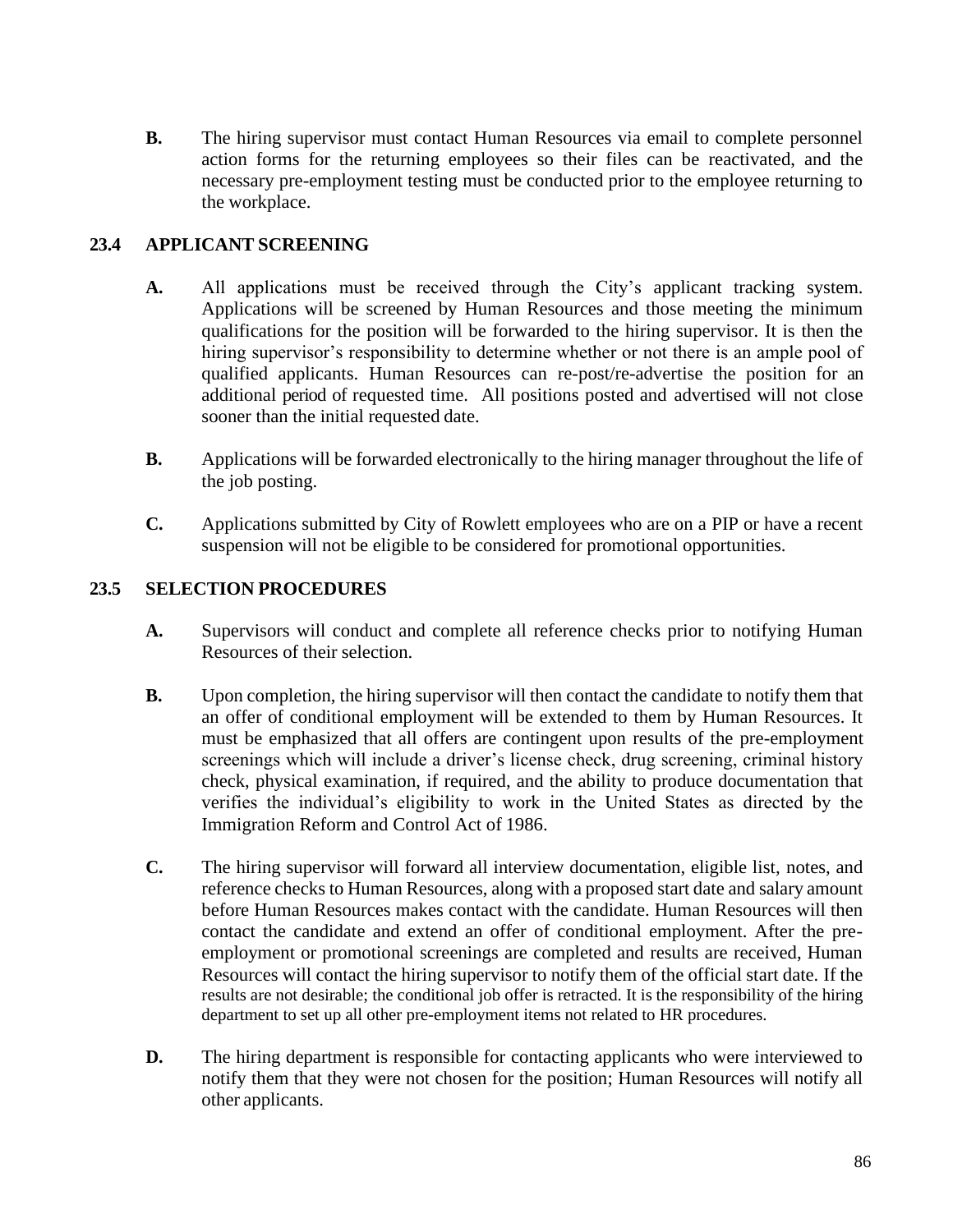- **E.** Hiring managers may hire another applicant from a previous posting if all of the following criteria are met:
	- 1. The posting is in the same job classification
	- 2. The posting is in the same department/division
	- 3. The closing date of the previous posting is within ninety (90) or less days of the prospective employee's hire date

### **23.6 DISCUSSION OF SALARY**

Hiring supervisors do not have the authority to commit the City to employ an applicant above the minimum salary of the appropriate pay range. All requests for a salary higher than the Minimum but less than the 25% quartile of the pay range must be approved by the Human Resources Department.

A salary justification form must be submitted for all requests higher than the 25% quartile of the salary range. The requested salary must be approved in writing by Human Resources, the City Manager, and either the Deputy or Assistant City Manager.

# **23.7 NEW EMPLOYEE ONBOARDING**

It is the hiring supervisor's responsibility to send the new employee to Human Resources on the established orientation date to complete the onboarding process. This orientation is a requirement for all new hires and should take priority over Department business. All departmental training is the responsibility of the new employee's respective department.

New employees will also participate in the Employee Academy to be introduced to the City as a whole. Enrollment will be scheduled within one (1) year of employment.